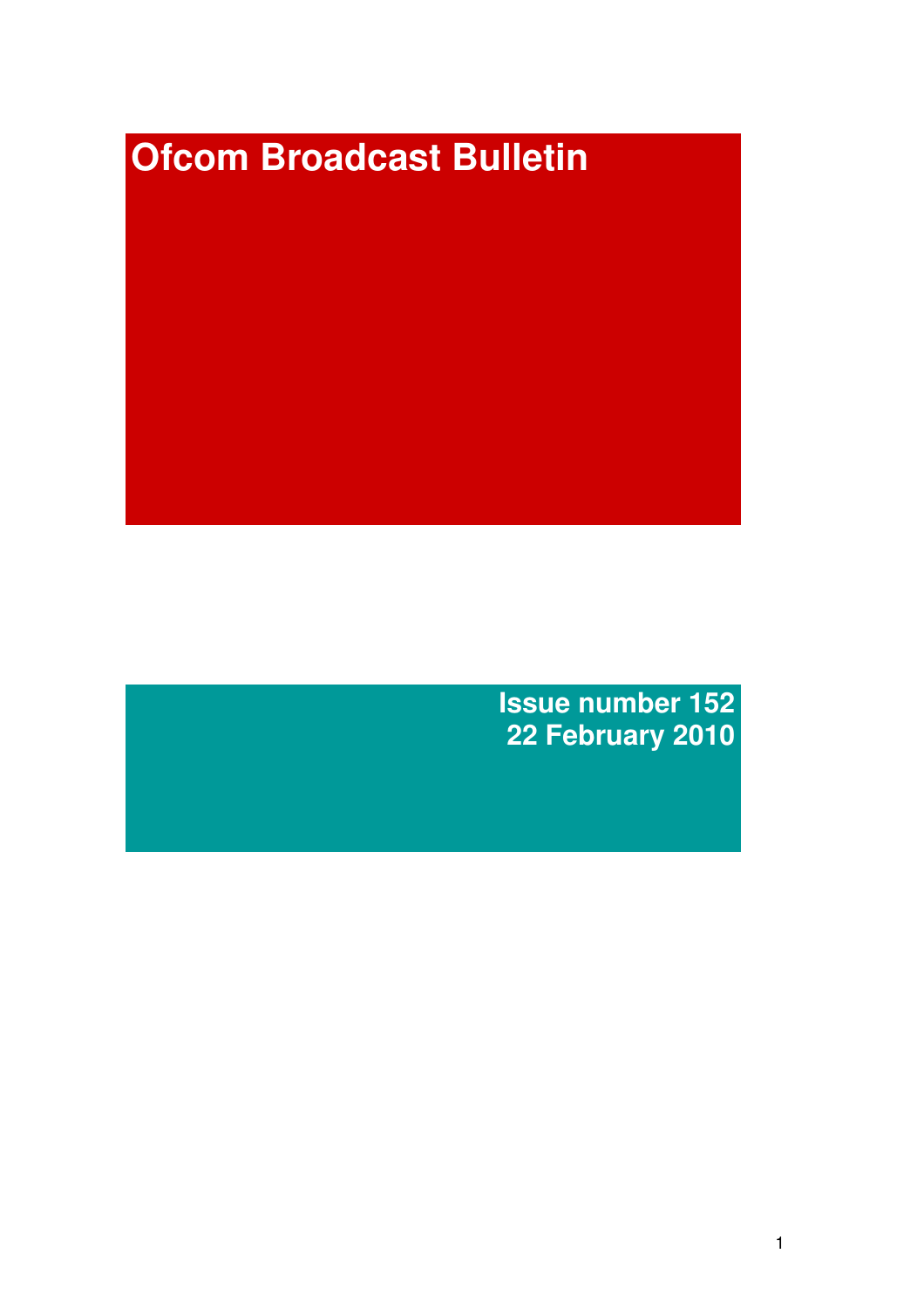# **Contents**

## **Introduction** 3

# **Standards cases**

## In Breach

| <b>Bang Babes - Various broadcasts</b><br>on Tease Me and Tease Me 3 |    |
|----------------------------------------------------------------------|----|
| Tease Me 3, 30/31 October 2009, 23:20 to 00:20                       |    |
| Tease Me 3, 7 November 2009, 21:45 to 22:30                          |    |
| Tease Me, 13/14 November 2009, 23:45 to 00:30                        | 5  |
| <b>The Pad</b>                                                       |    |
| Tease Me 3, 20 August 2009, 12:00                                    | 13 |
|                                                                      |    |
| <b>The Pad</b>                                                       |    |
| Tease Me, 6 November 2009,                                           |    |
| 12:00 to 13:00 and 14:00 to 15:00                                    | 15 |
|                                                                      |    |
| <b>TMTV</b>                                                          | 18 |
| Tease Me TV, 3 November 2009, 05:00                                  |    |
| <b>Bang Babes</b>                                                    |    |
| Tease Me TV (Freeview), 23 November 2009, 3:00                       |    |
| <b>Early Bird</b>                                                    |    |
| Tease Me TV (Freeview), 23 November 2009, 7:30                       | 20 |
| Note: Bang Channels Limited and Bang Media (London) Limited          | 22 |
| <b>Inside Africa</b>                                                 |    |
| CNN International, 29 September 2009, 09:30                          | 23 |
|                                                                      |    |
| <b>Sponsorship of The Simpsons</b>                                   |    |
| Sky 1, October 2009, various dates and times                         | 26 |
| <b>Note to broadcasters</b>                                          | 28 |
| Dum Hai Tou Entertain Kar                                            |    |
| ARY Digital, 3 December 2009, 11:00                                  | 29 |
|                                                                      |    |
| Glasvegas                                                            |    |
| MTVN HD, 14 December 2009, 12:23                                     | 32 |
|                                                                      |    |
| <b>Big Fight Live</b>                                                |    |
| ITV4, 29 November 2009, 11:30                                        | 34 |
| <b>The Passions of Girls Aloud</b>                                   |    |
| ITV2, 16 December 2009, 08:30                                        | 36 |
|                                                                      |    |
| <b>Have I Got News For You</b>                                       |    |
| Dave, 27 December 2009, 14:40                                        | 37 |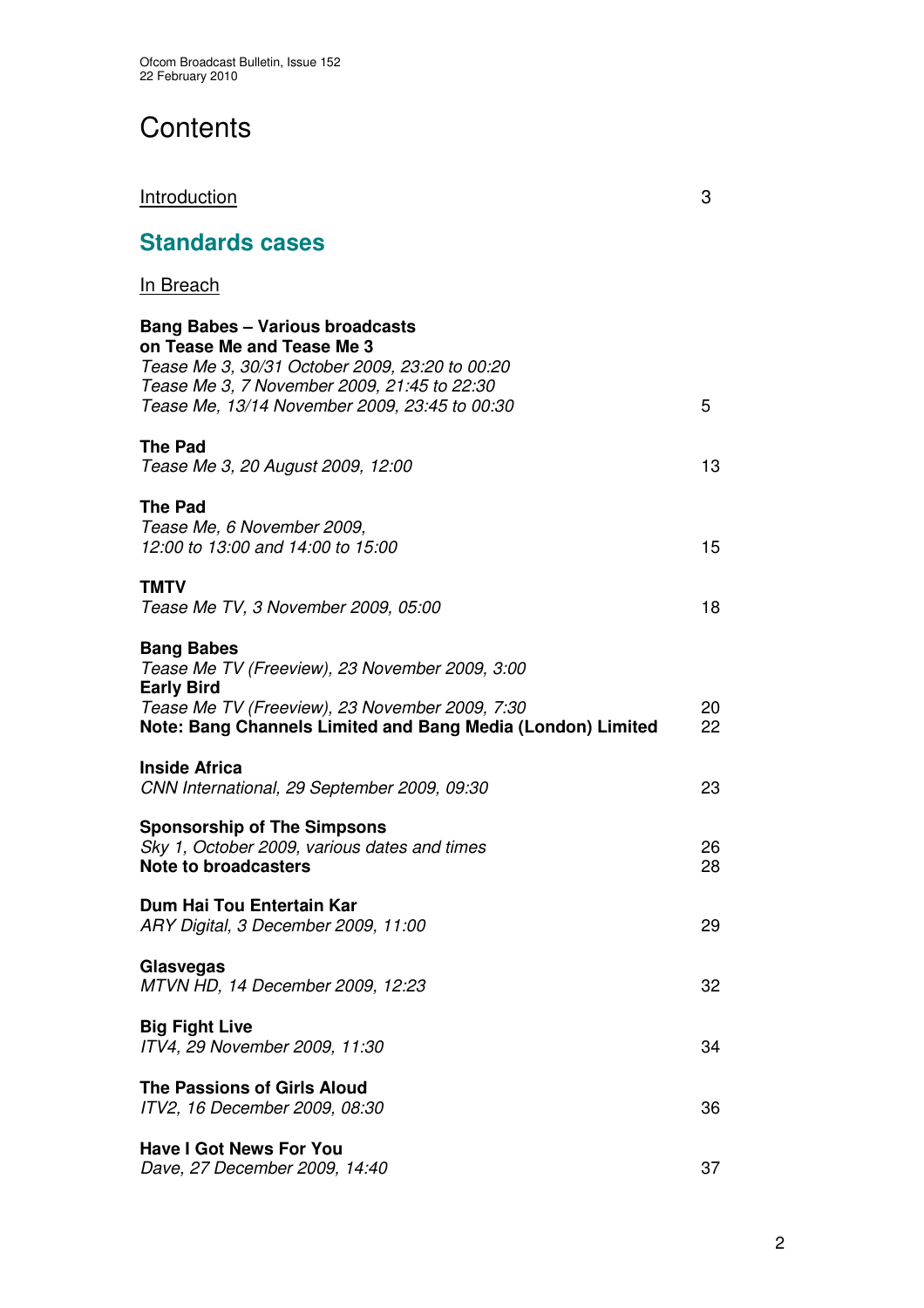## Not in Breach

**Dancing on Ice**

*ITV1, 31 January 2010, 18:15* 38

# **Fairness & Privacy cases**

## Not Upheld

| <b>Complaint by Solution Project Management Limited</b><br>Embarrassing Bodies, Channel 4, 15 April 2009            | 40 |
|---------------------------------------------------------------------------------------------------------------------|----|
| <b>Complaint by Crystal Spring Limited</b><br>made on its behalf by Mr Thomas Laird<br>Watchdog, BBC1, 6 April 2009 | 49 |
| <b>Complaint by Criminal Defence Milton Keynes Solicitors</b>                                                       |    |
| on behalf of Mrs D,<br>Anglia News, ITV1, 10 June 2009                                                              | 58 |
| <b>Complaint by Mrs Shayo Bryan and Mr Jonathan Fenelon</b><br>Focus on Grenada, Wedding TV, 5 July 2009            | 64 |
| <b>Complaint by Ms Lara Akande</b><br>Focus on Grenada, Wedding TV, 5 July 2009                                     | 68 |
| Other programmes not in breach                                                                                      | 72 |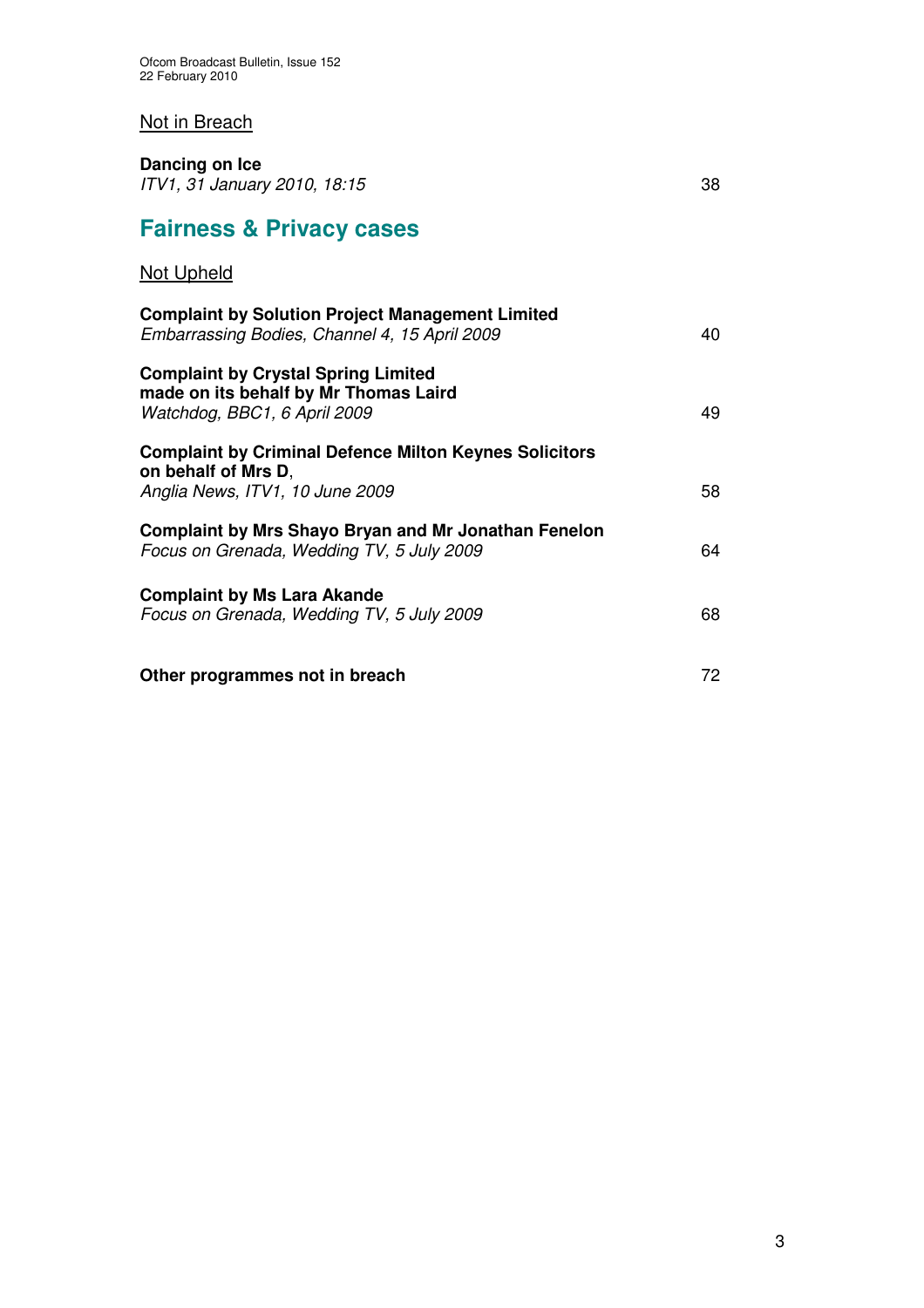# Introduction

The Broadcast Bulletin reports on the outcome of investigations into alleged breaches of those Ofcom codes which broadcasting licensees are required to comply. These include:

a) Ofcom's Broadcasting Code ("the Code") which took effect on 16 December 2009 and covers all programmes broadcast on or after 16 December 2009. The Broadcasting Code can be found at http://www.ofcom.org.uk/tv/ifi/codes/bcode/.

Note: Programmes broadcast prior to 16 December 2009 are covered by the 2005 Code which came into effect on 25 July 2005 (with the exception of Rule 10.17 which came into effect on 1 July 2005). The 2005 Code can be found at http://www.ofcom.org.uk/tv/ifi/codes/bcode\_2005/.

- b) the Code on the Scheduling of Television Advertising ("COSTA") which came into effect on 1 September 2008 and contains rules on how much advertising and teleshopping may be scheduled in programmes, how many breaks are allowed and when they may be taken. COSTA can be found at http://www.ofcom.org.uk/tv/ifi/codes/code\_adv/tacode.pdf.
- c) other codes and requirements that may also apply to broadcasters, depending on their circumstances. These include the Code on Television Access Services (which sets out how much subtitling, signing and audio description relevant licensees must provide), the Code on Electronic Programme Guides, the Code on Listed Events, and the Cross Promotion Code. Links to all these codes can be found at http://www.ofcom.org.uk/tv/ifi/codes/

From time to time adjudications relating to advertising content may appear in the Bulletin in relation to areas of advertising regulation which remain with Ofcom (including the application of statutory sanctions by Ofcom).

It is Ofcom's policy to describe fully the content in television and radio programmes that is subject to broadcast investigations. Some of the language and descriptions used in Ofcom's Broadcast Bulletin may therefore cause offence.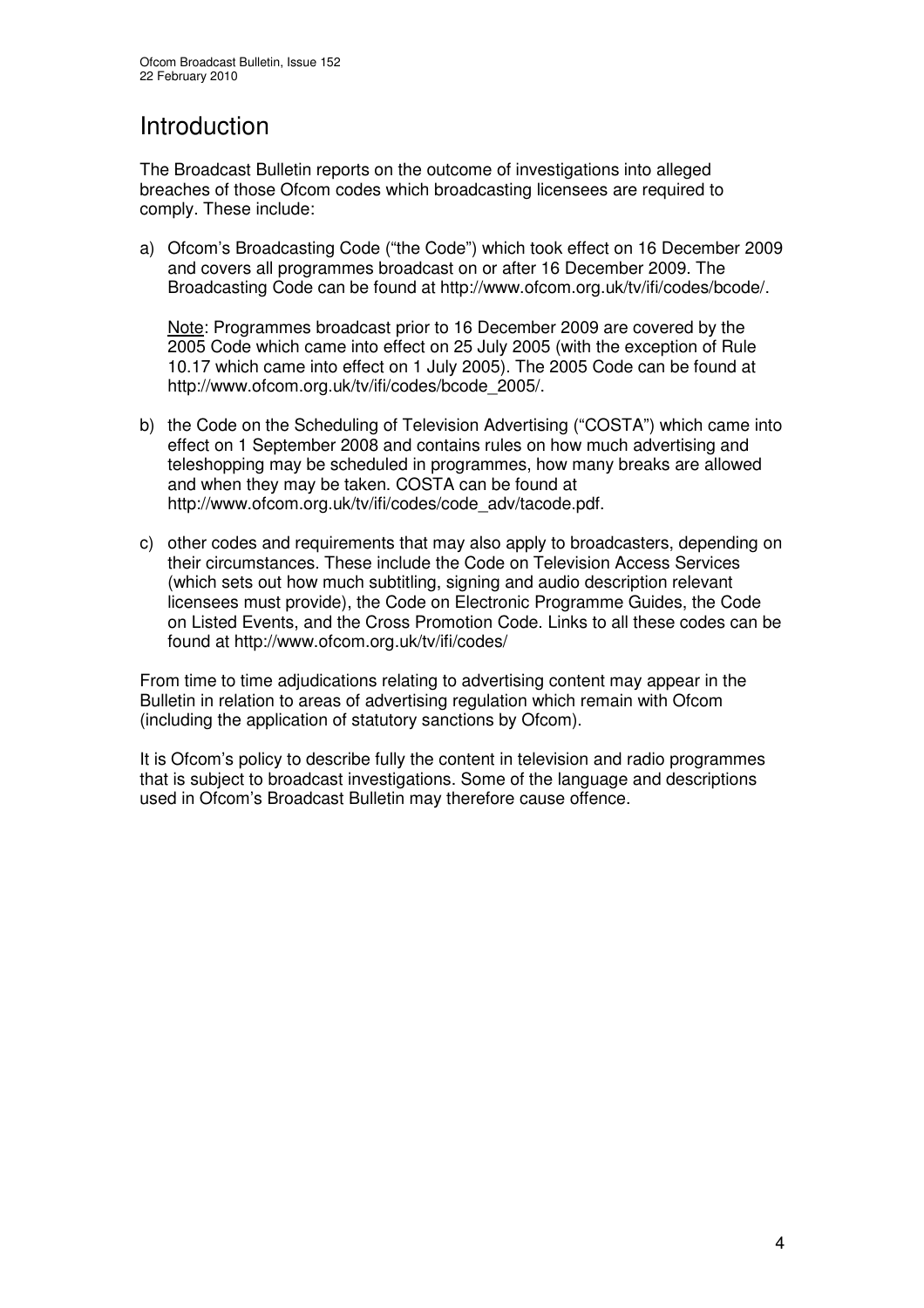## **Standards cases**

## **In Breach**

## **Bang Babes**

*Tease Me 3, 30/31 October 2009, 23:20 to 00:20 Tease Me 3, 7 November 2009, 21:45 to 22:30 Tease Me, 13/14 November 2009, 23:45 to 00:30*

#### **Introduction**

*Bang Babes* is an adult sex chat service, owned and operated by Bang Channels Limited, and available freely without mandatory restricted access on the channels Tease Me and Tease Me 3 (Sky channel numbers 912 and 959). Both channels are situated in the 'adult' section of the Sky electronic programme guide ("EPG"). These channels broadcast programmes after the 21:00 watershed based on interactive 'adult' sex chat services: viewers are invited to contact onscreen female presenters via premium rate telephony services ("PRS"). The female presenters dress and behave in a sexually provocative way while encouraging viewers to contact the PRS numbers.

#### *Bang Babes*, Tease Me 3, 30/31 October 2009, 23:20 to 00:20

The complainant said the content included in the programme was too sexually explicit to be available without mandatory restricted access.

Ofcom noted that the broadcast contained a range of sexual material broadcast without mandatory restricted access. Between 23:20 and 00:20 the broadcast featured a female presenter wearing a purple thong and no top. At various times during the broadcast the presenter adopted various sexual positions, including lying on her back with her legs wide open to camera and also kneeling on all fours with her buttocks to camera. While doing so the presenter repeatedly carried out a number of sexual acts, for example, she: simulated masturbation in a realistic way by touching and rubbing her thong against her genital and anal area; spat saliva over her genital area; and rubbed saliva and lotion over her genital area. She also repeatedly showed anal and genital detail.

#### *Bang Babes*, Tease Me 3, 7 November 2009, 21:45 to 22:30

The complainant here was concerned that the presenter was wearing inadequate underwear which resulted in images of her anus being shown.

Ofcom noted that the broadcast contained a range of strong sexual material. It featured a presenter wearing a skimpy pink thong and bikini top. The presenter adopted various sexual positions, including kneeling on all fours with her buttocks to camera and lying on her back facing the camera with her legs spread wide apart. While in these positions the presenter thrust her bottom in a sexual manner for prolonged periods of time as though miming sexual intercourse. She also repeatedly touched and rubbed her genital and anal area.

#### *Bang Babes*, Tease Me, 13/14 November 2009, 23:45 to 00:30

The complainant was concerned that the broadcast included prolonged graphic and intrusive images of vaginal and anal detail, and of simulated masturbation.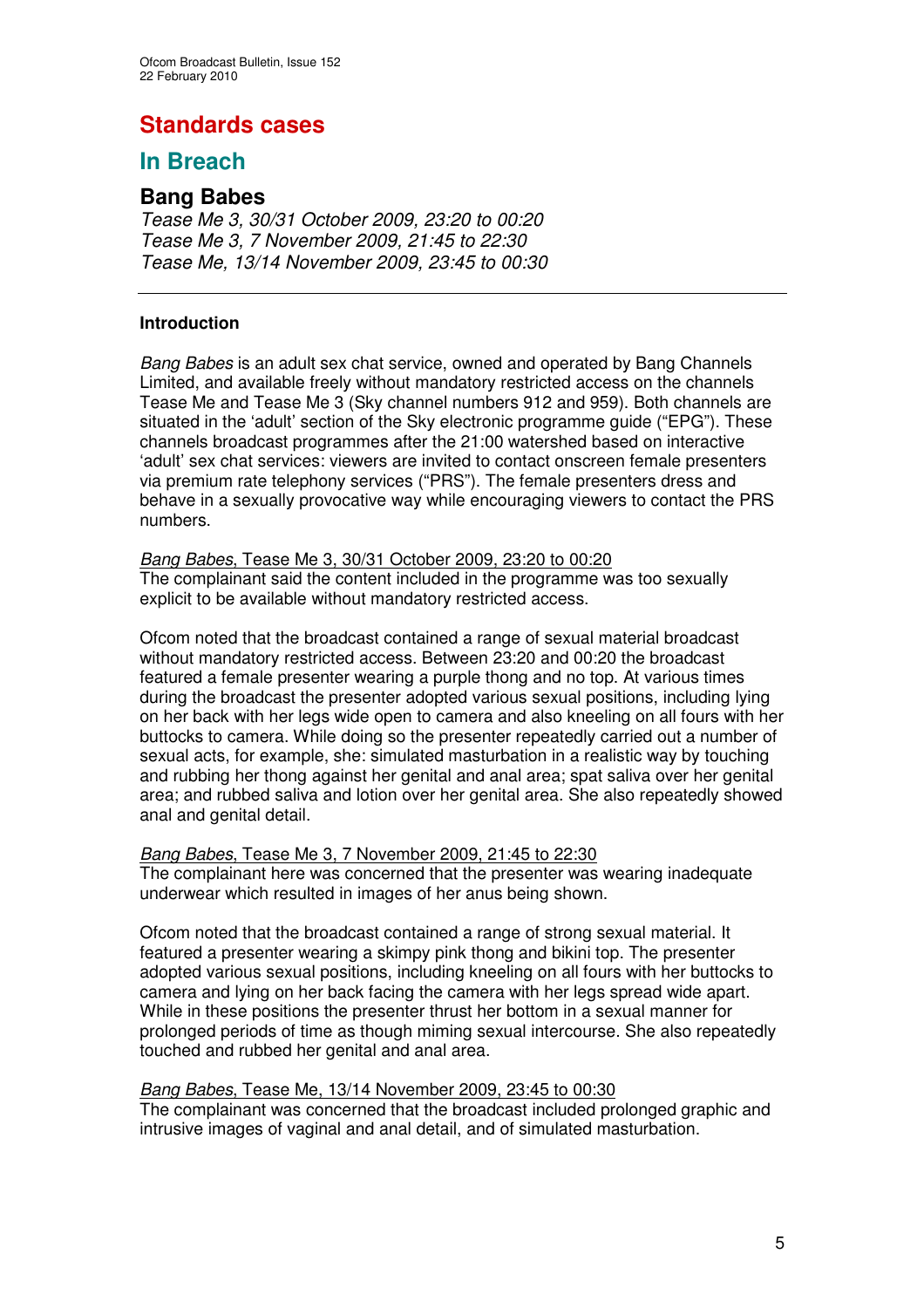Ofcom noted that the broadcast featured a presenter wearing a black thong and black stockings. Her top was pulled down to reveal her breasts. During the broadcast she adopted various sexual positions, including kneeling on all fours with her buttocks to camera and lying on her back with her legs spread wide apart. While doing so the presenter repeatedly: showed her anal and genital area; spat on her fingers and rubbed saliva around her anal and genital area; opened her legs to show genital detail while simulating masturbation in a realistic way – vigorously rubbing saliva on her genital area and rubbing her thong against her genitals; and spat over her breasts.

Promotion of the www.bangbabes.tv website address – for all broadcasts In addition, after viewing the content complained of Ofcom noted that during all three broadcasts the website 'www.bangbabes.tv' was promoted. When accessed by Ofcom this website featured images of a strong sexual nature equivalent to BBFC R18-rated material ("R18-rated equivalent material") which could be readily viewed without appropriate protections. Although this R18-rated equivalent material was not broadcast on-air, Ofcom was concerned that it appeared on a website being promoted on Ofcom licensed services freely available without mandatory restricted access from 21:00.

#### Relevant Code rules

Ofcom requested comments from Bang Channels Limited ("Bang Channels" or "the Licensee") – which holds the licences for and complies the Tease Me channels – in relation to the following:

#### *Tease Me 3,* 30/31 October 2009, 23:20 to 00:20

- Rule 1.24<sup>1</sup> ('adult-sex' material is restricted to overnight services with mandatory restricted access);
- Rule 2.1 (generally accepted standards); and
- Rule 2.3 (material which may cause offence must be justified by context) of the Code.

#### *Tease Me 3,* 7 November 2009, 21:45 to 22:30

- Rule 2.1: and
- Rule 2.3.

#### *Tease Me,* 13/14 November 2009, 23:45 to 00:30

- Rule 1.24;
- Rule 2.1; and
- Rule 2.3.

Ofcom sought comments in respect of the strong sexual nature of some of the content; and the promotion of a website featuring unrestricted R18-rated equivalent material.

#### **Response**

In relation to each broadcast the Licensee stated the following comments:

*Bang Babes*, Tease Me 3, 30/31 October 2009, 23:20 to 00:20 The Licensee stated that it did not consider the material broadcast constituted 'adult-

<sup>&</sup>lt;sup>1</sup> Please note that on 16 December 2009, a revised version of the Code was issued. For programmes broadcast on or after 16 December 2009, Rule 1.18 is relevant.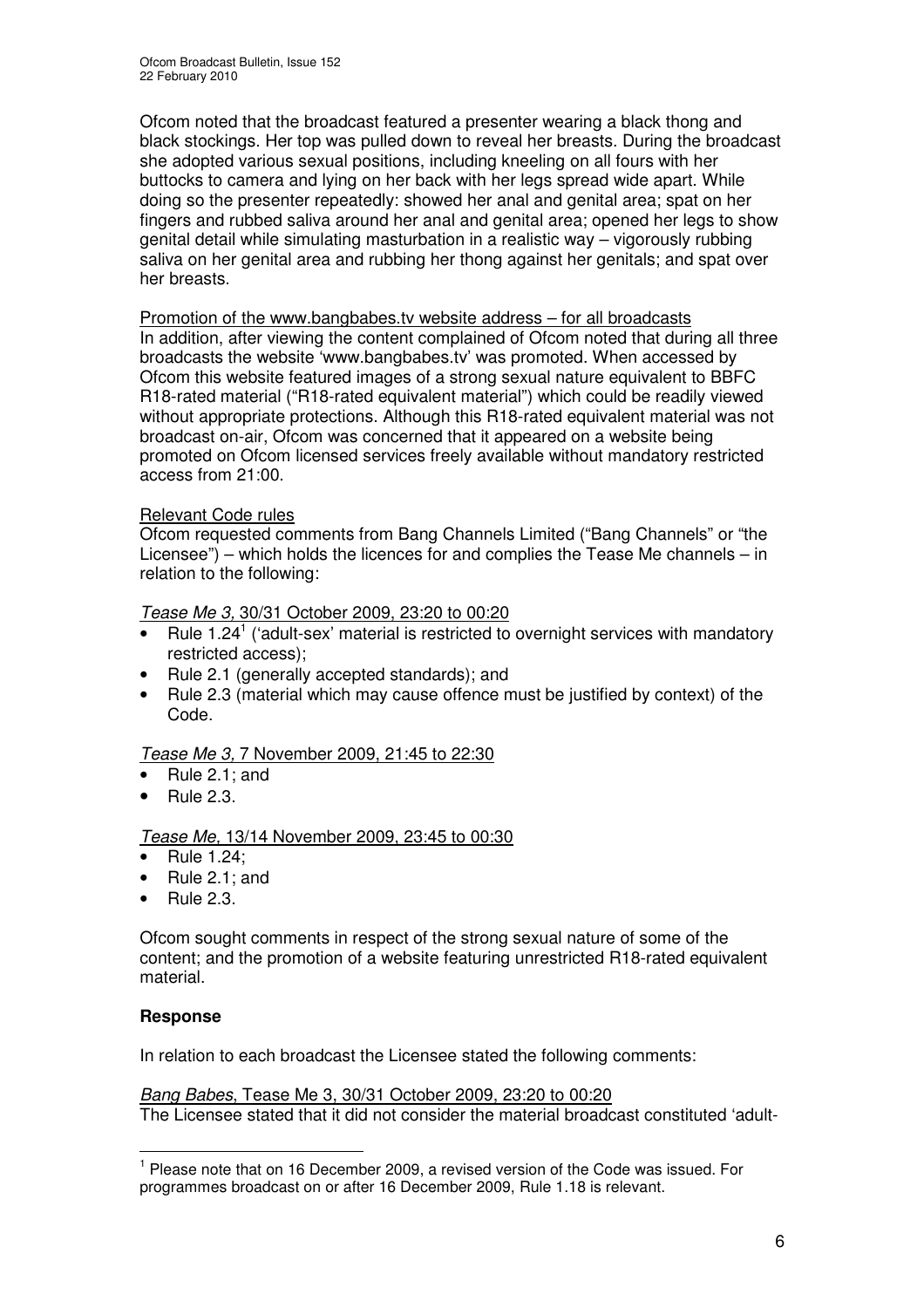sex' material and therefore was not in breach of Rule 1.24. With regard to Rules 2.1 and 2.3, it said that the material was broadcast post watershed on a clearly signposted 'adult' channel in the 'adult' section of the EPG. It stated that an infomercial was broadcast at 21:00 (as it is every night) before the Bang Babes programming started, advising viewers that the upcoming programming was adult in nature and providing instructions on how to manually restrict the channel if viewers did not wish to see it in future. It therefore considered that potential viewers were given adequate warning as to the nature of the broadcast.

Bang Channels stated that the transmission took place post watershed on an 'adult' TV channel and most reasonable viewers would expect to see behaviour of a sexual nature. It said that it did not believe the presenter's actions were offensive and that she did not simulate sex acts, but "merely behaved in a sexual manner, which was consistent with the context of the broadcast".

#### *Bang Babes*, Tease Me 3, 7 November 2009, 21:45 to 22:30 2

With regard to Rules 2.1 and 2.3 the Licensee stated that it did regret the proximity of the broadcast to the watershed. It said that, in response to this complaint, all of its production team and presenters have been reminded of the importance of observing the watershed and that they should take care not to broadcast stronger material too close to the watershed.

However, Bang Channels stated that it did not believe this material exceeded generally accepted standards. It stated that an infomercial was broadcast at 21:00 (as it is every night) before the Bang Babes programming started, advising viewers that the upcoming programming was adult in nature (see above). It stated that it did not consider the content offensive, given the context of the broadcast. It did not accept that the presenter simulated masturbation, but "merely behaved in a sexual manner, which was consistent with the context of the broadcast".

#### *Bang Babes*, Tease Me, 13/14 November 2009, 23:45 to 00:30

With regard to Rule 1.24, the Licensee said that it did not consider the content broadcast to be 'adult-sex' material and therefore it did not "have a case to answer".

With reference to Rules 2.1 and 2.3, it did not accept that the material exceeded generally accepted standards. It said that the content was broadcast well after the watershed on an 'adult' TV channel in the 'adult' section of the EPG. It stated with regard to this broadcast too that an infomercial was broadcast at 21:00 (as it is every night) before the Bang Babes programming started (see above).

As with the broadcast of 7 November 2009, Bang Channels stated that it did not believe the transmission was offensive, given the context of the broadcast, and did not accept that the presenter simulated masturbation.

Promotion of the www.bangbabes.tv website address – for all broadcasts With regard the promotion of the website www.bangbabes.tv for all three broadcasts, the broadcaster accepted that the website contained R18-rated equivalent material. It stated that the material in question was advertising a third party website and it was

 $^2$  The broadcaster was only asked to comment on Rules 2.1 and 2.3 for this broadcast.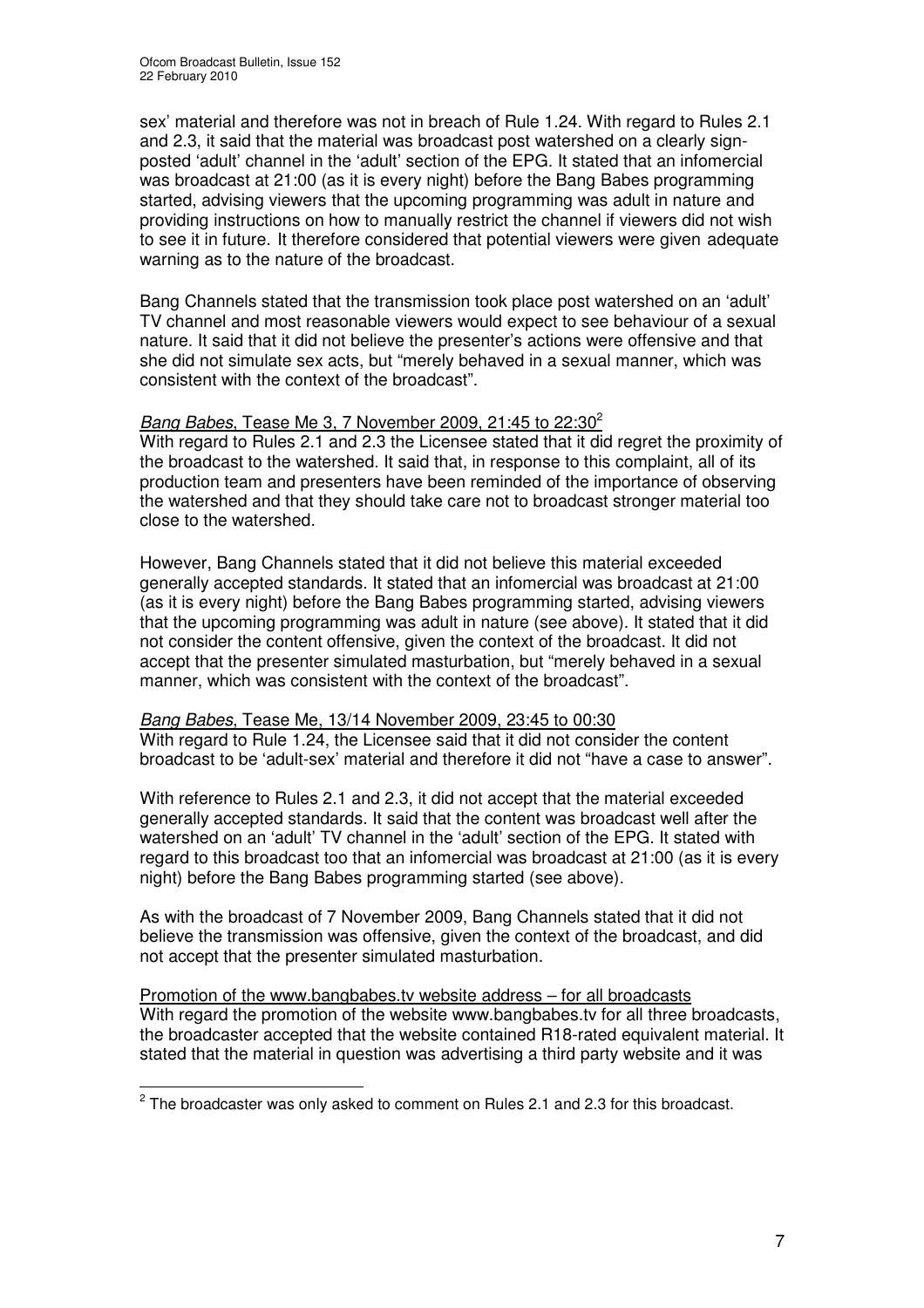not aware of the kind of material the third party provider would be advertising when they sold them the advertising space. It said that as soon as the material was bought to its attention it removed the material and ordered a complete review of all of its websites. The broadcaster continued that it was "disappointing" that Ofcom did not bring this to matter to its attention sooner so that it could have acted to remove the material faster.

#### **Decision**

Ofcom has a duty to ensure that *generally accepted standards* are applied to the content of radio and television services so as to provide adequate protection from the inclusion of harmful or offensive material. In relation to generally accepted standards, including those in relation to sexual material, Ofcom recognises that what is and is not generally accepted is subject to change over time. When deciding whether or not particular broadcast content is likely to fall within generally accepted standards, it is necessary to assess the character of the content itself and the context in which it is provided.

In relation to the broadcast of material of a sexual nature this normally involves assessing the strength or explicitness of the content and balancing it against the particular editorial or contextual justification for broadcasting the content. Ofcom seeks to ensure that material of a sexual nature, when broadcast, is editorially justified, appropriately scheduled and where necessary access is restricted to adults.

Broadcasters are allowed to broadcast after the watershed (and without other access restrictions) material which of a strong sexual nature as long as it is justified by the context. However, this material must not be considered to be adult sex material (i.e. it is not strong sexual images which are broadcast for the primary purpose of sexual arousal or stimulation).

Rule 1.24 of the Code requires 'adult-sex' material to be broadcast only between 22:00 and 05:30, and then only if mandatory restricted access is in place. Through a series of published findings, and published decisions of the Content Sanctions Committee, Ofcom has made clear what constitutes 'adult-sex' material<sup>3</sup>.

http://www.ofcom.org.uk/tv/obb/ocsc\_adjud/sportxxxbabes.pdf;

 $3$  For example:

<sup>•</sup> Sanctions decision against Square 1 Management Limited concerning its channel Smile TV, dated 10 July 2008, http://www.ofcom.org.uk/tv/obb/ocsc\_adjud/SmileTV.pdf;

<sup>•</sup> Breach Finding on SportxxxBabes, Ofcom Broadcast Bulletin 115, dated 11 August 2008; http://www.ofcom.org.uk/tv/obb/prog\_cb/obb115/;

<sup>•</sup> Breach Finding on SportxxxBabes, Ofcom Broadcast Bulletin 119, dated 13 October 2008; http://www.ofcom.org.uk/tv/obb/prog\_cb/obb119/;

<sup>•</sup> Sanctions decision against Satellite Entertainment Limited concerning its channel SportxxxBabes, dated 26 August 2008,

http://www.ofcom.org.uk/tv/obb/ocsc\_adjud/sportxxxbabes.pdf; • Sanctions decision against Satellite Entertainment Limited concerning its channel SportxxxBabes, dated 26 August 2008,

<sup>•</sup> Sanction decision against Playboy TV UK/Benelux Limited concerning its channel Playboy One, dated 2 April 2009, http://www.ofcom.org.uk/tv/obb/ocsc\_adjud/playboytv.pdf;

<sup>•</sup> Breach Finding on Playboy One, Broadcast Bulletin 134, http://www.ofcom.org.uk/tv/obb/prog\_cb/obb134/; and

<sup>•</sup> Breach Finding on Live 960, Broadcast Bulletin 149, http://www.ofcom.org.uk/ty/obb/prog\_cb/obb149/..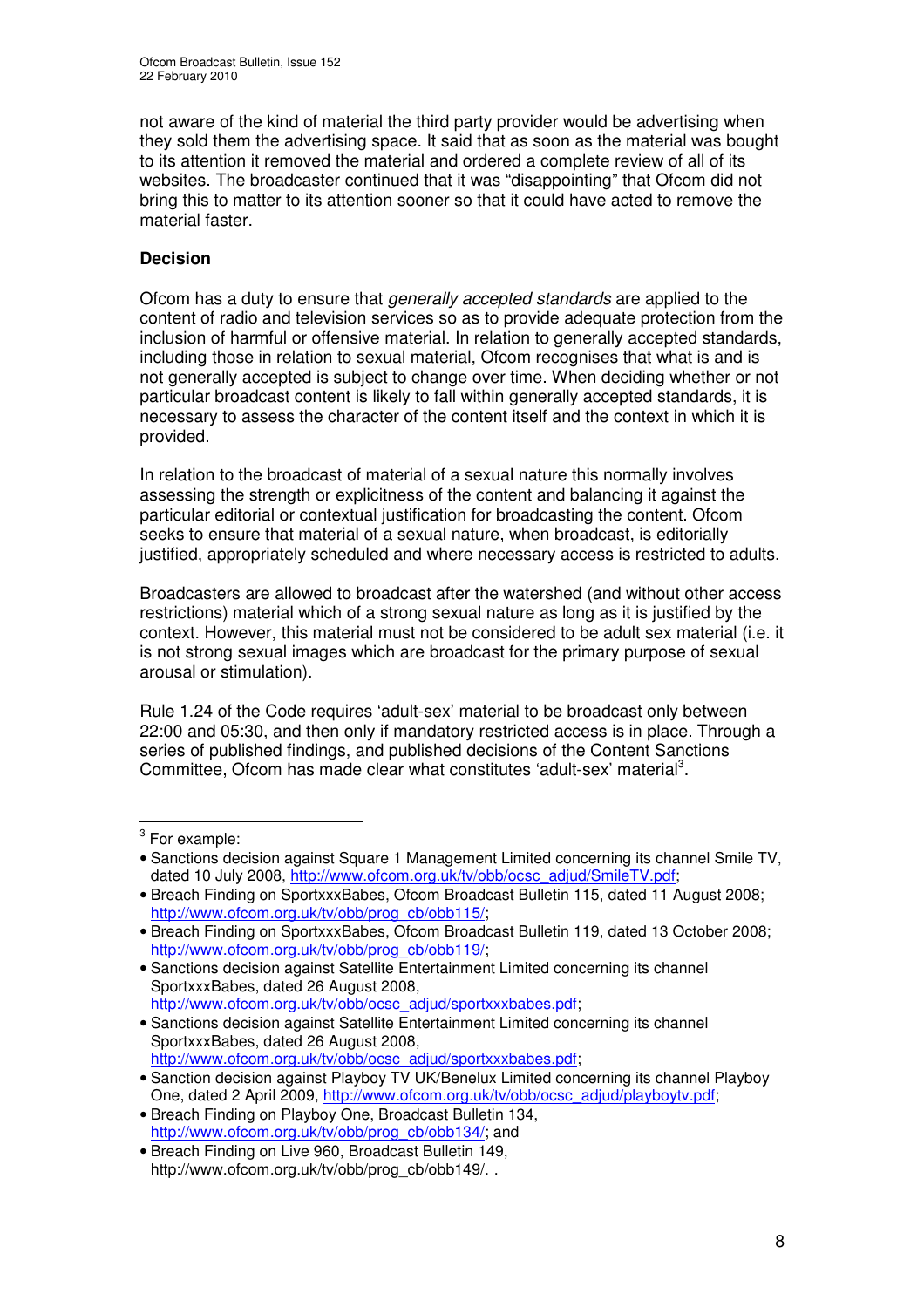In considering the contents of each of these programmes Ofcom asked itself two questions:

- was the content of the programme 'adult-sex' material (as regards 30/31 October and 13/14 November 2009 broadcasts); and,
- did the broadcaster take appropriate steps to ensure that the content was provided with sufficient contextual justification so as to ensure that it fell within generally accepted standards.

#### Bang Babes, Tease Me 3, 30/31 October 2009, 23:20 to 00:20 Bang Babes, Tease Me, 13/14 November 2009, 23:45 to 00:30

Ofcom considered the above broadcasts together in respect of Rules 1.24, 2.1 and 2.3 of the Code. Ofcom notes that both broadcasts complained of featured the same presenter.

In relation to Rule 1.24, Ofcom examined the content of these broadcasts and considered that it was of a very strong sexual nature and on some occasions contained explicit images of genital and anal detail. For example during these broadcasts the presenter was shown apparently performing masturbation on herself (spitting on her fingers and vigorously rubbing saliva on her genital area and rubbing her thong against her genital and anal area). In Ofcom's opinion, a viewer could reasonably have perceived these sexual acts as real. The presenter was also shown pulling her buttocks apart to reveal her anus and extensive labial detail. Ofcom took account of the fact that the sequences were several minutes each in duration, and in some cases, were repeated. In Ofcom's view, the primary purpose of broadcasting this material was clearly sexual arousal. Further given the above, the material was, in Ofcom's view, of a strong sexual nature. Having assessed the programmes' content and purpose, Ofcom considered that the material broadcast constituted 'adult-sex' material. Its broadcast, without mandatory restricted access, was therefore in breach of Rule 1.24.

Ofcom is concerned that the Licensee considers material, such as genital detail and simulated masturbation in a sexual context such as this, to be acceptable for broadcast without mandatory restricted access.

These broadcasts were therefore in breach of Rule 1.24 of the Code.

Ofcom then went on to consider whether the broadcasts were also in breach of Rules 2.1 and 2.3 of the Code. In light of Ofcom's view that this material constituted 'adultsex' material and was therefore unsuitable for broadcast without mandatory restricted access, the broadcasts were clearly capable of causing offence. Ofcom therefore examined the extent to which there were any particular editorial or contextual factors that might have limited the potential for offence. Ofcom noted that the programmes were broadcast a considerable time after the watershed, that viewers tend to expect stronger sexual material to be shown later at night, and that they were preceded at around 21:00 by some information giving advice to viewers. Ofcom also took account of the fact that the channels were positioned in the 'adult' section of the EPG and that viewers tend to expect the broadcast of stronger sexual material on channels in this section of the EPG than would be expected to be included on other channels.

However, in this case, given the prolonged and frequent scenes of a strong sexual nature and the inclusion of graphic images of genital and anal detail (provided for the purpose of sexual arousal), the time of broadcast and location of the channels were not sufficient to justify the broadcast of the material. The material shown was of a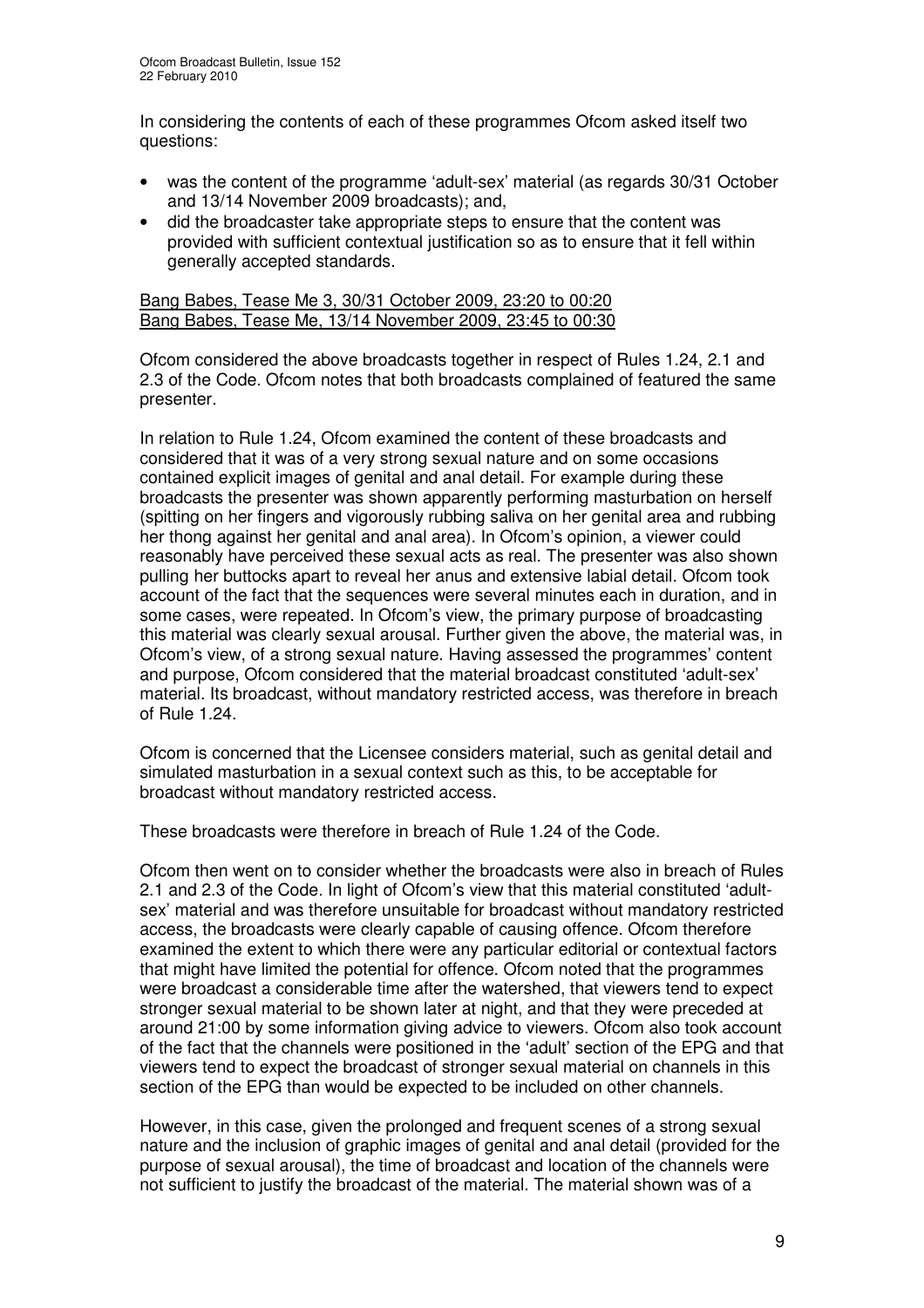nature that it would have exceeded the likely expectation of the vast majority of the audience. Ofcom concluded that this content was clearly not justified by the context and was in breach of generally accepted standards.

These broadcasts were also therefore in breach of Rules 2.1 and 2.3 of the Code.

*Bang Babes*, Tease Me 3, 7 November 2009, 21:45 to 22:30 Ofcom considered this broadcast in respect of Rules 2.1 and 2.3 of the Code.

In terms of the content of this broadcast, Ofcom considered these sexual images to be strong and capable of causing offence. On a number of occasions the presenter positioned herself in front of the camera with her legs wide apart for prolonged periods of time. Given the thong the presenter was wearing and the close up nature of some shots, there were occasions when her anus and labial area were shown in detail. The presenter also appeared to simulate masturbation at various points in the broadcast, as she was seen rubbing her anal and vaginal area in a sexual manner.

Ofcom therefore examined the extent to which there were any particular editorial or contextual factors that might have limited the potential for offence. Ofcom noted that the programme was broadcast some (but not a long time) after the watershed and that viewers tend to expect stronger sexual material to be shown later at night. Ofcom also took account of the fact that the channel was positioned in the 'adult' section of the Sky EPG and that viewers tend to expect the broadcast of stronger sexual material on channels in this section of the EPG than would be expected to be included on other channels.

The Licensee's response regretted that this material was shown so close to the watershed but denied that it breached generally accepted standards.

However, in this case, given the prolonged and frequent scenes of a sexual nature and the inclusion of images of genital and anal detail (provided for the purpose of sexual arousal) the time of broadcast and location of the channel were not sufficient to justify the broadcast of the material<sup>4</sup>. The material shown was so strongly sexual

<sup>&</sup>lt;sup>4</sup> Ofcom has repeatedly made clear that factors such as a channel being in the 'adult' section of the EPG and the content being broadcast after the watershed do not justify the broadcast of inappropriately strong sexual material. See for example:

<sup>•</sup> Breach Findings for Sex Station 'Lucky Star', and House of Fun Broadcast Bulletin 115 http://www.ofcom.org.uk/tv/obb/prog\_cb/obb115/;

<sup>•</sup> Breach Finding on SportxxxBabes, Broadcast Bulletin 119, dated 13 October 2008; http://www.ofcom.org.uk/tv/obb/prog\_cb/obb119/;

<sup>•</sup> Sanctions decision against Satellite Entertainment Limited concerning its channel SportxxxBabes, dated 26 August 2008, paragraphs 4.2, 8.3 and 8.11, http://www.ofcom.org.uk/ty/obb/ocsc\_adjud/sportxxxbabes.pdf;

<sup>•</sup> Sanctions decision against Square 1 Management Limited concerning its channel Smile TV, dated 10 July 2008, paragraph 1.4,http://www.ofcom.org.uk/tv/obb/ocsc\_adjud/SmileTV.pdf;

<sup>•</sup> Sanctions decision against Connection Makers Limited dated 30 November 2007, paragraph 1.4, http://www.ofcom.org.uk/tv/obb/ocsc\_adjud/babeworld.pdf;

<sup>•</sup> Breach Findings for Tease Me and Note to Daytime and Adult Sex Chat Service Broadcasters, Broadcast Bulletin 137, 6 July 2009, http://www.ofcom.org.uk/tv/obb/prog\_cb/obb137/Issue137.pdf;

<sup>•</sup> Breach Finding for Adult Previews Channel, Virgin Media, Broadcast Bulletin 139, http://www.ofcom.org.uk/tv/obb/prog\_cb/obb139/;

<sup>•</sup> Breach Finding for Tease Me and Tease Me 3, Broadcast Bulletin 144, http://www.ofcom.org.uk/tv/obb/prog\_cb/obb144/; Breach Finding for Babeworld TV, Broadcast Bulletin 145, http://www.ofcom.org.uk/tv/obb/prog\_cb/obb145/;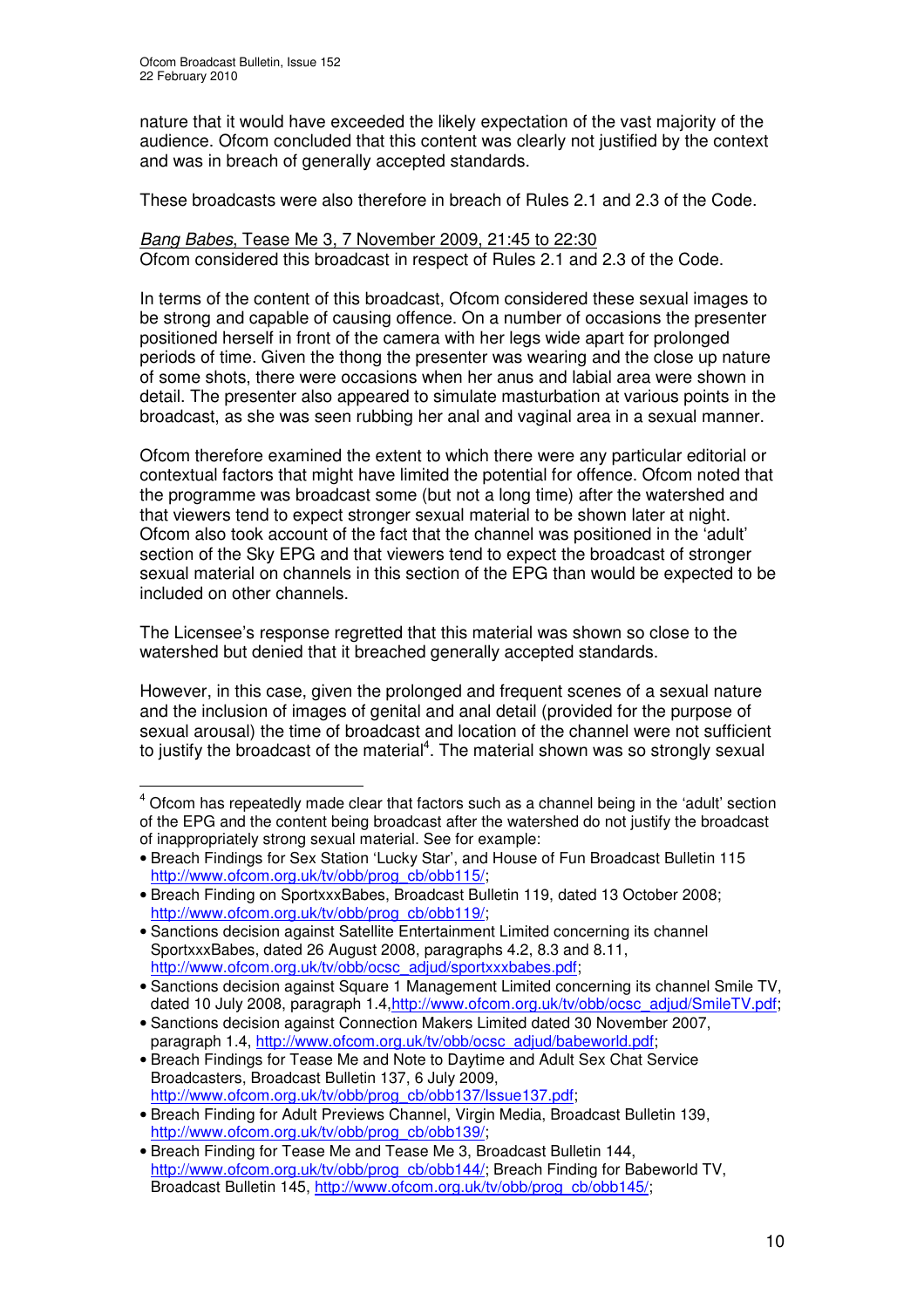that it would have exceeded the likely expectation of the vast majority of the audience watching a channel without mandatory restricted access at this time. Ofcom was also concerned by the degree of offence likely to be caused to viewers who might come across this material unawares.

Ofcom notes the regret expressed by Bang Channels regarding the proximity of the broadcast to the watershed and the compliance measures it has taken in response to this. However, Ofcom concluded that this content was not justified by the context, breached generally accepted standards and so contravened Rules 2.1 and 2.3.

Rules 2.1 and 2.3 of the Code were therefore breached.

Promotion of the www.bangbabes.tv website address – for all broadcasts The content of websites is not broadcast material, and therefore not subject to the requirements of the Code. However, any promotional references to websites made on air are broadcast content. Ofcom therefore has the duty and the power to regulate such references under the Communications Act 2003. Ofcom licensed services should in no circumstances promote 'adult' websites which provide unrestricted R18 rated equivalent material if such material can be accessed without appropriate restrictions in place. Ofcom is able to request that references to such websites are removed.

On the day that Ofcom was made aware of the broadcast promotions to the www.bangbabes.tv website, and that it contained R18-rated equivalent material, it immediately spoke to the broadcaster to ask it to remove the website link from all future programming.

Code Rules 2.1 and 2.3 apply to promotional references to websites made on air because they are broadcast content. The issue in this case was whether the website was suitable to be promoted on a licensed television service and so complied with these rules. When accessed – merely by clicking a button to confirm that the user was over 18 – the www.bangbabes.tv website contained clips of R18-rated equivalent material. This included video images of a woman performing oral sex on two men. This website did not require prior registration to view and its promotion on television was therefore of serious concern to Ofcom. The promotional references to the www.bangbabes.tv website on air therefore breached generally accepted standards. They were offensive because of the unprotected and explicit sexual material they led to and were not in Ofcom's opinion justified by the context, such as only being broadcast after 21:00 on a service in the 'adult' section of the Sky EPG. Ofcom therefore concluded that the promotional references to the website as broadcast on the three programmes were in breach of Rules 2.1 and 2.3 of the Code.

Ofcom notes the broadcaster's response that it was "disappointing" that Ofcom did not bring this to matter to its attention sooner so that it could have acted to remove the material quicker. As stated above, Ofcom immediately spoke to the broadcaster after becoming aware that it was broadcasting a promotion for its website which contained R18-rated equivalent material. Ofcom reminds all broadcasters that it is the responsibility of the Licensee to ensure on an ongoing basis that all broadcast output meets the requirements of the Code.

<sup>•</sup> Breach Finding for Live 960, Broadcast Bulletin 149, http://www.ofcom.org.uk/tv/obb/prog\_cb/obb149/.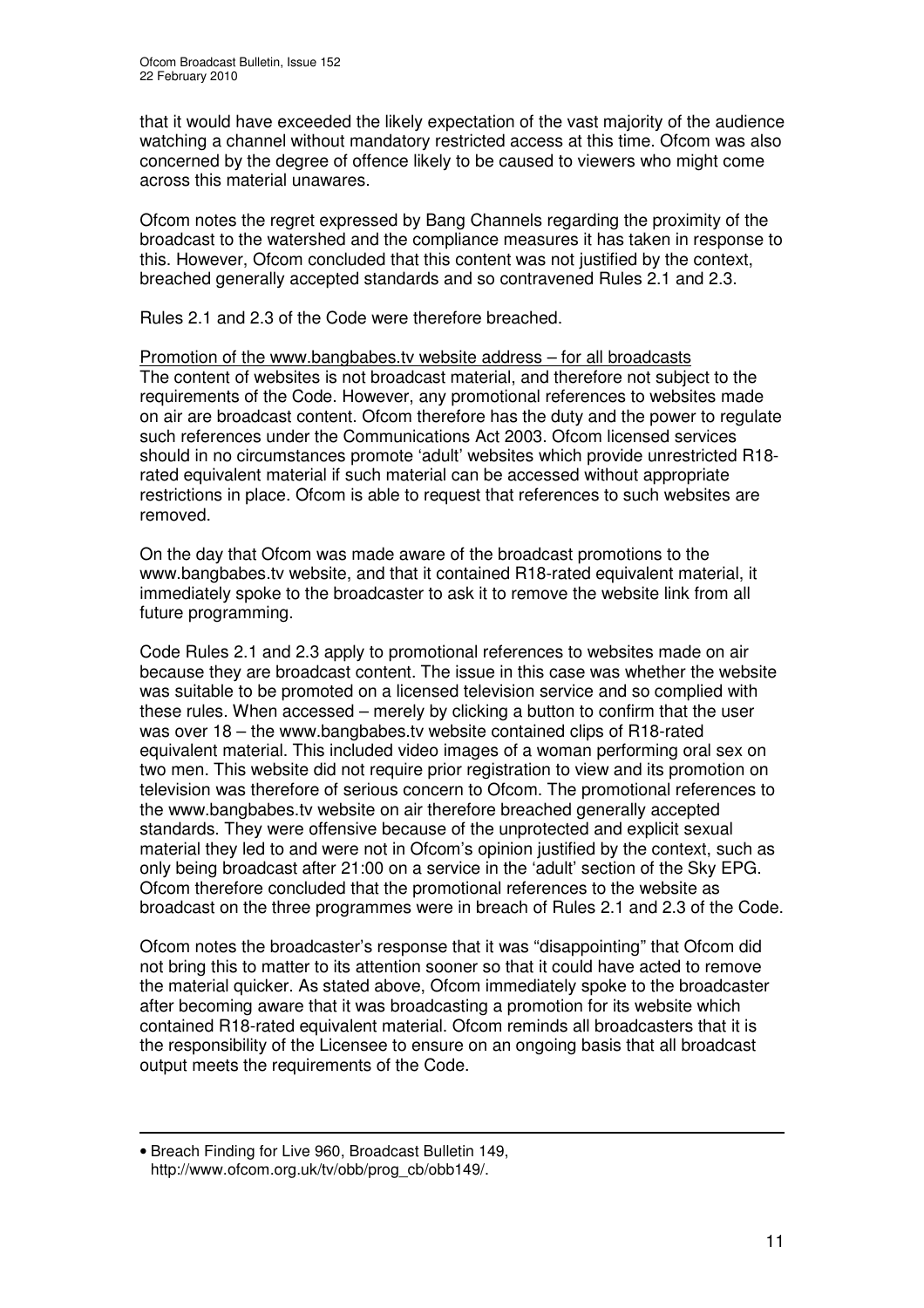Ofcom has notified the Licensee that it is considering these contraventions of the Code for statutory sanction in light of their seriousness and/or repeated nature.

Please see the Note on page 22 of this Bulletin about Bang Media and Bang Channels.

*Bang Babes***, Tease Me 3, 30/31 October 2009, 23:20 to 00:20: Breach of Rules 1.24, 2.1 and 2.3**

*Bang Babes***, Tease Me 3, 7 November 2009, 21:45 to 22:30: Breach of Rules 2.1 and 2.3**

*Bang Babes***, Tease Me, 13/14 November 2009, 23:45 to 00:30: Breach of Rules 1.24, 2.1 and 2.3**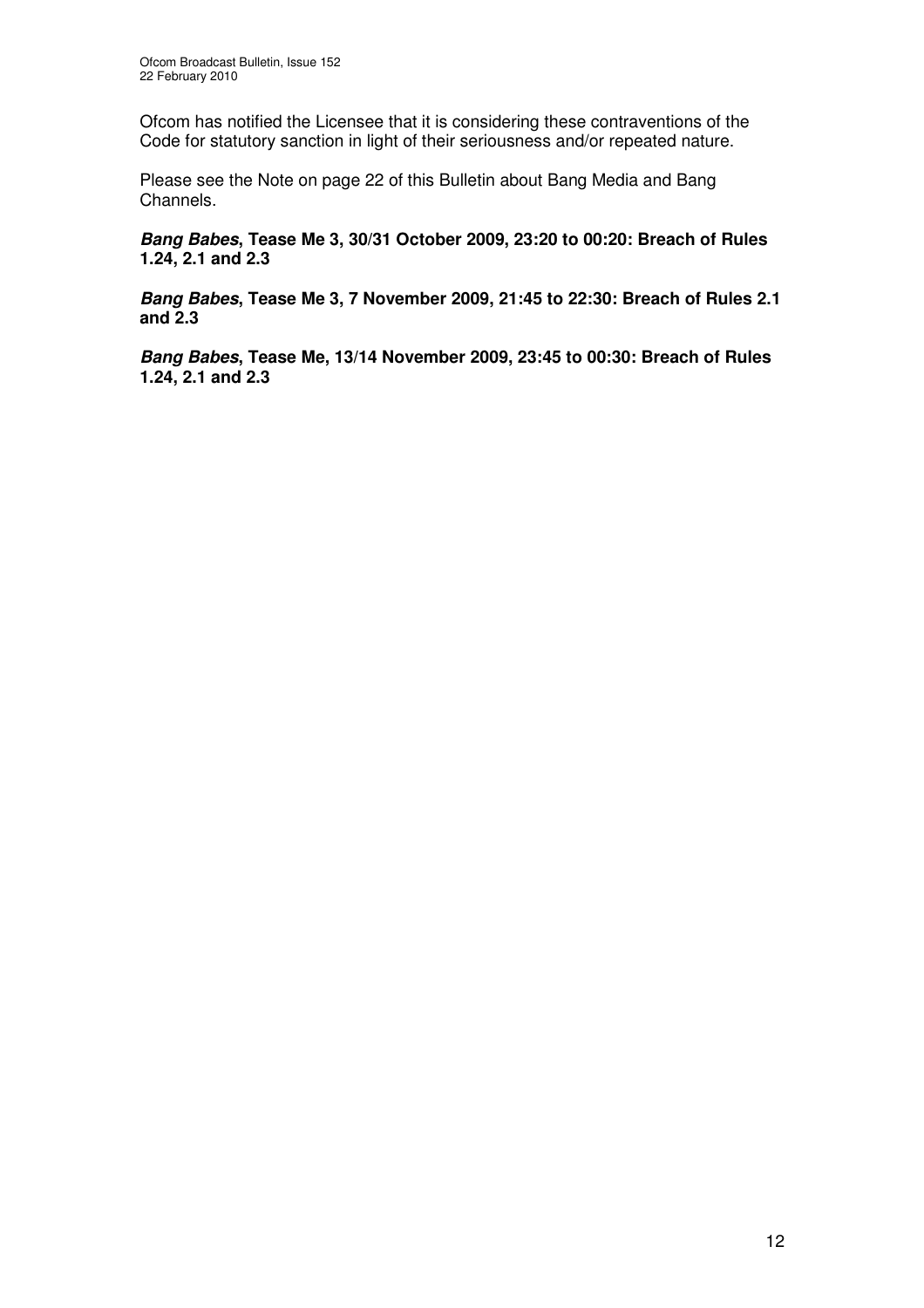**The Pad** *Tease Me 3, 20 August 2009, 12:00*

#### **Introduction**

*The Pad* is a televised daytime interactive chat programme broadcast without mandatory restricted access. It is broadcast on Tease Me 3, which is located in the 'adult' section of the Sky Electronic Programme Guide ("EPG") on channel number 959. Tease Me 3 is owned and operated by Bang Channels Limited ("Bang Channels" or "the Licensee"). Viewers are invited to contact onscreen female presenters via premium rate telephony services ("PRS"). The presenters generally dress and behave in a provocative and/or flirtatious manner.

Ofcom received a complaint about material broadcast during *The Pad* on 20 August 2009 at 12:00, which the complainant suggested was too sexually strong for transmission at this time. Ofcom noted that the programme featured a presenter wearing: a skimpy halter neck top, black pants, fish net stockings, suspenders and stilettos. During the broadcast the presenter adopted various positions for relatively prolonged periods of time, including kneeling on all fours, and lying on her front. While in these positions the presenter repeatedly stroked her thighs and breasts, and thrust her hips as though miming intercourse. The presenter also positioned her buttocks to camera and spanked herself lightly. Her nipples were briefly visible on several occasions.

Ofcom asked the Licensee for comments under Rule 1.3 (children must be protected from unsuitable material by appropriate scheduling).

#### **Response**

The broadcaster said that it did not believe the actions, behaviour or dress of the presenter beached the Code. It said that the material was no different to material broadcast on more mainstream channels, for example music videos. It continued that the presenter did not reveal sexual body parts, say anything sexual or simulate sex and/or sex acts. It also stated that the material was consistent with other channels broadcasting similar content at this time of day.

With regard to Rule 1.3, the broadcaster said that the material was not aimed at children and would not appeal to children, especially younger children. It stated that the nature of the channel and the position of the channel within the adult section of the EPG amounted to appropriate scheduling as it minimised the risk of children coming across it unawares. It stated that it was highly unlikely that children might have been watching at the time and said that even if this was the case the material was not strong enough to cause harm.

#### **Decision**

Rule 1.3 makes clear that children should be protected from material which is unsuitable for them by appropriate scheduling. Appropriate scheduling is judged according to factors such as the nature of the content, the nature of the channel and the time of broadcast.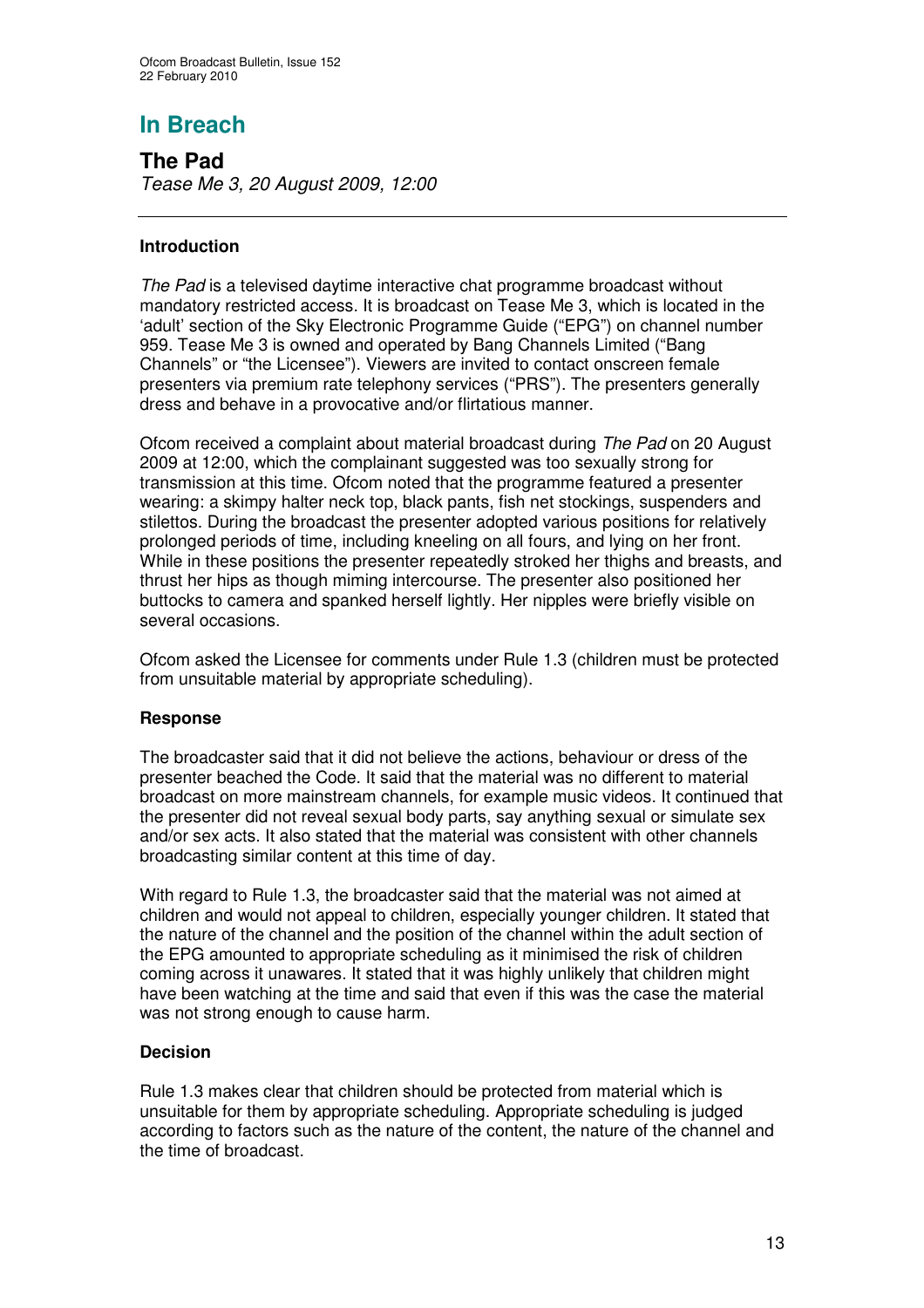The behaviour of presenters for daytime chat services should not at any time appear to mimic or simulate sexual acts before the watershed. In this case, the female presenter, dressed in skimpy clothing, clearly adopted various sexual positions for relatively prolonged periods of time, including kneeling on all fours and kneeling with her legs open to camera (while the camera moved up and down over the front of her body), while thrusting her groin in a sexual manner as though miming sexual intercourse. During this time she also stroked her thighs and buttocks on occasions with the camera moving up and down over her body. In Ofcom's opinion the sexual imagery shown to viewers had no editorial context other than sexual stimulation. It was therefore not editorially justified. In Ofcom's view the repeated actions and sexual positions of the presenter were intended to be sexually provocative in nature. In light of this behaviour, together with its lack of editorial justification, in Ofcom's view this material was clearly unsuitable for transmission before the 21:00 watershed.

In addition, the presenter was dressed in an item of clothing that was very revealing to the point where her breasts were barely covered. This meant that when adopting certain positions, such as lying on her front and bending over, the presenter's nipples were shown to viewers at various times during the broadcast. Such images of nudity are not necessarily unsuitable before the watershed. This depends on all the circumstances and the context of the material. In this case, in Ofcom's opinion, the combination of the presenter's sexual positions with nudity is unsuitable before the watershed.

Given the sexual nature of the content, the location of the channel in the 'adult' section of the EPG and its scheduling at 12:00 were not sufficient to provide adequate protection to prevent children from viewing this material. This unsuitable content was not appropriately scheduled. Ofcom has repeatedly made clear that the location of a channel, without mandatory restricted access, in the 'adult' section of the Sky EPG does not in itself provide adequate protection to under-eighteens from inappropriate material<sup>1</sup>. Therefore the material breached Rule 1.3

Ofcom has notified the Licensee that it is considering these contraventions of the Code for statutory sanction in light of their seriousness and/or repeated nature.

Please see the Note on page 22 of this Bulletin about Bang Media and Bang Channels.

#### **Breach of Rule 1.3**

<sup>1</sup> Bang Babes 'Tease Me' Finding, The Pad 'Tease Me 2' Finding and Note to Daytime and Adult Sex Chat Service Broadcasters in Bulletin 137 at

http://www.ofcom.org.uk/tv/obb/prog\_cb/obb137/; Freeview promotions for Playboy in Bulletin 139 at http://www.ofcom.org.uk/tv/obb/prog\_cb/obb139/Issue139.pdf, Bang Babes 'Tease Me 2' in Bulletin 120 at http://www.ofcom.org.uk/tv/obb/prog\_cb/obb120/.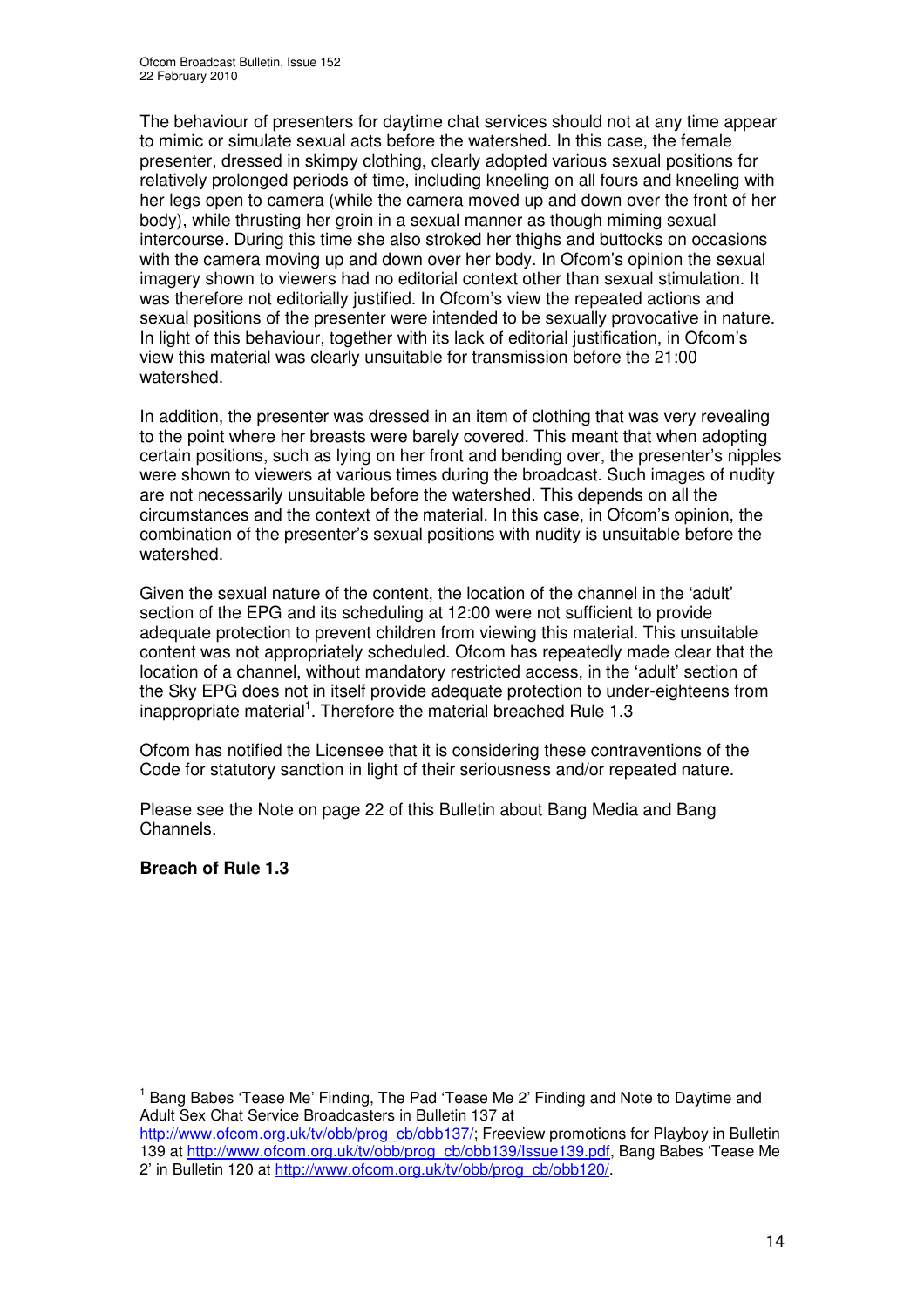## **The Pad**

*Tease Me, 6 November 2009, 12:00 to 13:00 and 14:00 to 15:00*

#### **Introduction**

*The Pad* is a televised daytime interactive chat programme broadcast without mandatory restricted access. It is broadcast on the Tease Me channel, which is located in the 'adult' section of the Sky Electronic Programme Guide ("EPG") on channel number 912. Tease Me is owned and operated by Bang Channels Limited ("Bang Channels" or "the Licensee"). Viewers are invited to contact onscreen female presenters via premium rate telephony services ("PRS"). The presenters generally dress and behave in a provocative and/or flirtatious manner.

Ofcom received complaints about material broadcast during *The Pad* on 6 November 2009 between  $12:00$  and  $13:00$ , and  $14:00$  and  $15:00$ . The complainant suggested that the material broadcast was too strong for transmission at these times. Ofcom viewed the material and noted that both broadcasts featured the same presenter. On both occasions she was wearing skimpy black PVC knickers and a skimpy "boob tube" top with 'Playmate' written on it. During both broadcasts she was shown lying on her back with her legs wide open for prolonged periods of time. While doing so she repeatedly gyrated and thrust her pelvis as though miming intercourse. While in this position the presenter also stroked her stomach and pulled down the side of her knickers in a sexually provocative manner. The presenter also lay on her front during the programmes for prolonged periods of time. While in this position she pulled down her knickers to reveal the top of her bottom, and also raised her bottom in the air and repeatedly gyrated her pelvis in a sexual manner.

Ofcom asked the Licensee for comments under Rule 1.3 (children must be protected from unsuitable material by appropriate scheduling).

#### **Response**

The Licensee said that Tease Me TV is transmitted in the 'adult' section of the EPG. It stated that it is therefore clearly sign posted as an adult channel and as such is unsuitable to view by children at any time of day, even though the daytime content is non-'adult' in nature.

Bang Channels continued that the 'adult' section of the EPG does not sit beside any genres of interest to children and has easy to use parental controls. The broadcaster stated that in light of this it believes the material was appropriately scheduled.

The broadcaster stated that Ofcom's own research<sup>1</sup> indicates that the majority of people believe that responsibility for the protection of the under-eighteens lies as much with the parent as the broadcaster. The Licensee continued that it considered the safeguards in place were more than sufficient to prevent children viewing the channel and that at this point responsibility should pass to the parent. It therefore stated that the material did not result in a breach of Rule 1.3.

<sup>&</sup>lt;sup>1</sup> "Attitudes towards sexual material on television", published June 2009, http://www.ofcom.org.uk/advice/media\_literacy/medlitpub/medlitpubrss/uk\_childrens\_ml/full\_r eport.pdf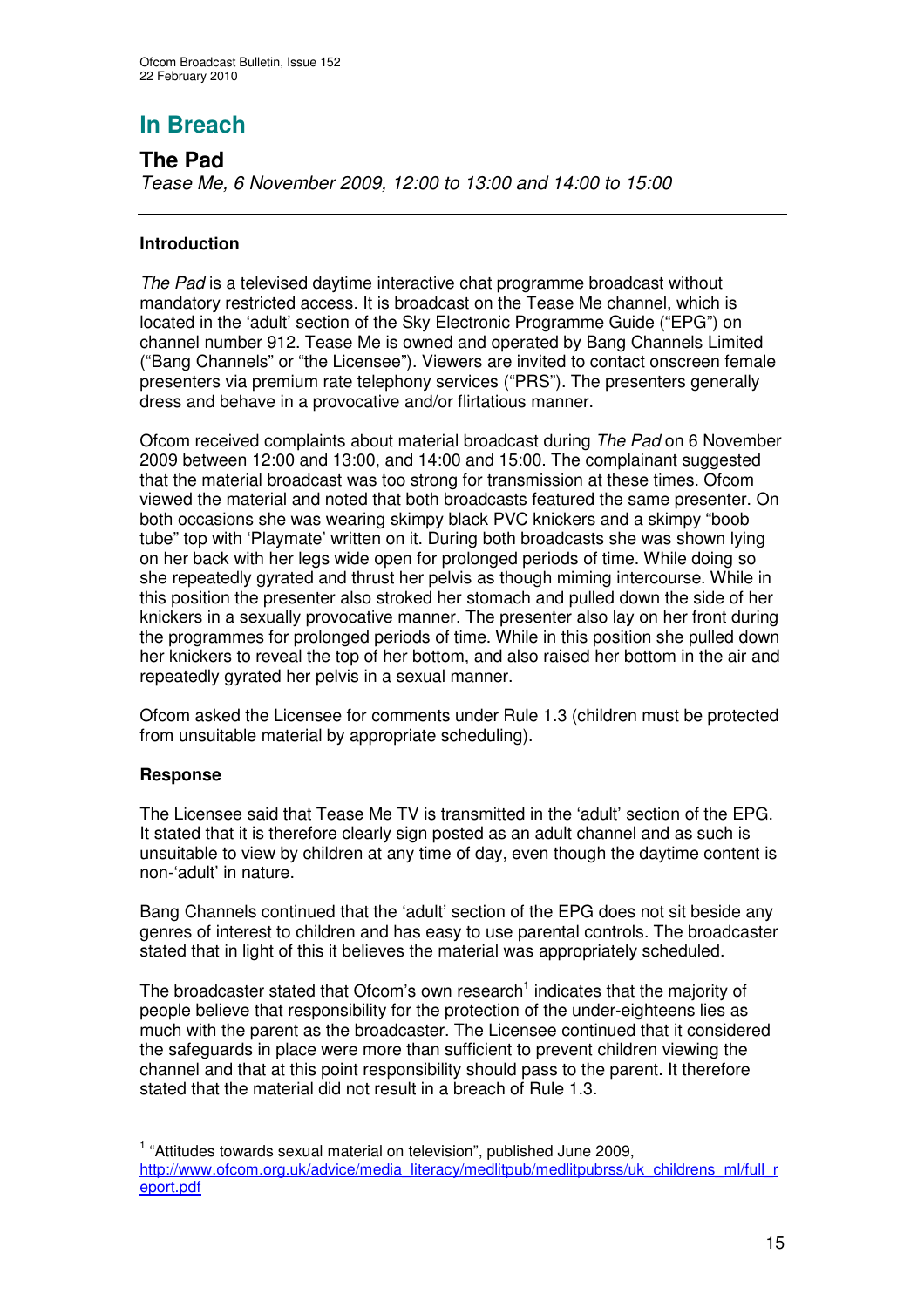#### **Decision**

Rule 1.3 makes clear that children should be protected from material which is unsuitable for them by appropriate scheduling. Appropriate scheduling is judged according to factors such as the nature of the content, the nature of the channel and the time of broadcast.

Ofcom has made clear in previous published decisions what sort of material is unsuitable to be included in daytime interactive chat programmes. These decisions were summarised in a guidance letter sent by Ofcom to daytime and adult sex chat broadcasters in August 2009, and have been clarified subsequently by further findings<sup>2</sup>.

In the context of daytime interactive chat programmes where the presenters generally dress and behave in a provocative and/or flirtatious matter for extended periods in order to solicit PRS calls, the presenters should not for example appear to mimic or simulate sexual acts. During these particular broadcasts the female presenter dressed in skimpy clothing adopted various sexual positions for prolonged periods of time. The content included her lying on her back with her legs wide open while she repeatedly gyrated and thrust her pelvis as though miming intercourse, while stroking her body in a sexually provocative manner. In Ofcom's opinion the sexual imagery shown to viewers had no editorial context other than sexual stimulation. It was therefore not editorially justified. In Ofcom's view the repeated actions and sexual positions of the presenter were intended to be sexually provocative in nature. In light of this behaviour, together with its lack of editorial justification, in Ofcom's view this material was clearly unsuitable for children.

Given the sexual nature of the content, the location of the channel in the 'adult' section of the EPG and its scheduling between 12:00 and 15:00 were not sufficient to provide adequate protection to prevent children from viewing this material. Ofcom notes that the research, "Attitudes towards sexual material on television", published in June 2009, found that participants did accept that parents have a responsibility for their children's viewing. This responsibility is underlined by the fact that it is possible for parents to activate PIN controls on certain channels to restrict children's viewing. However, Ofcom also notes that other later research shows that only "around one in three households with a multichannel television service have set these [access] controls (34%)"<sup>3</sup>. Ofcom therefore does not consider that the existence of parental controls offers enough protection to under-eighteens from viewing unsuitable material of this nature.

In addition, Ofcom has repeatedly made clear that the location of a channel in the 'adult' section of the Sky EPG, available without mandatory restricted access, does not in itself provide adequate protection to under-eighteens from inappropriate

<sup>&</sup>lt;sup>2</sup> Elite Days Finding in Bulletin 144 at http://www.ofcom.org.uk/tv/obb/prog\_cb/obb144/; Top Shelf TV Finding in Bulletin 149 at http://www.ofcom.org.uk/tv/obb/prog\_cb/obb149/.; and Elite Days finding in Bulletin 151 at http://www.ofcom.org.uk/tv/obb/prog\_cb/obb151/Issue151.pdf

<sup>&</sup>lt;sup>3</sup> UK children's media literacy at:

http://www.ofcom.org.uk/advice/media\_literacy/medlitpub/medlitpubrss/uk\_childrens\_ml/full\_r eport.pdf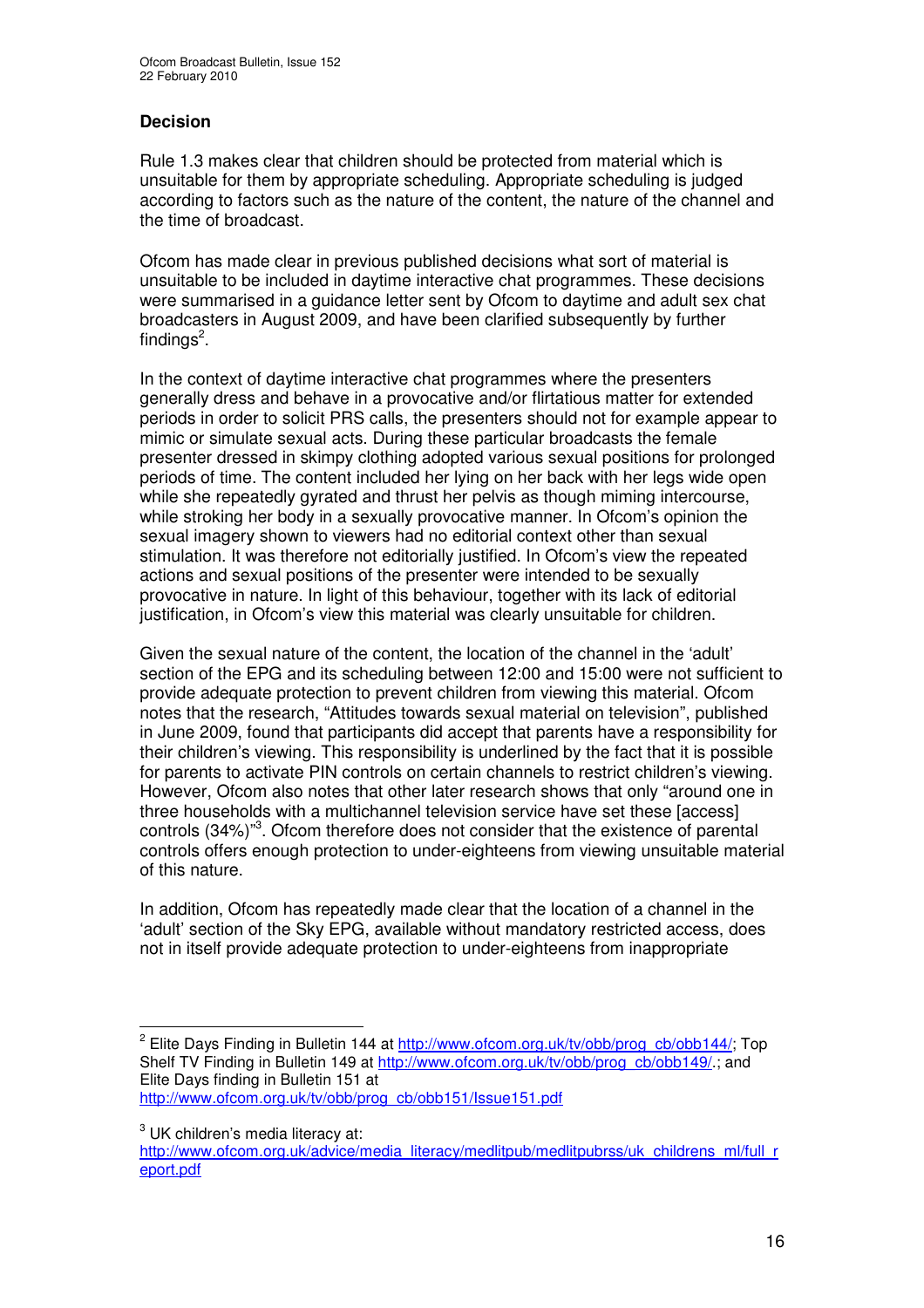material shown on daytime chat channels<sup>4</sup>. Therefore this unsuitable content was not appropriately scheduled.

Therefore the material breached Rule 1.3.

Ofcom has notified the Licensee that it is considering these contraventions of the Code for statutory sanction in light of their seriousness and/or repeated nature.

Please see the Note on page 22 of this Bulletin about Bang Media and Bang Channels.

#### **Breach of Rule 1.3**

<sup>4</sup> Bang Babes 'Tease Me 2' in Bulletin 120 at

http://www.ofcom.org.uk/tv/obb/prog\_cb/obb120/; Bang Babes 'Tease Me' Finding, The Pad 'Tease Me 2' Finding and Note to Daytime and Adult Sex Chat Service Broadcasters in Bulletin 137 at http://www.ofcom.org.uk/tv/obb/prog\_cb/obb137/; Freeview promotions for Playboy in Bulletin 139 at http://www.ofcom.org.uk/tv/obb/prog\_cb/obb139/Issue139.pdf; Bang Babes 'Tease Me' and 'Tease Me 3' Finding and Elite Days Finding in Bulletin 144 at http://www.ofcom.org.uk/tv/obb/prog\_cb/obb144/Issue144.pdf; Babeworld TV Finding in Bulletin 145 at http://www.ofcom.org.uk/tv/obb/prog\_cb/obb145/; Live 960 Finding in Bulletin 149 and Top Shelf TV Finding in Bulletin 149 at http://www.ofcom.org.uk/tv/obb/prog\_cb/obb149/.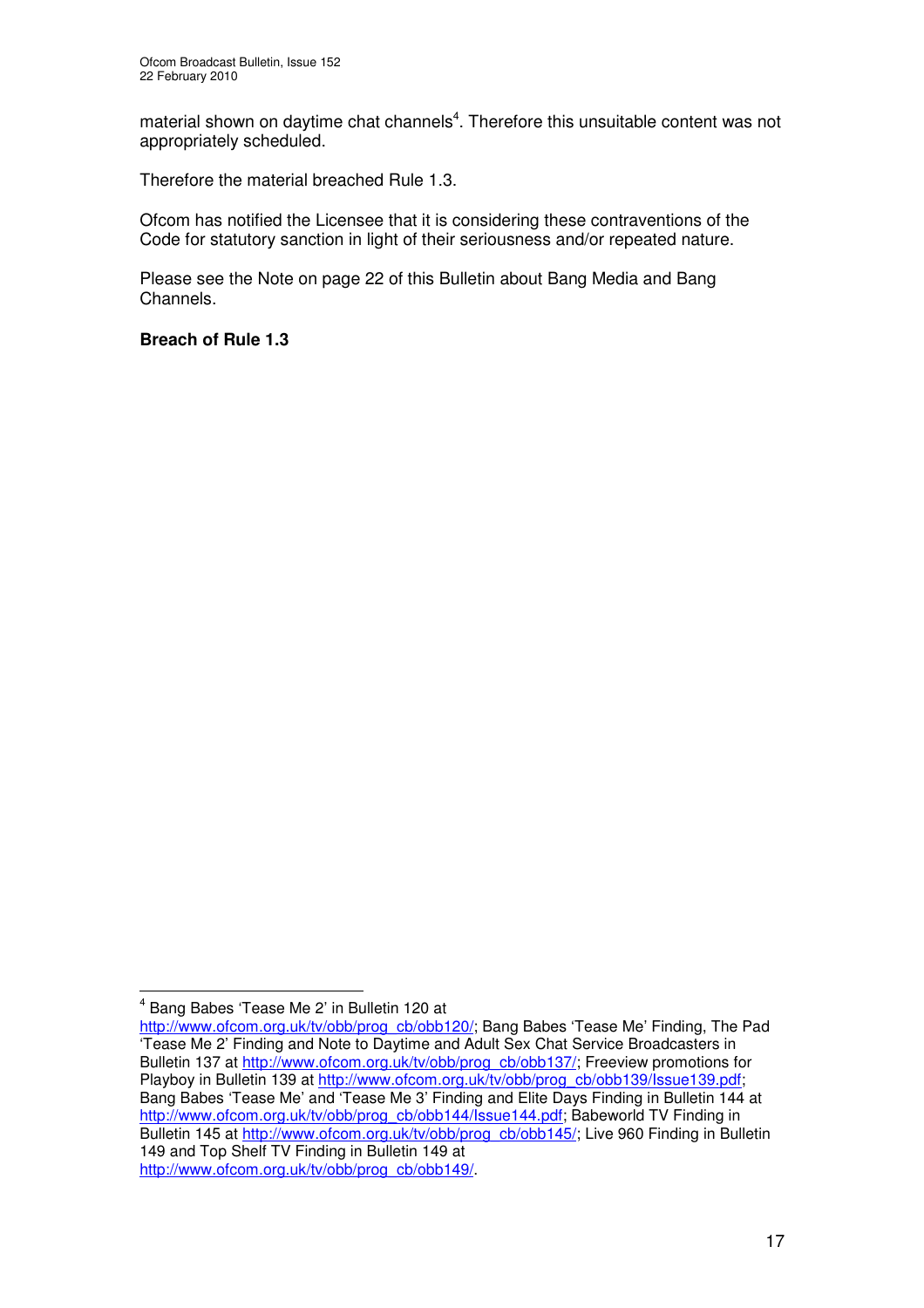**TMTV** *Tease Me TV (Freeview), 3 November 2009, 05:00*

*It is Ofcom's policy to describe fully the content in television and radio programmes that is subject to broadcast investigations. Some of the language and descriptions used in this finding may therefore cause offence.*

#### **Introduction**

Tease Me TV is a channel that provides programming of a sexual nature, available without mandatory access restrictions. It is situated on the Freeview platform. The channel broadcasts programmes based on interactive 'adult' sex chat services: viewers are invited to contact on-screen presenters via premium rate telephony services. The female presenters dress and behave in a sexually provocative way. In this programme, when the presenter took calls from viewers, these conversations were typically masked by a music track to ensure that the audience did not hear what was being said.

Ofcom received a complaint that content on the channel contained language that the complainant considered inappropriate for broadcast. On reviewing the content, Ofcom noted that at one point around 05:00, when the female presenter took a telephone call from a viewer, which was audible to viewers. Ofcom noted the presenter using the following instances of sexually explicit language:

"*Dance you motherfucker".*

*"Fuck me so fucking hard in my cunt".*

*"I want you to fuck me really good and hard now. I want you to just fuck me 'til you squirt and I can see it right in that little pussy hole right there. You're going to come right in my arse are you?"*

*"You like a nice cunt, don't you?"*

Ofcom asked Bang Media, who hold the licence and provide compliance for Tease Me TV, for their comments under the following Rules of the Code: Rule 2.1 (generally accepted standards) and Rule 2.3 (material that may cause offence must be justified by the context).

#### **Response**

Bang Media said that during the transmission of the programme in question, a microphone was left "live, resulting in the inadvertent broadcast" of the explicit language. The broadcaster acknowledged that this language was "unacceptable for transmission under the Broadcasting Code…at anytime". However, Bang Media offered the following in mitigation: the explicit language was not broadcast deliberately; and the language had been picked up by a "distant microphone" by accident. In addition, whilst acknowledging the language was audible, the broadcaster said "it would have been apparent only to a viewer who was listening intently with their television at high volume".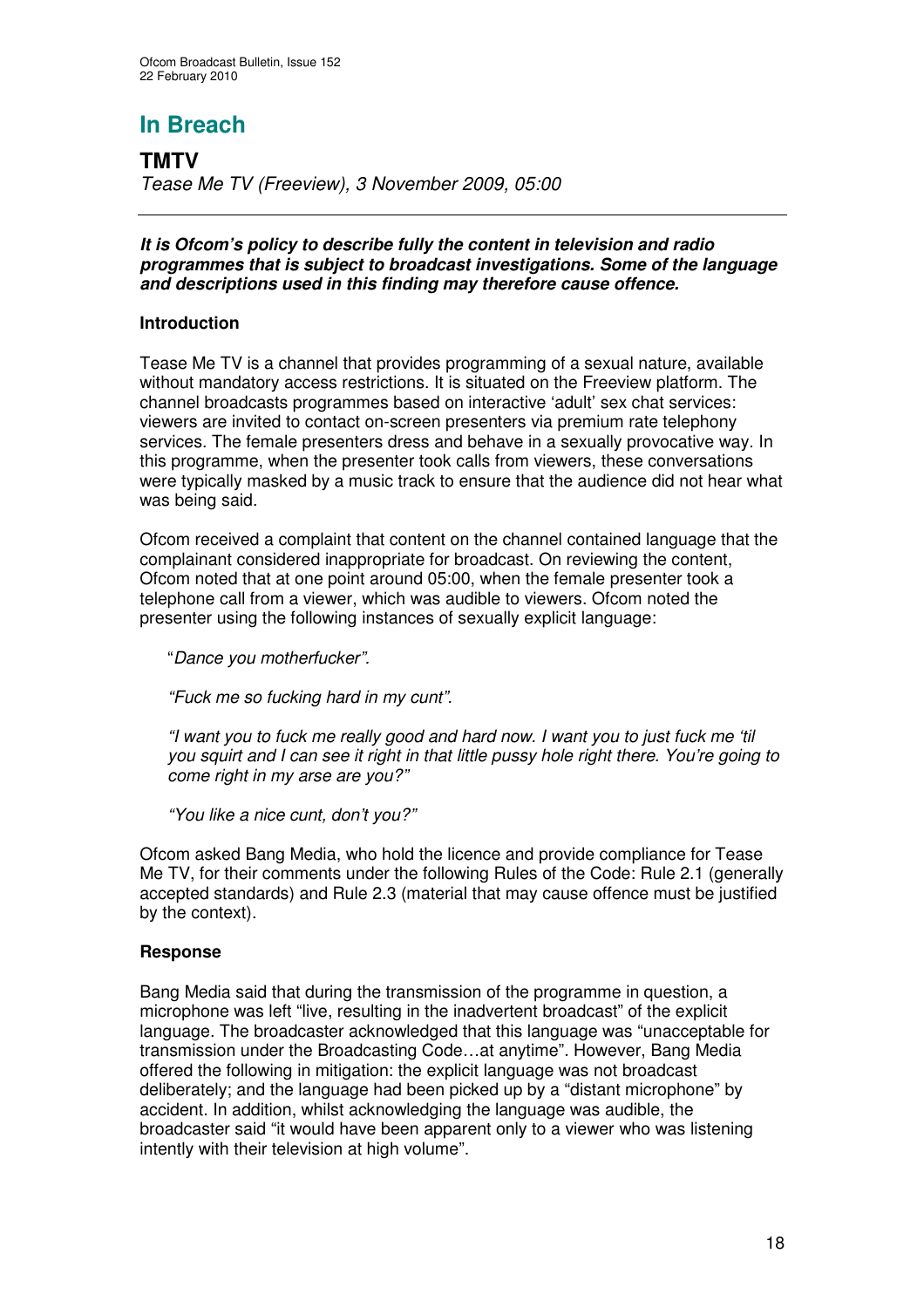#### **Decision**

We noted the representations of the broadcaster that the broadcast of the explicit sexual language was not intentional; and that, in the broadcaster's opinion, it was not easily audible. However, we also noted that the broadcaster acknowledged that, under the Code, this language Ofcom considered that: the sexually explicit nature of this language for the purpose of sexual arousal broadcast on a channel without mandatory access restrictions is unacceptable at any time of day; and that, even though the language was broadcast 'off-mike', it was still audible.

In summary, Rules 2.1 and 2.3 require broadcasters that provide 'adult' sex chat services on channels without mandatory access restrictions, must protect viewers from material that is harmful or offensive and which cannot be justified by the context. Ofcom considers that to broadcast content that consists to a large extent of a presenter using very explicit sexual language, on a free-to-air channel without any form of mandatory protection system, and without justification by the context – as here - is contrary to generally accepted standards. In reaching its decision, Ofcom was aware of a previously published Finding and several previously published decisions of Ofcom's Content Sanctions Committee<sup>1</sup> relating to sexually explicit language on adult sex chat channels.

The content was in breach of Rules 2.1 and 2.3.

Ofcom has notified the Licensee that it is considering these contraventions of the Code for statutory sanction in light of their seriousness and/or repeated nature.

Please see the Note on page 22 of this Bulletin about Bang Media and Bang Channels.

#### **Breach of Rules 2.1 and 2.3**

<sup>1</sup> See Breach Finding against Sex Station on Lucky Star, Ofcom Broadcast Bulletin 115, 11 August 2008, http://www.ofcom.org.uk/tv/obb/prog\_cb/obb115/. See Sanctions decisions against: Satellite Entertainment Limited concerning its channel SportxxxBabes, dated 26 August 2008, paragraph 4.3, http://www.ofcom.org.uk/tv/obb/ocsc\_adjud/sportxxxbabes.pdf; Square 1 Management Limited concerning its channel Smile TV, dated 10 July 2008, paragraph 1.4, http://www.ofcom.org.uk/tv/obb/ocsc\_adjud/SmileTV.pdf ; Connection Makers Limited dated 30 November 2007, paragraph 1.4, http://www.ofcom.org.uk/tv/obb/ocsc\_adjud/babeworld.pdf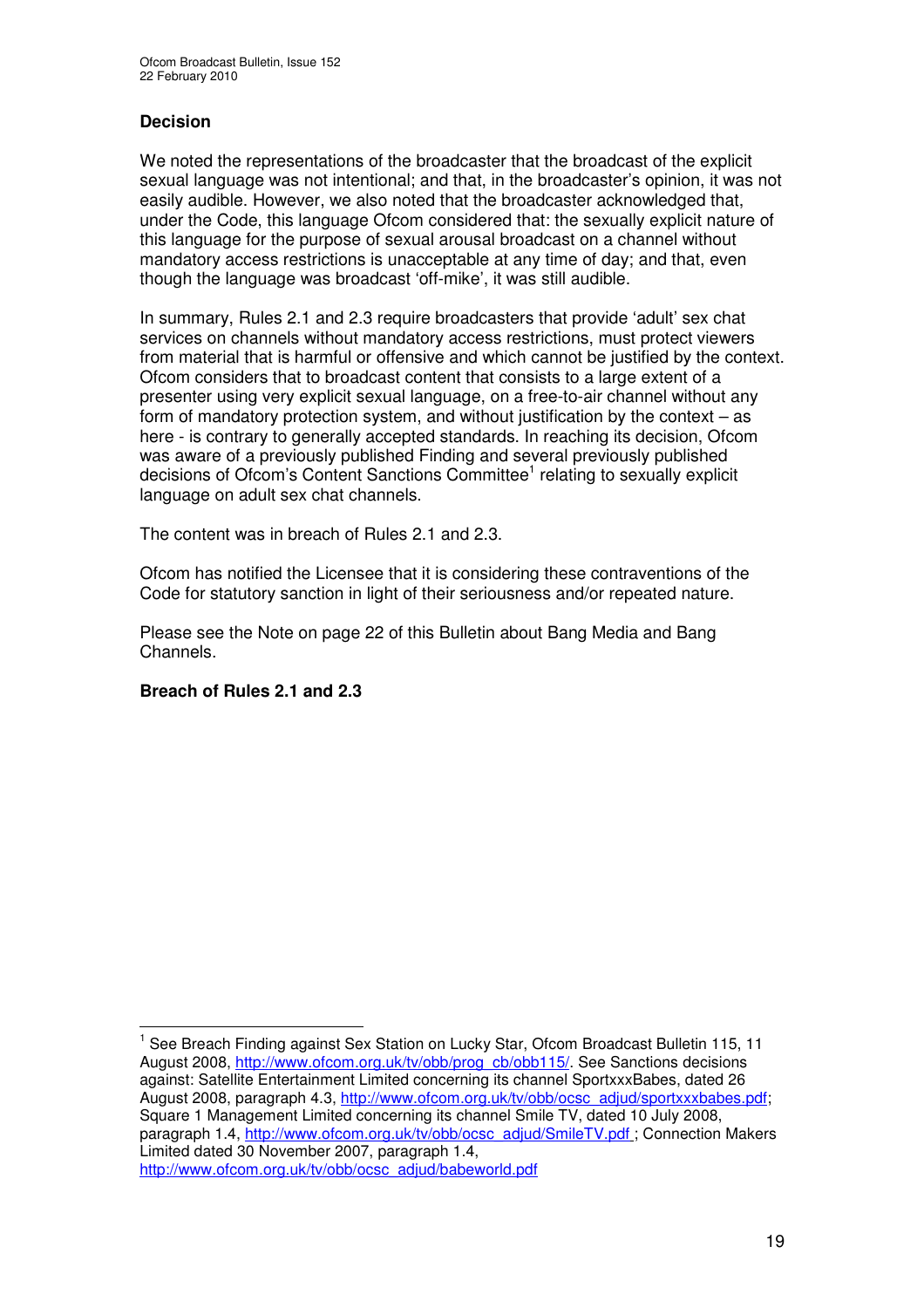## **Bang Babes**

*Tease Me TV (Freeview), 23 November 2009, 3:00*

## **Early Bird**

*Tease Me TV (Freeview), 23 November 2009, 7:30*

#### **Introduction**

Tease Me TV is a daytime chat and adult sex chat channel available from 03:00 until mid-morning on Freeview. From 03:00 until the early morning Tease Me TV broadcasts adult sex chat programming, and then until it ends the service in midmorning it transmits a daytime chat service. Both types of programming are broadcast without mandatory restricted access. The Digital Television Programme Service licence for this service is held by Bang Media (London) Ltd ("Bang Media" or the "Licensee"). Viewers complained about inappropriate adult content allegedly shown on this channel. Ofcom therefore asked Bang Media to provide recordings of the programmes that were complained about (see above).

Condition 11 of Bang Media's licence states that the Licensee must make and retain a recording of all its programmes for a period of 60 days from broadcast, and at Ofcom's request must produce a recording "forthwith". Ofcom has made clear that recordings "must be of a standard and in a format which allows Ofcom to view the material as broadcast." (See Ofcom's Guidance notes for licence applicants for Digital Television Programme Services, paragraph 77.)

#### **Response**

Between 30 November 2009 and 15 January 2010 Ofcom was in extensive correspondence with Bang Media asking the Licensee to provide recordings of the programmes. Bang Media failed to meet the initial deadline set by Ofcom, and on request Ofcom agreed an extension to 8 January 2010.

On 8 January 2010, Bang Media provided Ofcom with an internet link to a site so that Ofcom could download recordings of the programmes. However, the quality of these recordings were not "of a standard and in a format which allows Ofcom to view the material as broadcast" (i.e. there was intermittent pixilation of images and a loss of audio). Ofcom therefore asked Bang Media for DVD copies of the programmes by an agreed deadline of 14 January 2010. As with the previous recordings, however, the quality was also not 'as broadcast'.

On 15 January 2010, Ofcom wrote to Bang Media to advise it had an option to either provide a recording of the items 'as broadcast' quality by 19 January 2010; or, failing that, submit any formal comments it wished to present regarding the failure to provide these recordings in accordance with Condition 11 of its licence.

Bang Media did not provide further recordings or comments.

#### **Decision**

It is a condition of all broadcast licences that the Licensee adopts acceptable procedures for the retention of, and production of recordings to Ofcom, and that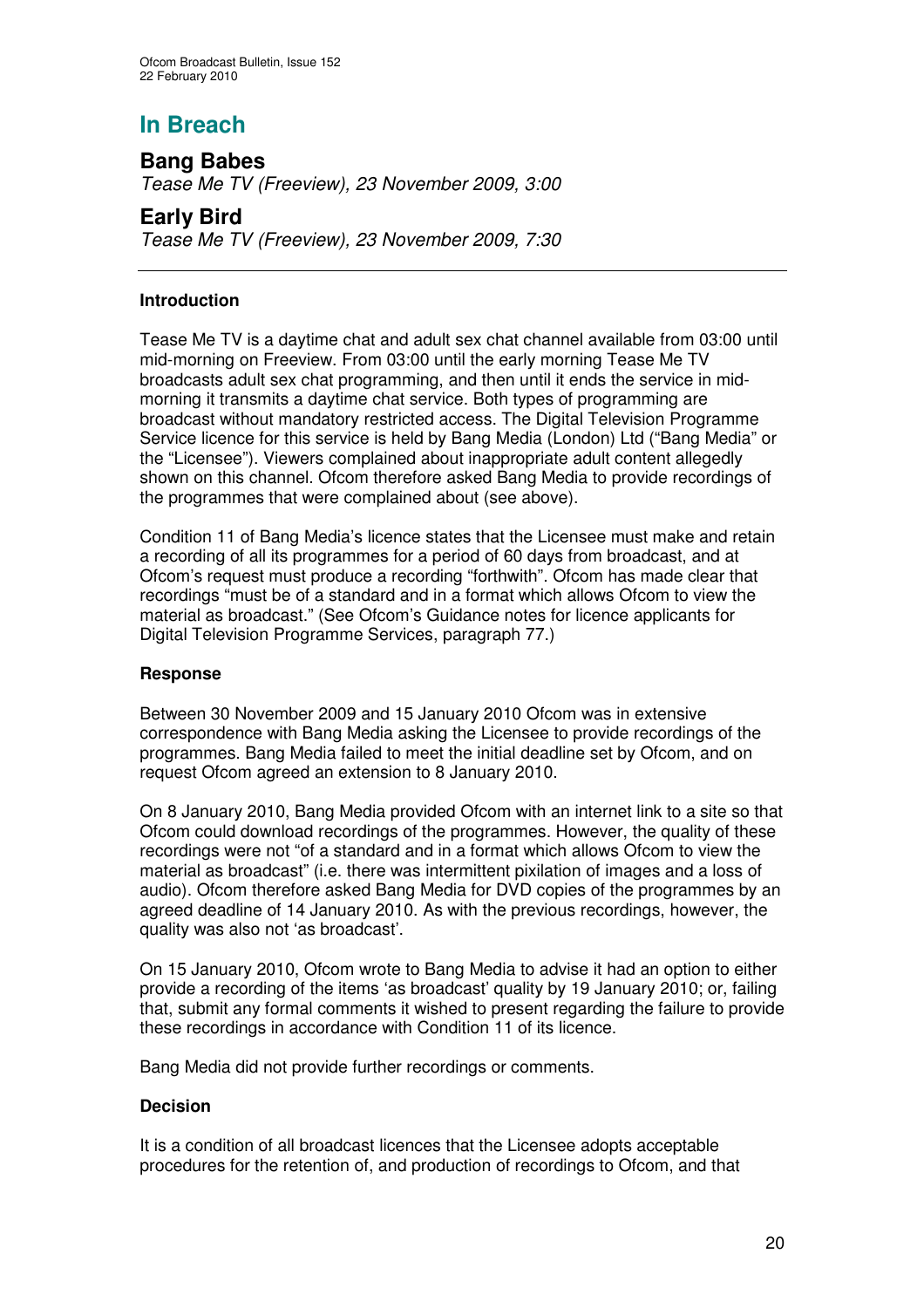recordings should be 'as broadcast' (i.e. the same quality in terms of both sound and picture as when originally transmitted).

In this case, Bang Media failed on several occasions, and despite repeated requests, to provide Ofcom "forthwith" with programme recordings in 'as broadcast' quality. Ofcom has therefore found Bang Media in breach of its licence.

Ofcom formally notifies the Licensee that it is considering these contraventions of the Code for statutory sanction in light of their seriousness and/or repeated nature. These breaches may be considered for sanction together with other serious and/or repeated breaches by Bang Channels Limited ("Bang Channels"). This would be on the basis that Bang Media and Bang Channels are controlled by the same person and all editorial compliance decisions regarding both Bang Media and Bang Channels are taken by one compliance team.

Please see the Note on page 22 of this Bulletin about Bang Media and Bang Channels.

**Breach of Licence Condition 11 (Retention and production of recordings)**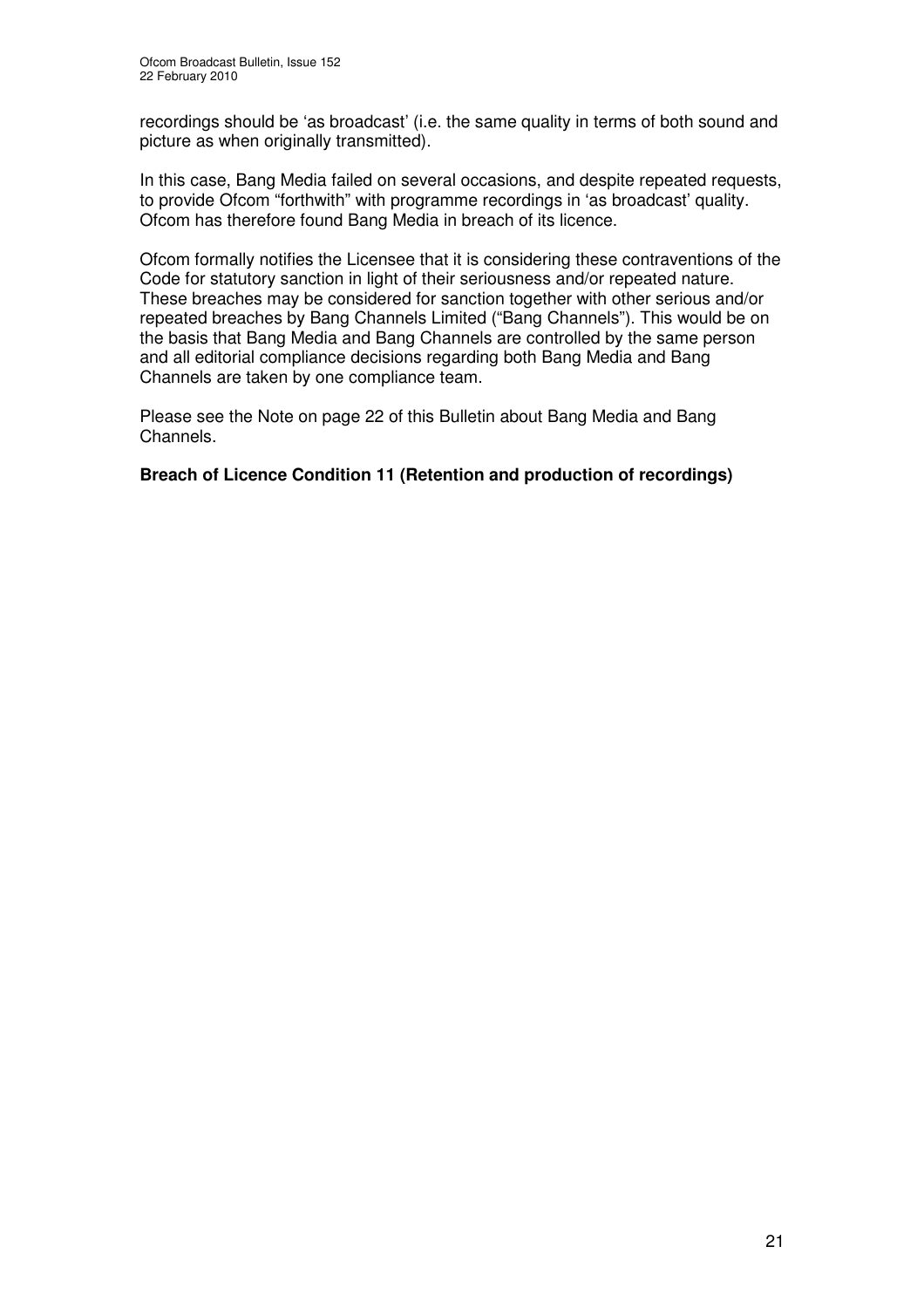#### **Note: Bang Channels Limited and Bang Media (London) Limited**

On 8 February 2009 in Broadcast Bulletin 151 Ofcom published a number of breaches of the Code against Bang Channels Limited ("Bang Channels"): see http://www.ofcom.org.uk/tv/obb/prog\_cb/obb151/Issue151.pdf,

These breaches concerned the Tease Me adult sex chat service, for which Bang Channels holds the licence. Ofcom explained in Broadcast Bulletin 151 that as a result of these breaches, it was notifying the licensee that it was considering the imposition of statutory sanctions.

In the current Broadcast Bulletin (152), Ofcom has published further breaches of the Code as regards services for which Bang Channels holds the licences, Tease Me and Tease Me 3. Ofcom considers these breaches to be both serious and repeated.

Broadcast Bulletin 152 also contains breach findings recorded against another Licencee, Bang Media (London) Limited ("Bang Media"). These decisions relate to Bang Media's channel on Freeview, Tease Me TV.

As is made clear in Broadcast Bulletins 151 and 152, these breaches are serious and/or repeated and are therefore being considered by Ofcom for statutory sanction. Bang Media and Bang Channels are controlled by the same person and all editorial compliance decisions regarding both Bang Media and Bang Channels are taken by one compliance team, For these reasons Ofcom will consider for sanction together all serious and/or repeated Code or licence breaches for which Bang Media and Bang Channels are responsible.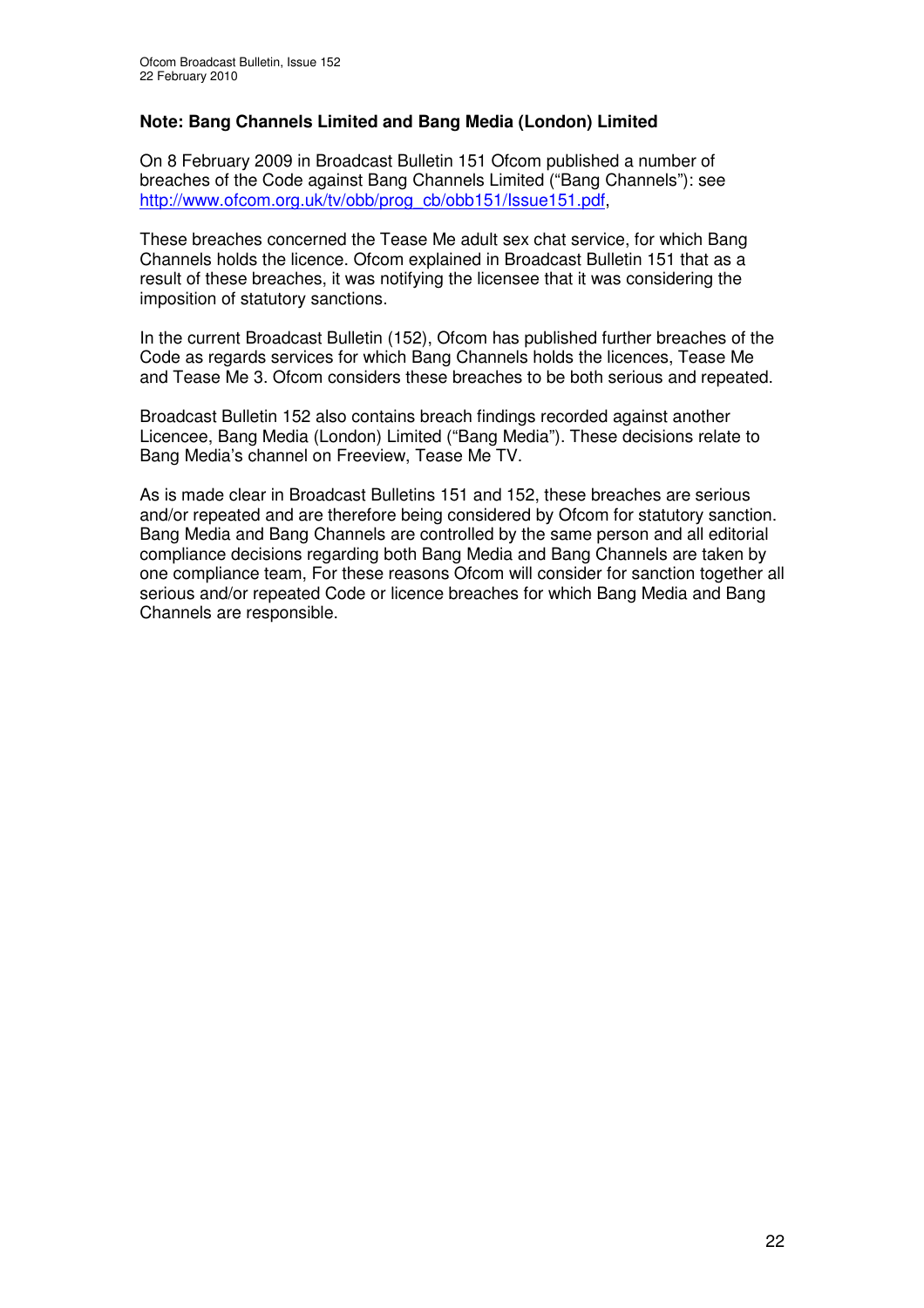**Inside Africa** *CNN International, 29 September 2009, 09:30*

#### **Introduction**

The CNN International channel broadcasts news, current affairs and business programming as well as documentaries on the cable, satellite and Digital Terrestrial Television (Freeview) platforms.

Turner Broadcasting System Europe Limited holds the Television Licensable Content Service (TLCS) licence for the broadcast of CNN International on both the cable and satellite platforms. On the Freeview platform, S4C2 Limited holds the Digital Television Programme Service (DTPS) licence for the broadcast of the channel to Wales<sup>1</sup>, while Turner Entertainment Networks International Limited holds the DTPS licence for the broadcast of the channel to the rest of the UK.

Turner Broadcasting System Europe Limited and Turner Entertainment Networks International Limited are both owned by the same parent company, and for ease, will both be referred to as "Turner" in this finding.

The edition of *Inside Africa* broadcast on 29 September 2009 was sponsored by Zenith Bank. The programme contained various reports on issues relating to Africa, including:

- the 64th United Nations General Assembly, including speeches made by President Obama and Colonel Gaddafi;
- Africa's role in the General Assembly; and
- climate change issues affecting Africa as discussed at the UN General Assembly's one day climate change summit.

The programme also contained an interview with the Kenyan Prime Minister about his relationship with the President of Kenya and how the Kenyan government has dealt with corruption, as well as a segment called African Business Week, which included two news headlines regarding African businesses.

Inside Africa was also described on CNN International's website as "a weekly, halfhour, current affairs program that provides global viewers with an inside look at political, economic, social and cultural affairs and trends in Africa".

A viewer objected to the programme being sponsored because it was a current affairs programme. The Code defines a current affairs programme as "one that contains explanation and analysis of current events and issues, including material dealing with political or industrial controversy or with current public policy".

<sup>1</sup> Section 362(2) of the Communications Act 2003 states that the provider of the service is "the person with general control over which programmes and other services and facilities are comprised in the service (whether or not he has control of the content of individual programmes or of the broadcasting or distribution of the service)". While Turner makes the editorial decisions about CNN International, S4C2 Limited holds the licence for the broadcast of the channel on the Freeview platform in Wales, and is therefore responsible for the service.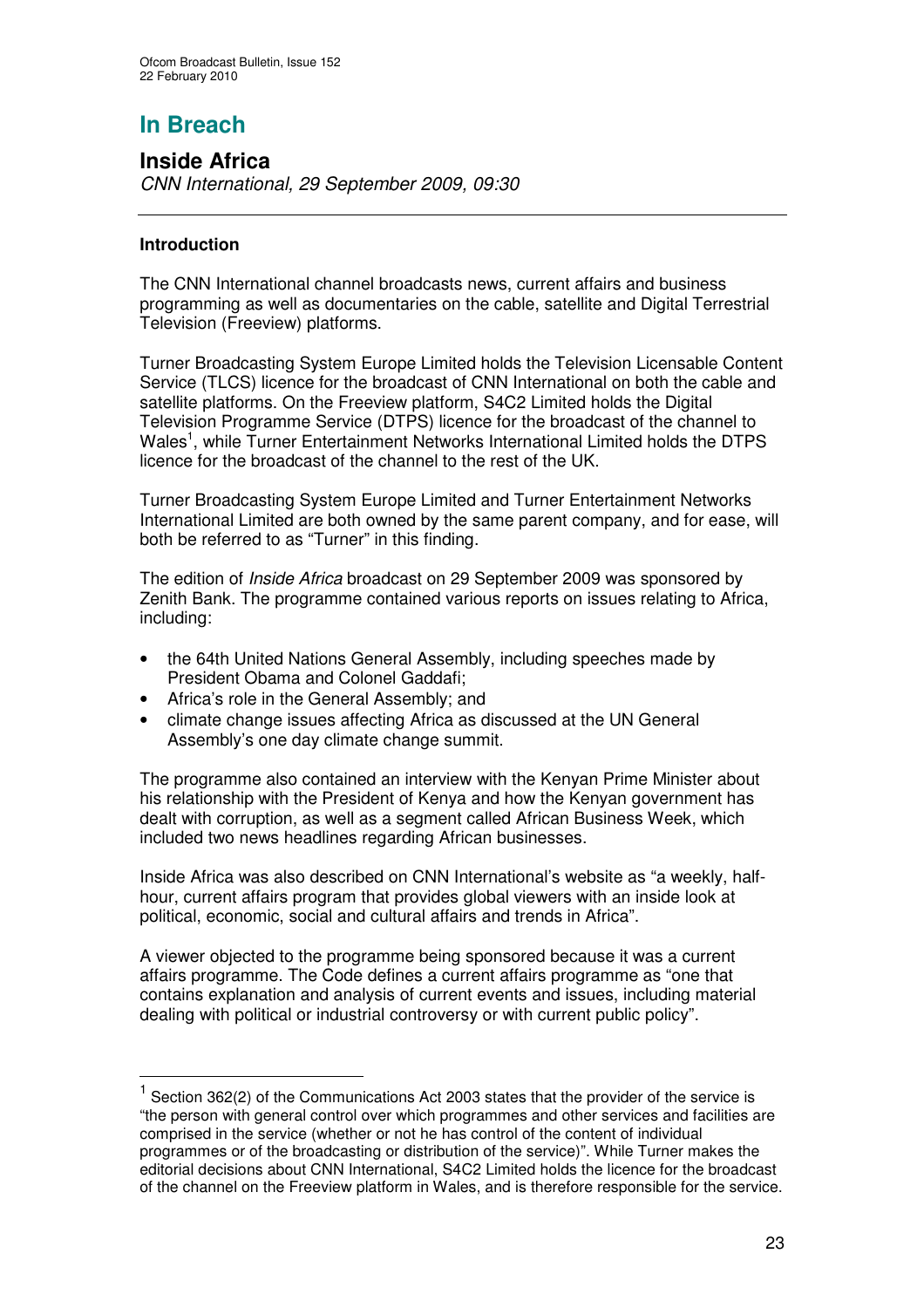Ofcom asked Turner for its comments on the programme with regards to Rule 9.1 of the Code which states that news and current affairs programmes may not be sponsored.

#### **Response**

Turner said that having reviewed the programme it considered that the topics covered were of a current affairs nature. It said that *Inside Africa* had been a "mainstay of CNN's feature programming output since 2000…. Throughout the years the programme has consistently explored the challenges and opportunities facing Africa – as seen through the prism of different cultures and religions, the mediums of art and literature, seeking to capture the hopes, dreams and aspirations of its people, leaders and nations". Turner continued that "It would appear that there has been a recent inadvertent editorial shift" in the nature of the programme.

Turner told Ofcom that the editorial team responsible for the programme has now been reminded of the relevant rules in relation to sponsorship and that it intends to retrain all relevant members of staff including those based in Africa. CNN's lead producer will also be relocated from the network's headquarters in Atlanta in the USA to Johannesburg in South Africa to "help to ensure the show stays true to its editorial mission as...feature programming focussing on African culture".

Turner said that it would also change the description of the programme which appeared on CNN's website.

S4C2 Ltd did not wish to make any additional representations to those submitted by Turner.

#### **Decision**

Rule 9.1 of the Code prohibits news and current affairs programmes on television from being sponsored. This rule is directly derived from the requirements of the Audiovisual Media Services (AVMS) Directive<sup>2</sup>. It supports the important principle that news and current affairs must be reported with due accuracy and presented with due impartiality. A broadcaster's editorial control over the content of its news and current affairs programming should not be, or appear to be, compromised.

In this case Ofcom noted that the programme contained the following explanation and analysis of current events and issues:

- the 64th United Nations General Assembly (held in September 2009, the same month in which the programme was broadcast), including speeches made by President Obama and Colonel Gaddafi;
- Africa's role in the General Assembly;
- climate change issues affecting Africa as discussed at the UN General Assembly's one day climate change summit; and
- a segment called African Business Week, which included two news headlines regarding African businesses.

Ofcom also noted that Turner had acknowledged that the programme was a current affairs programme and therefore should not have been sponsored.

 $2$  Article 3(f)(4) of the Audiovisual Media Services Directive states that: "News and current affairs programmes shall not be sponsored".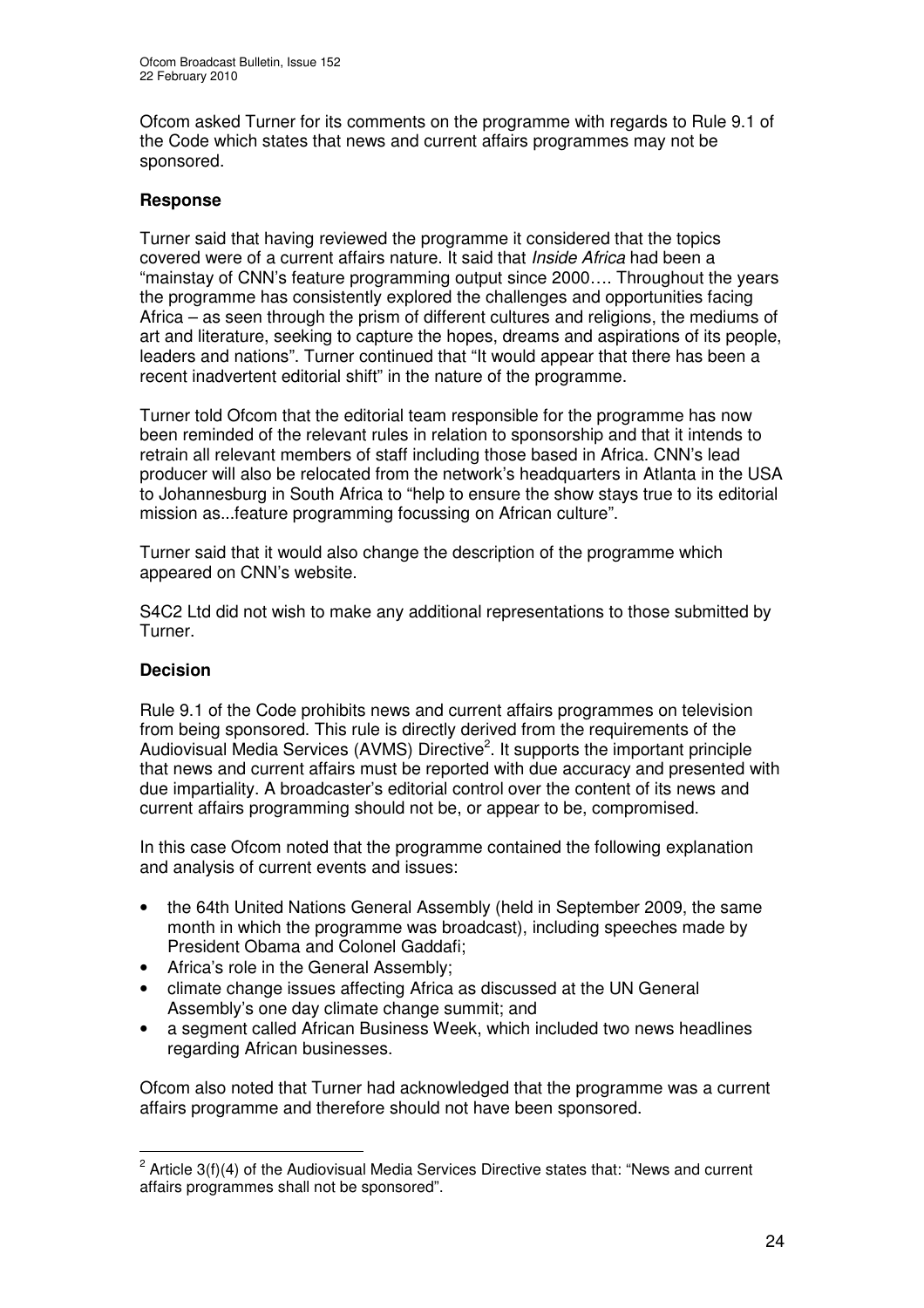In view of the above, Ofcom therefore found *Inside Africa* in breach of Rule 9.1. This breach will be held on record in relation to the following licences:

- TLCS 103 licensed to Turner Broadcasting System Europe Limited.
- DTPS 042 licensed to Turner Entertainment Networks International Limited.
- DTPS 043 licensed to S4C2 Limited.

#### **Breach of Rule 9.1**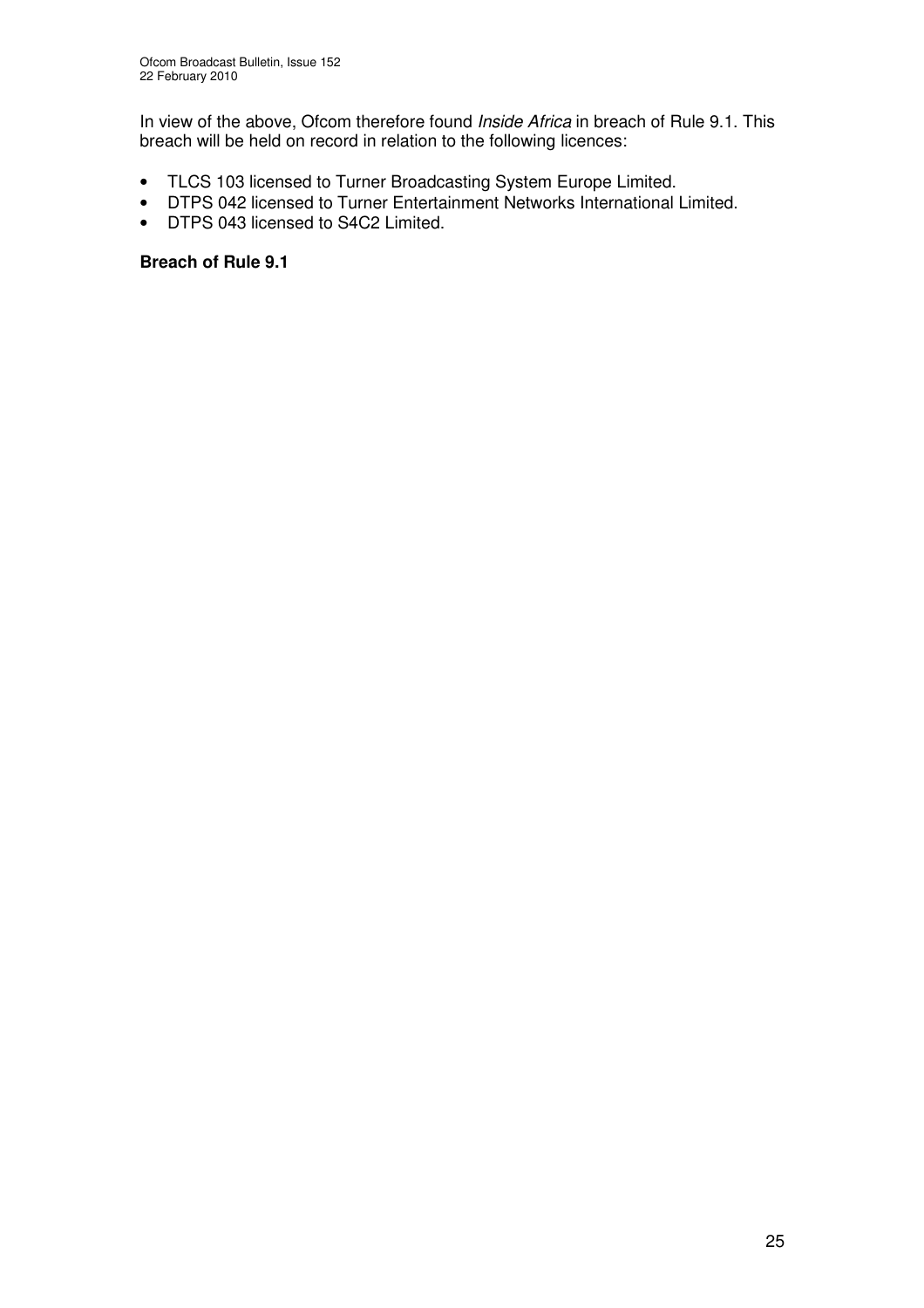## **Sponsorship of The Simpsons**

*Sky 1, October 2009, various dates and times*

#### **Introduction**

*The Simpsons* on Sky 1 is sponsored by Currys, the electrical retailer. Some of the sponsorship credits in the campaign allude to the sponsor's delivery service. Others revolve around the following services provided by the sponsor: recycling, car carrying and installation.

Examples of the credits include:

#### **Delivery**

A man is shown allowing his pet dog to lick a dirty plate clean before replacing it in a cupboard. The scene is accompanied by the voiceover *"Need a dishwasher? – The Simpsons on Sky, delivered to you by Currys in a flash".*

The strapline *"Currys we can help"* is also included in text at the bottom of the screen.

#### Recycling

A man is shown standing on a hill next to an old television. As he unlocks his car in readiness to load the television into it, the television begins to roll away. The scene is accompanied by the voiceover *"Want to recycle without the hassle? – Currys, we can help"*.

#### Car carry service

A woman is shown struggling across a windy car park carrying a large television box. The scene is accompanied by the voiceover *"Need a hand to your car? – Currys, we can help".*

#### Installation

Two men wearing Currys uniform are shown fixing a television to a wall, accompanied by the voiceover *"Trouble installing?"*

In the credits referring to the re-cycling, car carry and installation services, the strapline *"Currys we can help"* is included in text at the bottom of the screen with *"Sponsor of The Simpsons"* in smaller text just above it.

Ofcom sought the broadcaster's comments on the credits under Rule 9.13, which states:

"Sponsorship must be clearly separated from advertising. Sponsor credits must not contain advertising messages or calls to action. In particular, credits must not encourage the purchase or rental of the products or services of the sponsor a third party."

This rule implements the requirements of European legislation, the Audiovisual Media Services (AVMS) Directive. The AVMS Directive states that broadcasters can only transmit a set amount of advertising per hour. Sponsorship credits are exempt from this limit and are treated as part of the sponsored programme. Therefore, to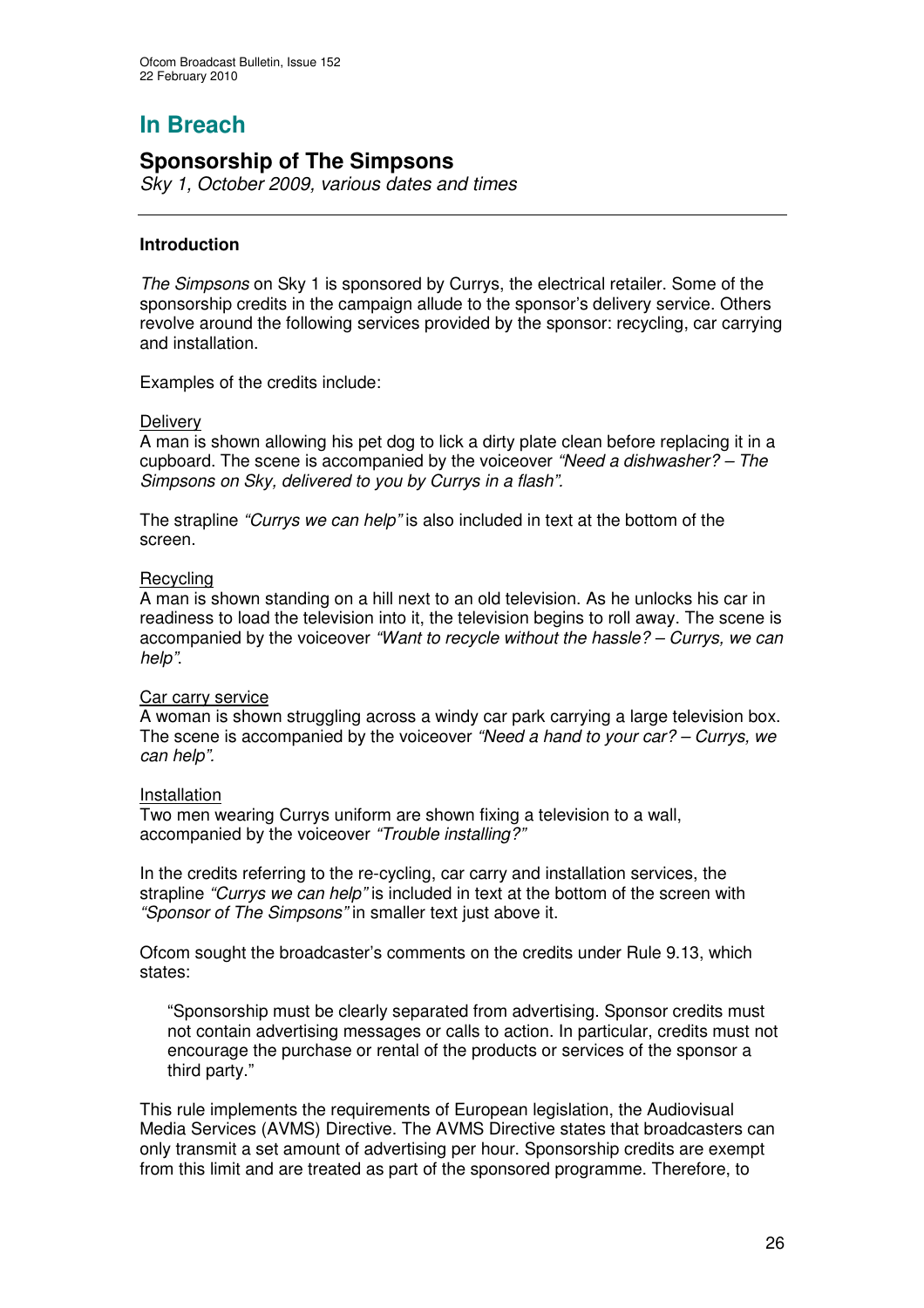ensure that sponsorship credits are distinct from advertising, the Directive requires that sponsored programmes "shall not directly encourage the purchase or rental of goods or services, in particular by making special promotional references to those products or services".

Guidance issued by the European Commission on the interpretation of this requirement states that there should be "no explicit reference to the products or services of the sponsor during the [sponsored] programme, except where the reference serves the sole purpose of identifying the sponsor or making explicit the link between the programme and the sponsor".

Rule 9.13 prevents credits effectively becoming advertisements and therefore increasing the amount of advertising transmitted.

#### **Response**

Sky noted that, in advance of the credits' transmission, it had sought and had been given informal advice by Ofcom on the campaign's compliance with Rule 9.13, Sky was of the view that "Ofcom had confirmed the credits were compliant", and accordingly, Sky considered that the credits complied with the Code.

Sky believed the point at issue was the strapline "Currys we can help". Sky did not consider these words could be construed as either an advertising message or call to action. The broadcaster was of the view that the credits did not encourage the purchase of goods or services from Currys. Rather, they informed viewers that Currys can help viewers with certain issues in certain circumstances e.g. "if the viewer wants to recycle white goods, Currys can help".

Sky asserted that the credits contained neither specific nor detailed advertising messages about the products or services offered by the sponsor. Nor did they make advertising claims that were either implicitly or explicitly capable of objective substantiation. The statement "we can help", within the context of the scenarios set out in the credits, was simply a generalised statement of fact. Any reference to goods or services provided by Currys was made to help identify Currys as a sponsor of the programme and to identify the fact that in certain situations, Currys can help.

#### **Decision**

Previous Broadcast Bulletins<sup>1</sup> have stated that the purpose of a sponsorship credit is to inform the audience when a programme is sponsored and by whom. Credits are not permitted to be advertisements and should focus on the sponsorship arrangement and not the sponsor or its goods or services.

Rule 9.13 permits a limited amount of information about the sponsor, including references to its products and services, in credits on the basis that this can help identify the sponsor or help associate the sponsor with the sponsored content. However, credits must be distinct from advertising and not contain advertising messages such as promotional statements about the sponsor or the products or services it offers.

#### Delivery credits

<sup>&</sup>lt;sup>1</sup> See http://www.ofcom.org.uk/tv/obb/prog\_cb/obb130/ and http://www.ofcom.org.uk/tv/obb/prog\_cb/obb146/.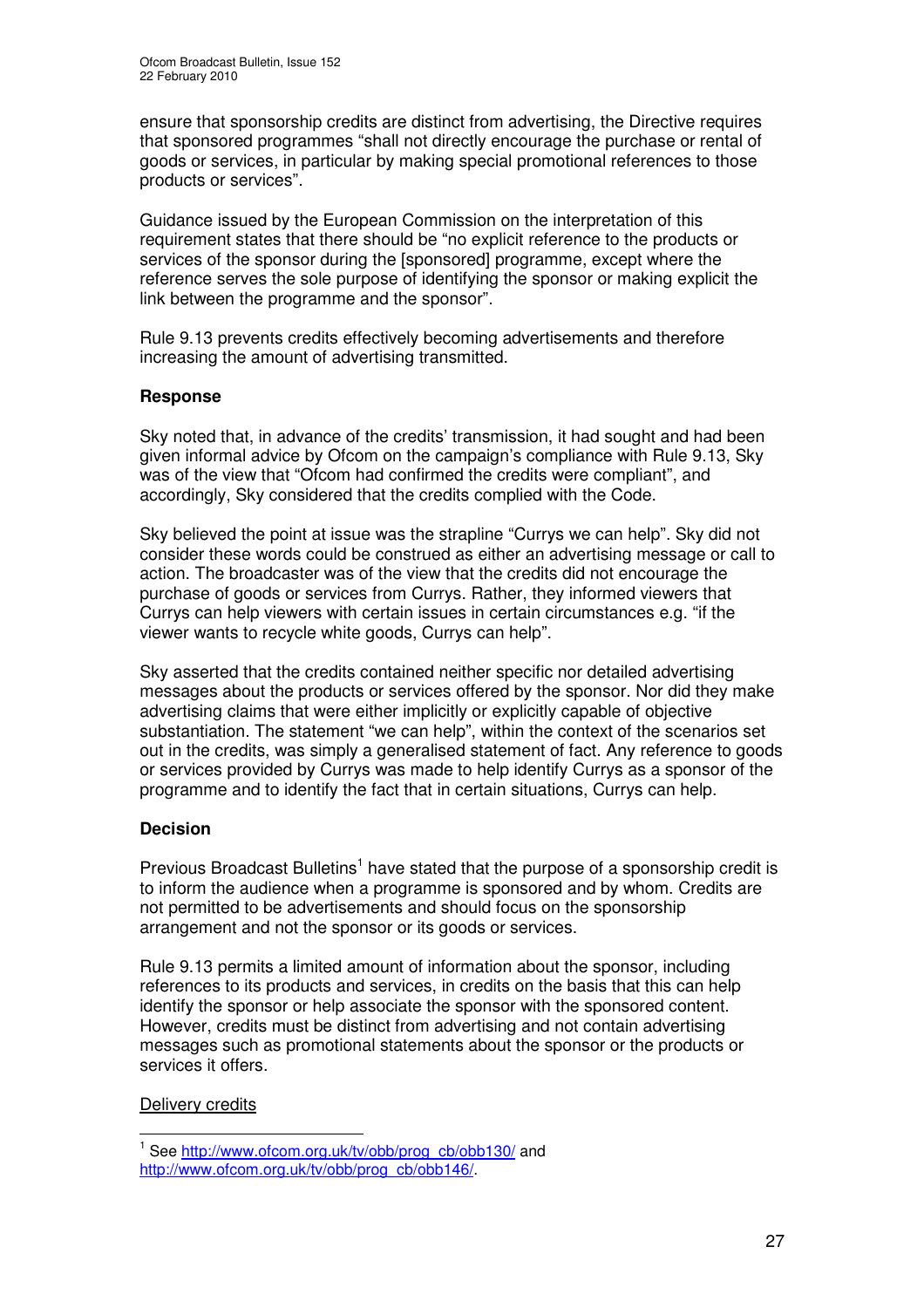In relation to the credits in which the sponsor is referred to as "delivering" the sponsored programme, Ofcom notes that these credits focus on the sponsorship. While alluding to the sponsor's delivery service, the voiceover clearly refers to the sponsorship arrangement. There is no direct reference to services provided by the sponsor. While these credits link the sponsorship arrangement to the sponsor's delivery service, Ofcom judged that, on balance, these credits did not include advertising messages and therefore did not breach Rule 9.13.

#### **Not in breach of Rule 9.13**

#### Recycling, car carrying and installation credits

In the case of the credits referring to the sponsor's recycling, car carrying and installation services, the juxtaposition of the strapline *"Currys, we can help"* alongside specific questions *("trouble installing?*", *"need a hand to your car?"* and *"want to recycle without the hassle?"*) clearly imparts information about the services offered by the sponsor. In Ofcom's opinion, the primary focus of these credits is the sponsor's services and not the sponsorship arrangement: the sponsorship message is included in text only and is the least prominent information in the credits.

Ofcom concludes that, in the context in which they are made, the references to the sponsor's services in these credits are promotional. The principle purpose of the credits appears to be to advertise these services and not to identify the sponsorship arrangement. As such, the credits in the campaign that refer to the sponsor's recycling, car carrying and installation services are in breach of Rule 9.13.

#### Informal guidance given by Ofcom

Ofcom does not accept Sky's view that, in advance of transmission, Ofcom had "confirmed that the credits were compliant".

Ofcom is a post-transmission regulator and has always made clear to its licensees that it does not offer pre-transmission clearance or compliance approval. As stated in the Code, Ofcom does, however, offer *general* guidance on the interpretation of the Code to assist its licensees. It nevertheless remains the responsibility of the broadcaster to comply with the Code.

In this case, Ofcom was of the view that its decision to record breaches of Rule 9.13 was consistent with the general guidance it had given Sky on the campaign.

#### **Breaches of Rule 9.13**

#### **Note to Broadcasters:**

In advance of a programme's transmission, Ofcom only offer *general* guidance on the interpretation of the Code. Ofcom does not and cannot clear material prior to broadcast. Any such advice is given on the strict understanding that it will not affect Ofcom's discretion to judge cases and complaints after transmission and will not affect the exercise of Ofcom's regulatory responsibilities. Broadcasters should seek their own legal advice on any compliance issues arising. Ofcom will not be liable for any loss or damage arising from reliance on informal guidance.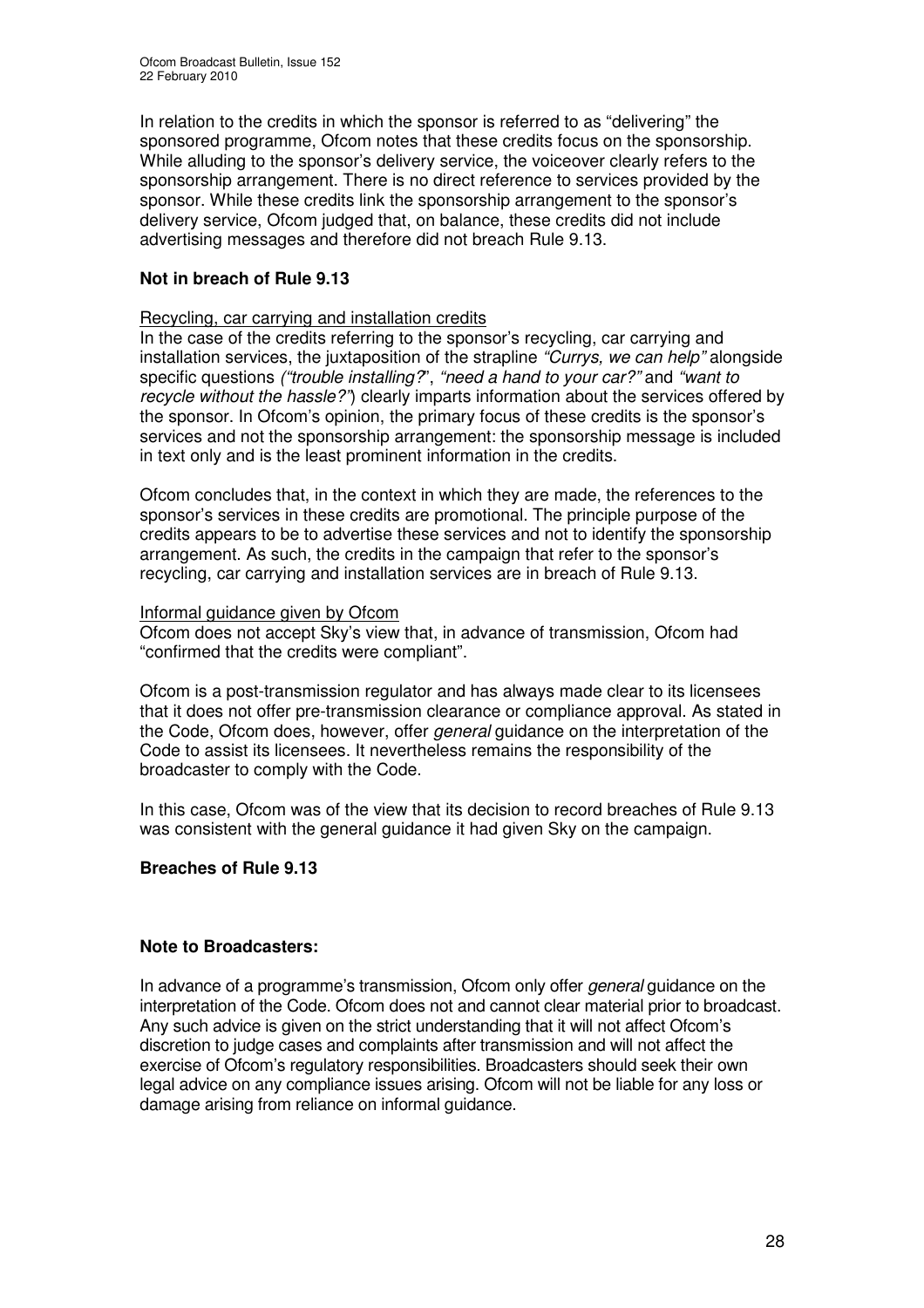## **Dum Hai Tou Entertain Kar**

*ARY Digital, 3 December 2009, 11:00*

#### **Introduction**

ARY Digital is a general entertainment channel serving a UK Pakistani audience, and is broadcast on cable and satellite platforms. *Dum Hai Tou Entertain Kar* ("Entertain, if You Dare") is a Pakistani talent show. Ofcom received a complaint that in this particular episode a contestant came on stage with a live snake and proceeded to bite the live snake's head off, and then skin the snake with his hands and teeth while continuing to eat it. The complainant considered this content ("the Snake Contestant content") was inappropriate for broadcast.

Having reviewed the content, Ofcom asked ARY Digital (UK) Limited ("ARY"), which is the licence holder and provides compliance for the channel, for its comments under the following Rules of the Code: Rule 1.3 (children must be protected from unsuitable material by appropriate scheduling); and Rule 2.3 (offensive material must be justified by the context).

#### **Response**

ARY apologised for any offence caused by the Snake Contestant content, and said that it would "try to make sure that such content is kept separate from the UK viewers" in future.

With regard to Rule 1.3, the broadcaster said that the programme ("the 3 December broadcast") had been originally broadcast at 22:00 on 2 December 2009 ("the 2 December broadcast") from its transmission department in Pakistan. ARY said it became aware of the Snake Contestant content just after the 2 December 2009 broadcast had been transmitted. The broadcaster said it immediately contacted its transmission department in Pakistan to ensure that the same programme was not broadcast on the following day i.e. the morning of 3 December 2009, as originally scheduled. However, ARY said: "Unfortunately, the following morning with the shift change in the transmission department, this message was lost and this same episode was transmitted". In conclusion, the broadcaster questioned the number of children that might have been watching the programme on 3 December 2009 given that it took place on a weekday morning during school time.

With regard to Rule 2.3, ARY said the Snake Contestant content had to be seen in the context of this particular programme and its format. As well as including aspiring singers, actors and other performers, the programme "also invited anyone who could amaze the audience and the judges by doing something extraordinary". The broadcaster said that *Dum Hai Tou Entertain Kar* was produced in Pakistan, and ARY had scheduled it for a UK audience after watching one sample episode. However, the broadcaster added that "we were unaware that this episode…include[d] such an act where it will disturb a viewer".

### **Decision**

Ofcom recognises that the talent show format proves highly popular amongst audiences. It is therefore unsurprising that: many broadcasters should seek to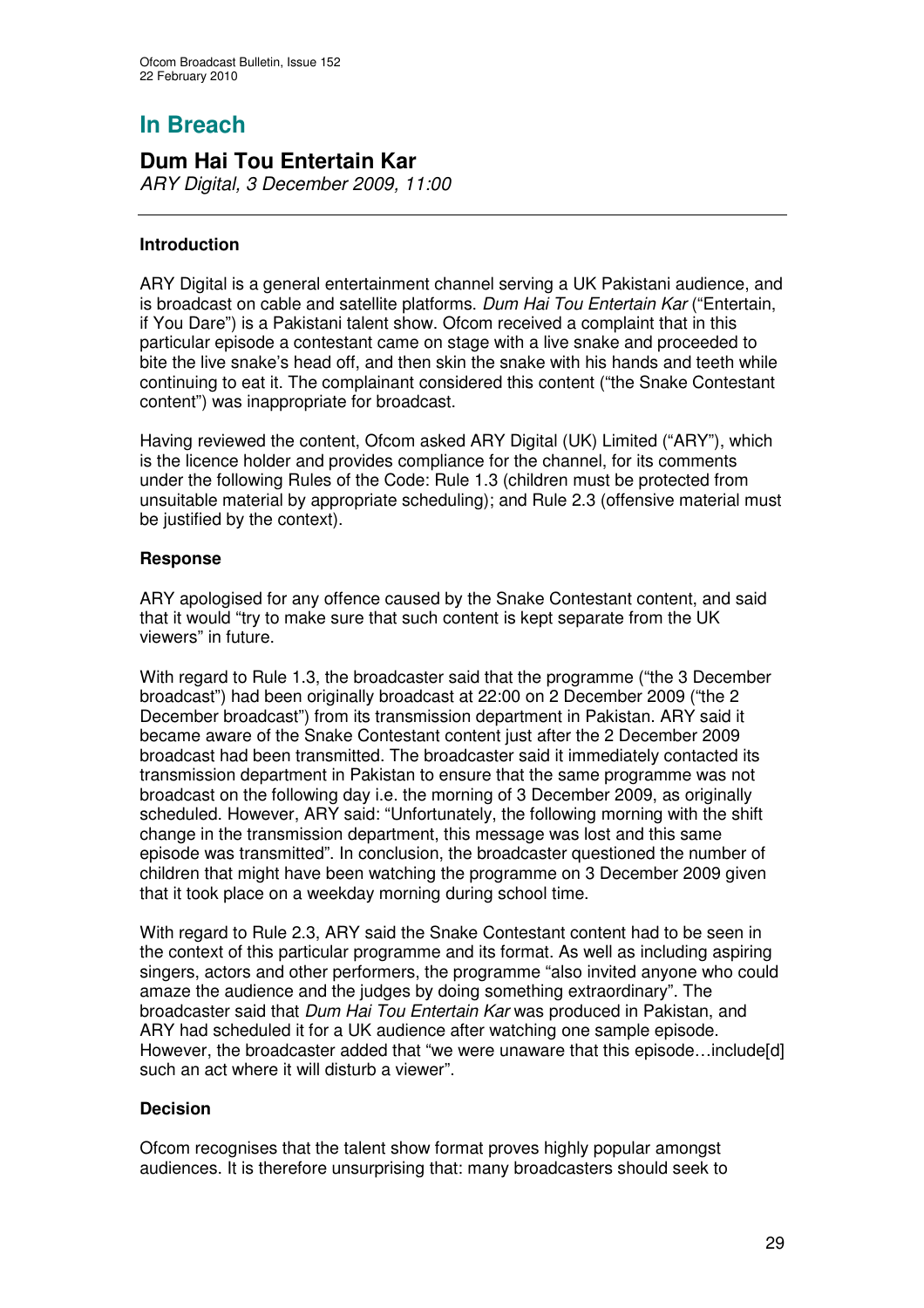feature this programme format in their schedules; and that broadcasters serving ethnic minorities would seek to provide talent shows focused towards the communities they serve. Ofcom further recognises that, at times, some of the contestants performing in talent shows will be displaying skills that may seem bizarre and strange compared to the majority of performances on display. Broadcasters are free to include any such contestants, as long as the content complies with the Code.

In this case, a talent show contestant was shown bringing a live snake on stage. After holding the live snake in his teeth, the contestant was then shown biting the snake's head off. The programme then continued to show the contestant biting into the snake and gradually ripping off and eating the skin and flesh of the animal to leave just its skeleton. Ofcom noted that this whole sequence lasted several minutes and, at several times, the shocked reactions of both the studio audience and two judges were shown on screen.

Ofcom considered that this explicit and graphic killing, and then eating, of a snake by the talent show contestant was clearly unsuitable for children and had the potential to cause offence to viewers in general. This is because the snake was clearly alive before its head was bitten off and no measures appeared to have been taken before the killing to lessen any pain; the contestant proceeded to skin and then devour the snake's flesh in front of the audience; the whole sequence lasted several minutes, including a number of close ups; and the sequence was designed purely for entertainment.

In Ofcom's view this material was not appropriately scheduled so as to provide the necessary protection to child viewers. Although this content was shown on a weekday morning during school time it was quite possible that children may have been watching, some unaccompanied. ARY Digital is a general entertainment channel and a talent show often attracts young viewers. This material clearly exceeded the likely expectations of the audience for this programme shown on ARY Digital at this time.

Ofcom notes that this was acknowledged by the broadcaster's attempts to ensure that the 2 December broadcast was not repeated on the morning of 3 December 2009. However, it is clear that these attempts failed and the programme was broadcast at a time when there was a material chance that children, including some of the very youngest children, may have been in the audience. As a consequence, Ofcom considered that this was a breach of Rule 1.3.

Concerning Rule 2.3, for the reasons set out above this material had the potential to offend. The issue was therefore whether it was justified by the context. In assessing context Ofcom has regard to factors such as the editorial content of the programme, the service on which it is broadcast, the degree of offence likely to be caused and the effect of the material on viewers who may come across it unawares.

ARY stated that the Snake Contestant content had to be seen in the context of this particular programme inviting anyone on to perform who could do something "extraordinary," and that the show is produced in Pakistan. Even though the programme was entitled "Entertain, if You Dare," the content of this show like all others, whether produced in the UK or elsewhere, must comply with the Code when broadcast on a licensed service. It was clear to Ofcom that this material was capable of causing considerable offence through its graphic nature, that it would have exceeded audience expectations for this programme on this general entertainment channel, and that it would have surprised and shocked some viewers who came across it unawares. In reaching its decision, Ofcom took account of the broadcaster's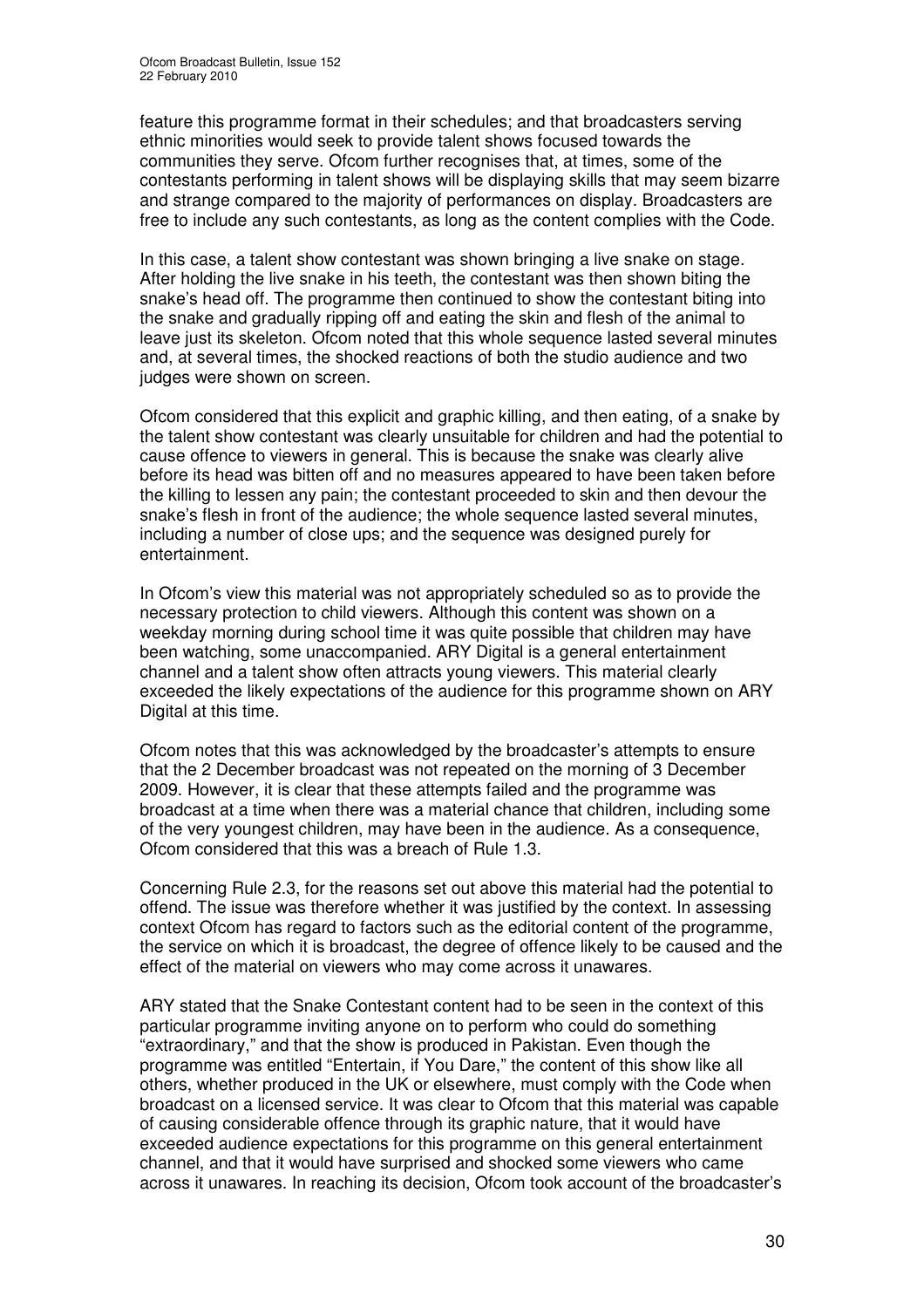right to freedom of expression<sup>1</sup>, and the fact that this was a talent show where the channel's audience would have come to expect that some of the performances would have likely to been out of the ordinary. However, this offensive content was not justified by the context which primary purpose is a programme to entertain the audience and was therefore in breach of Rule 2.3.

Ofcom considered that ARYs' compliance procedures have been shown to be seriously inadequate by this case. In particular, we are concerned that the broadcaster had not viewed this particular episode at all prior to broadcast. Instead on its own admission it based its compliance decisions for this programme, and the whole series from which it came, on viewing only one episode in this series. Ofcom reminds all broadcasters of the need to ensure compliance is undertaken systematically across all programme output.

In addition, we are concerned that despite attempts to communicate with its transmission department following the 2 December broadcast, ARY was not able to prevent the programme, including the Snake Contestant content, being repeated on 3 December 2009. It is a matter for broadcasters how their transmission facilities are arranged, including the decision as to whether such facilities are located overseas. However, all broadcasters must ensure that they have systems in place to ensure they have adequate control over programme scheduling to ensure compliance with the Code.

#### **Breach of 1.3 and 2.3**

<sup>&</sup>lt;sup>1</sup> As enshrined in the European Convention on Human Rights.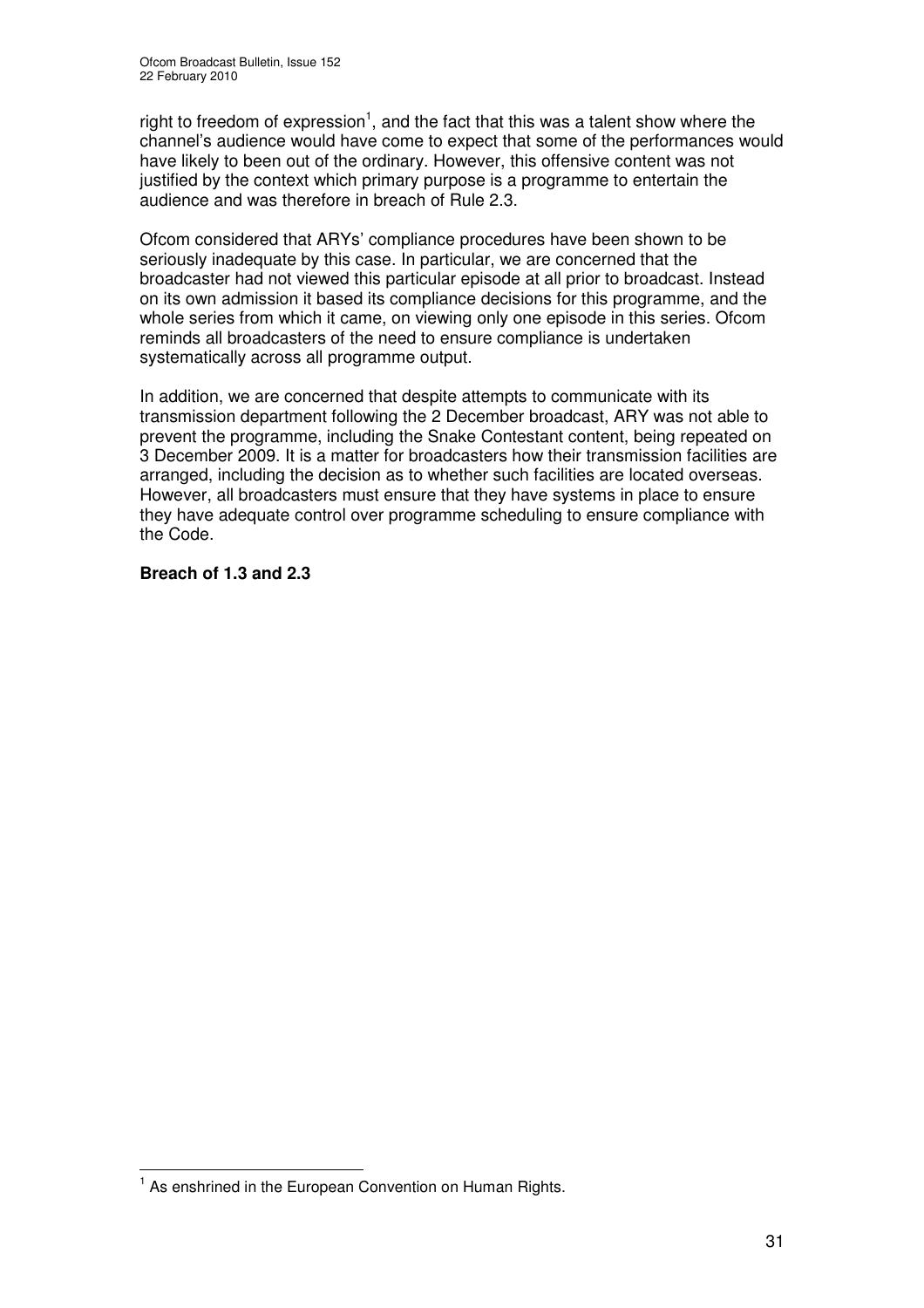**Glasvegas** *MTVN HD, 14 December 2009, 12:23*

#### **Introduction**

MTVN HD is a High Definition music and children's channel available on satellite and cable platforms. The programme in this case was a recording of a song performed live in session ("the Session") by the band *Glasvegas.* Ofcom received one complaint that this programme contained two instances of the most offensive language before the watershed, when the complainant's four year old child was watching.

Ofcom noted that the programme contained two instances of the word *"fucking"*. It therefore asked MTV Networks Europe ("MTVNE"), which holds the licence and provides compliance for MTVN HD, for its comments under Rule 1.14 of the Code (the most offensive language must not be broadcast before the watershed).

#### **Response**

MTVNE apologised unreservedly for this incident and expressed its disappointment that this had happened in close proximity to a similar breach recorded by Ofcom<sup>1</sup> (the "*Lady Gaga* Breach"). MTVNE said that the present case and the *Lady Gaga* Breach were "very different in nature and should not be interpreted as a sign that MTVNE is taking its compliance responsibilities in anything but the most serious manner".

The broadcaster explained that this programme consisted of a recording of the band *Glasvegas* performing one song from the Session. This song was labelled on screen as *"Daddy's Gone"*. Following the broadcast of the programme MTVNE said it had launched an investigation. This had shown that due to human error a different song ("Cheating Heart")<sup>2</sup> from the Session had been copied onto the tape for broadcast, and mislabelled as the song *"Daddy's Gone"*. MTVNE said that when the Session had been originally complied for broadcast, *Cheating Heart* was the only song that had been deemed appropriate for broadcast only after the watershed.

MTVNE said that as a result of its investigation: senior staff had spoken to the member of staff responsible; all content from the Session had been correctly edited to ensure compliance with the Code; and all staff had been "further reminded of the importance of vigilance at all times through their line managers and through a company-wide, all staff meeting".

#### **Decision**

Ofcom's research<sup>3</sup> indicates that most viewers find the word "fuck" (and its derivatives) as one of the most offensive words. Ofcom notes MTVNE's apology and steps taken to remind staff of the importance of ensuring compliance with the Code.

<sup>1</sup> See *MTV Live: Isle of MTV music festival, featuring Lady Gaga,* Broadcast Bulletin 149, dated 11 January 2010.

<sup>2</sup> The full title of this song was: *It's My Own Cheating Heart That Makes Me Cry.*

<sup>&</sup>lt;sup>3</sup> "Language and Sexual Imagery in Broadcasting: A Contextual Investigation", September 2005.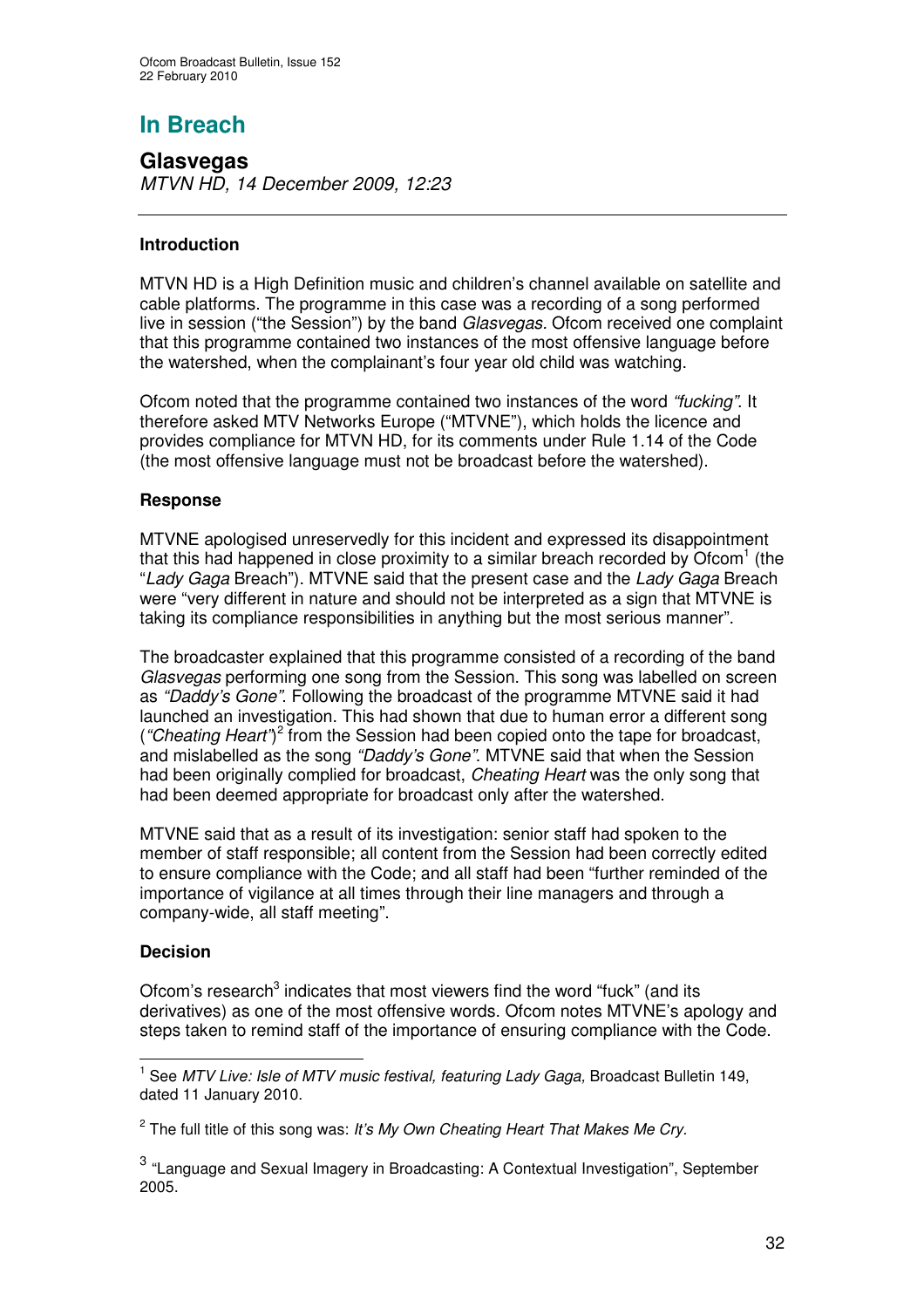However, the broadcast of the most offensive language before the watershed was a clear breach of Rule 1.14.

#### **Breach of Rule 1.14**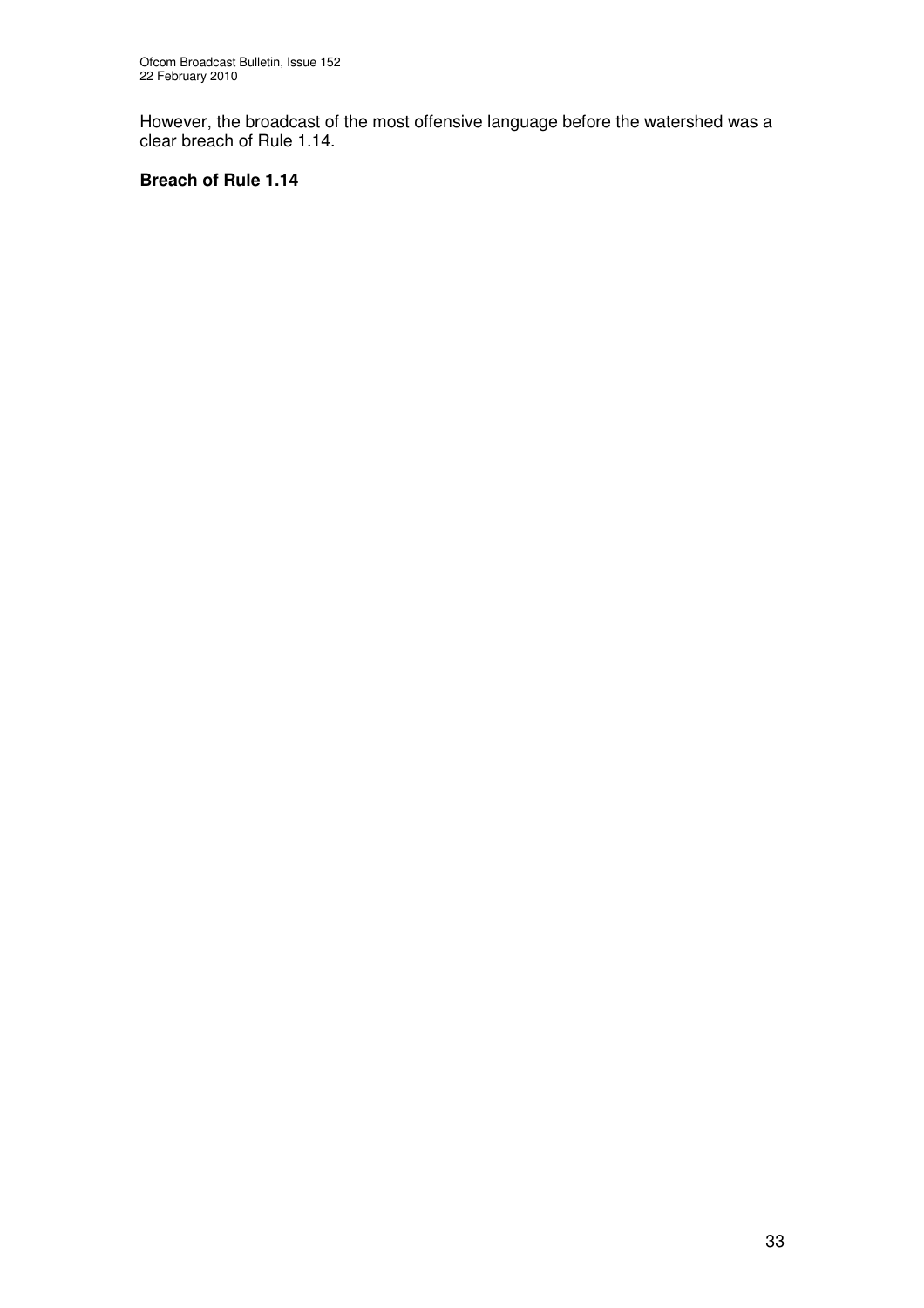**Big Fight Live** *ITV4, 29 November 2009, 11:30*

#### **Introduction**

This edition of *Big Fight Live* was a repeat of the live coverage of the British and Commonwealth Middleweight Boxing Championships, broadcast the previous evening on the same channel. During a ringside conversation in between rounds, a competitor referred to an injury he had sustained by saying *"fuck the cut".* About an hour later, in a similar scenario, a corner-man encouraged a boxer, stating *"if you don't win this fight, that's you fucking done".*

Ofcom received two complaints from viewers who considered this language was inappropriate given the programme's weekend morning scheduling. Ofcom asked ITV Broadcasting Limited ("ITV"), who complied the programme on behalf of the ITV Network for ITV4, for its comments under Rule 1.14 of the Code (the most offensive language must not be broadcast before the watershed).

#### **Response**

ITV explained that during the original live broadcast the commentator and programme makers had not identified the first instance of offensive language and as a result no apology was made. However, later in the fight the commentator had detected the language used by the corner-man and had immediately apologised to viewers during the live broadcast.

As regards the repeat broadcast of the fight ITV advised that no compliance advice was sought before its re-broadcast. As a result both instances of the offensive language were broadcast the following morning. ITV apologised and accepted full responsibility for the circumstances that led to the broadcast of the offensive language.

Following this incident, ITV reviewed its compliance procedures for live sports events. A compliance advisor is now appointed to liaise with the production team for all such programmes prior to their transmission, and any incidents of this kind during live transmission will be reported to them for advice before any repeat broadcast. It was therefore confident that this would minimise the risk of a recurrence.

#### **Decision**

Ofcom's research<sup>1</sup> indicates that the word "fuck" and its derivatives are examples of the most offensive language. Rule 1.14 states that the most offensive language must not be broadcast before the watershed. Ofcom noted ITV's review of its compliance procedures to ensure that the issue of offensive language in live sports events is properly considered prior to such events and where necessary before any repeat broadcasts.

<sup>&</sup>lt;sup>1</sup> "Language and Sexual Imagery in Broadcasting: A Contextual Investigation", September 2005.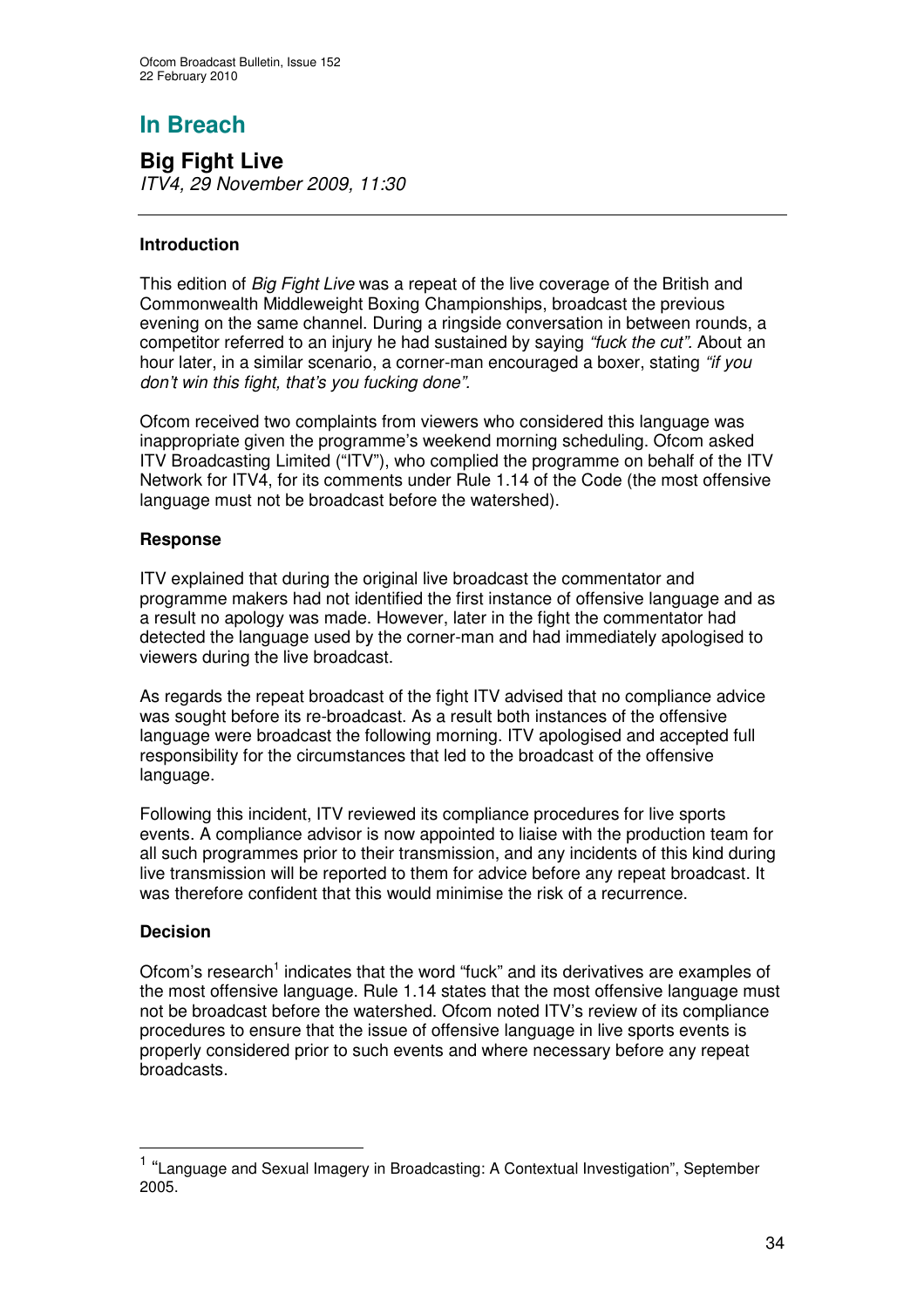It should be noted that Rule 1.14 applies to all channels including those with low child audience figures such as *Big Fight Live*. This is because measures must be in place to provide adequate protection to child viewers, even those that come across material unawares.

The broadcast was therefore in breach of the Code.

#### **Breach of Rule 1.14**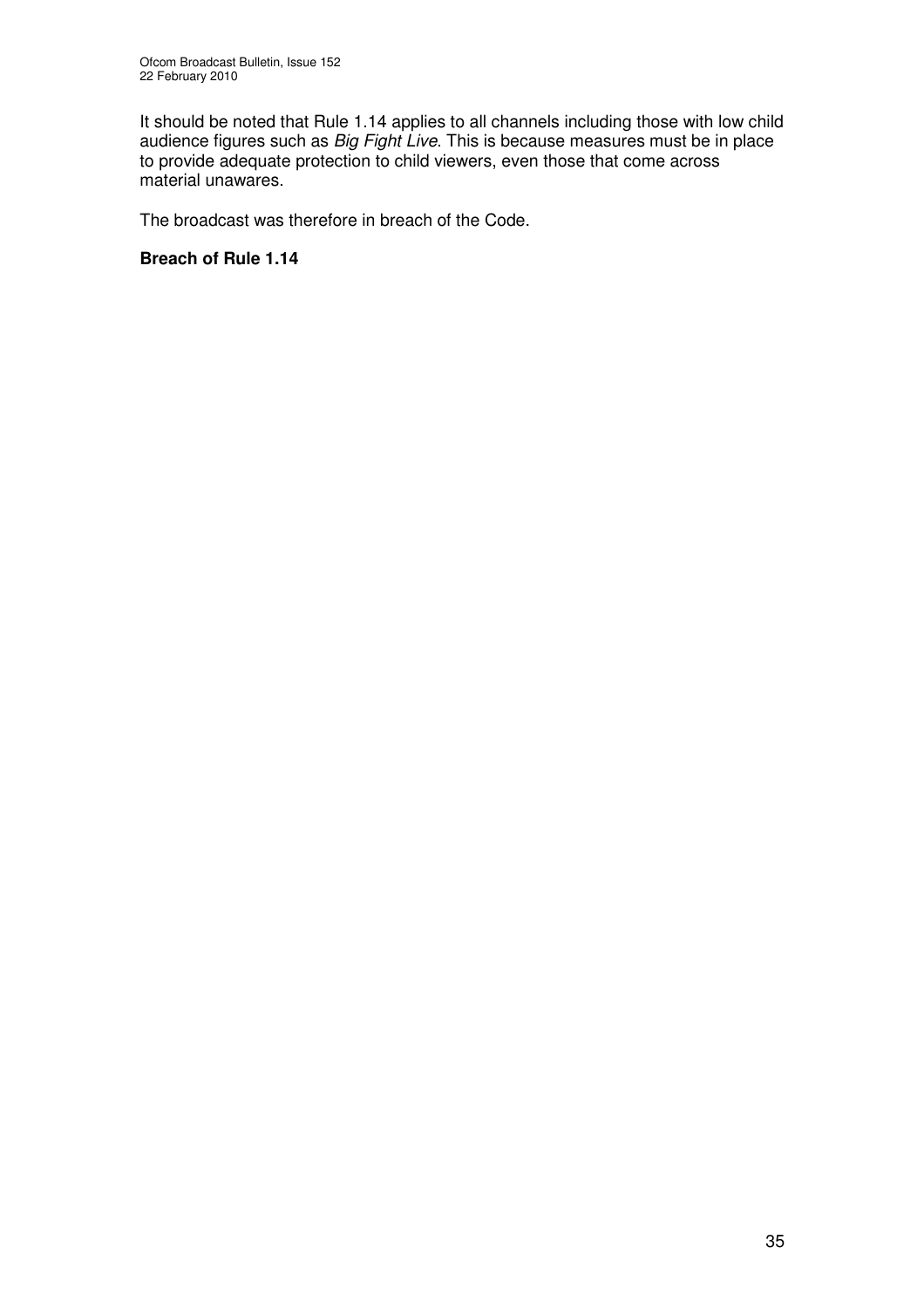## **The Passions of Girls Aloud**

*ITV2, 16 December 2009, 08:30*

#### **Introduction**

This documentary series followed the members of the all-girl pop group "Girls Aloud" as they worked on individual challenges that were important to them. In this episode, the band member Nicola Roberts attempted to create her own make-up range for women with fair skin.

During the programme, Nicola Robert's mentor used the word *"fuck"*. Ofcom received a complaint from a viewer who believed the use of such language was unsuitable before the watershed. Ofcom asked ITV Broadcasting Limited ("ITV") who complied the programme on behalf of the ITV Network for ITV2 to comment with regard to Rule 1.14 (the most offensive language must not be broadcast before the watershed).

#### **Response**

ITV said the programme had been viewed by its compliance staff prior to first transmission after the watershed. The production team were asked to create an edited version for daytime transmission. But in doing so they made an error and one use of the word "fuck" was not masked. As a result, when the programme was repeated on the morning of 16 December 2009, the version with the offensive language was transmitted.

The broadcaster said it received three complaints about the language and had offered its unreserved apology to these complainants. ITV stated that ratings suggested a negligible child audience, but it accepted that the strong language should not have been broadcast at this time of the morning. It assured Ofcom that steps have now been taken to ensure this version of the programme is not repeated again in daytime schedules.

#### **Decision**

Ofcom's research<sup>1</sup> indicates that the word "fuck" and its derivatives are examples of the most offensive language. Rule 1.14 states that the most offensive language must not be broadcast on television before the watershed.

Ofcom acknowledged the apology from ITV and its assurances not to broadcast this version of the programme again. However, the broadcast of this strong language during the morning when children could have been watching is a breach of Rule 1.14 of the Code.

#### **Breach of Rule 1.14**

<sup>&</sup>lt;sup>1</sup> "Language and Sexual Imagery in Broadcasting: A Contextual Investigation", September 2005.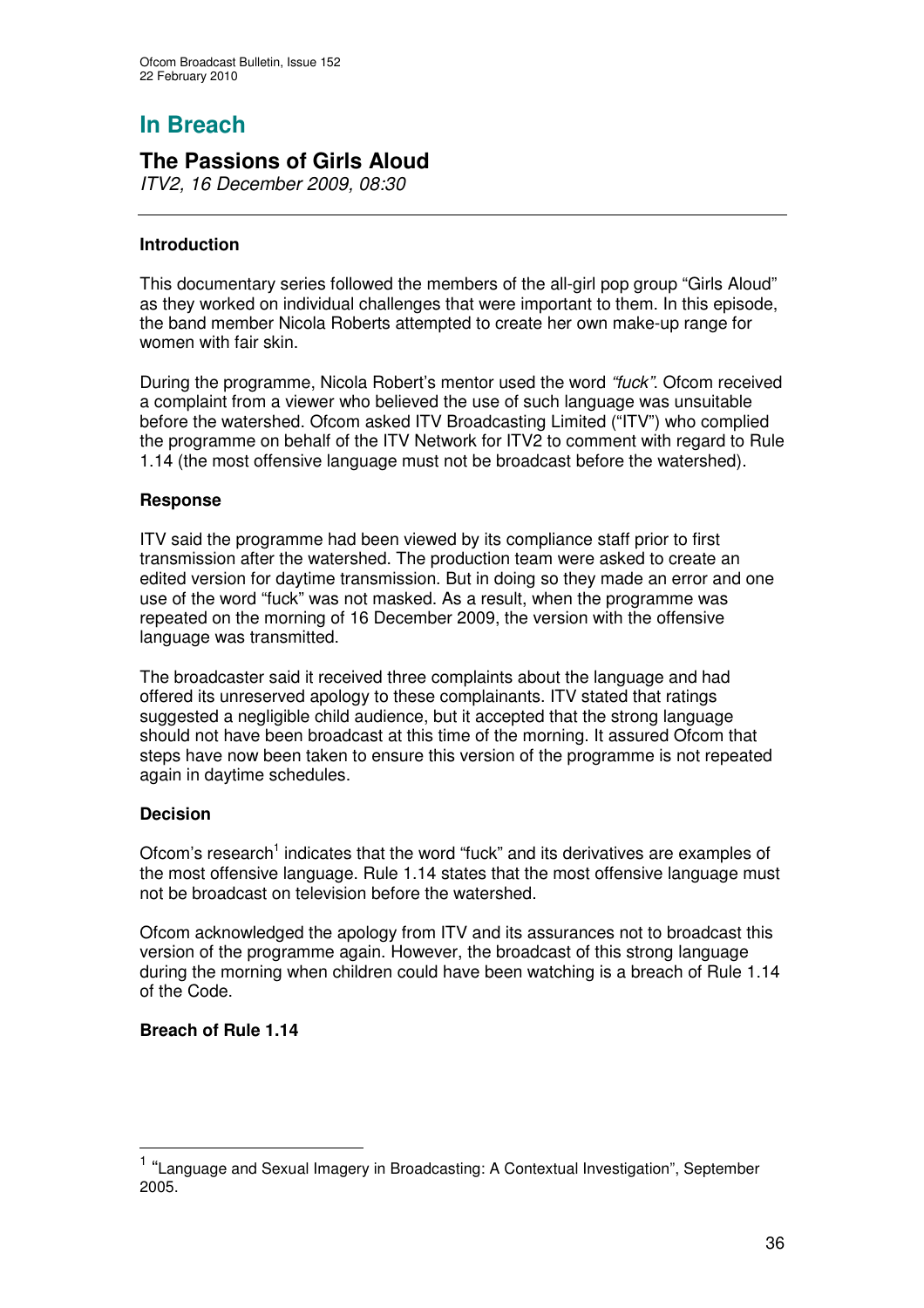# **In Breach**

# **Have I Got News For You**

*Dave, 27 December 2009, 14:40*

### **Introduction**

*Have I Got News For You* is a long-running satirical quiz series originally broadcast on BBC Two. This programme was a repeat broadcast, transmitted on the channel Dave, which is an entertainment channel available on the satellite and cable platforms and Freeview.

During the programme the following caption was shown on screen:

*"I couldn't give a flying fuck."*

One viewer complained that the use of such language at this time of broadcast was unsuitable as her child had been watching. The channel Dave is operated and complied by UKTV. Ofcom wrote to UKTV, asking it to comment under Rule 1.14 (the most offensive language must not be broadcast before the watershed).

### **Response**

UKTV apologised unreservedly for the transmission of the offensive language. UKTV explained that due to human error their outsourced partner (which complied this series on their behalf) had failed to identify and edit out the offending language. UKTV said its partner has taken immediate action to prevent such errors happening in the future. This included disciplining the staff member responsible for the mistake and retraining compliance staff.

### **Decision**

Ofcom's research<sup>1</sup> on offensive language identified that the word "fuck" and its derivates are examples of the most offensive language. Rule 1.14 makes clear that the most offensive language must not be broadcast on television before the watershed.

Ofcom notes UKTV's apology and the compliance measures taken in response to the error. In this case, however, Ofcom was concerned that the outsourced compliance procedures (for which UKTV remained ultimately responsible at all times) were not sufficiently robust to pick up the obvious use of the word "fuck" (which stayed on screen for approximately 4 seconds) in this pre-recorded programme. Ofcom has therefore found the broadcast in breach of Rule 1.14.

## **Breach of Rule 1.14**

<sup>&</sup>lt;sup>1</sup> "Language and Sexual Imagery in Broadcasting: A Contextual Investigation", September 2005.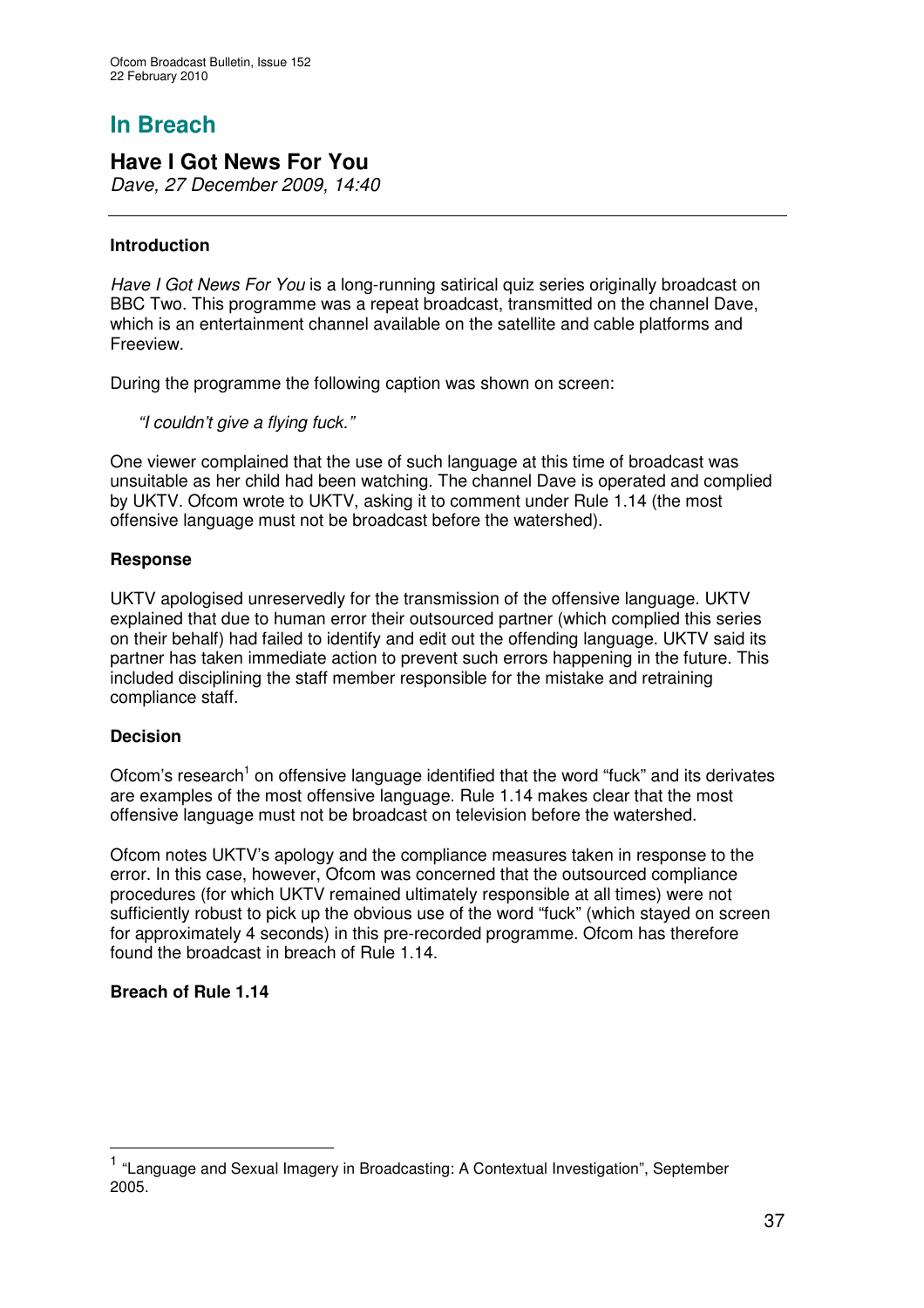# **Not in Breach**

# **Dancing on Ice**

*ITV1, 31 January 2010, 18:15*

### **Introduction**

*Dancing on Ice* is a well-established programme format in which, over a series of weeks, a collection of ice-skating pairs consisting of one celebrity and one professional skater compete in an ice-skating talent contest.

Each week, after each couple has performed, their performances are judged and given a mark by a panel of judges. Ofcom received 443 complaints concerning this particular edition of the programme, regarding the comments made by one of the judges, Jason Gardiner, about the performance by the former Olympic swimmer, Sharron Davies. Complainants considered the comments offensive and upsetting and unsuitable to be heard by children.

Ofcom noted that as part of his comments about the initial routine performed by Sharron Davies and her professional partner, Pavel Aubrecht, Jason Gardiner said the following:

*"It was like watching faecal matter that won't flush – it goes around and around and around and in the end it doesn't go anywhere."*

Ofcom considered the complaints under Rule 1.3 (children must be protected by appropriate scheduling) and Rule 2.3 (material that may cause offence must be justified by the context).

### **Decision**

*Dancing on Ice* is a popular and well-known programme format, which features iceskating performances which are voted upon by a panel of judges and the general public. The panel of judges give their comments about the performances as well as marking them. It is well-established in these types of programmes that the judges comment on performances in a manner that some may find offensive.

In this particular edition, after the initial routine performed by Sharron Davies and Pavel Aubrecht, Jason Gardiner made the following remarks:

*"OK, I'm giving you a '2' for improved leg lines and arm lines – absolutely – but for me this is also about performance and your skating is on one level; and I don't know what it was – it was just like – the brown costume and everything. It was like watching faecal matter that won't flush – it goes around and around and around and in the end it doesn't go anywhere. You've got to give me a performance level, there's got to be some sort of a journey with you."*

Ofcom recognised that the reference to *"faecal matter"* was potentially offensive to a number of people. However, under Rule 2.3 broadcasters can transmit offensive content, as long as it is justified by the context. Context includes such factors as the editorial content of the programme, the degree of offence likely to be caused and the likely expectation of the audience.

In this case, Jason Gardiner used what Ofcom believed was unusual language to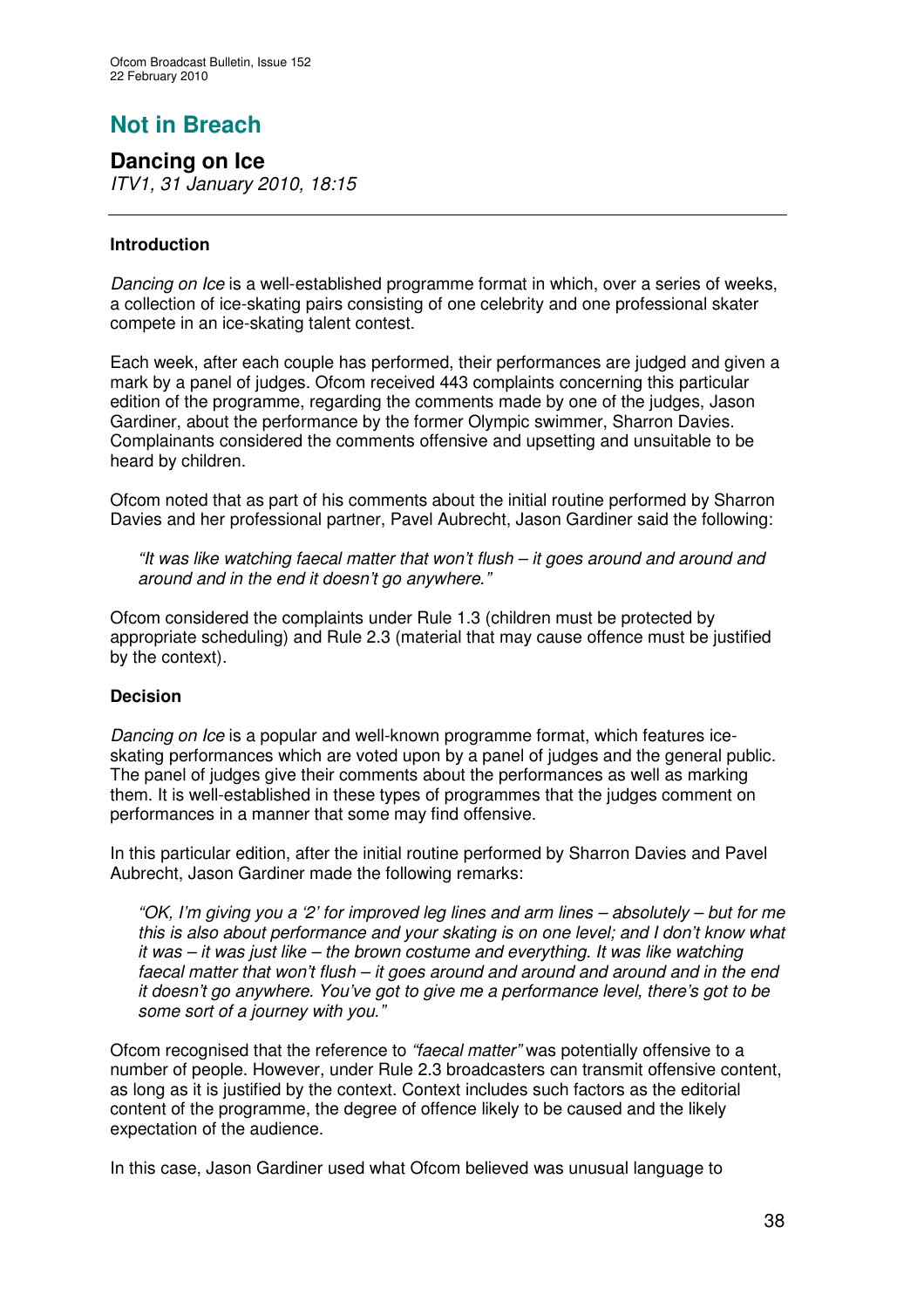describe the performance of Sharron Davies. However, Ofcom considered that Jason Gardiner is well established as the acerbic 'nasty' judge on *Dancing on Ice*, and seems quite content to play up to his 'pantomime villain' image within the format of the show. This was demonstrated by the fact that every comment he makes is almost invariably booed by the audience, as was the case regarding the comments he made about Sharron Davies on this occasion.

Ofcom also considered that Jason Gardiner's remarks were fleeting and seemed to be a passing reference to a combination of the colour of Sharron Davies' costume and a comment on what Jason Gardiner perceived to be the poor standard of her performance. Further, we noted that: after hearing Jason Gardiner's remarks, several of the other judges immediately distanced themselves from Jason Gardiner's comments and said they felt that Sharron Davies had given a good performance; the presenter, Holly Willoughby, swiftly moved on to the next judge, Karen Barber, and pointedly asked her not to comment on Sharron Davies' costume; and in their substantive comments, the judges following Jason Gardiner made very positive remarks about the performance of Sharron Davies.

In addition, we considered that the comment: was not dwelt upon; could be considered to be more of a medical term rather than a more commonly-used offensive word; was used in the context of a value judgement about a performance, rather than against a particular person, by a judge in a talent competition, whose role is to provide critical judgements on different performances; and would have been likely to have been recognised as part of the 'cut and thrust' of this contest, by the majority of the audience, familiar with this programme format. Ofcom considered that the audience to this programme, in general, would have come to expect negative comments being expressed by the judges about particular contestants, and that this would have been particularly the case concerning comments made by Jason Gardiner.

Given the above, and taking into account the broadcaster's right to freedom of expression<sup>1</sup>, Ofcom considered that the content, though potentially offensive to some in the audience, was justified by the context. It therefore was not in breach of Rule 2.3.

We noted that a number of complainants expressed concern that the term *"faecal matter"* was unsuitable to be heard by children who might have been watching. While *Dancing on Ice* is intended for a family audience, it is not a programme that is primarily aimed at children. Ofcom considered that most children would be unfamiliar with this term. In any event, we consider that, while some may consider it to be offensive, the word is an accepted medical term rather than a commonly-used form of offensive language. Therefore, Ofcom considered that the content in this case was appropriately scheduled, and was not in breach of Rule 1.3.

## **Not in Breach of Rules 1.3 or 2.3**

<sup>&</sup>lt;sup>1</sup> As enshrined in Article 10 of the European Convention on Human Rights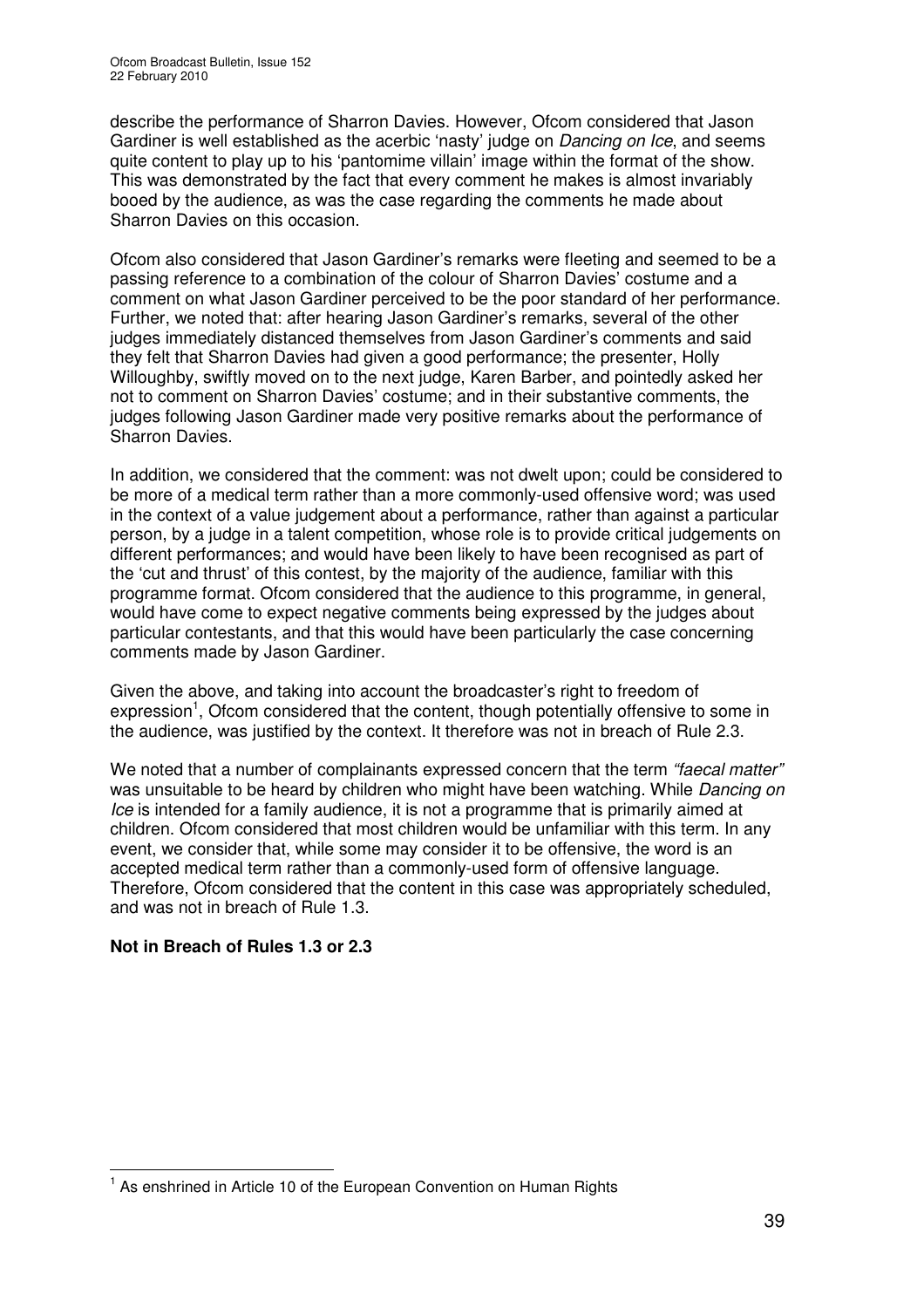# **Fairness and Privacy Cases**

# **Not Upheld**

## **Complaint by Solution Project Management Limited**

*Embarrassing Bodies, Channel 4, 15 April 2009*

**Summary:** Ofcom has not upheld this complaint of unfair treatment made by Solution Project Management Limited.

This edition of *Embarrassing Bodies* focused on the consequences of weak pelvic floor muscles. It showed three volunteers testing and reporting upon different physical therapy products designed to strengthen pelvic floor muscles, one of which was the PelvicToner.

Solution Project Management Limited ("SPML"), the manufacturer of the PelvicToner, complained that it had been treated unfairly in the programme as broadcast.

In summary Ofcom found the following:

- In the context of this brief magazine-style item, which was clearly not intended to be a clinical trial of the products, and in view of the information available to the programme makers, the broadcaster had taken reasonable care not to present the test of the products in a way that was unfair to SPML.
- The programme makers were not made aware of research demonstrating that the PelvicToner was more effective than the other products tested and no unfairness resulted to SPML by the omission of SPML's own assertion of efficacy.

### **Introduction**

On 15 April 2009, Channel 4 broadcast an edition of *Embarrassing Bodies*, a series aimed at raising health awareness and dispelling myths surrounding medical conditions deemed to be embarrassing. This edition sought to raise awareness of the consequences of weak pelvic floor muscles. The programme stated that one in three women suffers from urinary *"leakage"* and that this could be avoided by strengthening pelvic floor muscles.

During one item within the programme, three members of the public were recruited to *"road test"* three different products designed to help strengthen pelvic floor muscles. The products tested included one called the PelvicToner. The programme showed each of the participants giving their initial reaction to their product, describing how it worked and their experience of using it.

The item also referred to the results of a muscle strength test carried out to measure the *"internal squeeze of the muscle"*. The test results included in the item indicated that the participant using the PelvicToner had little improvement in the strength of her pelvic floor muscles. The test results for the participants using the other two products were referred to in the item as having 50% and 60% improvements in their pelvic floor muscle strength.

Mr Andrew Akerman, consultant for SPML, complained to Ofcom on behalf of SPML that it had been treated unfairly in the programme as broadcast.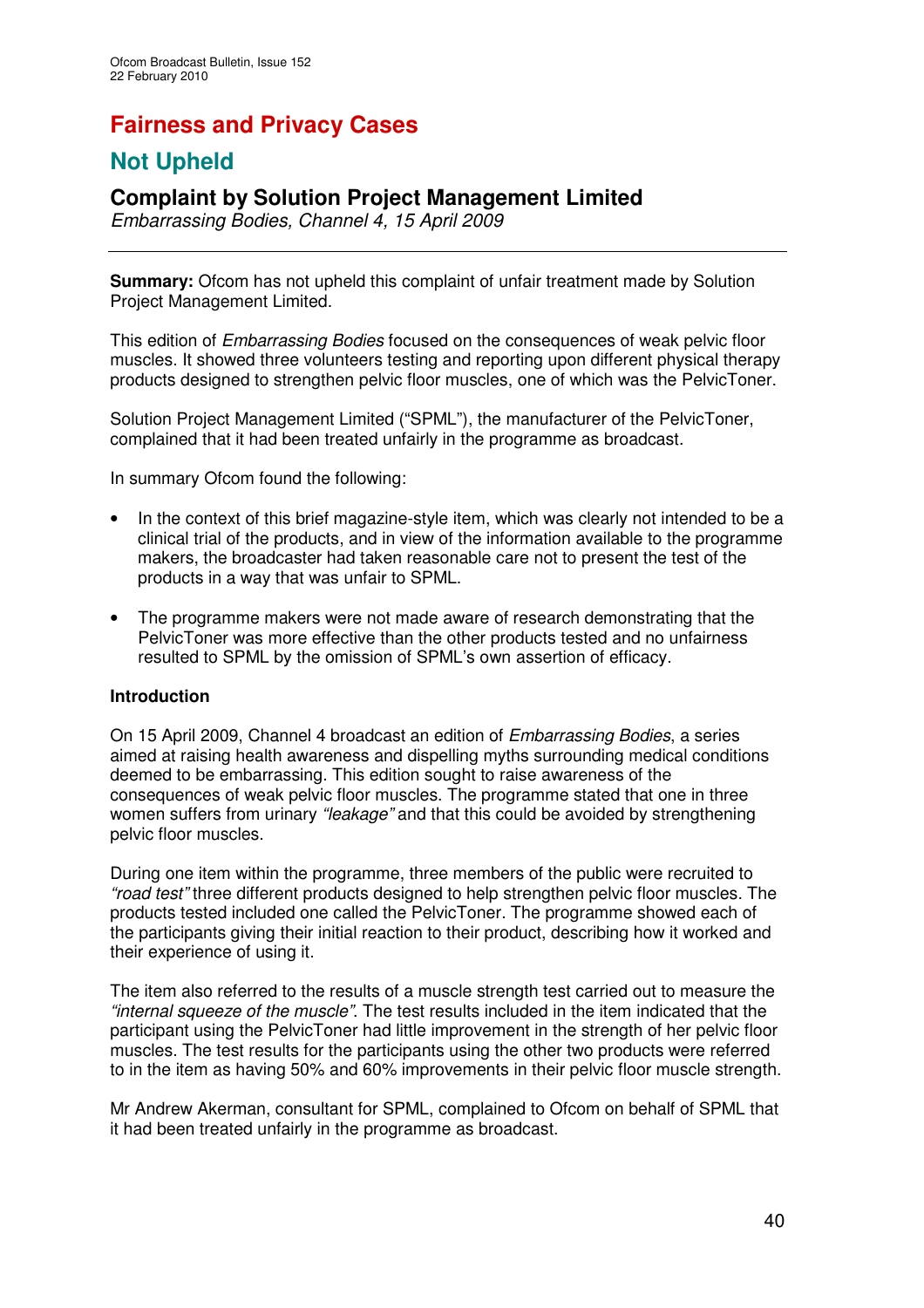## **The Complaint**

### **SPML's case**

In summary, SPML complained that it was treated unfairly in the programme as broadcast in that:

SPML's product, the PelvicToner, was portrayed unfairly and inaccurately in the programme as the least effective of the three products tested. In particular:

- a) The participant who tested the PelvicToner was a young woman, but the participants testing the other two products were significantly older and had had children.
- b) The programme makers were aware of research which showed, in clinical terms, that of the three products tested on the programme, the PelvicToner produced the best results and was determined to be "not inferior to the current gold standard treatment". The other two products were consistently determined to be "inferior to the current gold standard treatment". However, the programme failed to qualify the "subjective" test results broadcast in any way.

### **Channel 4's case**

In summary, Channel 4 responded to the complaint that SPML was treated unfairly in the programme as follows:

a) As regards the complaint about the differing ages of the participants in the test, Channel 4 said that on 31 October 2008, the programme makers ran the Birmingham roadshow featured in the programme. The programme makers employed a physiotherapist, recommended by the Birmingham Women's Hospital, to attend the roadshow and carry out pelvic floor testing for members of the public.

Having interviewed a number of possible participants, the physiotherapist recommended three people who would be suitable to use each of the three products to be tested. In the opinion of the physiotherapist, Natasha, who used the PelvicToner in the programme, was the only one of the three participants featured who would have been able to use the PelvicToner. The physiotherapist stated:

"Someone with a bad initial score would not be able to physically use this product as they simply would not have the strength to push against the resistance of the springs in the product design".

Channel 4 said that the programme makers based the decision to film Natasha using the PelvicToner entirely on the recommendations of the physiotherapist.

Channel 4 said that in January 2009, the three women returned to a clinic in Birmingham and, under the supervision of the same physiotherapist, were re-tested. Each showed different levels of improvement. In the programme, the women gave their individual opinions about their experiences with the devices.

Channel 4 said it did not believe that any member of the audience would have considered that they had witnessed a scientific experiment or a clinical trial and that each of the three devices was treated in the same way as the others. No negative comments were made about the effectiveness of the PelvicToner in comparison to the other products.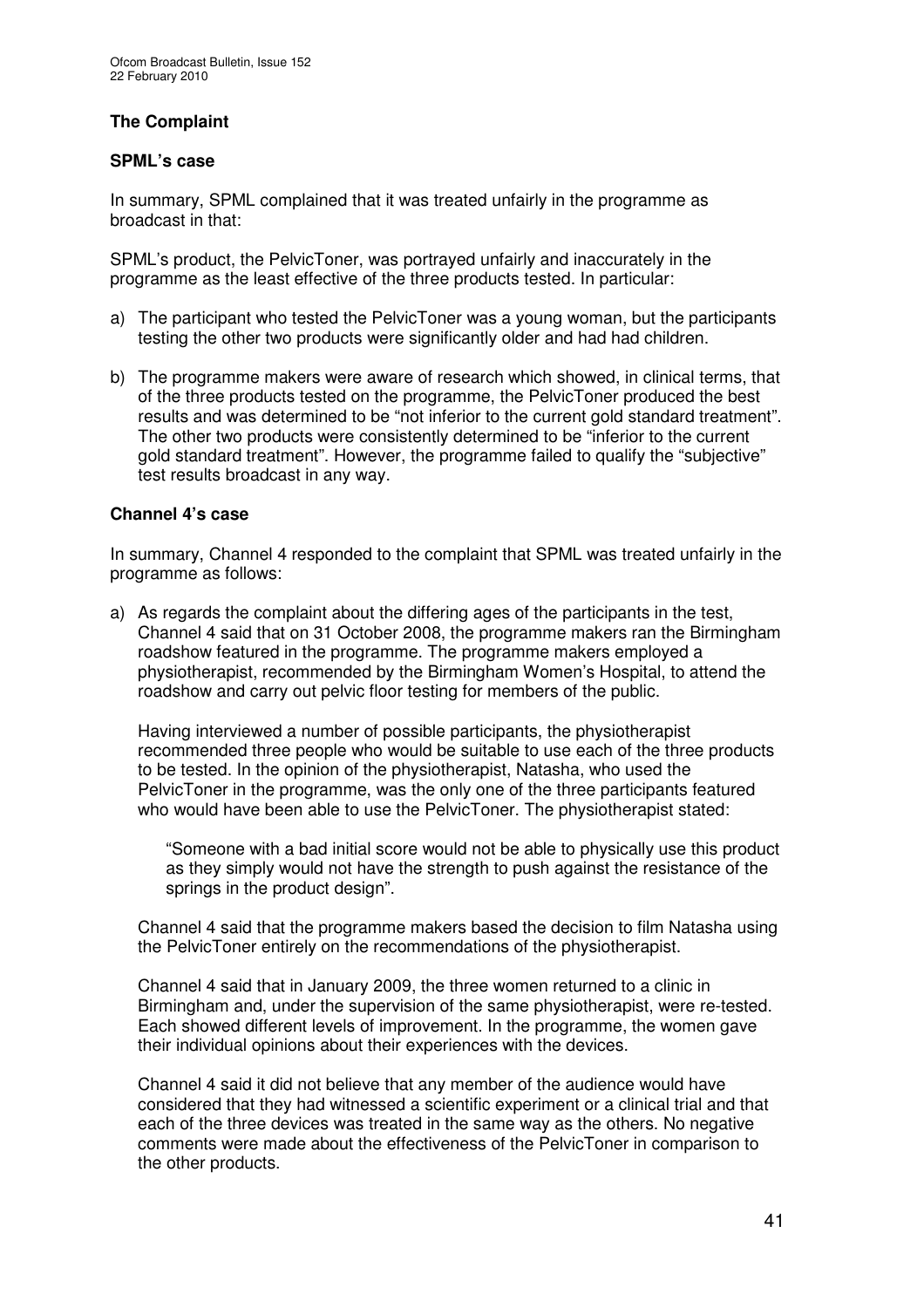Channel 4 said that Natasha explained her personal reaction to the PelvicToner and made clear that the product worked, that she experienced improvement and that using it made her aware, for the first time, of her pelvic floor muscle. Natasha's comments revealed a deal about her and her impatience for a quick and easy solution to her issues with her pelvic floor muscle. Channel 4 said that this could be seen from her statements in the programme:

*"What you do is you're meant to sort of lube it up erm and then that up to about there goes inside and then the spring will release a little bit and then basically what you are doing is to try and clench this part. The whole rigmarole of like – it is a rigmarole – it's like ohhh time for pelvic floors – you know. I literally have never spent so much time on something I didn't know existed nor that I can see".*

*"The product's a bit time consuming and it's quite inconvenient and I don't really feel like it's done anything but who knows. Oh well I'm a bit disappointed because there wasn't that much of an improvement for all the work that I did it was only small. But you know I got to learn where my pelvic floor muscles were which is always a positive".*

Channel 4 said that viewers would have understood that Natasha's comments about the PelvicToner were personal and stemmed from her opinion of the PelvicToner as involved and complicated and not a "quick fix".

Channel 4 said that nothing in the programme suggested that the PelvicToner was less effective than or "inferior to" the other products tested in the programme. The programme simply showed the PelvicToner being used and being effective; it also showed that one woman had found it time consuming and not a "quick fix".

Channel 4 said that there was nothing on the PelvicToner website which suggested that older women would find the device more effective than younger women or that the device would work more effectively with woman who had experienced childbirth and that every indication was given that the PelvicToner worked effectively for women of all ages. There was therefore no reason for any member of the programme makers to have thought that Natasha's age or the fact that she had not borne children was, or could have been, a factor in her successful use of the product.

Furthermore, Channel 4 said that at no point during the meeting in September 2008 between Mr Barry Fowler, managing director of SPML, and the programme makers were the programme makers advised that, for optimum effect, the device should be given to older women who had had children.

b) As regards the complaint about the research and the programme's failure to qualify the testing used on the products, Channel 4 said that the programme makers were aware, prior to broadcast, that SPML was funding research at the Bristol Urological Institute ("the BUI"), but were not aware of any of the detail of the research or its conclusions.

Channel 4 said that as part of the preparation for the production of the programme, in September 2008, the director and a researcher met Mr Fowler to discuss the issue of pelvic floors generally and the possible inclusion of the PelvicToner in the programme. Mr Fowler mentioned that he was currently funding some research at the BUI but he did not elaborate about the detail of the research or its conclusions.

Channel 4 said that the programme makers later met personnel from the BUI and that discussions focused on the issue of pelvic floor muscles in general medical terms.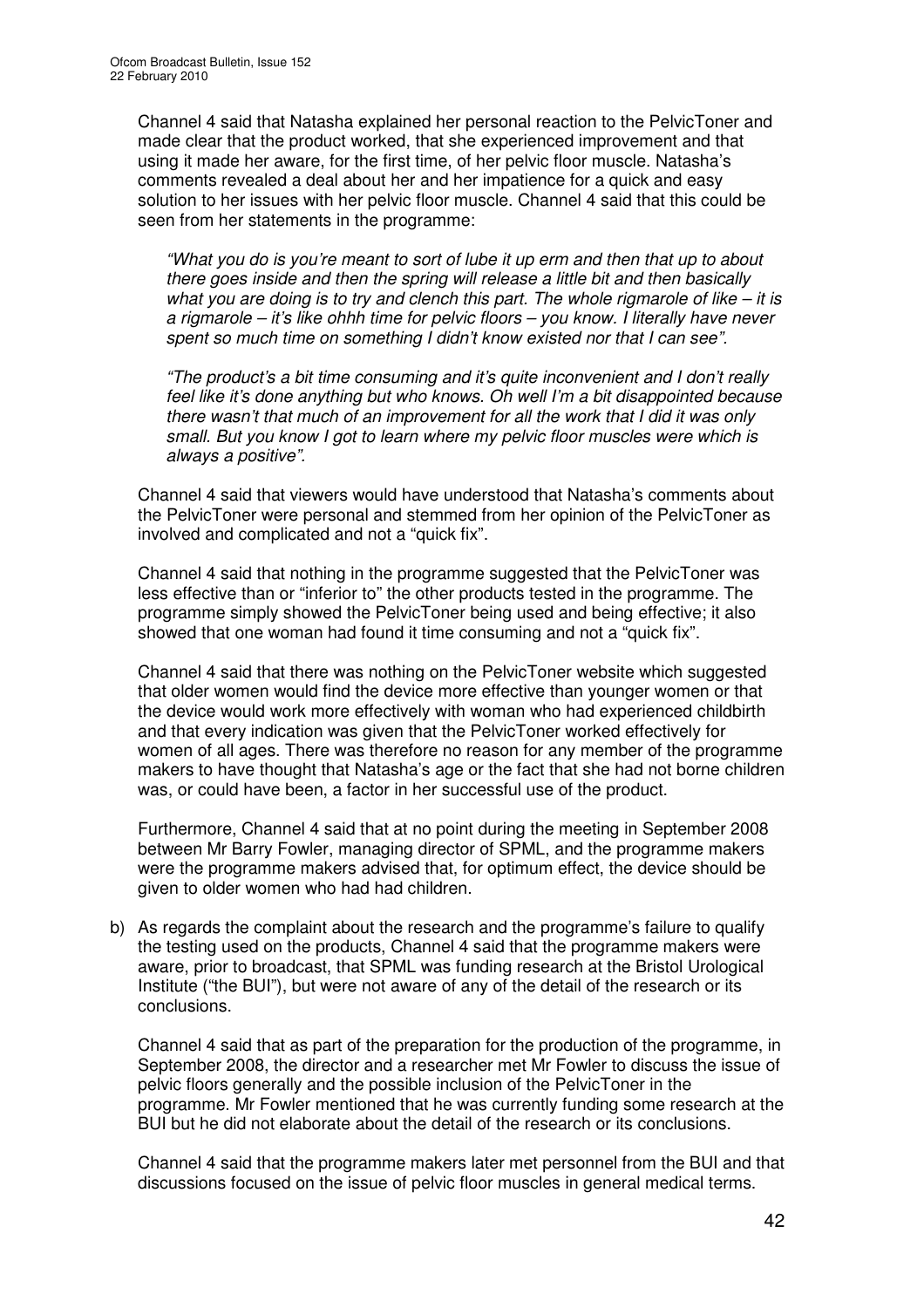The programme makers were particularly interested in whether the BUI might be willing to recommend people who suffered from weak pelvic floor muscles who would be willing to be filmed for the programme. There was no discussion about any BUI research about the PelvicToner and, in particular, the programme makers were never made aware that the BUI had concluded that the PelvicToner was the most efficient apparatus on the market for strengthening pelvic floor muscles.

Channel 4 said that in or around September 2008, a researcher for the programme looked at the SPML PelvicToner website and saw no mention at that time of any of the details of the BUI research or its conclusions. In September 2009 nothing on the website disclosed the conclusions referred to in the complaint as being known by the programme makers prior to broadcast. Rather, the website contained a bare assertion about a clinical trial that proved that the PelvicToner was more effective than the other named devices. A hyperlink to the clinical trial did not provide access to the detail of the clinical trial or its conclusions and the website provided no way to objectively assess the accuracy of the statements made on it about the effectiveness of the PelvicToner.

Channel 4 said that even if it were the case that the programme makers knew about the information available on SPML's website in September 2009 prior to broadcast, it did not follow that the information would have formed part of the programme. Channel 4 said that there was a significant difference between promotional material used by SPML and factual matters. Channel 4 said that for the programme to repeat a bare assertion favourable to SPML without objectively establishing the accuracy of that assertion might materially mislead the audience and would be impermissible.

### **SPML's response**

In summary, Mr Fowler, who took over the conduct of the complaint from Mr Akerman, responded to Channel 4's statement as follows:

a) As regards the complaint about the differing ages of the participants in the test, Mr Fowler said it was true that at no point during the September 2008 meeting were the programme makers advised that, for optimum effect, the device should be given to older women who had had children. Mr Fowler said that he would not have made such a point and that the PelvicToner was a registered medical device designed for use by any woman of any age who wanted to learn how to exercise correctly. Mr Fowler said that women could present with Urinary Stress Incontinence ("USI") at any age and that physiotherapists would be well aware that childbirth and menopause were the principal causes of a weak pelvic floor and USI and, that older women with children were more likely to exhibit weaker pelvic floor muscles.

Mr Fowler said SPML's complaint was that Channel 4 created a situation where two products were shown in an unrealistically positive light because they were used by women with this history who would obviously experience a more rapid improvement under any circumstances than a woman selected because she already had a good initial score and who patently had less potential to improve.

Mr Fowler said that women of any age, and capable of squeezing their pelvic floor to even a minimal degree, would benefit from the PelvicToner and many women into their 90s had found it perfectly simple to use. Mr Fowler said that for the physiotherapist to pre-judge who would be capable of using the PelvicToner demonstrated that she was not familiar with it and that was at the root of the problem.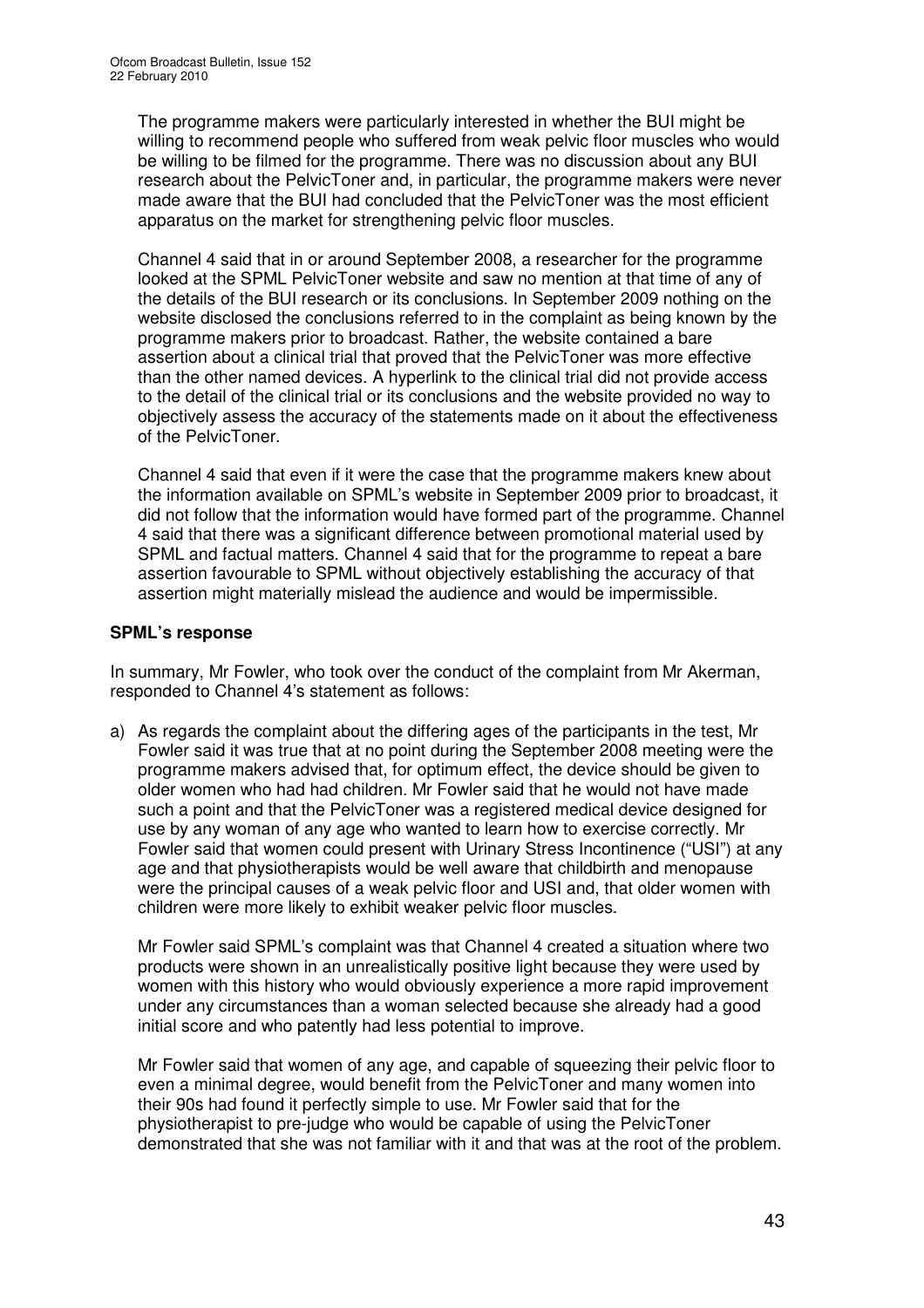b) As regards the complaint about the research and the programme's failure to qualify the testing used on the products, Mr Fowler said his discussions with the programme makers took place on two occasions. On 12 September 2008 he said he had a very long telephone conversation with a researcher and sent her several items of background information, a PelvicToner and a DVD produced by the BUI. Mr Fowler then met the director of the programme at SPML's Bristol office on 22 September 2008. Mr Fowler also met one of the show's presenters, Dr. Christian Jessen, at a conference on 13 September and briefly discussed the PelvicToner with him.

In all of the discussions, Mr Fowler said that he emphasised the core proposition of the PelvicToner, which was its superiority to electro-stimulation and vaginal cones, by referring to research published in the British Medical Journal ("the BMJ"). Mr Fowler said that while that research did not specifically refer to the PelvicToner, it compared pelvic floor muscle training ("PFMT") against the other two approaches and drew the very clear conclusion that electro-stimulation and vaginal cones were quite inferior to PFMT. Mr Fowler said that the whole premise of the PelvicToner was that it was a pelvic floor exerciser designed to help users get the most from their PFMT by helping them identify and isolate the correct muscles and then exercise them correctly by squeezing against a resistance. Mr Fowler said that it was on the basis of the BMJ research and other work that the NICE $2$  guidelines for the treatment of USI recommended pelvic floor exercises as the primary treatment and only recommended electro-stimulation in exceptional situations. Mr Fowler said that NICE did not recommend vaginal cones at all.

Mr Fowler noted that Channel 4 acknowledged that the programme makers were aware of the BMJ research and that there was a link to the BMJ paper from SPML's website. Mr Fowler said that the BMJ conclusions were also summarised and referenced in all SPML's literature and in the PelvicToner instruction leaflet which the programme makers had received. Mr Fowler said that in his conversations with the programme makers he advised them that the research being undertaken by the BUI was to compare the use of the PelvicToner with the current NICE gold standard treatment, i.e. standard PFMT. Mr Fowler said that the objective of the BUI research was not to demonstrate that PFMT itself was inappropriate, but to show that the PelvicToner had a key role in ensuring that PFMT was performed to the maximum effect and was effectively managed in the context of the NHS primary care environment.

Mr Fowler agreed that the programme makers were not shown results that demonstrated that the PelvicToner was "not inferior to the current gold standard treatment", because the phrase was not documented by the BUI until a research debrief in 2009. However, Mr Fowler said it would be totally false for the programme makers to assert that they were not aware of the fact that the other two products were determined to be inferior to the current gold standard treatment because their attention was repeatedly drawn to the BMJ publication and they acknowledged the direct link to that publication from SPML's website.

## **Channel 4's final response**

In summary, Channel 4 responded to Mr Fowler's comments as follows:

a) As regards the complaint about the differing ages of the participants in the test, Channel 4 said it noted SPML's confirmation that the PelvicToner was designed for use by any woman of any age.

<sup>&</sup>lt;sup>2</sup> National Institute for Health and Clinical Excellence.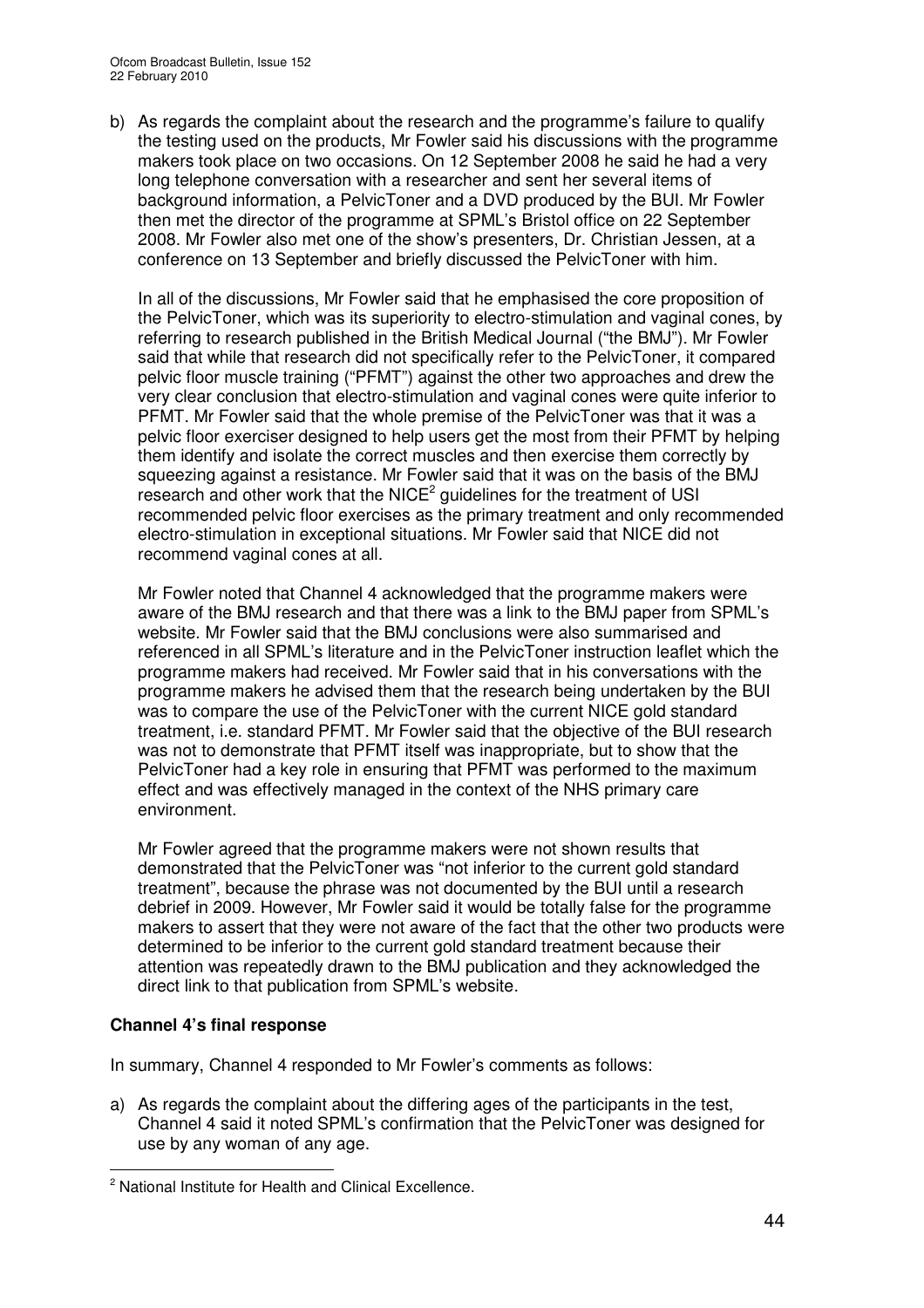Channel 4 said that there was nothing about the programme which sought to artificially make the PelvicToner look bad and that all that happened was that three products were used by three women and their experiences of use were included in the final programme.

b) As regards the complaint about the research and the programme's failure to qualify the testing used on the products, Channel 4 said it was grateful for SPML's confirmation that the programme makers were not shown results that demonstrated that the PelvicToner was not inferior to the current gold standard treatment, because that phrase was not documented by the BUI until a research debrief in 2009. Channel 4 said that the programme makers could not deal unfairly with research about which they were unaware.

Channel 4 said that, even if Mr Fowler had, as he claimed, emphasised on one or more occasion, that the core proposition of the PelvicToner was its superiority to electro-stimulation and vaginal cones and referred to research published in the BMJ, nothing turned on such statements, as they did not inform the programme makers of anything relevant to the alleged superiority of the PelvicToner over the other products.

Channel 4 said that Mr Fowler sought to claim unfairness based upon the programme makers being aware of the BMJ research. However, Channel 4 said that the BMJ study did not involve the PelvicToner and certainly said nothing about its effectiveness in relation to other products.

Channel 4 said that it followed that nothing had been raised which established any basis for a conclusion that the programme makers were aware of relevant research about the PelvicToner which they either ignored or failed to properly report. Rather, Channel 4 considered Mr Fowler sought to convince the programme makers that the technique underlying the PelvicToner was superior to other possible techniques available. Channel 4 considered that was a separate and different question from whether the PelvicToner itself was superior to other products in the marketplace.

### **Decision**

Ofcom's statutory duties include the application, in the case of all television and radio services, of standards which provide adequate protection to members of the public and all other persons from unfair treatment and unwarranted infringement of privacy in, or in the making of, programmes included in such services.

In carrying out its duties, Ofcom has regard to the need to secure that the application of these standards is in the manner that best guarantees an appropriate level of freedom of expression. Ofcom is also obliged to have regard, in all cases, to the principles under which regulatory activities should be transparent, accountable, proportionate and consistent and targeted only at cases in which action is needed.

SPML's complaint was considered by Ofcom's Executive Fairness Group. In reaching its decision, Ofcom considered all the relevant material provided by both parties. This included a recording and transcript of the programme as broadcast, both parties' written submissions and supporting material.

In considering this complaint, Ofcom took account of Rule 7.1 of the Code which states that broadcasters must avoid unjust or unfair treatment of individuals or organisations in programmes. Ofcom also took account of Practice 7.9 of the Code which states that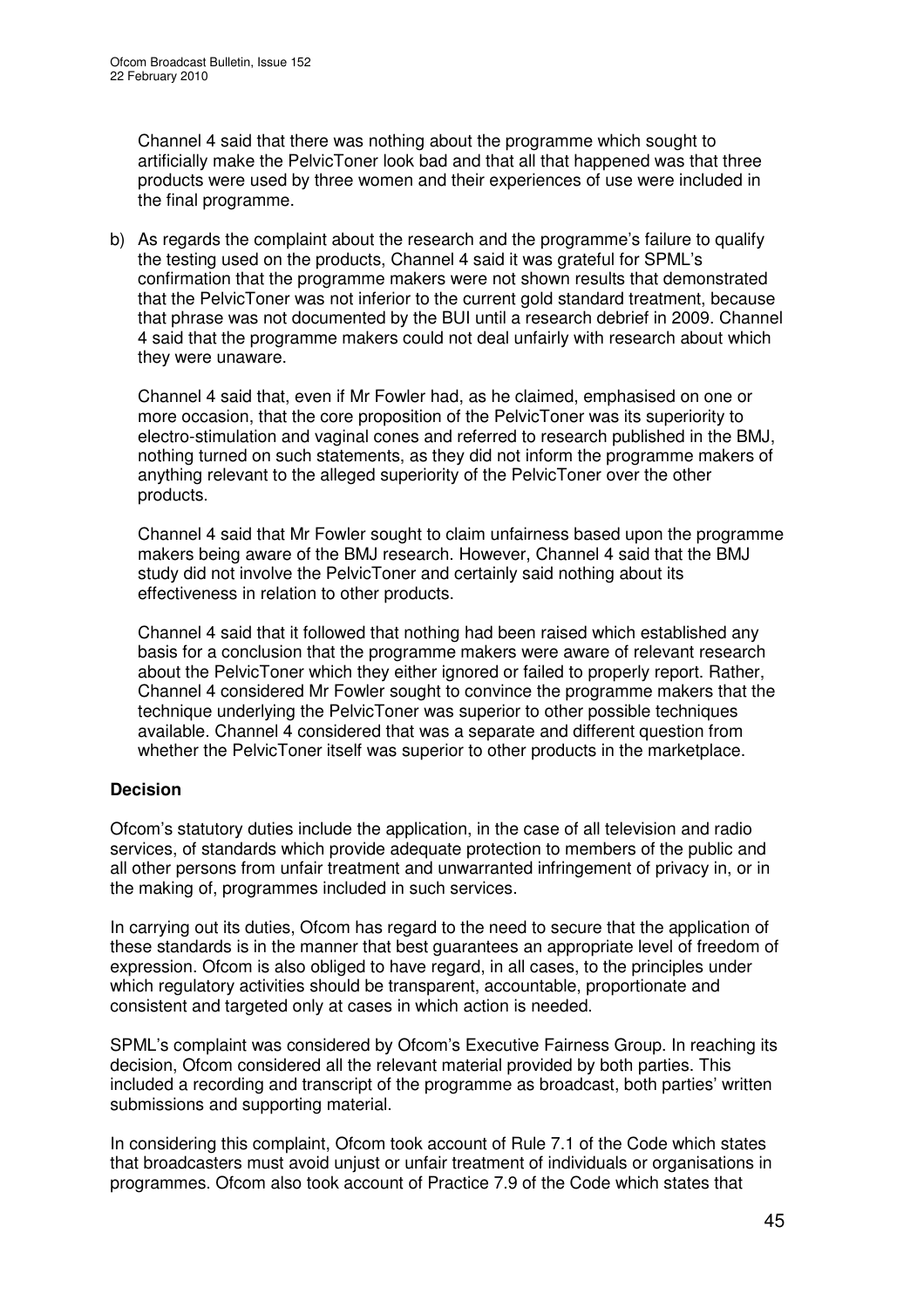broadcasters must take reasonable care to satisfy themselves that material facts have not been presented, disregarded or omitted in a way that is unfair to an individual or organisation.

a) Ofcom first considered the complaint that SPML was treated unfairly in the programme because the participant who tested the PelvicToner was a young woman, but the participants testing the other two products were significantly older and had had children and that as a result the PelvicToner was portrayed unfairly and inaccurately in the programme as the least effective of the three products tested.

Ofcom noted that the programme highlighted the prevalence of incontinence, particularly amongst women, and stated that urinary *"leakage"* could be avoided by strengthening pelvic floor muscles through physical therapy. In order to demonstrate to viewers some of the solutions available to the problem, three volunteers were recommended by a physiotherapist to *"road test"* different physical therapy products on the market designed to improve pelvic floor muscle strength, a PFMT product (the PelvicToner), an electro-stimulation product and a vaginal cones product. The three volunteers had their pelvic floor muscle strength tested initially, used the products for three months and then had their pelvic floor muscle strength tested again.

The programme showed the volunteers not only reporting upon the ease of use of the respective products and the effect it had had upon their lives, but on the degree of improvement in their pelvic floor muscle strength after three months' use. The following statements were made in the programme:

| Voiceover: | "Katie has been using an electric muscle stimulator.                                                                                                                                                                                                                                                                                                                   |  |  |  |
|------------|------------------------------------------------------------------------------------------------------------------------------------------------------------------------------------------------------------------------------------------------------------------------------------------------------------------------------------------------------------------------|--|--|--|
| Katie:     | I thought it was very easy to use, it fitted around my lifestyle,<br>and as long as it works I would recommend it 100%.                                                                                                                                                                                                                                                |  |  |  |
| Voiceover: | There's a big difference between three weeks ago and now.                                                                                                                                                                                                                                                                                                              |  |  |  |
| Katie:     | I improved by 50%, so I'm really happy with that.                                                                                                                                                                                                                                                                                                                      |  |  |  |
| Voiceover: | Natasha had the PelvicToner.                                                                                                                                                                                                                                                                                                                                           |  |  |  |
| Natasha:   | The product's a bit time consuming and it's quite inconvenient<br>and I don't really feel like it's done anything but who knows. Oh<br>well I'm a bit disappointed because there wasn't that much of<br>an improvement for all the work that I did it was only small. But<br>you know I got to learn where my pelvic floor muscles were<br>which is always a positive. |  |  |  |
| Voiceover: | And Sharon had the weighted cones.                                                                                                                                                                                                                                                                                                                                     |  |  |  |
| Sharon:    | I personally think it's made a huge difference in my life. It's<br>improved my sex life - I don't dribble as much as I used to. It's<br>fantastic. I'm absolutely over the moon with the results. I've<br>improved over 60%. So I'm ecstatic".                                                                                                                         |  |  |  |

Ofcom noted that the volunteers who used the vaginal cones product and electrostimulation product stated that they had improved their pelvic floor muscle strength by 60% and 50% respectively. Natasha, the volunteer who tested the PelvicToner, stated that she had not experienced much of an improvement for all the work that she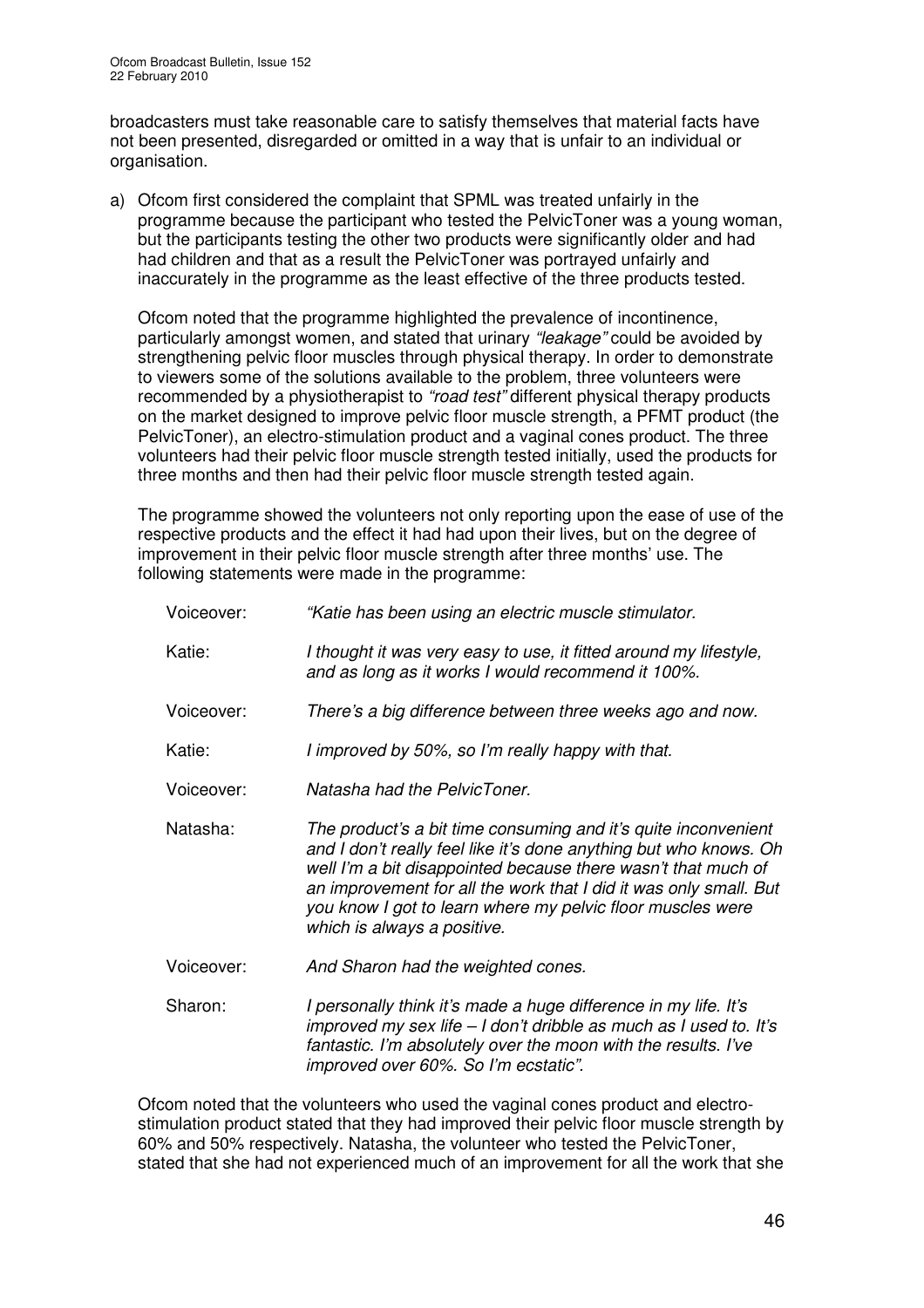had done using the product. In Ofcom's view, the item presented Natasha as being the least pleased out of the three volunteers with the product that she had tested.

Ofcom then considered whether the broadcaster had taken reasonable care not to present, disregard or omit material facts in a way that resulted in unfairness to SPML. Ofcom noted SPML's assertion that older women who had given birth were more likely to exhibit weaker pelvic floor muscles and, as a result, upon undertaking physical therapy would experience a more rapid improvement in pelvic floor muscle strength than women with good initial strength. SPML complained, therefore, that by choosing older women who had had children to test the other two products, and a younger woman whose initial pelvic muscle strength was better, to test the PelvicToner, there had been an unequal test which led to the PelvicToner being unfairly portrayed as the least effective of the three products.

Ofcom considered Channel 4's statement that there was no reason for the programme makers to have thought that Natasha's age or the fact that she had not borne children was or could have been a factor in her successful use of the PelvicToner. Ofcom noted that in preparation for the programme, the programme makers met representatives of both SPML and the BUI in September 2008 to discuss pelvic floor issues generally and viewed SPML's website. They also employed a physiotherapist recommended to them by the Birmingham Women's Hospital to undertake the pelvic floor muscle strength tests at the Birmingham roadshow and relied upon her recommendations in selecting the road test volunteers. Ofcom also took account of the fact that the programme makers were not informed by SPML that for optimum effect the PelvicToner should be given to older women who had had children and that there was nothing to alert them to that fact on SPML's website.

Ofcom noted that the context of the test was as a very short magazine-style item in the programme which lasted only a few minutes overall and that it was never intended to be, and was not presented as, a rigorous scientific experiment or a clinical trial to establish conclusively the most effective product out of the three. The test was used in the programme to introduce viewers to three products that were available on the market and to present the personal views of the volunteers about their individual experiences of using the products.

In light of the way in which the item was presented to the audience, as set out above, it is Ofcom's view that it was not necessary for the programme makers to ensure that the volunteers were matched in age, had all borne children or had comparable room for improvement in the strength of their pelvic floors. As such, Ofcom was satisfied that the programme makers had taken reasonable care in the circumstances to ensure that material facts were not presented, disregarded or omitted in a way that was unfair to SPML.

Ofcom has not therefore upheld the complaint in this respect.

b) Ofcom then considered the complaint that the programme makers were aware of research which showed that the PelvicToner produced the best results and was determined to be "not inferior to the current gold standard treatment" and that the other two products were consistently determined to be "inferior to the current gold standard treatment", but that the programme failed to qualify the "subjective" test results and that, as a result, the PelvicToner was portrayed unfairly and inaccurately in the programme as the least effective of the three products tested.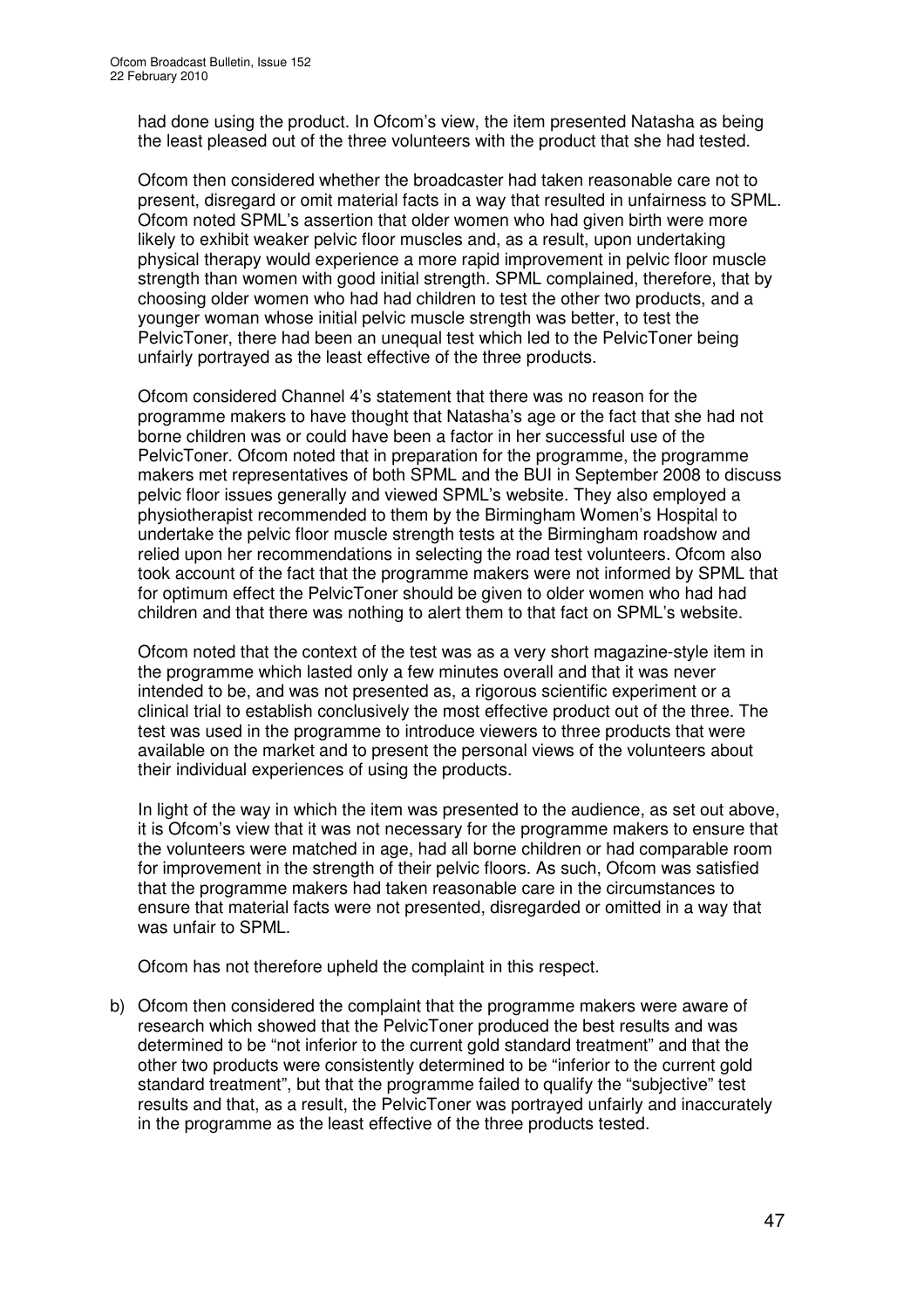As set out in decision head a) above, in Ofcom's view, the programme presented the volunteer who had tested the PelvicToner as being the least pleased out of the three volunteers with the product she had tried.

Ofcom considered whether the programme makers had taken reasonable care not to omit and/or disregard material facts in a way that was unfair to SPML in circumstances where SPML complained that the programme makers had been made aware of, and had omitted and/or disregarded, clinical research undertaken by the BUI which showed the PelvicToner was the most effective of the three products tested in the programme.

Ofcom noted that SPML accepted that prior to broadcast the programme makers could not have known the results of the clinical research undertaken by the BUI because those results were not made available until later in 2009. Ofcom also noted that SPML then relied upon the fact that it had drawn the programme makers' attention to an article published in the BMJ on 20 February 1999 which concluded that PFMT was superior to the other two methods of physical therapy, namely electro-stimulation and vaginal cones in the treatment of genuine USI. Ofcom noted that SPML argued that because the study published in the BMJ showed that the PFMT method of physical therapy was more effective than the other two methods, it proved the PelvicToner was a more effective product than the other two products used by volunteers in the programme and that it was unfair for the programme not to have clarified this.

In Ofcom's view, while the programme makers had their attention drawn to the study in the BMJ which concluded that PFMT was a more effective method of physical therapy for reducing UCI than either electro-stimulation or vaginal cones, no evidence was supplied to the programme makers that the PelvicToner product itself was more effective than the other two products tested in the programme.

In light of the above factors, Ofcom was satisfied that, in the absence of such evidence, it would have been inappropriate for the programme to have qualified the test results in the way SPML suggested. Ofcom therefore found that the programme makers had taken reasonable care not to omit and/or disregard material facts in a way that was unfair to SPML.

Ofcom has not therefore upheld the complaint in this respect.

### **Accordingly Ofcom has not upheld SPML's complaint of unfair treatment in the programme as broadcast.**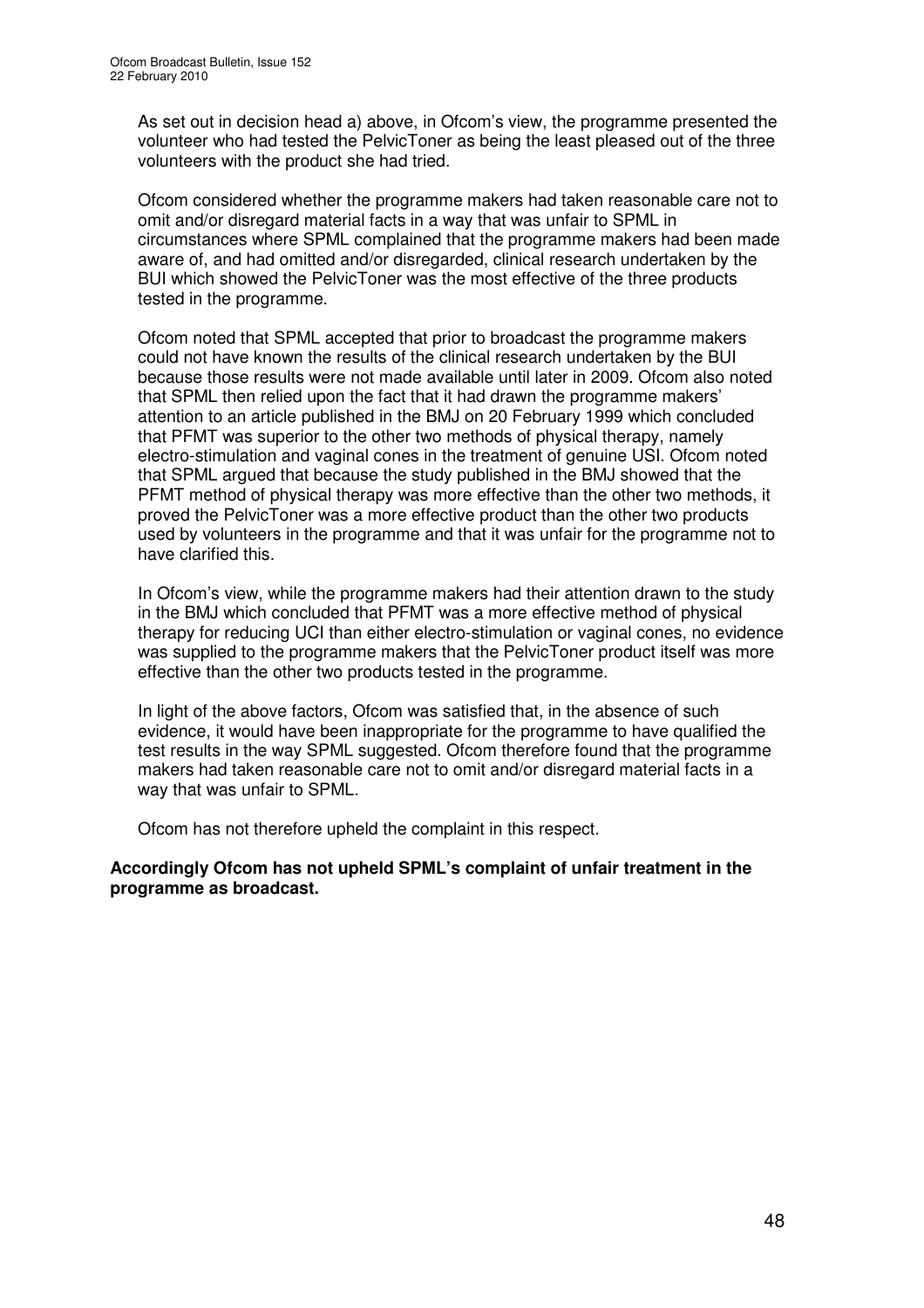# **Not Upheld**

# **Complaint by Crystal Spring Limited made on its behalf by Mr Thomas Laird**

*Watchdog, BBC1, 6 April 2009*

**Summary:** Ofcom has not upheld this complaint of unfair treatment made by Mr Thomas Laird on behalf of Crystal Spring Limited.

This edition of BBC1's consumer affairs programme, *Watchdog*, included an investigation of "detox" products available for sale on the high street. The presenter tested Crystal Spring's Detoxology Footpads and another product. The presenter and a panel of experts then discussed the results.

Mr Laird, managing director of Crystal Spring, complained to Ofcom on behalf of the company that it was treated unfairly in the programme as broadcast.

In summary Ofcom found the following:

- It was clear that the presenter and panel were expressing their opinions rather than making statements of fact. It was also clear that the panel members were sceptical of detox products in general. There was no unfairness to Crystal Spring as a result of the presentation of the views of the presenter and panel.
- The programme's failure to make clear that the presenter's view that the footpads had not worked was based on one day's use of a pad, rather than following the recommended 14-day programme, did not result in unfairness to Crystal Spring.

### **Introduction**

On 6 April 2009, the BBC broadcast an edition of *Watchdog*, a consumer series that investigates viewers' complaints about traders, retailers and other companies around the country.

The programme included a report assessing the merits of various detox products available for sale. The presenter tested two products, including Crystal Spring Limited's ("Crystal Spring") Detoxology Footpads ("the footpads") and then presented the footpads to a panel of three experts, along with the other tested product and four other detox products. The panel discussed the footpad the presenter had used and questioned whether the *"brown goo"* that had appeared on it demonstrated that toxins had actually been drawn out through her foot by the footpad. The panel expressed doubts about detox products in general and favoured making general lifestyle changes to achieve health benefits. The presenter took the items to the streets to test their popularity before concluding:

*"…when there's so little evidence that some of these actually work, the only thing you're getting rid of is your cash"*.

The report ended by stating that:

*"Crystal Spring, who make the footpads, say different people get different effects, but the colour change our experts got from water is very different from what happens when they're used on feet".*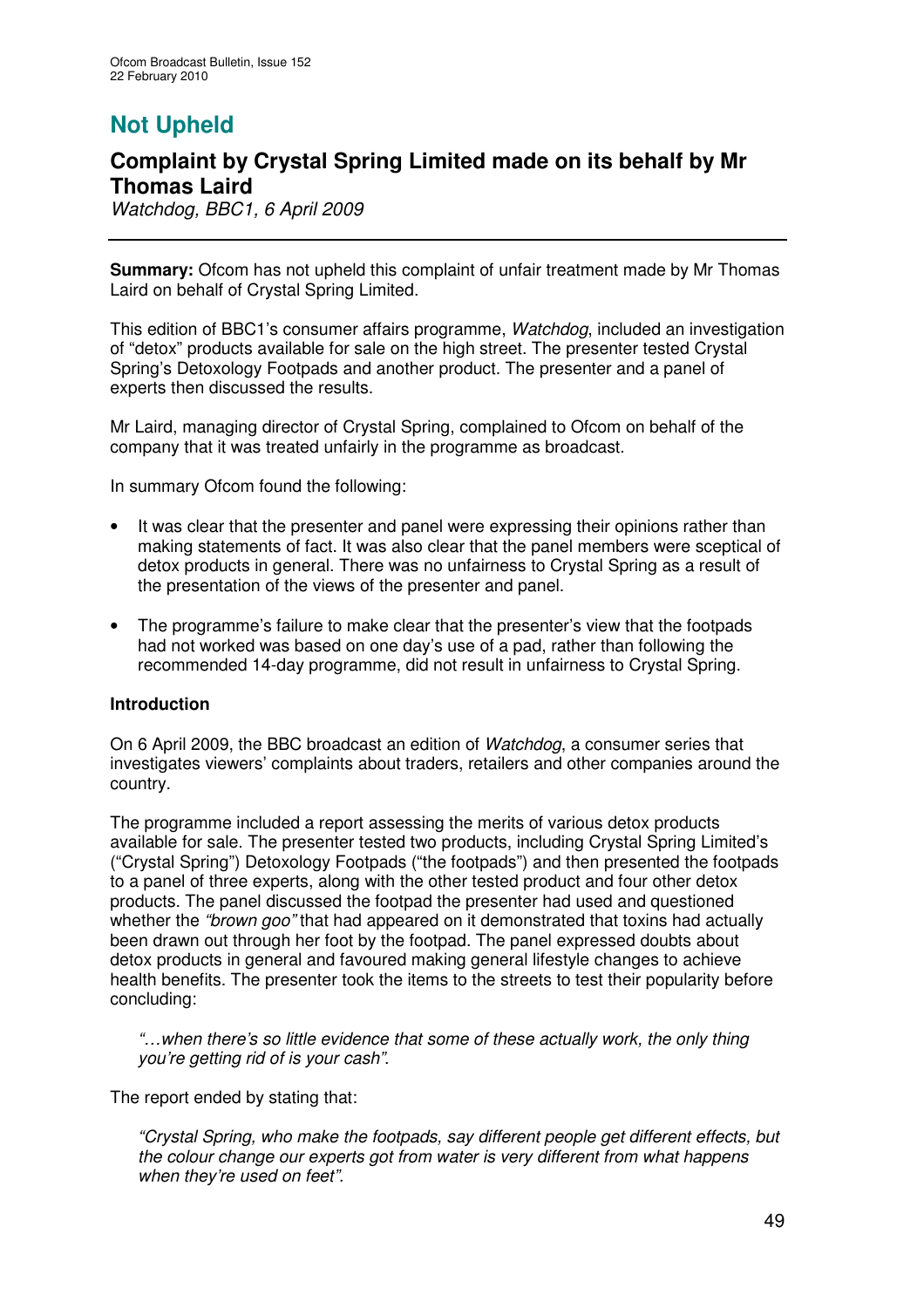Mr Thomas Laird, managing director of Crystal Spring, complained to Ofcom that the company was treated unfairly in the programme as broadcast.

### **The Complaint**

#### **Mr Laird's case on behalf of Crystal Spring**

In summary, Mr Laird complained on behalf of Crystal Spring that it was treated unfairly in the programme as broadcast in that:

a) The programme unfairly discredited Crystal Spring's footpads because the presenter and expert panel chose to air their opinions as facts. Furthermore, the programme made no attempt to make it clear to viewers that the experts were associated with a particular viewpoint which opposed detox products.

By way of background, Mr Laird said that this happened despite his request that the programme makers include an expert on their panel who did believe in detoxing. During Mr Laird's correspondence with the programme makers, he provided evidence to show that the footpads worked and referred the programme makers to bodies that supported detoxing and had evidence to prove it worked.

b) Crystal Spring's footpads were unfairly portrayed, in that they were sold in a box of 14 for use over a two-week period. It was therefore unfair for the presenter to use them for one night and then say she didn't feel any better.

### **The BBC's case**

By way of introduction to its response to the specific complaints, the BBC said that in this edition, *Watchdog* wanted to put the detoxifying claims of various products to the test and to see what relevant scientific experts thought about them. The BBC said that Crystal Spring's footpads were just one of the products available on the high street for which such claims were made.

a) In summary, the BBC responded to the complaint that the programme unfairly discredited the footpads as follows:

The BBC first responded to the complaint that the presenter and expert panel members "aired their opinions as facts". The BBC said that the comments were clearly the opinions of those expressing them and, in the case of the scientists, expert opinions informed by the evidence presented to them.

The BBC said that the presenter's comments were not offered as facts but as questions, as demonstrated by the following extracts:

*"I'm going to try some of these products for myself. Can they really do what they say they will?…There's been a result. But does that really mean I've been detoxed?…I certainly don't feel any better. So am I wasting my time and my money*?*"*

The BBC said that the panel's responses to the footpads and to the presenter's experience were clearly expressed as their opinions. The BBC said that, on being presented with the "evidence" of brown colouring on a footpad after use, the chemist on the panel expressed doubts about the relationship between the colour and detoxification. He stated: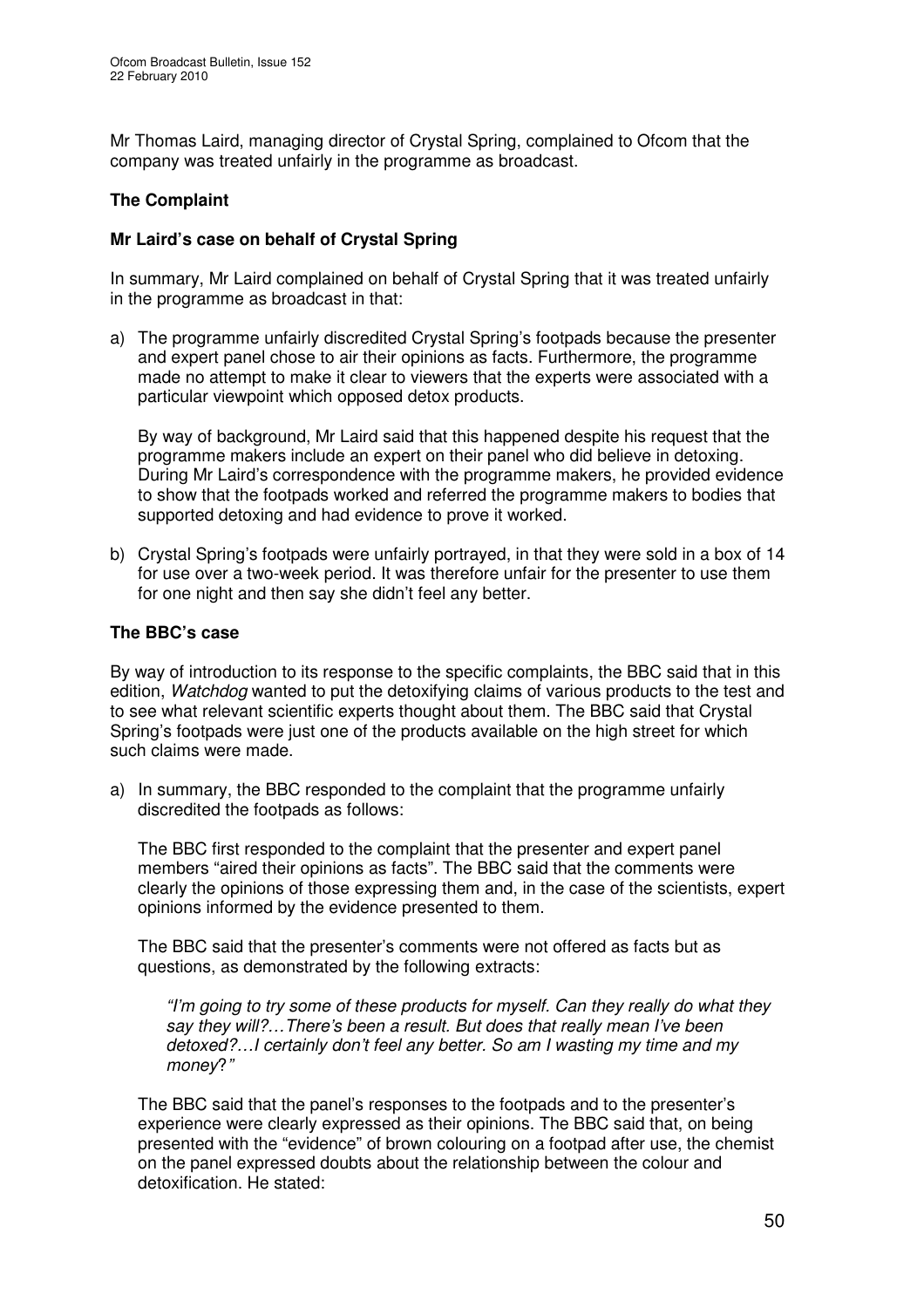*"I'm not necessarily sure that this is proof that you've drawn toxins out through the skin of your feet"*.

The BBC also said that the panel had studied the research papers provided by Crystal Spring, one of which referred to tourmaline (an ingredient in the footpads) as promoting bacterial growth. The BBC said that in the programme the chemist referred to that research in measured terms, which the BBC considered made clear that he was expressing his opinion. He stated:

*"This company sent us a research paper talking about using tourmaline to promote bacterial growth. Which to me doesn't sound like a good thing to do to your foot"*.

The BBC said it believed that the wording used demonstrated that the experts were expressing their opinions in measured and considered terms, based on the information that had been provided by Crystal Spring and their own assessments of the claims made for the footpads.

The BBC said that, as scientists, the panel members were, in essence, giving their professional judgements based on their expertise and on factual evidence – in this case, the lack of any factual basis for the claims made by Crystal Spring for the footpads. The BBC said that the opinions broadcast constituted a fair summary of all the expert advice received by the programme, not just the opinions of the experts who appeared on the programme.

The BBC next responded to the complaint that the programme made no attempt to make it clear to viewers that the panel members were associated with a particular viewpoint which opposed detox products. The BBC said that it was made clear in the programme that the panel were sceptical of the claims of detoxifying products and were identified by the voiceover as being *"all rather sceptical of this stuff"*.

The BBC said that, regardless of their general professional opinion regarding the efficacy of detoxifying products, before making their comments, the panel members had examined the evidence supplied by Crystal Spring to the programme makers. Their comments were therefore informed by the research which, in their view, failed to provide any scientific proof for the claims made for the footpads. Despite their scepticism, the BBC said that the panel gave the products featured a full and fair scrutiny.

The BBC said that in view of the lack of any published research about detoxification it would be difficult to find many, if any, scientists actively in favour of products employing such terminology and making such claims.

The BBC then responded to the background point that, despite Crystal Spring's request, the programme did not include an expert who believed in detoxing.

The BBC said it was satisfied with the credentials and suitability of the experts used in the programme. While the programme makers were under no obligation to speak to anyone recommended by Crystal Spring, in addition to the panel members who appeared in the programme, the programme makers consulted five other scientists, one of whom was from the organisation suggested by Crystal Spring, the Alliance for Natural Health ("ANH"). Far from endorsing or supporting the footpads in any way, the ANH expert made clear that he was "not impressed" by the claims of any of the products the programme makers had asked him to consider. In particular, the BBC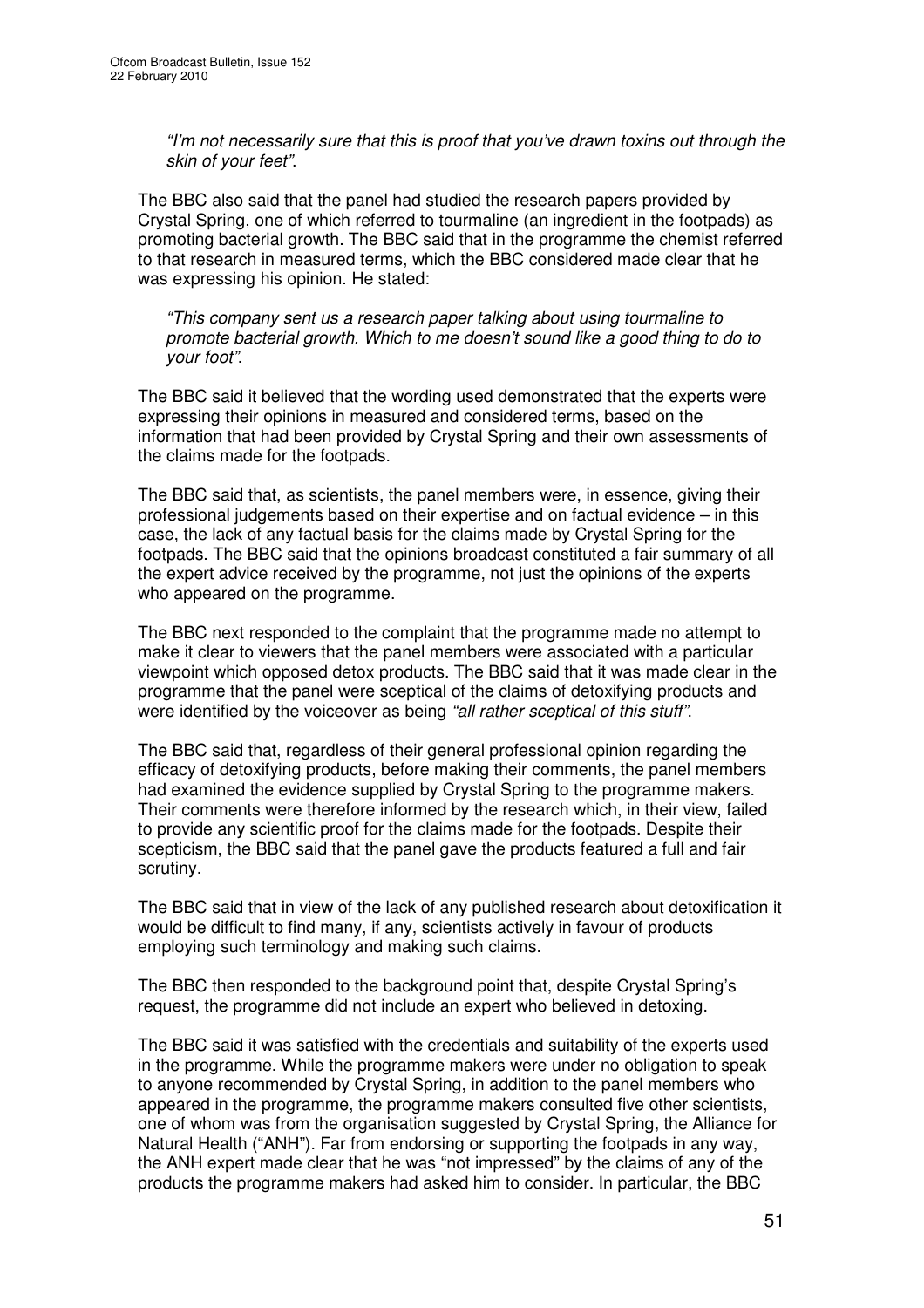said that the comments he made about the footpads suggested he was not at all convinced by the claims made on their behalf and stated:

"They probably do increase perspiration, but if only on the foot won't help much. If they have a reflexology effect it usually makes people feel nice. But negative ions and far infrared? Please!"

The BBC said that all the experts the programme makers spoke to about Crystal Spring's footpads shared this scepticism.

Finally, the BBC responded to the background point that Crystal Spring had provided evidence to show its footpads worked. The BBC said that the programme makers had sent the evidence supplied by Crystal Spring to seven experts for their consideration. These included two dieticians, a biophysicist, a consultant dermatologist, a professor of complementary medicine, a chemist and an NHS doctor. None of the experts consulted was supportive of the footpads, or convinced by the evidence provided by Crystal Spring. The BBC also said that Crystal Spring supplied no evidence of any proper trials or peer-reviewed research and that not one of the experts contacted by the programme makers considered the material supplied by Crystal Spring to constitute valid scientific evidence.

b) In summary, the BBC responded to the complaint that Crystal Spring's footpads were unfairly portrayed as follows:

The BBC said that the presenter used the footpad as an illustrative example of how it was supposed to work and reported her personal reaction following use of the footpad. The BBC said that the programme did not suggest that the presenter's use of the footpad constituted a clinical trial and that Crystal Spring's arguments regarding the ideal duration of use did not invalidate the presenter's personal view of the experience.

The BBC said that, while the footpads are sold in packs of 14 (referred to as "2 weeks supply"), neither Crystal Spring's website nor the packaging for the footpads stated that they must to be used for 14 days in order to have an effect. Although the instruction leaflet inside the packet referred to use of the footpads for 14 days, it did not made clear that such a course of treatment was essential in order for the footpads to work and in fact there was an indication that the user would feel better straight away following the "dark sticky mess" appearing on the footpads overnight. Under the heading "How do I know if they are working?", the instructions stated:

"The great thing about the Crystal Spring Footpads is that the results are so visual. In the morning you will see a dark sticky mess on the pads..."

The BBC said that this wording seemed to imply that some almost immediate benefit may be had from the use of the footpads.

The BBC said that when Mr Laird was told in an email on 3 April 2009 that the presenter might be trying out the footpads and commenting on the results, he had replied (also on the 3 April 2009) and suggested that several different people should try them and that the colour change should be assessed, though he did not make it clear why that would be relevant. Mr Laird had made no mention of the importance or necessity of a 14-day trial and in fact acknowledged in his email that the presenter would only be trying one of the footpads.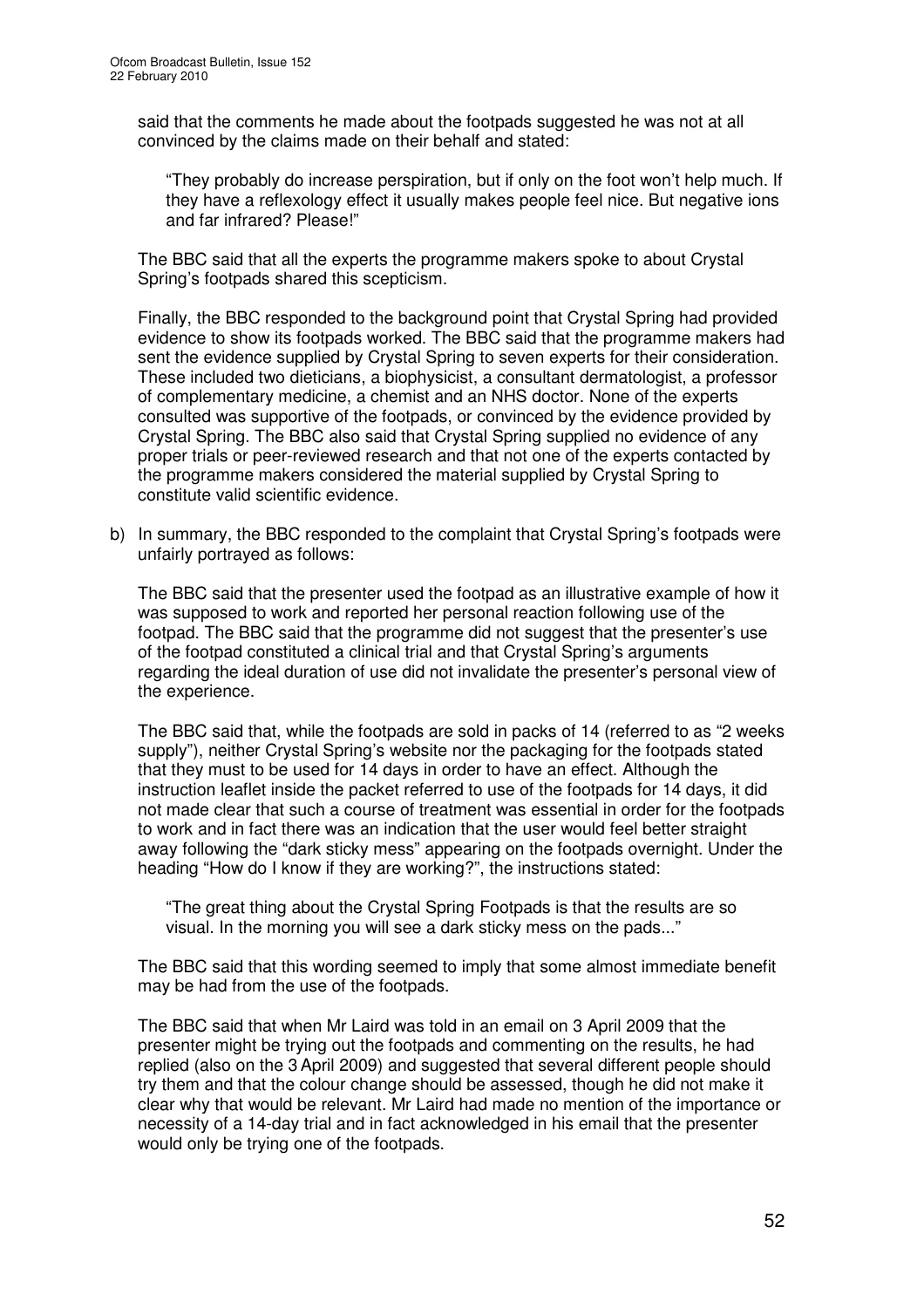## **Mr Laird's response on behalf of Crystal Spring**

b) In summary, Mr Laird said that, as he received the BBC's email on Friday 3 April 2009 and the programme was due for broadcast on Monday 6 April 2009, it was clear that the presenter was not going to use a full 14-day pack. Mr Laird said he had therefore tried to offer a constructive way for the programme to better test the footpads in a short period of time.

### **The BBC's final response**

b) In summary, the BBC said that there was no indication that the footpads could only be effectively appraised when used for 14 days and that Mr Laird could have raised his concerns over the duration of the trial in his emails prior to broadcast but did not do so. The BBC said that the suggestion that adapting the size of the sample group would have ensured the validity of the testing was not compatible with the suggestion that the validity of the trial hinged on its duration.

### **Decision**

Ofcom's statutory duties include the application, in the case of all television and radio services, of standards which provide adequate protection to members of the public and all other persons from unfair treatment and unwarranted infringement of privacy in, or in the making of, programmes included in such services.

In carrying out its duties, Ofcom has regard to the need to secure that the application of these standards is in the manner that best guarantees an appropriate level of freedom of expression. Ofcom is also obliged to have regard, in all cases, to the principles under which regulatory activities should be transparent, accountable, proportionate and consistent and targeted only at cases in which action is needed.

Mr Laird's complaint on behalf of Crystal Spring was considered by Ofcom's Executive Fairness Group. In reaching its decision, Ofcom considered all the relevant material provided by both parties. This included a recording and transcript of the programme as broadcast, both parties' written submissions and supporting material.

a) Ofcom first considered the complaint that Crystal Spring was treated unfairly in the programme in that the programme unfairly discredited Crystal Spring's footpads because the presenter and expert panel aired their opinions as facts and it was not made clear the experts were opposed to detox products.

Ofcom had regard to whether the broadcaster's actions ensured that the programme as broadcast avoided unjust or unfair treatment of an organisation, as set out in Rule 7.1 of Ofcom's Broadcasting Code ("the Code"), and whether the broadcaster had taken reasonable care to satisfy itself that material facts had not been presented, disregarded or omitted in a way that was unfair to an organisation (as outlined in Practice 7.9 of the Code).

Ofcom first considered the complaint that the presenter and panel members "aired their opinions as fact". Ofcom noted that the presenter said in relation to the footpads:

*"There's a nasty brown goo on the pad which, according to Crystal Spring, shows it's working. So, … there's been a result. But does that really mean I've been detoxed?…I've tried two detox products now… and the second one seemed to suck some brown goo off my foot. Maybe that's what they're supposed to do, but I certainly don't feel any better, so am I wasting my time and my money?"*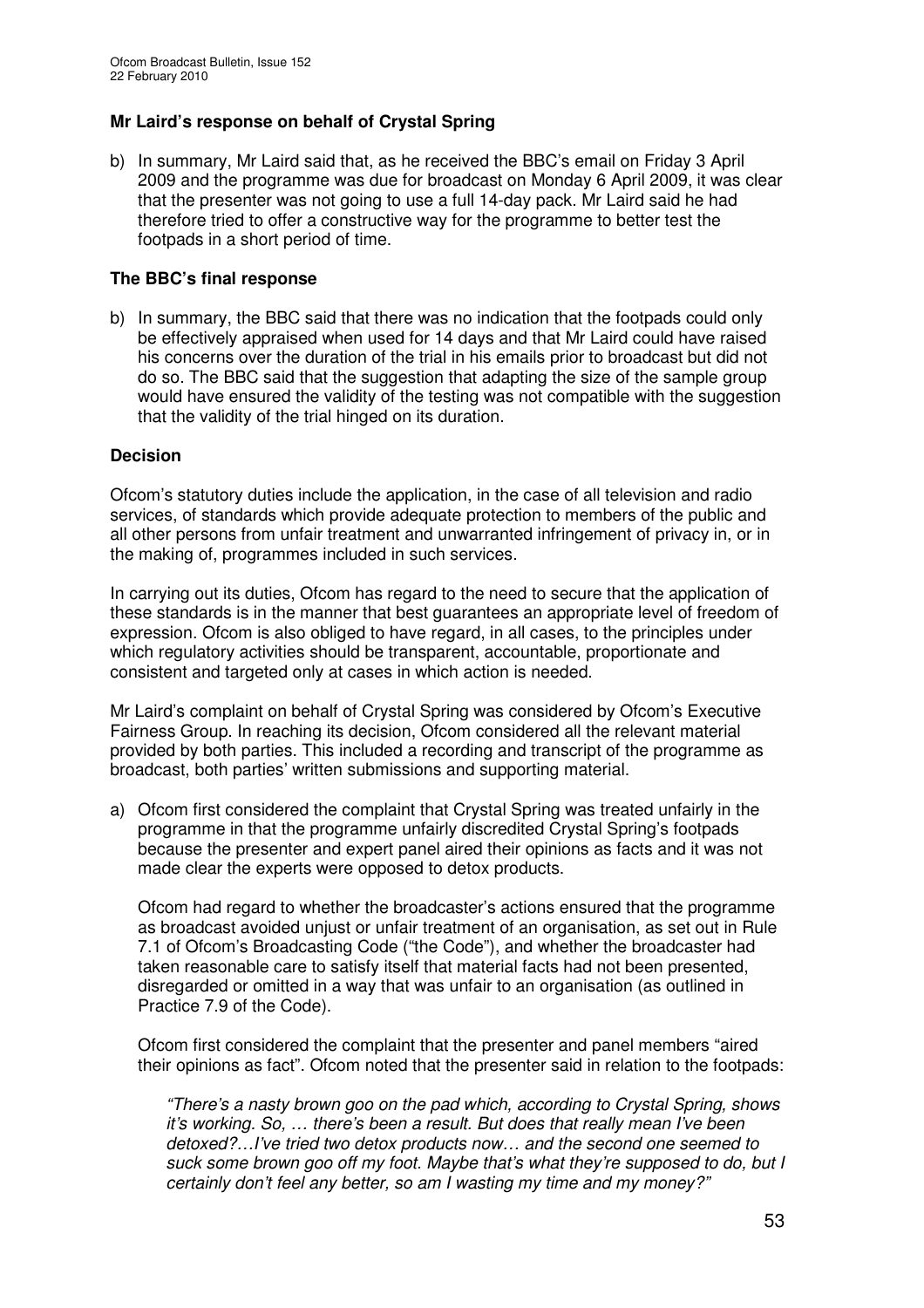The presenter then discussed the footpads with the expert panel. The presenter stated:

*"Our experts clearly weren't impressed, so we showed them some more products … and they weren't convinced by the claims of any of them."*

Ofcom then considered the specific comments made by the experts. Ofcom noted comments made by the doctor on the panel about another product tested on the programme:

*"The most toxic ingredient in this is the promise that you can do something meaningful for your health in just 24 hours and I think that's quite misleading."*

The doctor also commented, following a suggestion that healthy eating, exercise, drinking water and enough sleep are all we need, that:

*"And the tragedy is, you can't make money out of giving advice like that, so in the media what you see is magic pills and detoxes because nobody's trying to sell just sensible lifestyle advice."*

Ofcom noted that the chemist on the panel said of detox products generally:

*"Well I think it meets a need in that we want a quick fix … and they're providing an apparent quick fix to our lifestyles. I'd like to see detox become a dirty word that wasn't useful in marketing."*

Finally, Ofcom noted the comments of the dietician on the panel:

*"We can get everything we need and more from eating healthily, exercising regularly, drinking lots of water and getting enough sleep."*

Ofcom considered that the experts' comments about detox products in general were clearly presented as their opinions, and they applied to all of the products tested. Ofcom then considered the other comments made by the presenter and experts:

*"So ... there's been a result. But does that really mean I've been detoxed?… I'm not necessarily sure that this is proof that you've drawn toxins out through the skin of your feet… Looks like water's far more toxic than you… This company's sent us a research paper, talking about using tourmaline to promote bacterial growth, which to me doesn't sound like a very good thing to do on your foot."*

Ofcom concluded that these comments (aside from the factual reference to the company's provision of a research paper) were either expressions of opinion or questions rather than statements of fact.

Ofcom then considered the complaint that the programme unfairly discredited the footpads because it did not make clear that the panel was opposed to detox products. Ofcom noted that after the panel was introduced on the programme, it was stated in commentary that:

*"They're all rather sceptical of this stuff".*

Ofcom noted that the panel were introduced in the programme as being "sceptical" rather than "opposed" to detox products. However, in Ofcom's view, the comments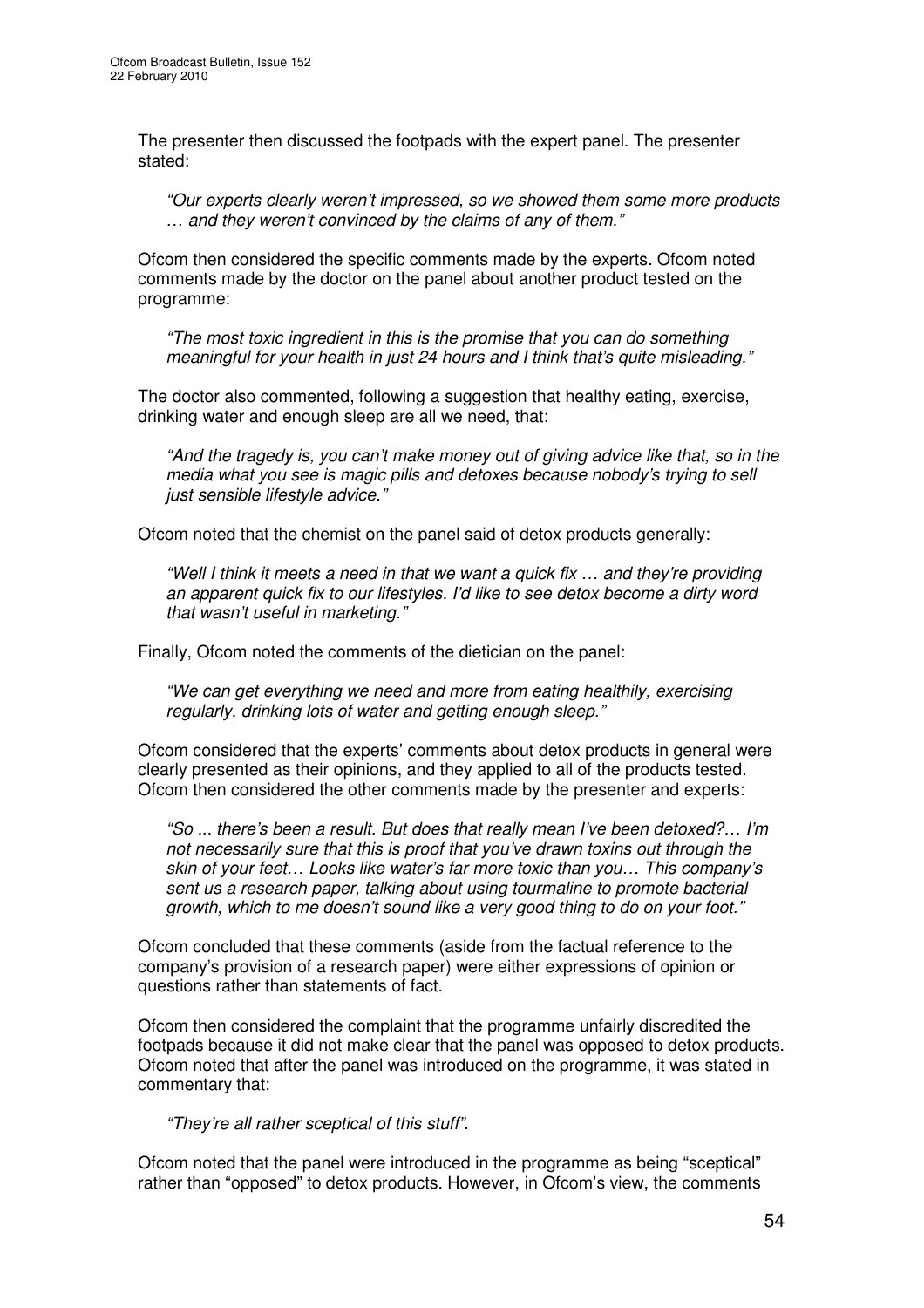they each made during the course of the programme left little doubt that each of them was opposed to detox products. Ofcom also considered that, as medical and scientific experts who had knowledge of the wider evidence base for products that claimed to detoxify the body, it was not unfair for the programme to include these "sceptical" opinions.

In the circumstances, in relation to both the expressions of opinion and the viewpoint of the panel, Ofcom was satisfied that the broadcaster had taken reasonable care not to present, omit or disregard material facts in a way that was unfair to Crystal Spring.

Ofcom therefore found no unfairness to Crystal Spring in this respect.

b) Ofcom then considered the complaint that Crystal Spring's footpads had been portrayed unfairly in the programme because they were sold in a box of 14 for use over a two-week period, but the presenter had used them for one night and then said she didn't feel any better.

Ofcom had regard to whether the broadcaster's actions ensured that the programme as broadcast avoided unjust or unfair treatment of an organisation, as set out in Rule 7.1 of the Code, and whether the broadcaster had taken reasonable care to satisfy itself that material facts had not been presented, disregarded or omitted in a way that was unfair to an organisation (as outlined in Practice 7.9 of the Code).

Ofcom considered whether the footpad detox programme was sold as a 14-day programme and, if so, whether that was a material fact, the omission of which was likely to result in unfairness to Crystal Spring.

Ofcom first considered Crystal Spring's instruction leaflet for the footpads and noted that it included the following:

"Place on alternate feet each night for the full 14 nights. This detox programme can be repeated as often as you wish. ... Many people find they sleep better, their skin is clearer and eyes brighter, but as everyone is different, we suggest you write down any ailments or reasons for using the pads on a piece of paper and refer to it again when you have used all the pads. That way you can check out your results for yourself. … The great thing about the Crystal Spring Footpads is that the results are so visual. In the morning you will see a dark sticky mess on the pads. Over a period of time, that gets lighter in colour and less sticky".

In Ofcom's view, the leaflet made clear that the footpad detox programme was a 14 day programme. Bearing in mind the examples of the benefits that the leaflet suggested could be experienced (better sleep, clearer skin and brighter eyes), Ofcom considered that the manufacturers may have intended to convey that such benefits would be observed only after the full 14-night programme, even if, according to the leaflet, the results were visible because of the dark sticky mess that would appear on the footpads. Ofcom therefore agreed that the product was sold as a 14-day programme.

Ofcom then noted the BBC's submission that when Mr Laird was told that the presenter might be trying out the footpads and commenting on the results, he expressed the view that several different people should try them and that the colour change should be assessed, but didn't mention the importance or necessity of a 14 day trial.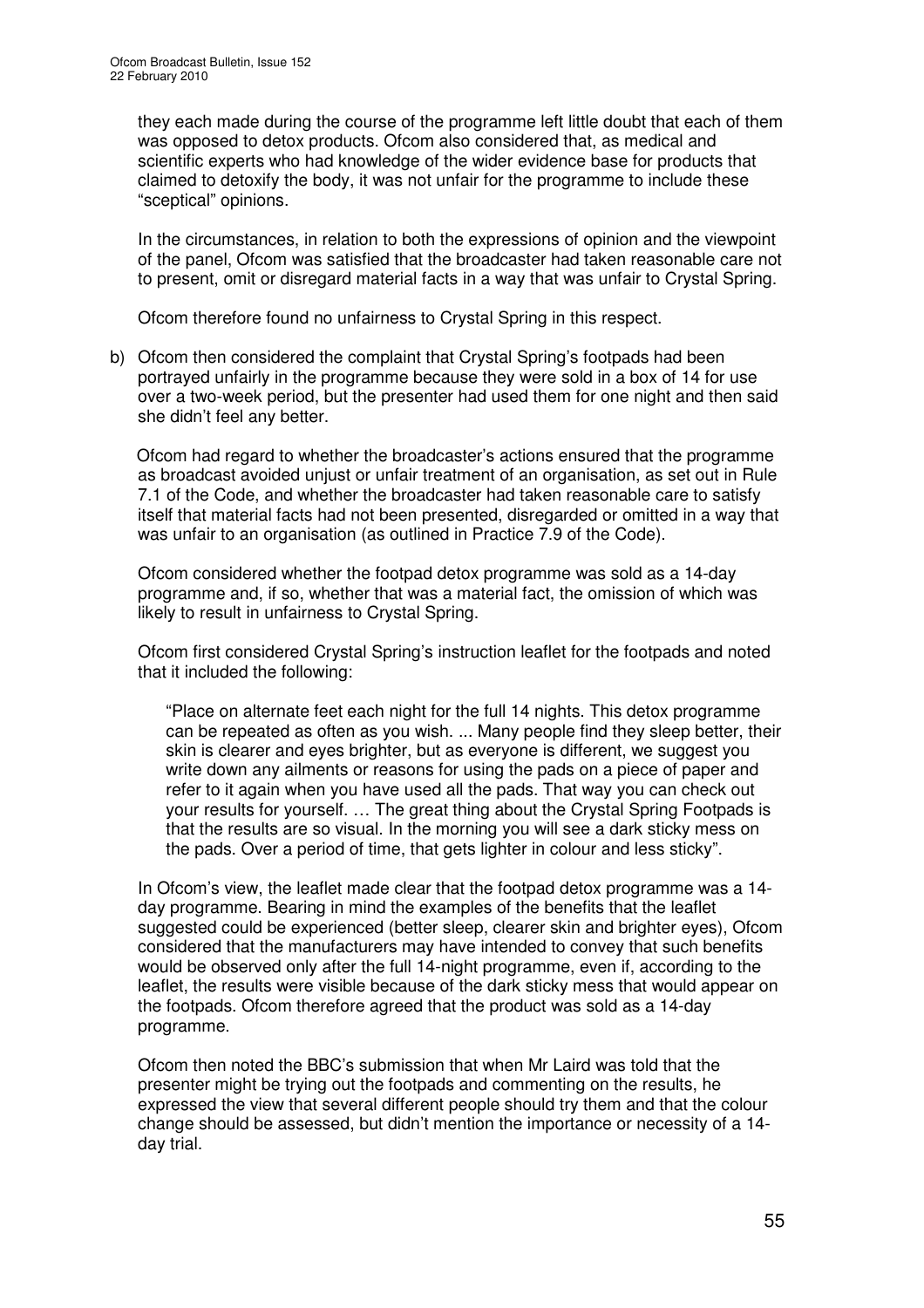It appeared to Ofcom that Mr Laird understood that the presenter was going to test the footpads for colour change results, rather than for feelings of wellbeing, hence his suggestion that a few different people try the footpads. In the context of a test for colour change, Ofcom did not consider that anything could be read in to the fact that Mr Laird did not mention the importance of a 14-day trial.

Ofcom noted that the presenter tested one footpad on one foot for one night, but in doing so, did not mention that the footpad detox programme was a 14-day programme and that she had only tested them for one day. She noted the "result" promised by the product's packaging but then queried what the result actually meant:

*"There's a nasty brown goo on the pad which, according to Crystal Spring, shows it's working. So, … there's been a result. But does that really mean I've been detoxed?"*

She also summed up her experience of both the footpads and another detox product tested by stating: *"I certainly don't feel any better".*

In order to answer the question, *"does that really mean I've been detoxed?"* the presenter then explained the steps taken by the programme makers:

*"We bought a range of detox products and wrote back to the makers of each, asking them to send us proof to back up the claims they make on the packet. We then showed their products and the evidence to a panel of experts."*

The next section of the programme introduced the experts (who included a registered dietician, a medical doctor and a chemist) who commented on the principle of removing toxins from the human body, and whether the visual result could offer proof that toxins had been removed:

*"Yes, yes, actual brown sludge", "I'm not necessarily sure that this is proof that you've drawn toxins out through the skin of your feet".*

The panel also stated:

*"The company's sent us a research paper, talking about using tourmaline to promote bacterial growth"*.

Ofcom noted the BBC's submission that the panel consisted of scientists, whose judgements were based on their expertise and the scientific evidence available. Ofcom recognised that the programme made clear that the experts had examined the evidence supplied by Crystal Spring in support of its product and that, in their professional opinion, the evidence did not provide any scientific proof for the claims made for the footpads about removing toxins from the body.

Ofcom considered that the programme did not present the test carried out by the presenter as a scientific trial but rather as an attempt to reproduce the visible results claimed for the product. Ofcom acknowledged that the product's packaging suggested that it was a course intended to be used for 14 nights, and that the programme did not make this clear; however, Ofcom also noted that the programme included and relied upon the professional opinion of an expert panel who confirmed in the programme that they had examined the evidence submitted in support of the footpads and explained that the visual result was not proof of the removal of toxins. Ofcom considered that the programme makers were entitled to rely on the view of the expert panel that the product was not proven to work in principle, and therefore that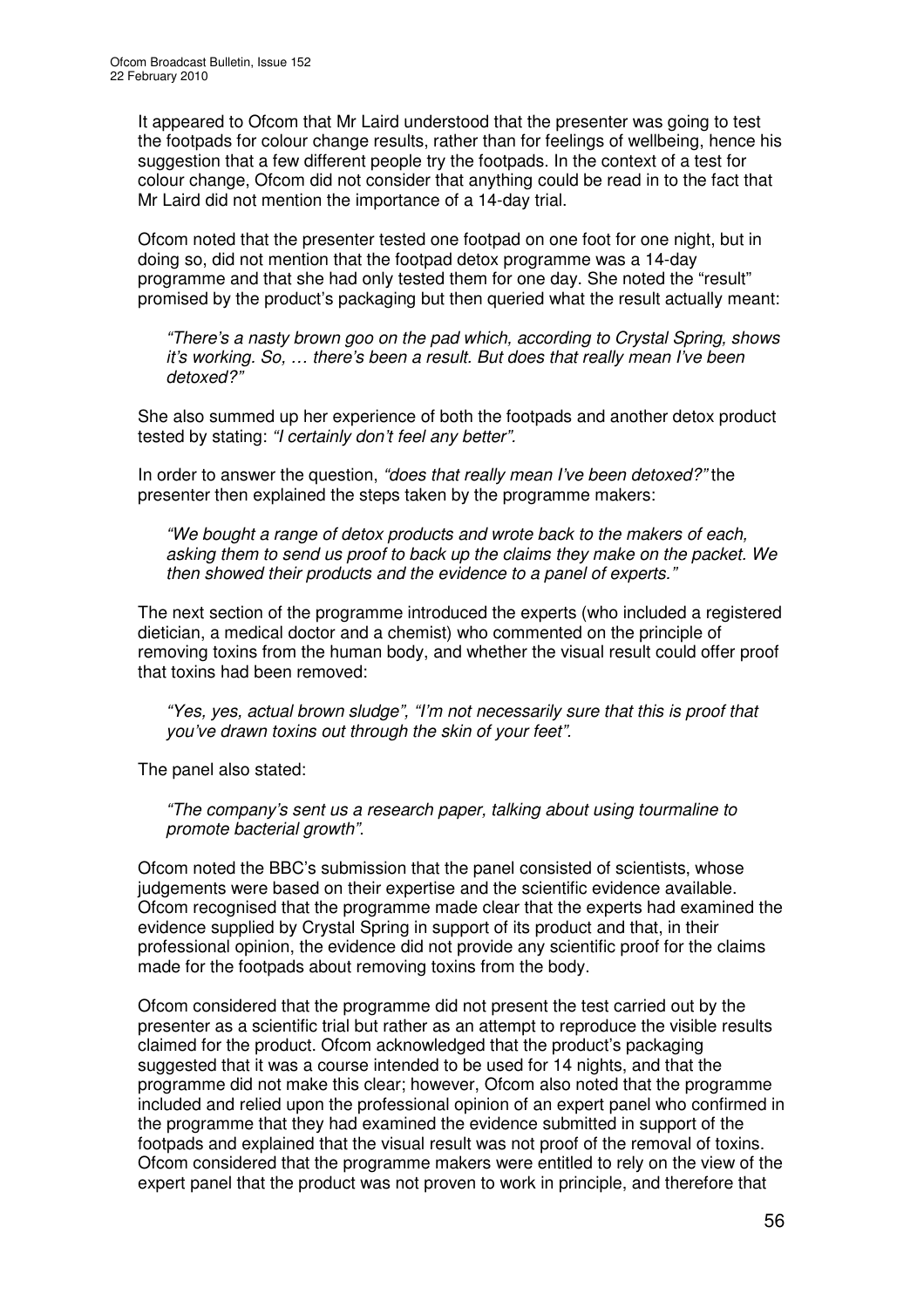omitting to refer to the intended 14-day programme did not amount to the omission of a material fact.

Taking the above factors into account, Ofcom considered that the broadcaster had not omitted a material fact from the programme as broadcast in a way that was unfair to Crystal Spring, and had taken steps to ensure that the facts regarding the use of the footpads as a method of removing toxins from the human body were not presented in a way that was unfair.

Ofcom therefore concluded that Crystal Spring was not treated unfairly in this respect.

**Accordingly, Ofcom has not upheld Mr Laird's complaint on behalf of Crystal Spring of unfair treatment in the programme as broadcast.**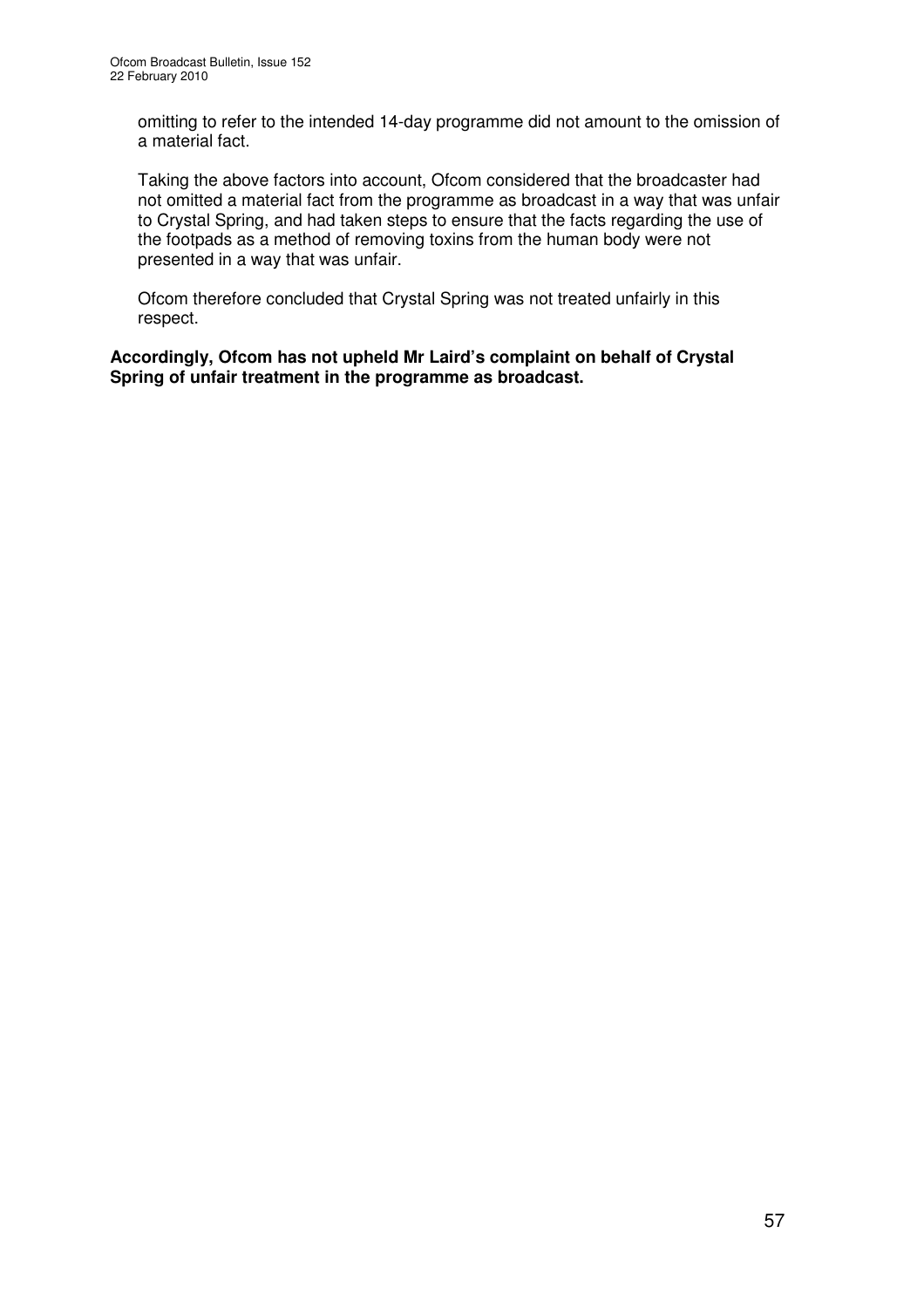# **Not Upheld**

# **Complaint by Criminal Defence Milton Keynes Solicitors on behalf of Mrs D**

*Anglia News, ITV1, 10 June 2009*

**Summary:** Ofcom has not upheld this complaint of unfair treatment and unwarranted infringement of privacy made by Criminal Defence Milton Keynes Solicitors ("CDMK") on behalf of Mrs D.

Two editions of *Anglia News* included reports that police had recovered drugs and cash and made 13 arrests in a series of dawn raids on homes in Milton Keynes. The reports were illustrated with footage of the police breaking into Mrs D's property.

CDMK complained on behalf of Mrs D that she was treated unfairly and that her privacy was unwarrantably infringed in the programmes as broadcast.

In summary, Ofcom found the following:

- As the reports did not suggest that drug dealing had taken place at Mrs D's property. they were not unfair to her.
- As Mrs D did not have a legitimate expectation of privacy in relation to the police raid on her property or the reasons for it, her privacy was not infringed in the programmes as broadcast.

### **Introduction**

On 10 June 2009, ITV1 broadcast two editions of its regional news programme *Anglia News* that featured an item about a series of police raids carried out on homes in Milton Keynes as part of National Tackling Drugs week. The reports stated that cocaine, amphetamines, cannabis plants and £6,000 in cash had been seized in the dawn raids and that 13 people had been arrested.

The reports included footage of police officers breaking down the door of a property and, in the case of the report broadcast at 18:00 hours, carrying boxes towards what appeared to be the same property. The second report, broadcast at 22:50 hours, depicted officers breaking into the property but did not contain footage of boxes being carried towards it.

CDMK complained to Ofcom on behalf of Mrs D, whose property was the only property shown in the broadcasts, that she had been unfairly treated in the programmes and that her privacy had been unwarrantably infringed in the programmes as broadcast.

### **The Complaint**

#### **Mrs D's case**

In summary, Mrs D complained that she was unfairly treated in the programmes as broadcast in that:

a) The reports implied that drug dealing had taken place at the property shown.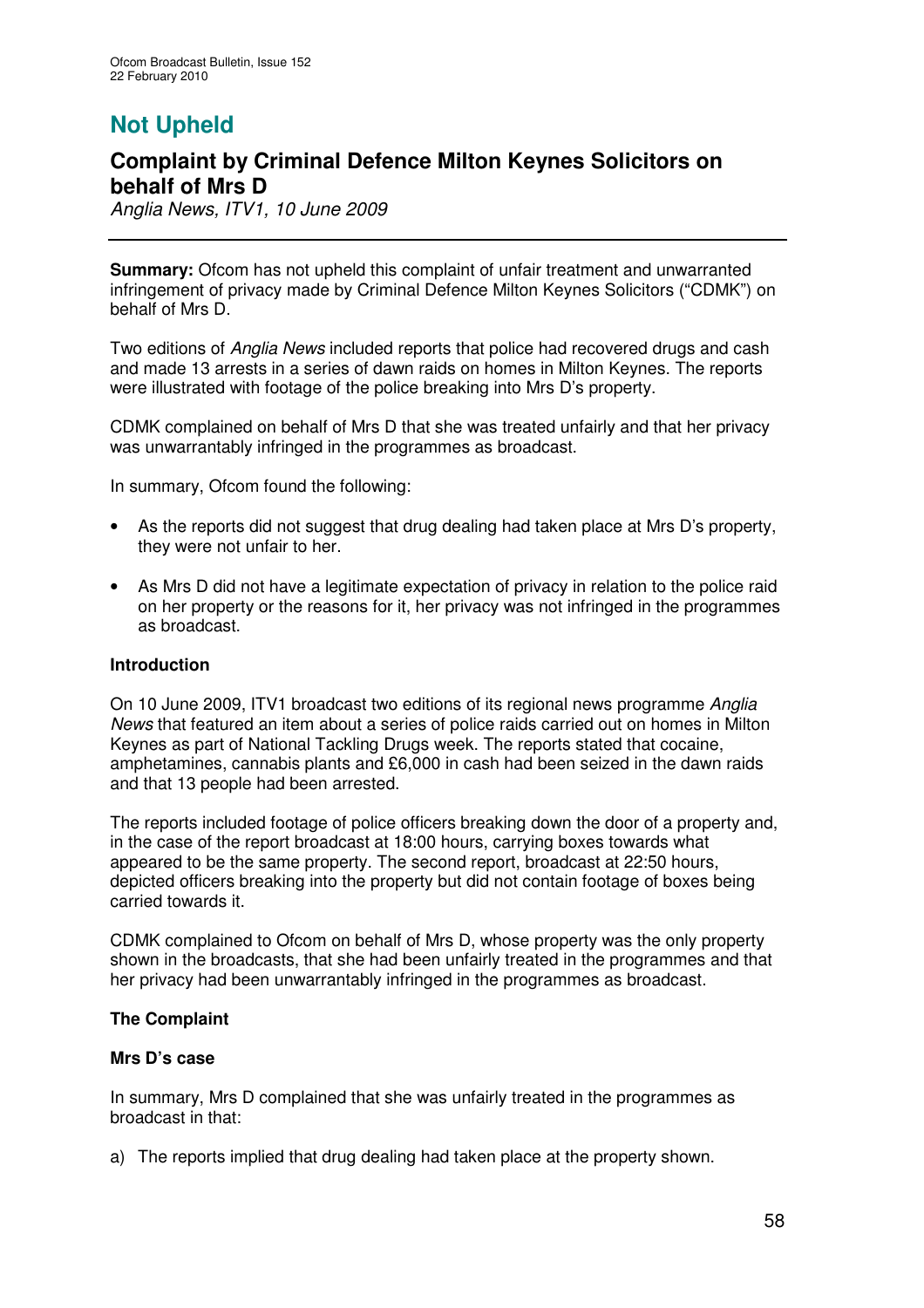By way of background, CDMK stated that no arrests were made at the property.

In summary, Mrs D complained that her privacy had been unwarrantably infringed in the programmes as broadcast in that:

b) Her home address was clearly identified in the programmes that linked it to drug dealing by implication.

### **ITV's case**

In summary, ITV Broadcasting Limited ("ITV"), licensee responsible for the compliance of the programme on behalf of the ITV Network, responded to Mrs D's complaint that she was treated unfairly in the programme as follows:

a) ITV said that neither the property nor its location were identifiable from the reports. ITV said that at the time of the broadcasts it had not been confirmed by police what action, if any, would be taken against the occupants of the property and that because of that, the programme makers blurred the house numbers (on the garage and beside the front door) and avoided using wider shots of the street so as not to disclose the property's location. ITV said that the reports did not reveal any distinguishable or identifiable features of Mrs D's property that would have made the area of Milton Keynes, the street or the exact location of the property identifiable to viewers, nor did they identify the owner or occupiers of the property.

ITV noted that Mrs D had said that her neighbours were able to identify her property from the reports. However, ITV said that it understood from the police that a number of neighbours passed the property during the execution of the search warrant. ITV said that it therefore appeared that Mrs D's neighbours would already have been aware of the raid, notwithstanding the coverage.

In any event, ITV said that the reports did not imply drug dealing had actually taken place at the property, or make any specific allegations about the property or its occupants. ITV said that, although both reports stated the raids were part of a *"crackdown on drug dealing"* and referred to the total amount of drugs and money seized in all raids, the reports did not state or imply that drugs had been found at that particular address, that drug dealing had taken place at the address or that anyone at the address had been arrested.

ITV said that in the second report a police spokesperson stated:

*"Basically what we are looking to do is to target dealers in Milton Keynes and really to send out a very strong message that if we get intelligence to suggest that you are dealing drugs in Milton Keynes we will be coming to pay you a visit very soon".*

ITV said that the police had confirmed that they did have intelligence relating to Mrs D's property, which was why they executed the warrant. ITV said that, according to the police, they also found traces of cannabis at the address. However, ITV said that the reports stopped short of stating or implying that drug dealing had actually taken place at the property, as that had not been proven to be the case at the time of broadcast. ITV said that such is the immediacy of news reporting that the raids had to be reported before any findings were analysed, any investigations completed or cases concluded. In the circumstances, ITV said that it firmly believed that the editing of the reports and the statements made in them fairly and accurately represented what had occurred on the day of the raids and the reasons for them.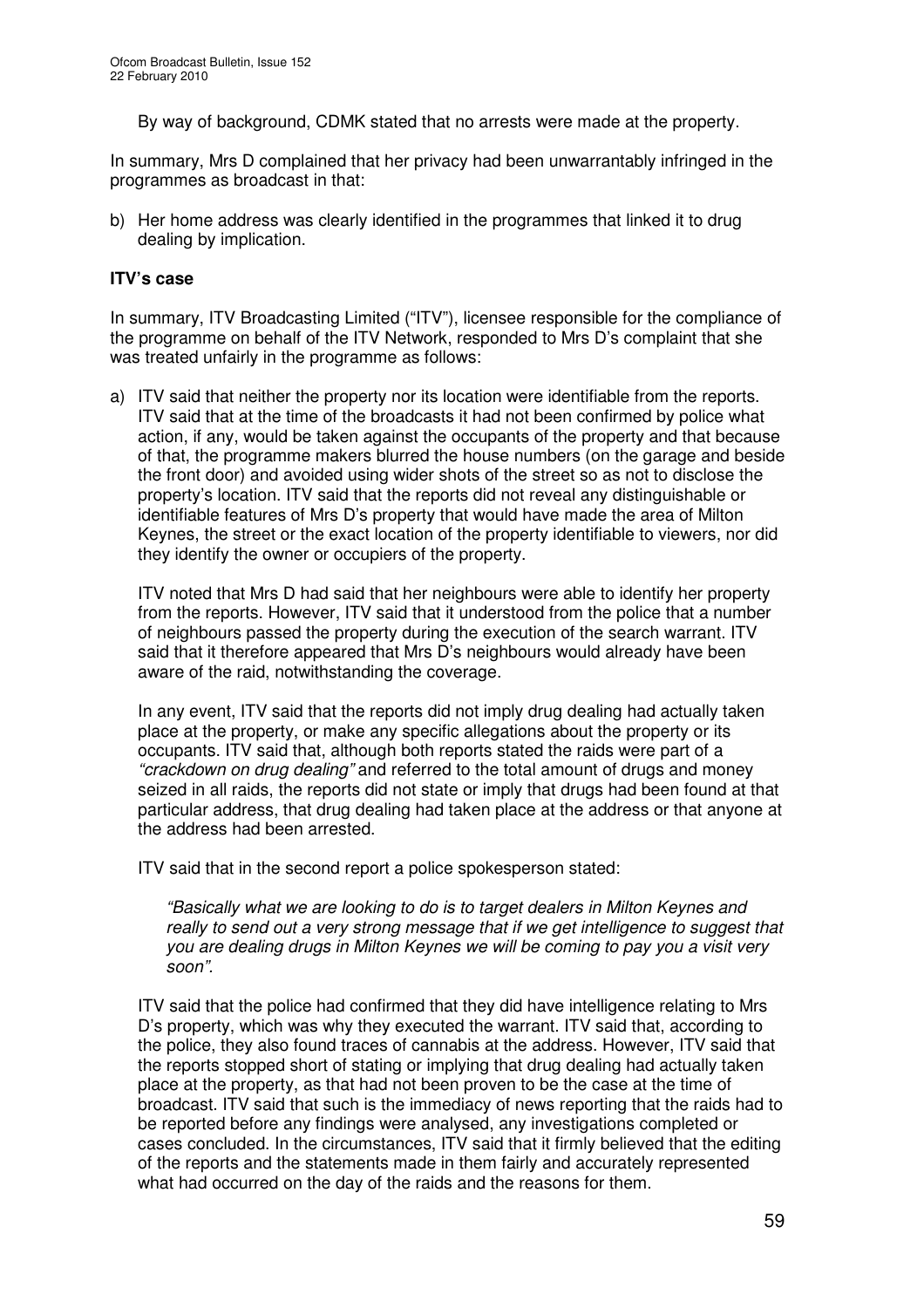In summary, ITV responded to Mrs D's complaint that her privacy had been unwarrantably infringed in the broadcast of the programmes as follows:

b) ITV said that Mrs D did not have a legitimate expectation of privacy regarding the broadcast of footage of her home.

ITV said that the filming took place openly in a public place and captured the police carrying out their law enforcement functions. ITV also said that the address and location of the property was not "clearly identified" in the reports. In addition, ITV said that the reports did not disclose the area, street or location of the property, nor did they name or otherwise identify the owner or the occupiers of the property or disclose any other private information about Mrs D. As such, ITV said that the location of the property and the identity of its occupiers/owner would not have been identifiable to viewers.

ITV said that no specific allegations of drug dealing were made in the reports about the owner or occupiers of the property and it was satisfied that statements about the intelligence police had about the property were factually correct.

ITV also said that just as there was nothing inherently private about an incident of arrest on suspicion of a criminal offence, so it believed that there was nothing inherently private about being the target of a police raid on suspicion of a criminal offence.

ITV said that even if Mrs D had a legitimate expectation of privacy regarding the footage of the property featured in the reports and her privacy was infringed, it believed that it was, in any event, warranted to include the footage in the reports given that:

- the reports were edited so that the location of the property and identity of its occupiers/owner were not identifiable to viewers;
- there was an inherent public interest in reporting police operations to tackle drug crime;
- no specific allegations were, or could have been, made about the owner or occupiers at the time of broadcast given the status of the police investigation; and
- there was nothing to suggest that the reason for the raids, as stated in the reports, was not factually correct.

### **Decision**

Ofcom's statutory duties include the application, in the case of all television and radio services, of standards which provide adequate protection to members of the public and all other persons from unfair treatment and unwarranted infringement of privacy in, or in the making of, programmes included in such services.

In carrying out its duties, Ofcom has regard to the need to secure that the application of these standards is in the manner that best guarantees an appropriate level of freedom of expression. Ofcom is also obliged to have regard, in all cases, to the principles under which regulatory activities should be transparent, accountable, proportionate and consistent and targeted only at cases in which action is needed.

Mrs D's complaint was considered by Ofcom's Executive Fairness Group. In reaching its decision, Ofcom considered all the relevant material provided by both parties. This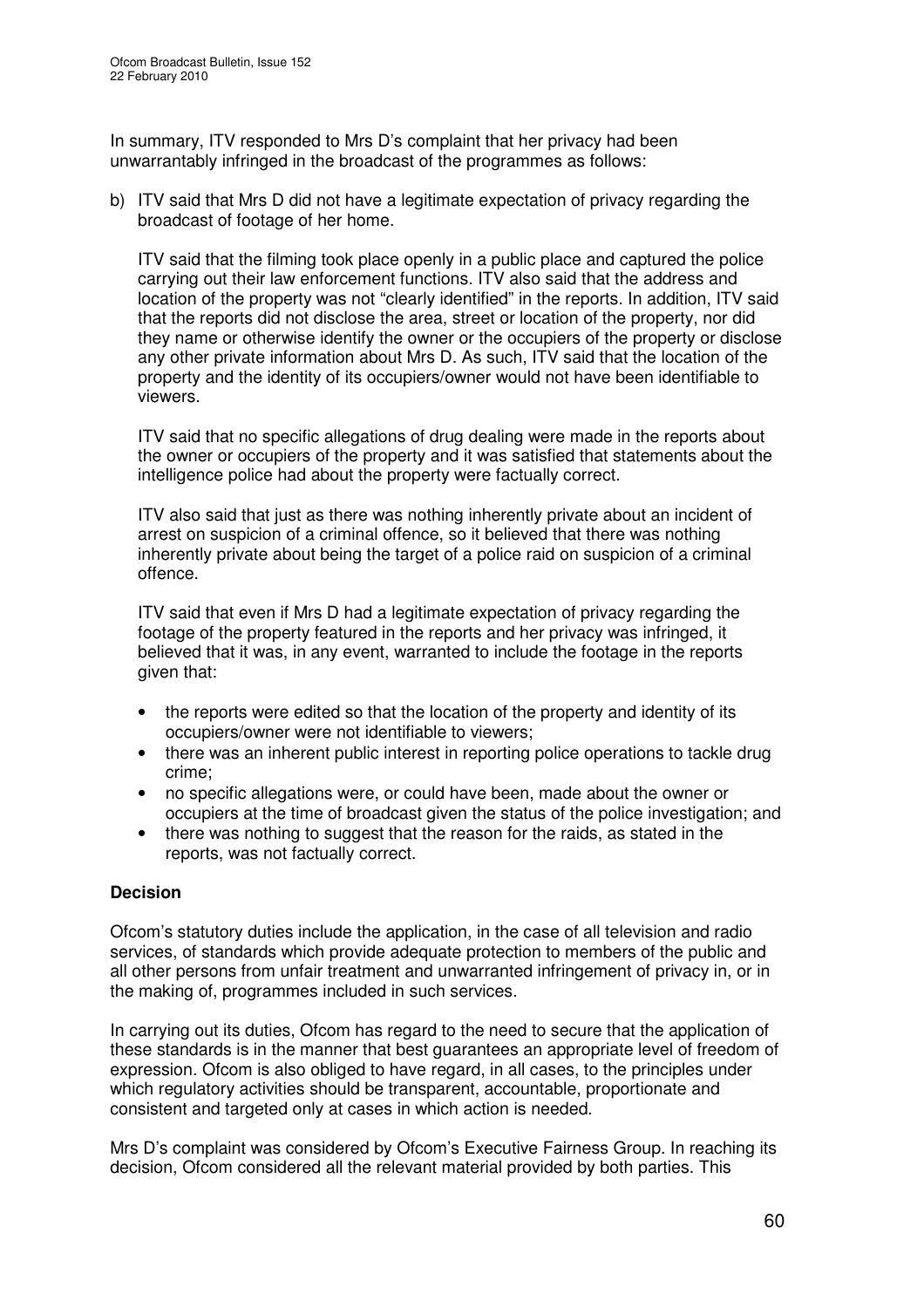included recordings and transcripts of the programmes as broadcast and both parties' written submissions.

#### *Unfair treatment*

a) Ofcom first considered the complaint that Mrs D was unfairly treated in the programmes as broadcast in that the reports implied that drug dealing had taken place at the property shown.

Ofcom had particular regard to whether the broadcaster's actions ensured that the programmes as broadcast avoided unjust or unfair treatment of individuals, as set out in Rule 7.1 of the Ofcom's Broadcasting Code ("the Code"), and whether the broadcaster had taken reasonable care to satisfy itself that material facts had not been presented, disregarded or omitted in a way that was unfair to an individual or organisation (as outlined in Practice 7.9 of the Code).

Ofcom noted that, following receipt of intelligence that drug dealing may have been taking place at Mrs D's property, the police raided the property on 10 June 2009 and that nobody was arrested as a result of the raid.

Ofcom viewed the two reports broadcast in the *Anglia News* bulletins at 18:00 and 22:50 on 10 June 2009 and noted that, over footage of the raid on Mrs D's property (the only property shown in the footage), both reports stated:

*"Cocaine, amphetamines, over 300 cannabis plants and around £6,000 have been found in dawn raids by police in Milton Keynes. Officers stormed the homes this morning as part of a week-long crackdown on drug dealing in the town to coincide with National Tackling Drugs week. They have arrested 13 people so far and say the raids should be a strong message to drug dealers".*

In the 22:50 report a police communications officer was shown saying:

*"Basically what we are looking to do is to target dealers in Milton Keynes and really to send out a very strong message that if we get intelligence to suggest that you are dealing drugs in Milton Keynes we will be coming to pay you a visit very soon".*

Ofcom noted that Mrs D neither appeared in nor was referred to in the reports and, in Ofcom's view, Mrs D's property (and hence Mrs D) would not have been recognisable from the reports to anyone who was not already aware of the police raid on her property or who knew her property very well (e.g. her immediate neighbours – who realistically were likely to have been aware of the raid, given their proximity to the property). Ofcom considered that the programme makers had taken care to ensure that the footage of Mrs D's property that was broadcast was treated in such a way as to successfully conceal its identity. No mention was made of the area of Milton Keynes it was in, the house number had been obscured and none of the broadcast footage identified either the street on which the property was located or its position in the street.

In any event, Ofcom noted that the reports gave details of the total recoveries and arrests from the police raids that day. While the reports were solely illustrated with footage of the raid on Mrs D's property, Ofcom did not consider that either report suggested her property was one where drugs or anything else had been recovered or arrests had been made. In Ofcom's view, the reports suggested that the properties raided, including Mrs D's property, were addresses where drug dealing was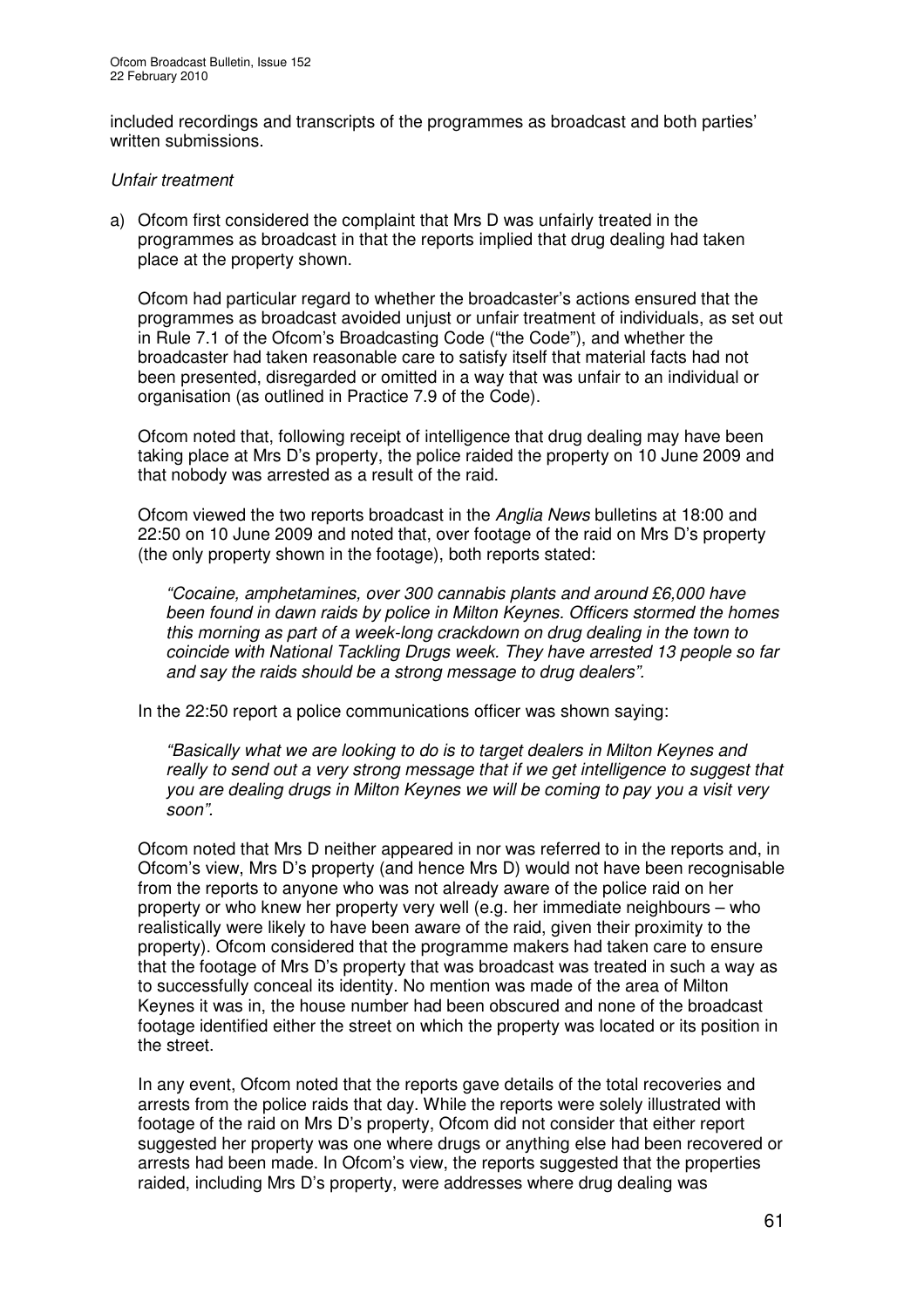suspected rather than addresses where drug dealing had occurred and Ofcom considered that the statement of the police communications officer in the report broadcast at 22:50 served to underline that message.

Taking the above factors into account, Ofcom was satisfied that the broadcaster had taken reasonable care not to present, disregard or omit material facts in either of the reports in a way that was unfair to Mrs D.

Ofcom has not therefore upheld Mrs D's complaint in this regard.

### *Privacy*

b) Ofcom then considered the complaint that Mrs D's privacy had been unwarrantably infringed in the broadcast of the programmes, in that her home address was clearly identified in the programmes that linked it to drug dealing by implication.

In Ofcom's view, the line to be drawn between the public's right to information and the citizen's right to privacy can sometimes be a fine one. In considering complaints about the unwarranted infringement of privacy both in relation to the making and the broadcast of programmes, Ofcom must consider two distinct questions: First, has there been an infringement of privacy? Secondly, if so, was it warranted? This is in accordance with Rule 8.1 of the Code which states:

"Any infringement of privacy in programmes or in connection with obtaining material included in programmes must be warranted".

In considering whether or not Mrs D's privacy had been infringed, Ofcom first determined whether she had a legitimate expectation of privacy in relation to the information that was broadcast.

Ofcom examined the footage that was included in the programmes as broadcast and assessed the nature of the information, actions and events disclosed as well as the context of the disclosure.

Ofcom noted that the reports disclosed the total amount of drugs and cash seized and the number of arrests made by police that day in the context of a high-profile and public series of raids carried out by police on properties suspected of drug dealing as part of National Tackling Drugs week. Ofcom took account of the fact that the reports were illustrated with footage of police breaking into a property (Mrs D's property), that the footage (which showed the exterior of the property only) had been taken openly and from a public place, did not include footage of Mrs D or any other information linking her to the property and, as noted in decision head a) above, that care had been taken by the programme makers to conceal the identity and location of the property.

While Ofcom recognised that there may be occasions where an individual's contact with the police could give rise to a legitimate expectation of privacy, in this case, Ofcom noted that the raid undertaken by the police on the property took place openly and in public and, together with the other raids that day, was apparently designed to send a public message reassuring the community that the police were tackling drug dealing and discouraging offending and/or re-offending. In the circumstances, Ofcom considered that Mrs D could not legitimately have expected that the public raid on the property was a private matter or that the reasons for the raids would remain private and that, as a result, she could not have had a legitimate expectation of privacy in respect of the information disclosed in the reports.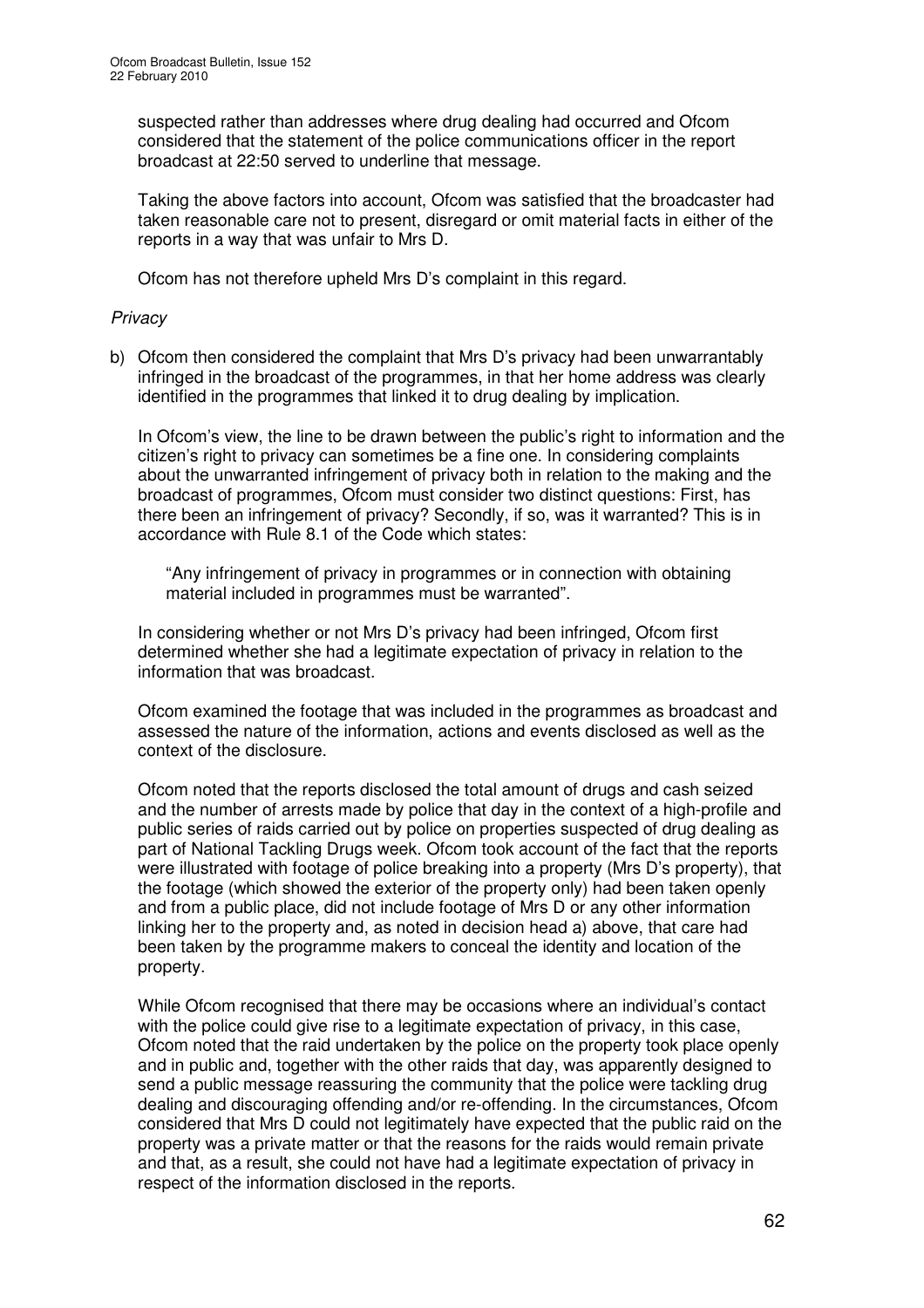Taking into consideration the above factors, Ofcom was satisfied that Mrs D did not have a legitimate expectation of privacy in the circumstances and that there had therefore been no infringement of her privacy in the broadcasts. Given that Ofcom found that Mrs D's privacy was not infringed in the programmes as broadcast, it was not necessary for Ofcom to further consider whether any infringement of privacy was warranted.

Ofcom has not therefore upheld Mrs D's complaint in this regard.

**Accordingly Ofcom has not upheld CDMK's complaint on behalf of Mrs D of unfair treatment or unwarranted infringement of privacy in the programmes as broadcast.**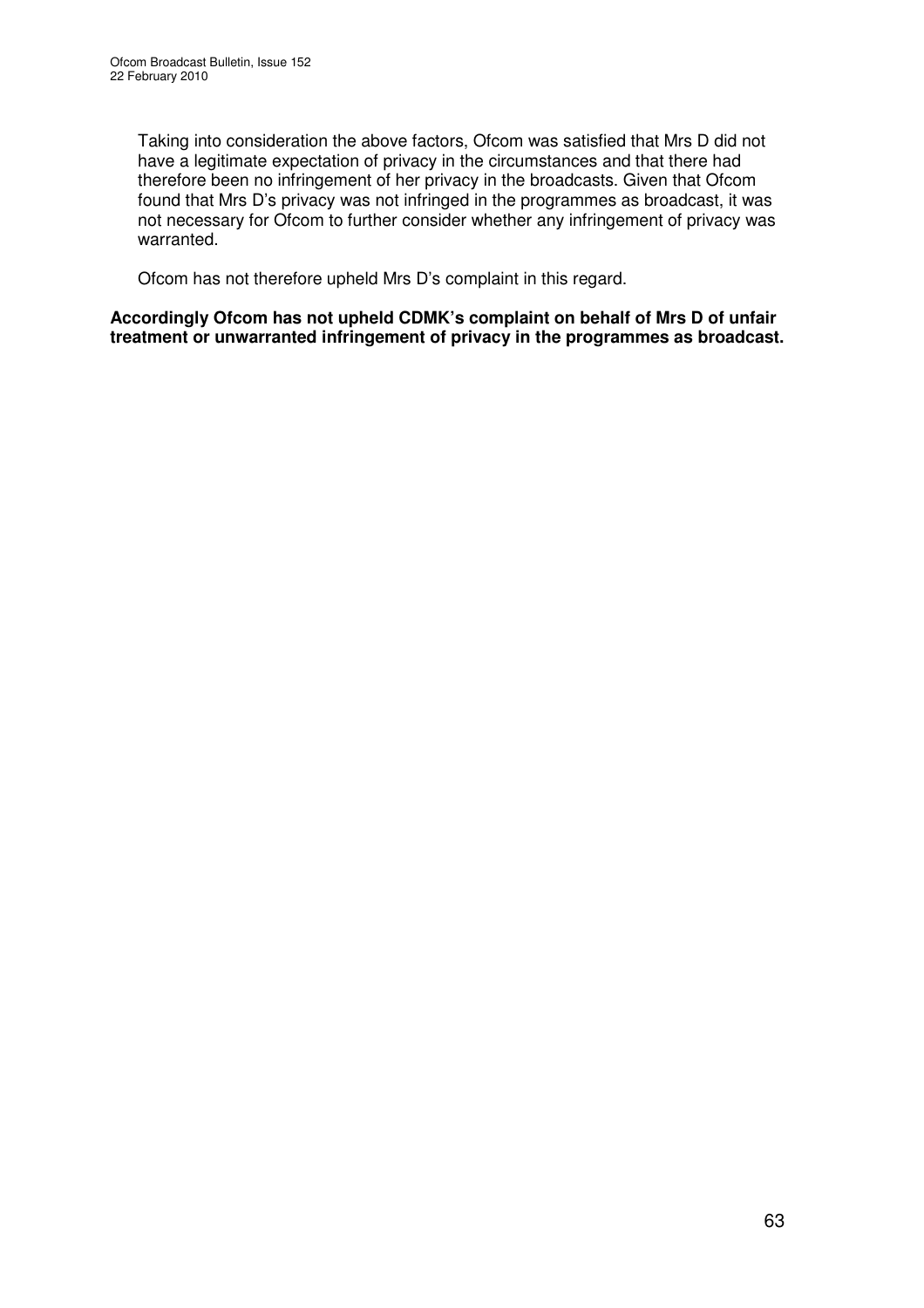# **Not Upheld**

# **Complaint by Mrs Shayo Bryan and Mr Jonathan Fenelon**

*Focus on Grenada, Wedding TV, 5 July 2009*

**Summary:** Ofcom has not upheld this complaint of unwarranted infringement of privacy.

This programme featured wedding venues on the Caribbean island of Grenada and it included interviews with hotel managers, tourism representatives and people who had been married or had honeymooned there. One of the venues included was the Rex Resorts Hotel and footage of its grounds and function rooms were shown. Footage of a number of weddings was also shown in the programme, including very brief footage from Mrs Shayo Bryan's and Mr Jonathan Fenelon's wedding. They were shown in the distance walking with the bridesmaids though the hotel grounds. The programme also included footage of their wedding cake and the decoration of the room in which their reception was to be held.

Mrs Bryan and Mr Fenelon complained that their privacy was unwarrantably infringed in making and broadcast of the programme in that footage of their wedding was filmed and included in the programme without their consent.

Ofcom found as follows:

Ofcom considered that Mrs Bryan and Mr Fenelon had a legitimate expectation of privacy in that their wedding would not be filmed and footage of it would not be included in the programme after specifically not giving their consent to the programme makers.

However, Ofcom considered that the footage of them in the programme was so brief, and the filming was conducted at a distance from Mrs Bryan and Mr Fenelon and their wedding party. The brief footage did not capture anything more than Mrs Bryan and Mr Fenelon and their guests walking in the distance through the hotel grounds. Ofcom also noted that Mrs Bryan and Mr Fenelon were not identified by name in the programme and that the brief and distant nature of the footage did not render them identifiable (to a wider audience other than those in attendance at the wedding) from their appearance. Therefore, Ofcom concluded that the complainants' privacy was not infringed and having reached this view, it was not necessary for Ofcom to go on to consider the question of whether any infringement was warranted.

## **Introduction**

On 5 July 2009, Wedding TV broadcast *Focus on Grenada*, a programme that reported on wedding venues on the Caribbean island of Grenada. It featured interviews with hotel managers, tourism representatives and couples who had been married or had taken their honeymoon on the island.

The programme included an interview with the manager of the Rex Resorts Hotel in Grenada, who talked about the services the hotel had to offer to those planning to get married on the island. Footage of the hotel's grounds and functions rooms were shown, as was footage of a number of weddings taking place. One of the weddings that had taken place at the time of filming was that of Mrs Shayo Bryan and Mr Jonathan Fenelon who were shown briefly and from a distance walking with bridesmaids and other guests though the hotel grounds. The programme also included footage of the room in which Mrs Bryan and Mr Fenelon's wedding reception was to be held.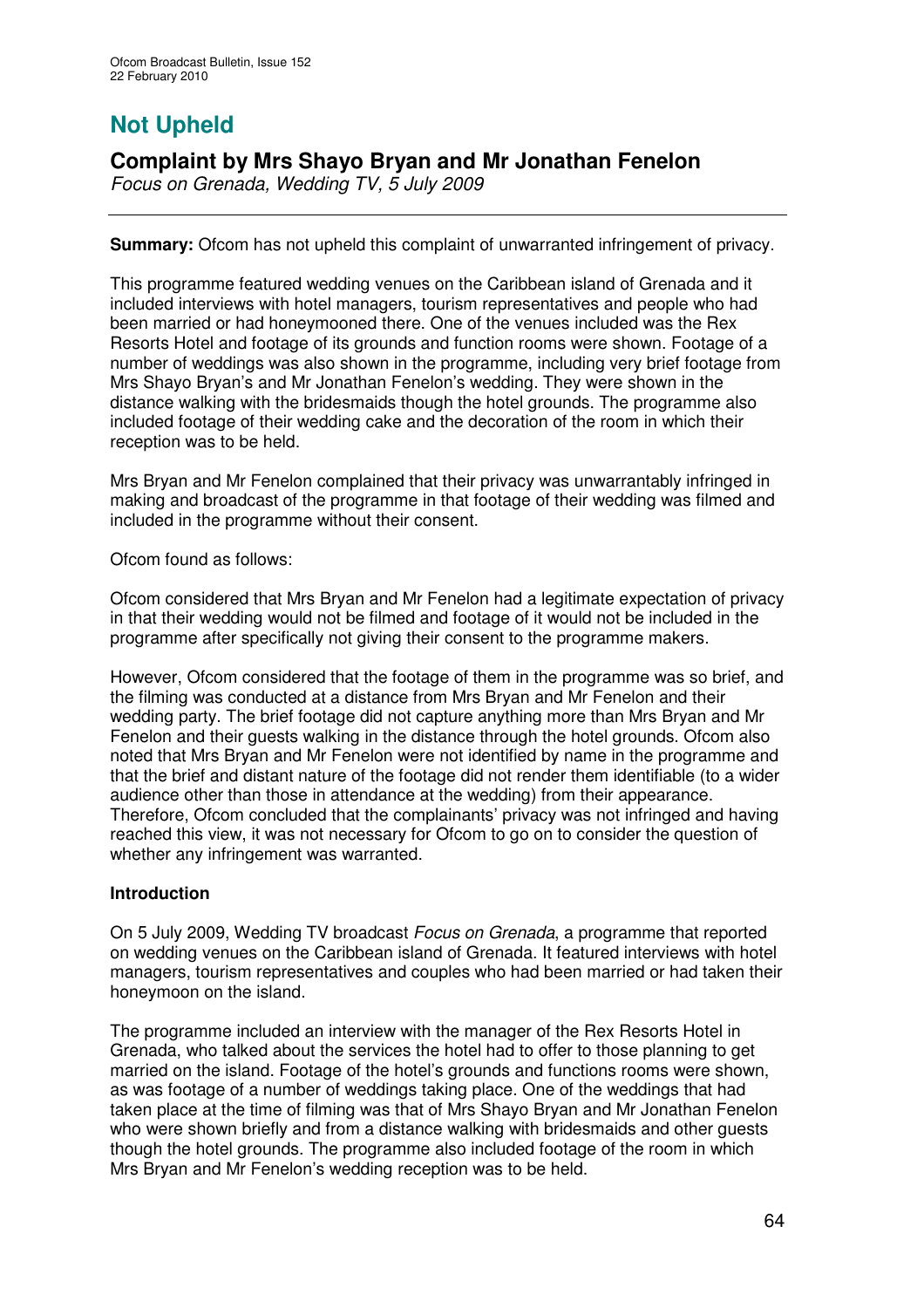Mrs Bryan complained to Ofcom on her own behalf and on behalf of Mr Fenelon that their privacy was unwarrantably infringed in the making and broadcast of the programme.

### **The Complaint**

#### **Mrs Bryan's and Mr Fenelon's case**

In summary, Mrs Bryan and Mr Fenelon complained that their privacy had been unwarrantably infringed in the making and the broadcast of the programme in that footage of their wedding was filmed for the programme and subsequently included in the broadcast of it without their consent.

Mrs Bryan said that despite repeated requests by the programme makers to film the wedding, she had made it very clear to them that she did not want her wedding to be filmed or to be broadcast. She said that the programme makers had agreed that they would not film her wedding and that they would only be filming the hotel's grounds.

### **Wedding TV's case**

In summary, Wedding TV responded to the complaint of unwarranted infringement of privacy in the making and broadcast of the programme as follows:

Wedding TV said that it had the full approval of the hotel management to film at the hotel, including its grounds and the other areas belonging to it. It said that the permission given by the hotel also extended to any guests or staff who would be present at the time of filming. During filming, the programme makers (consisting of four crew members) were accompanied by a hotel representative.

Wedding TV said that the programme makers had met with Mrs Bryan and Mr Fenelon on the morning of their wedding and the day of filming to discuss filming them. It said that Mrs Bryan and Mr Fenelon and the programme makers failed to come to an agreement about the filming and so the programme makers went about filming the venue. Wedding TV said that there had been no agreement with the couple about what would be filmed and included in the programme. Wedding TV said that the filming of individuals and personal items had been incidental.

Wedding TV said that the footage of Mrs Bryan's and Mr Fenelon's wedding had been filmed in the grounds of the hotel (as approved by the hotel management) and that the couple had their backs to the camera and their faces were not shown. Wedding TV said that, when the wedding was being filmed, the hotel's manager was present and was aware that the programme makers (consisting of four crew members) were filming without anyone being identified as the wedding party had their backs to the camera so their faces were not visible. In relation to the wedding room, Wedding TV said that again, the hotel's manager was present and was filmed demonstrating how a wedding would be set up at the hotel.

Wedding TV said that, although the programme makers were unable to get the consent of Mrs Bryan and Mr Fenelon, they had been given permission to film by the hotel's manager. Wedding TV said that it was decided by the programme makers that the footage to be included in the programme would not include any faces of the wedding party and would be brief. Wedding TV said that the footage of Mrs Bryan's and Mr Fenelon's wedding included in the programme was unobtrusive, minimal and did not identify any of the wedding party.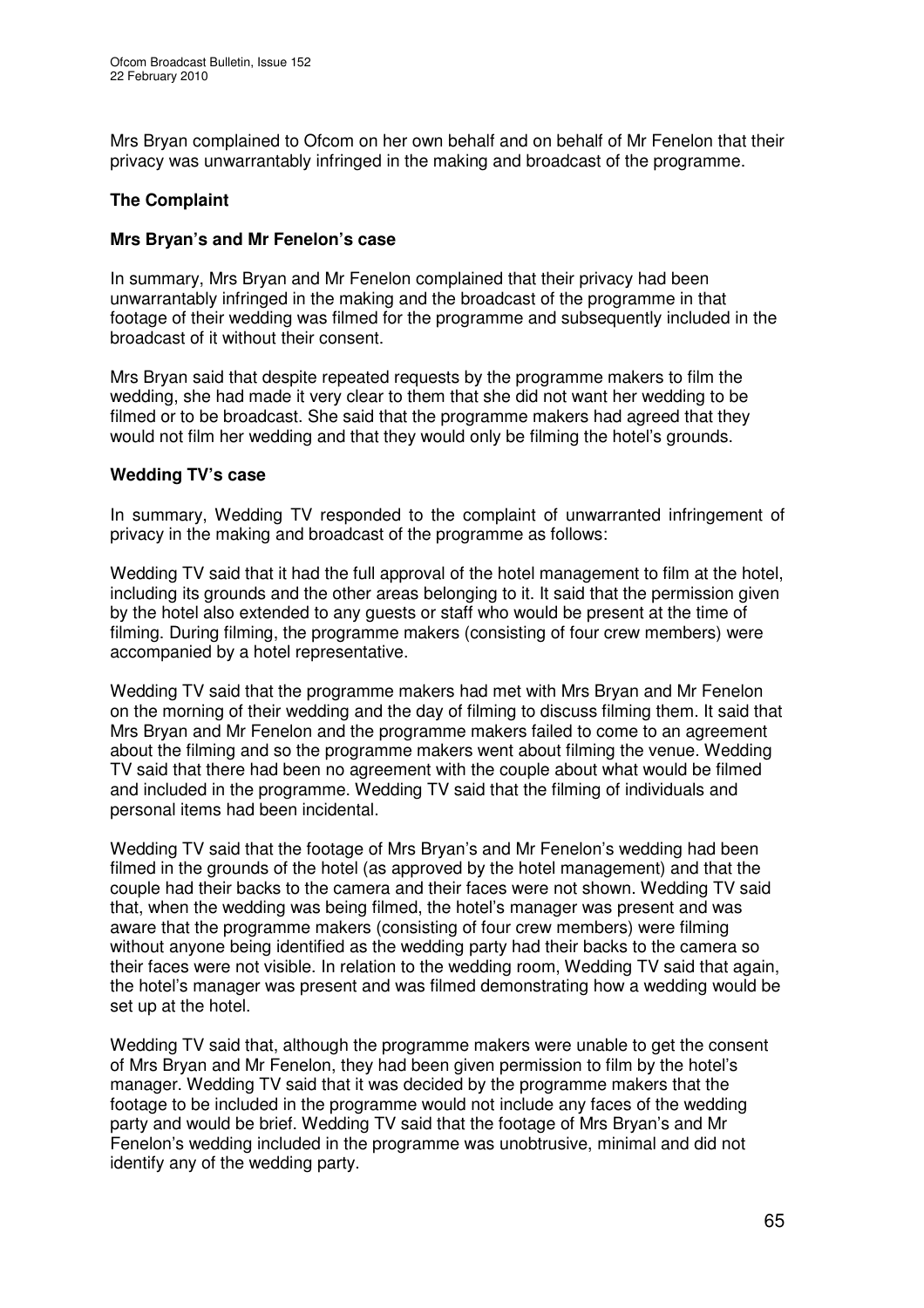## **Decision**

Ofcom's statutory duties include the application, in the case of all television and radio services, of standards which provide adequate protection to members of the public and all other persons from unfair treatment and unwarranted infringement of privacy in, or in the making of, programmes included in such services.

In carrying out its duties, Ofcom has regard to the need to secure that the application of these standards is in the manner that best guarantees an appropriate level of freedom of expression. Ofcom is also obliged to have regard, in all cases, to the principles under which regulatory activities should be transparent, accountable, proportionate and consistent and targeted only at cases in which action is needed.

Mrs Bryan's and Mr Fenelon's complaint was considered by Ofcom's Executive Fairness Group. In reaching its decision, Ofcom considered all the relevant material provided by both parties. This included a recording and transcript of the programme as broadcast and the parties' written submissions. In its considerations, Ofcom took account of Ofcom's Broadcasting Code ("the Code").

Ofcom considered Mrs Bryan's and Mr Fenelon's complaint that their privacy was unwarrantably infringed in both the making and broadcast of the programme in that their wedding was filmed and footage of it subsequently broadcast without their consent.

In Ofcom's view, the individual's right to privacy has to be balanced against the competing rights of the broadcasters to freedom of expression. Neither right as such has precedence over the other and, where there is a conflict between the two rights, it is necessary to intensely focus on the comparative importance of the specific rights. Any justification for interfering with or restricting each right must be taken into account. And any interference or restriction must be proportionate.

This is reflected in Rule 8.1 of the Code which states that any infringement of privacy in programmes or in connection with obtaining material included in programmes must be warranted. In considering complaints about the unwarranted infringement of privacy, Ofcom will therefore, where necessary, address itself to two distinct questions: First, has there been an infringement of privacy? Second, if so, was it warranted?

Ofcom first considered whether or not Mrs Bryan and Mr Fenelon had a legitimate expectation of privacy in relation to the filming and the subsequent broadcast of footage of their wedding. The Code explains that "legitimate expectations of privacy will vary according to the place and nature of the information, activity or condition in question, the extent to which it is in the public domain (if at all) and whether the individual concerned is already in the public eye".

Ofcom considered that the nature of the information filmed and subsequently disclosed in the programme as broadcast relating to Mrs Bryan's and Mr Fenelon's wedding was information that may be understood to be sensitive and personal and may therefore attract an expectation of privacy. Ofcom noted that the programme makers had sought Mrs Bryan's and Mr Fenelon's consent to film their wedding and broadcast the footage, but that such consent was not forthcoming. Ofcom took the view that, given that Mrs Bryan and Mr Fenelon had made clear to the programme makers that they did not consent for their wedding to be filmed or for footage of it to be broadcast, they had a legitimate expectation of privacy in relation to the filming and broadcast of footage of their wedding.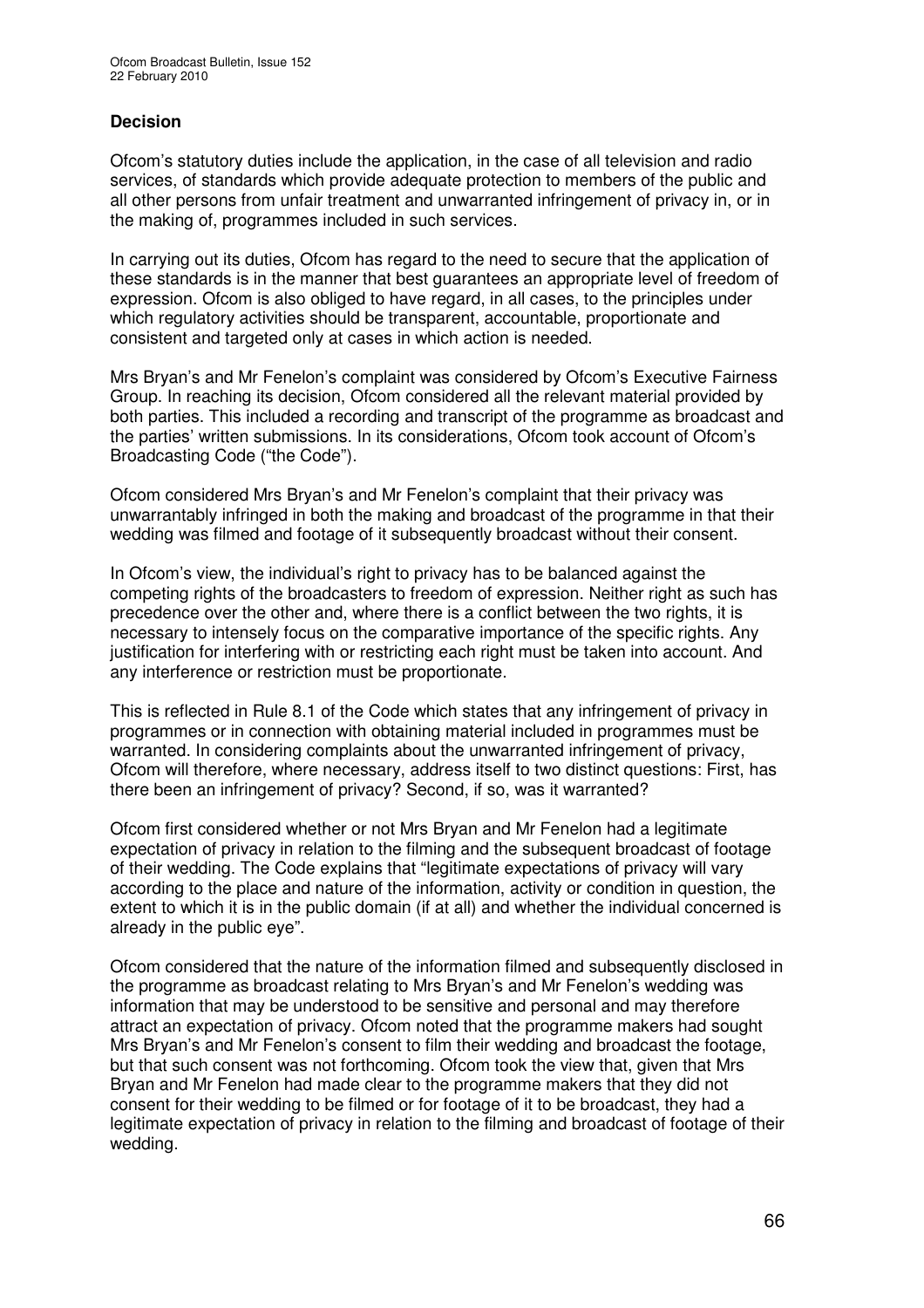Having found that Mrs Bryan and Mr Fenelon had a legitimate expectation of privacy in relation to filming their wedding and then broadcast of footage of them in the programme without their consent, Ofcom went on to consider whether or not their privacy was in fact infringed.

Ofcom recognised that the hotel is private property and that access to its grounds and functions rooms may well be restricted to the general public, albeit readily accessible to the hotel's guests and visitors. However, having examined the footage included in the programme, it appeared to Ofcom that the filming in and around the hotel had been conducted openly and that the programme makers had not concealed the fact that they were filming. Ofcom noted that the programme makers were aware that Mrs Bryan and Mr Fenelon had refused to agree to their wedding being filmed and broadcast. In such circumstances, Ofcom does not consider that any consent given by the hotel management to filming in the hotel grounds could in any way provide the programme makers with consent to film and broadcast their wedding. However, Ofcom noted that the filming was conducted at a distance from Mrs Bryan and Mr Fenelon and their wedding party and that it very briefly captured (from behind) Mrs Bryan and Mr Fenelon and their guests walking through the hotel grounds. Ofcom noted that the programme makers also filmed the empty function room in which Mrs Bryan and Mr Fenelon were later to hold their wedding reception. Ofcom noted that the programme makers did not film the actual wedding ceremony or the wedding reception itself.

In relation to the footage broadcast in the programme, Ofcom considered that Mrs Bryan and Mr Fenelon were shown briefly from a distance, walking with their guests through the grounds of the hotel. They had been filmed from behind so that their faces were not discernable. Ofcom also noted that the footage itself appeared in the programme very briefly (for a duration of approximately five seconds), and that Mrs Bryan and Mr Fenelon were not identified by name in the programme; moreover the brief and distant nature of the footage was very unlikely to have rendered them identifiable (other than to those who had attended the wedding) from their appearance.

In relation to the broadcast of footage of the function room where the Mrs Bryan's and Mr Fenelon's wedding reception was to be held, Ofcom considered that the images of the room did not reveal any information about Mrs Bryan and Mr Fenelon that could be understood to be of a sensitive or private nature. Ofcom considered that the images of the function room shown in the programme were non-specific and did not display any decorative features that associated or identified the room with Mrs Bryan and Mr Fenelon.

Taking all these factors into account, Ofcom was satisfied that Mrs Bryan's and Mr Fenelon's privacy had not been infringed in either the making or the broadcast of the programme. Having concluded that there was no infringement of their privacy in the making and broadcast of the programme, Ofcom did not go on to consider the issue of whether any infringement was warranted.

#### **Accordingly, the complaint of unwarranted infringement of privacy in the making and broadcast of the programme has not been upheld.**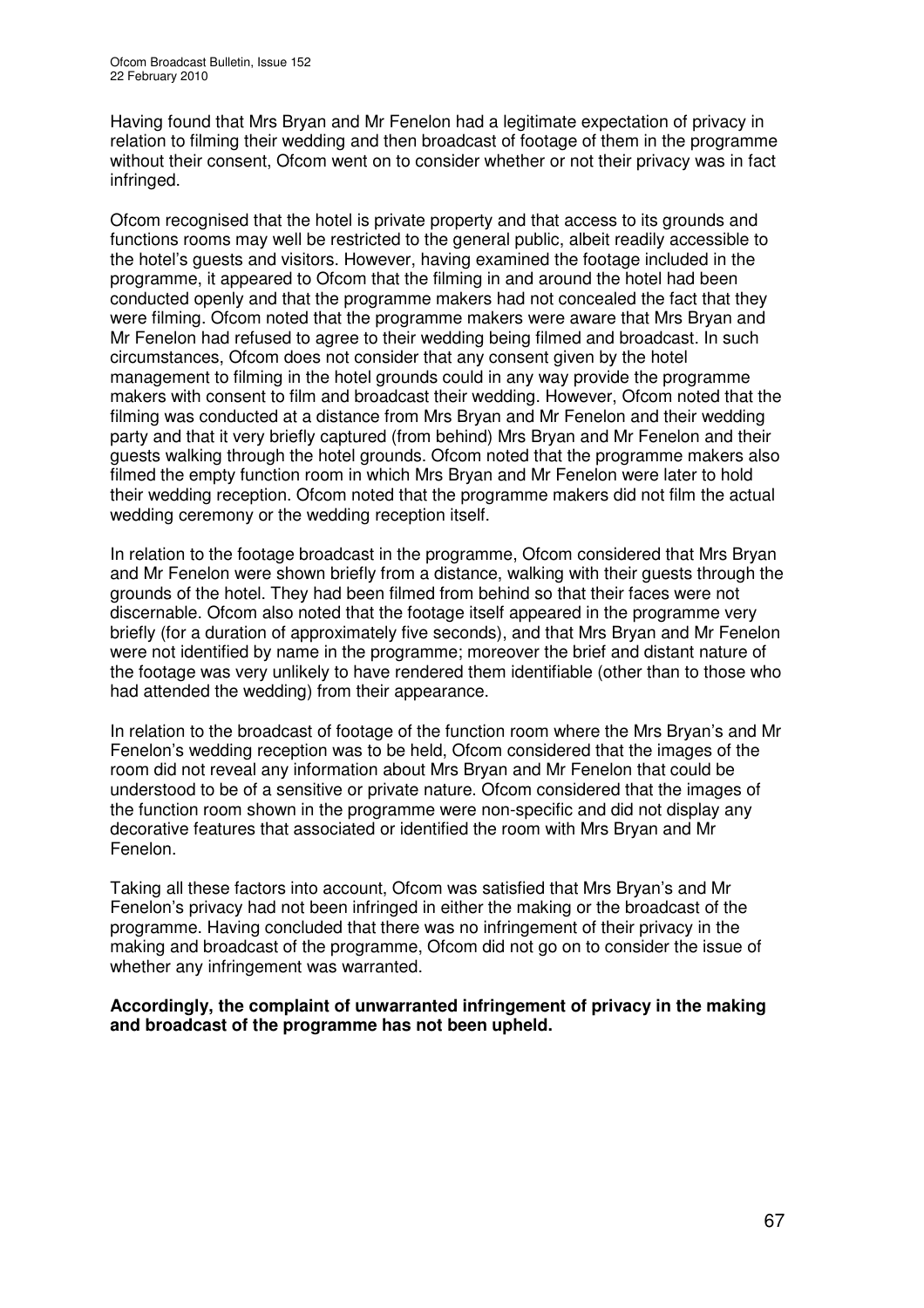# **Not Upheld**

# **Complaint by Ms Lara Akande**

*Focus on Grenada, Wedding TV, 5 July 2009*

**Summary:** Ofcom has not upheld this complaint of unwarranted infringement of privacy.

This programme featured wedding venues on the Caribbean island of Grenada and it included interviews with hotel managers, tourism representatives and people who had been married or had honeymooned there. One of the venues included was the Rex Resorts Hotel and footage of its grounds and function rooms were shown. Footage of a number of weddings was also shown in the programme including very brief footage from that of a wedding at which Ms Lara Akande was a bridesmaid. Ms Akande was shown in the distance walking with the bride and groom and other bridesmaids though the hotel grounds.

Ms Akande complained that her privacy was unwarrantably infringed in the making and broadcast of the programme in that the footage of her was filmed and subsequently included in the programme without her consent.

Ofcom found as follows:

Ofcom considered that Ms Akande had a legitimate expectation of privacy in that the wedding in which she was a bridesmaid would not be filmed and footage of it would not be included in the programme after the bride and groom had not given their consent to the programme makers.

However, Ofcom considered that the footage in the programme was so brief and the filming was conducted at a distance from Ms Akande and the wedding party. The brief footage did not capture anything more than Ms Akande and the other bridesmaid guests walking in the distance through the hotel grounds. Ofcom also considered that Ms Akande was not identified by name in the programme and that the brief and distant nature of the footage did not render her identifiable (to a wider audience other than those in attendance at the wedding) from her appearance. Therefore, Ofcom concluded that the complainants' privacy was not infringed and having reached this view, it was not necessary for Ofcom to go on to consider the question of whether any infringement was warranted.

## **Introduction**

On 5 July 2009, Wedding TV broadcast *Focus on Grenada*, a programme that reported on wedding venues on the Caribbean island of Grenada. It featured interviews with hotel managers, tourism representatives and couples who had been married or had taken their honeymoon on the island.

The programme included an interview with the manager of the Rex Resorts Hotel in Grenada, who talked about the services the hotel had to offer to those planning to get married on the island. Footage of the hotel's grounds and functions rooms were shown, as was footage of a number of weddings taking place. Ms Lara Akande, the complainant, was a bridesmaid at one of the weddings included in the programme and footage of her walking in the grounds with the wedding party was shown.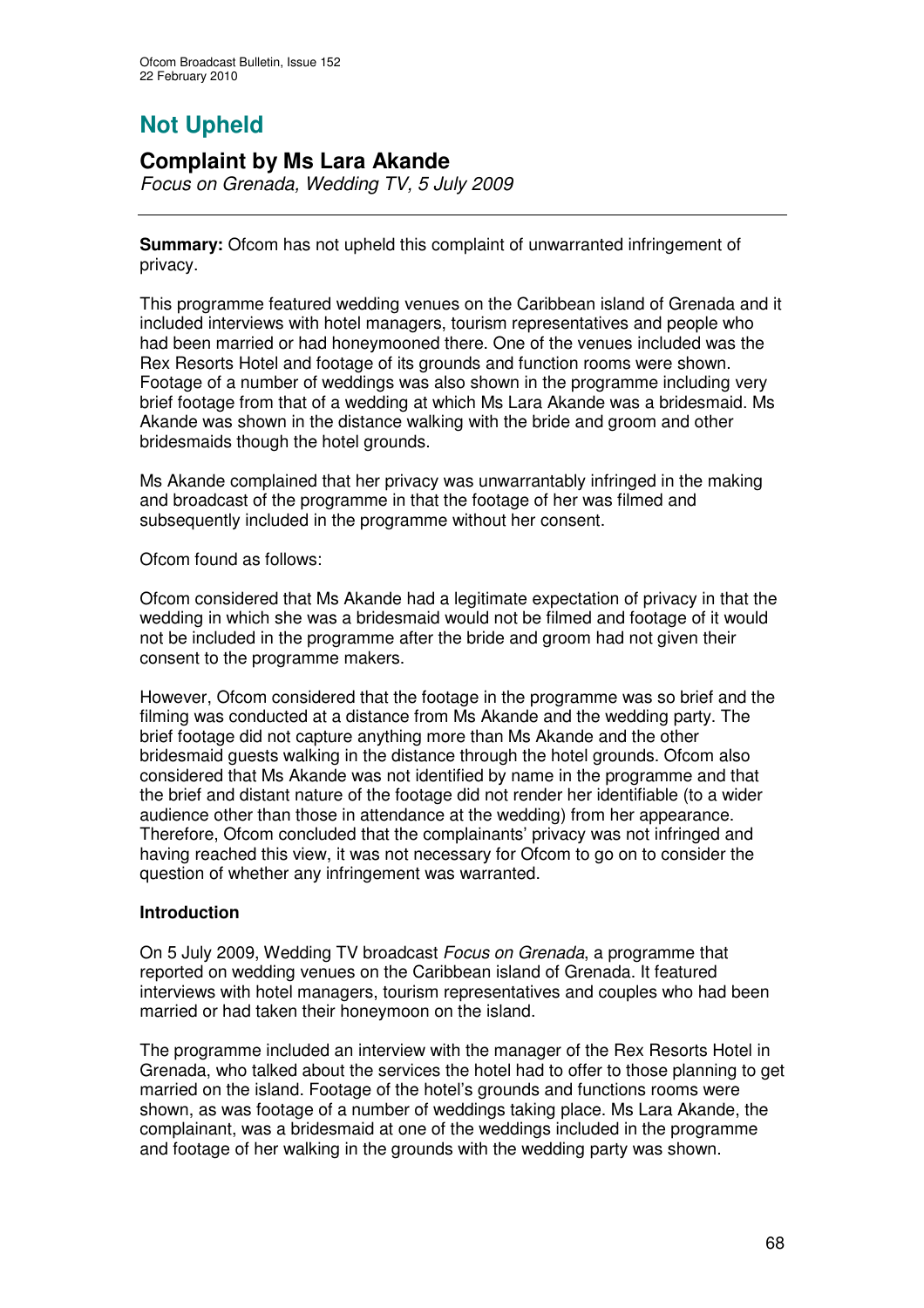Miss Akande complained to Ofcom that her privacy was infringed in both the making and broadcast of the programme.

### **The Complaint**

### **Ms Akande's case**

In summary, Ms Akande complained that her privacy had been unwarrantably infringed in the making and broadcast of the programme in that she was surreptitiously filmed and footage of her was included in the programme without her knowledge or consent. Ms Akande said that the bride and groom had refused to give their consent for the programme makers to film the wedding and for it to be broadcast.

### **Wedding TV's case**

In summary, Wedding TV responded to the complaint of unwarranted infringement of privacy in the making and broadcast of the programme as follows:

Wedding TV said that it had the full approval of the hotel management to film at the hotel, including its grounds and the other areas belonging to it. It said that the permission given by the hotel also extended to any guests or staff who would be present at the time of filming. During filming, the programme makers (consisting of four crew members) were accompanied by a hotel representative.

Wedding TV said that the programme makers had met with the bride and groom on the morning of their wedding and the day of filming to discuss filming them. However, they failed to come to an agreement about the filming and so the programme makers went about filming the venue. Wedding TV said that the filming of individuals and personal items had been incidental.

Wedding TV said that the footage of the wedding had been filmed in the grounds of the hotel (as approved by the hotel management) and that the wedding party had their backs to the camera and their faces where not shown. Wedding TV said that when the wedding was being filmed, the hotel's manager was present and was aware that the programme makers (consisting of four crew members) were filming without anyone being identified (the wedding party had their backs to the camera so their faces were not visible.

Wedding TV said that although the programme makers were unable to get the consent of the bride and groom, they had been given permission to film by the hotel's manager. Wedding TV said that it was decided by the programme makers that the footage to be included in the programme would not include any faces of the wedding party and would be brief. Wedding TV said that the footage of the wedding included in the programme was unobtrusive, minimal and did not identify any of the wedding party.

### **Decision**

Ofcom's statutory duties include the application, in the case of all television and radio services, of standards which provide adequate protection to members of the public and all other persons from unfair treatment and unwarranted infringement of privacy in, or in the making of, programmes included in such services.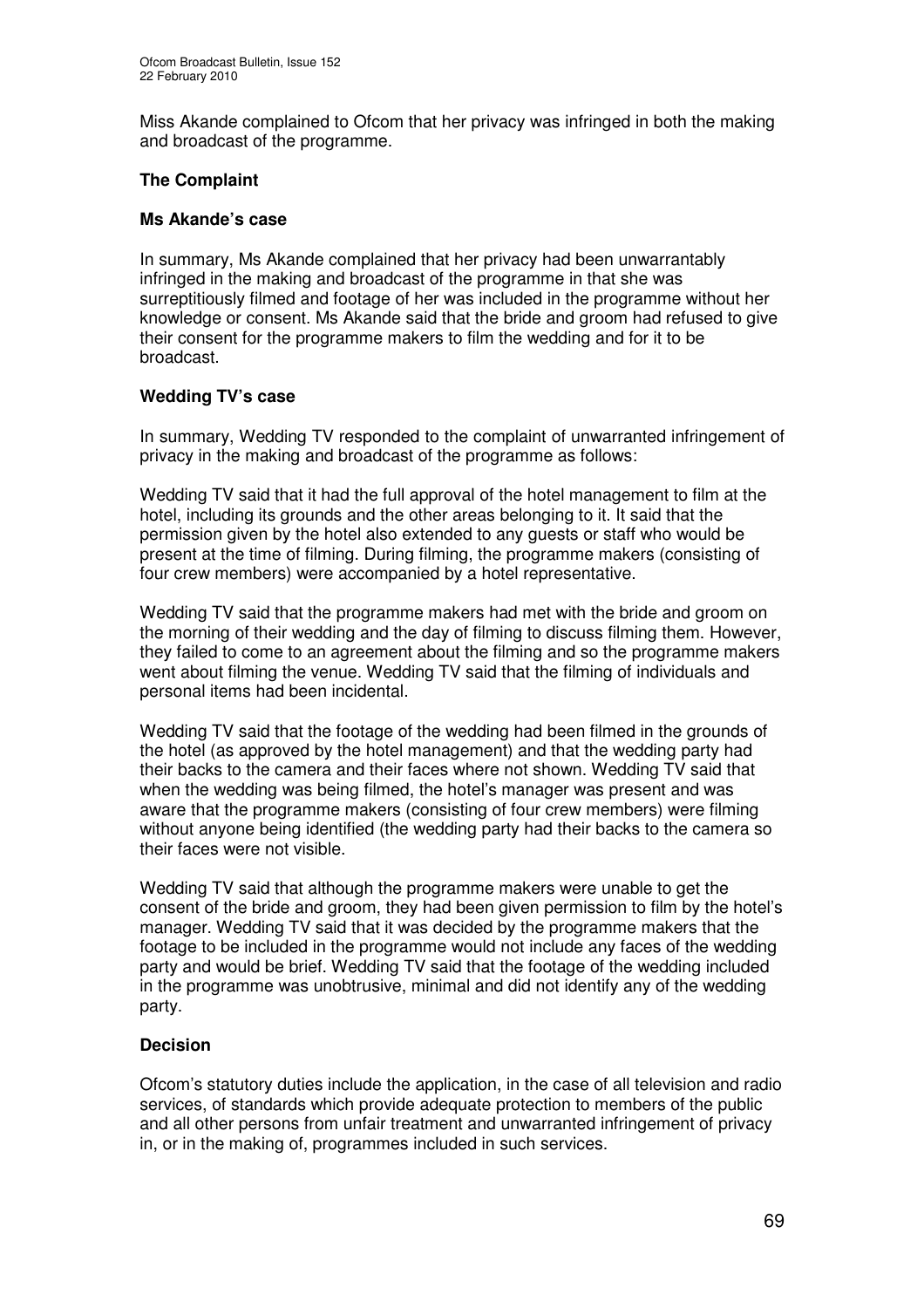In carrying out its duties, Ofcom has regard to the need to secure that the application of these standards is in the manner that best guarantees an appropriate level of freedom of expression. Ofcom is also obliged to have regard, in all cases, to the principles under which regulatory activities should be transparent, accountable, proportionate and consistent and targeted only at cases in which action is needed.

Ms Akande's was considered by Ofcom's Executive Fairness Group. In reaching its decision, Ofcom carefully considered all the relevant material provided by both parties. This included a recording and transcript of the programme as broadcast and the parties' written submissions. In its considerations, Ofcom took account of Ofcom's Broadcasting Code ("the Code").

In Ofcom's view, the individual's right to privacy has to be balanced against the competing rights of the broadcasters to freedom of expression. Neither right as such has precedence over the other and, where there is a conflict between the two rights, it is necessary to intensely focus on the comparative importance of the specific rights. Any justification for interfering with or restricting each right must be taken into account. And any interference or restriction must be proportionate.

This is reflected in Rule 8.1 of the Code which states that any infringement of privacy in programmes or in connection with obtaining material included in programmes must be warranted. In considering complaints about the unwarranted infringement of privacy, Ofcom will therefore, where necessary, address itself to two distinct questions: First, has there been an infringement of privacy? Second, if so, was it warranted?

Ofcom first considered whether or not Ms Akande had a legitimate expectation of privacy in relation to the filming and the subsequent broadcast of footage of her at the wedding. The Code explains that "legitimate expectations of privacy will vary according to the place and nature of the information, activity or condition in question, the extent to which it is in the public domain (if at all) and whether the individual concerned is already in the public eye".

Ofcom considered that the nature of the information filmed and subsequently disclosed in the programme as broadcast relating to Ms Akande at the wedding was information that may be understood to be sensitive and personal and may therefore attract an expectation of privacy. Ofcom noted that the programme makers had sought the bride and groom's consent to film their wedding and broadcast the footage, but that such consent was not forthcoming. Ofcom took the view that, given that the bride and groom told the programme makers that they did not consent for their wedding to be filmed or for footage of it to be broadcast, they and their wedding party had a legitimate expectation of privacy in relation to the filming and broadcast of footage of the wedding in which she appeared.

Having found that Ms Akande had a legitimate expectation of privacy in relation to filming their wedding and then broadcast of footage of them in the programme without their consent, Ofcom went on to consider whether or not their privacy was in fact infringed.

Ofcom recognised that the hotel is private property and that access to its grounds and functions rooms may well be restricted to the general public, albeit readily accessible to the hotel's guests and visitors. However, having examined the footage included in the programme, it appeared to Ofcom that the filming in and around the hotel had been conducted openly and that the programme makers had not concealed the fact that they were filming. Ofcom noted that the programme makers were aware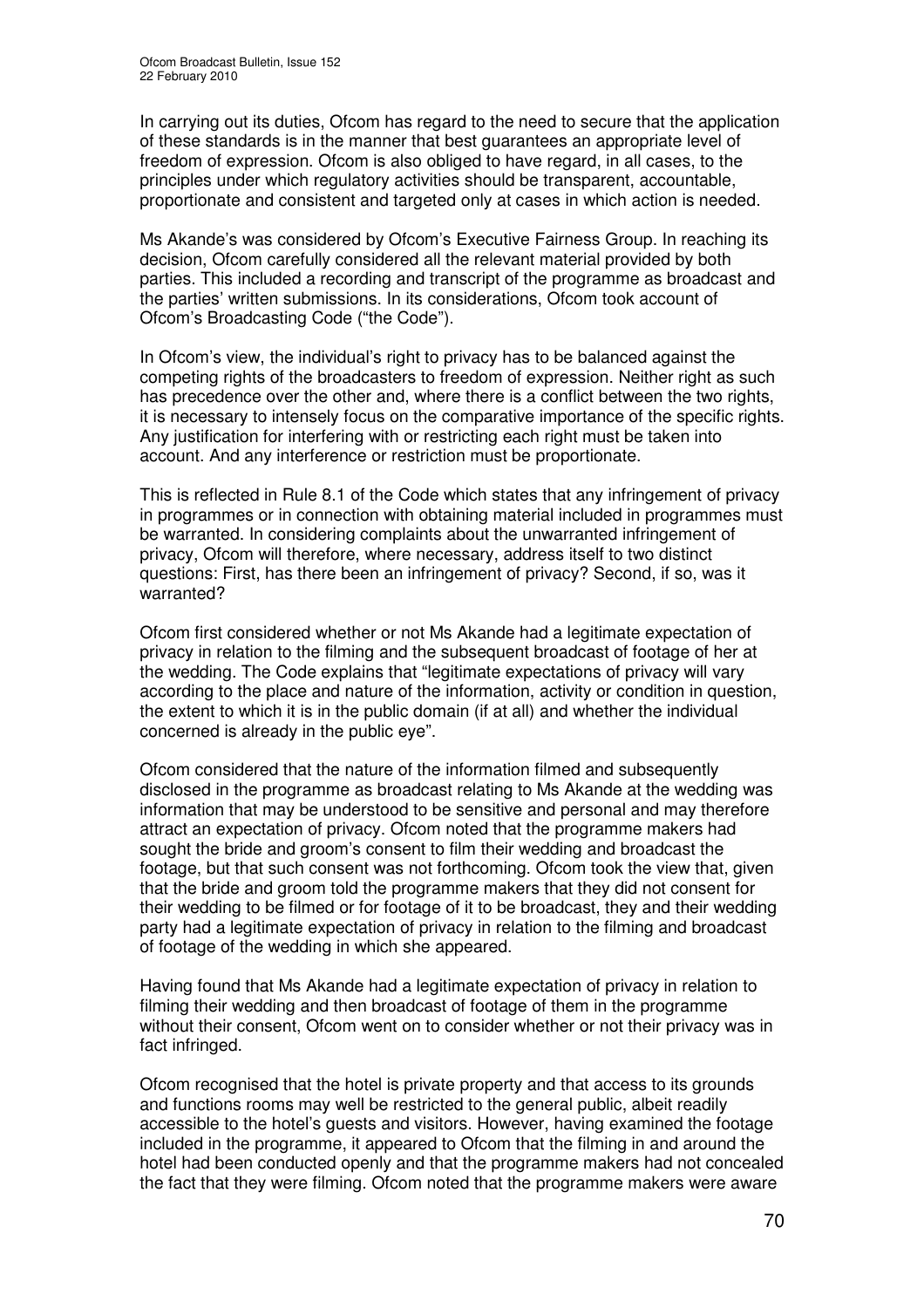that the bride and groom had refused to agree to their wedding being filmed and broadcast. In such circumstances, Ofcom does not consider that any consent given by the hotel management to filming in the hotel grounds could in any way provide the programme makers with consent to film and broadcast this wedding. However, Ofcom noted that the filming was conducted at a distance from Ms Akande and the wedding party and that it very briefly captured Ms Akande and the other bridesmaids and guests walking through the hotel grounds with the bride and groom.

In relation to the footage broadcast in the programme, Ofcom considered that Ms Akande was shown briefly, from a distance, walking with members of the wedding party through the grounds of the hotel. She had been filmed from behind so that her face and those filmed with her were not discernable. Ofcom also noted that the footage itself appeared in the programme very briefly (for a duration of approximately five seconds), and that Ms Akande was not identified by name; moreover the brief and distant nature of the footage was unlikely to have rendered her identifiable (other than to those who had attended the wedding) from her appearance.

Taking all these factors into account, Ofcom was satisfied that Ms Akande's privacy had not been infringed in either the making or the broadcast of the programme. Having concluded that there was no infringement of their privacy in the making and broadcast of the programme, Ofcom did not go on to consider the issue of whether any infringement was warranted.

**Accordingly, the complaint of unwarranted infringement of privacy in the making and broadcast of the programme has not been upheld.**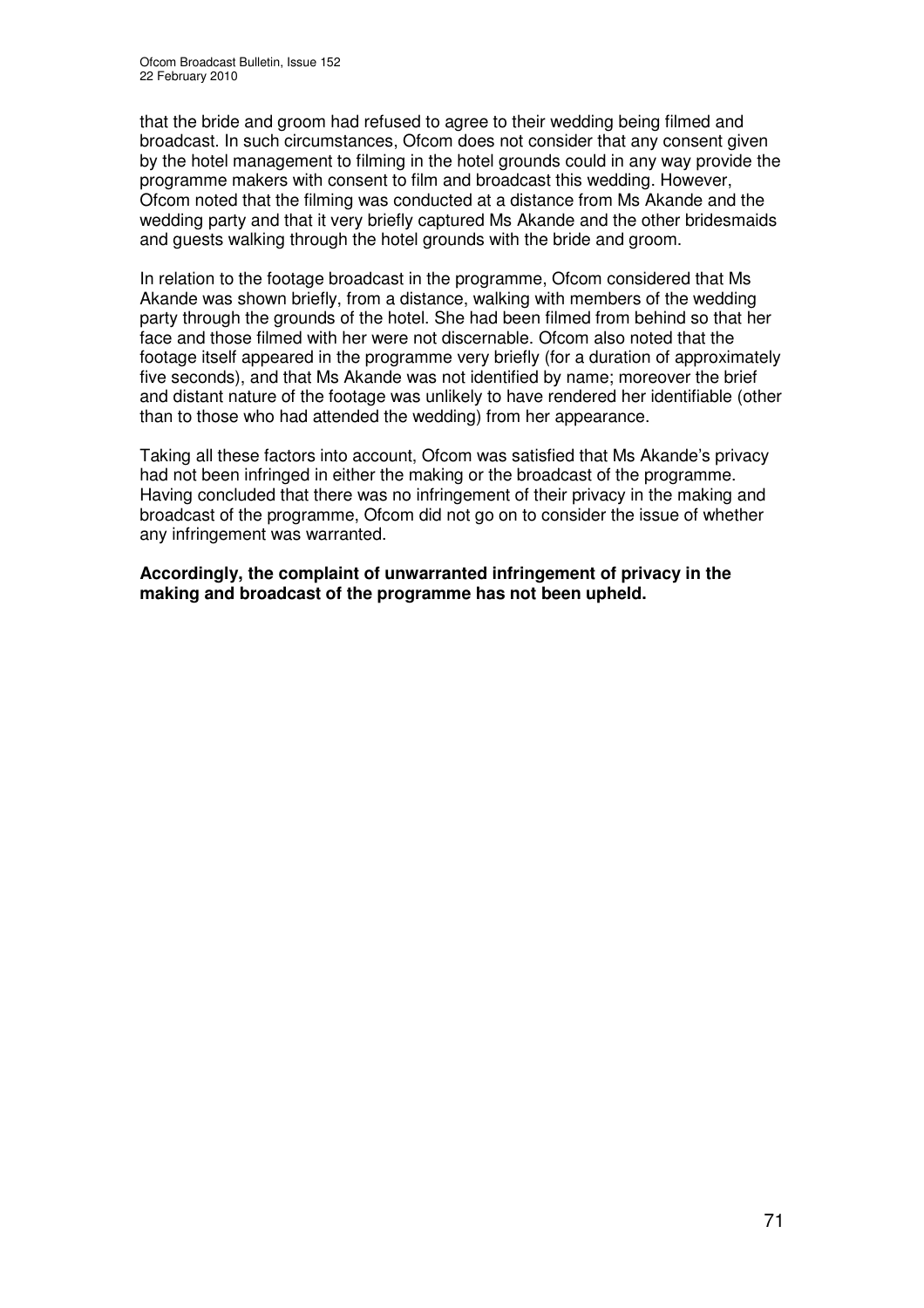# **Other Programmes Not in Breach**

# **Up to 1 February 2010**

| Programme                                          | <b>Transmission</b><br><b>Date</b> | Channel                    | <b>Categories</b>                             | Number of<br>complaints |
|----------------------------------------------------|------------------------------------|----------------------------|-----------------------------------------------|-------------------------|
|                                                    |                                    |                            |                                               |                         |
|                                                    |                                    |                            |                                               |                         |
| 90210                                              | 17/01/2010                         | Channel 4                  | Harm/Food                                     | $\mathbf{1}$            |
| 60 Minute Makeover                                 | 11/01/2010                         | ITVI                       | Offensive Language                            | $\mathbf{1}$            |
| 90210 (trailer)                                    | 13/01/2009                         | E <sub>4</sub>             | Harm/Food                                     | 1                       |
| Angela and Friends                                 | 22/01/2010                         | Sky 1                      | <b>Generally Accepted</b><br><b>Standards</b> | 1                       |
| At The End Of My Leash                             | 13/01/2010                         | <b>Animal Planet</b>       | <b>Animal Welfare</b>                         | $\mathbf{1}$            |
| <b>Bang Babes</b>                                  | 20/12/2009                         | Tease Me                   | Sex/Nudity                                    | 1                       |
| <b>BBC News</b>                                    | 23/01/2010                         | <b>BBC News</b><br>Channel | Generally Accepted<br>Standards               | 1                       |
| <b>BBC News at Ten</b>                             | 18/01/2010                         | BBC <sub>1</sub>           | Generally Accepted<br>Standards               | 1                       |
| <b>BBC News at Ten</b>                             | 20/01/2010                         | BBC <sub>1</sub>           | Generally Accepted<br>Standards               | $\overline{c}$          |
| <b>BBC Radio 4</b>                                 | 20/01/2010                         | <b>BBC Radio 4</b>         | <b>Generally Accepted</b><br>Standards        | $\mathbf{1}$            |
| <b>Beauty Simplify</b>                             | 13/01/2010                         | Sunrise TV                 | Harm/Food                                     | 1                       |
| Big Brother's Big Mouth                            | 15/01/2010                         | E <sub>4</sub>             | Crime (incite/encourage)                      | $\mathbf{1}$            |
| Big Brother's Big Mouth                            | 15/01/2010                         | E <sub>4</sub>             | Generally Accepted<br><b>Standards</b>        | 1                       |
| <b>Big Brother's Little Brother</b>                | 20/01/2010                         | Channel 4                  | Religious Offence                             | $\mathbf{1}$            |
| <b>Big Brother's Little Brother</b>                | 22/01/2010                         | E <sub>4</sub>             | <b>Religious Offence</b>                      | 1                       |
| Bleach, Nip, Tuck: The White<br><b>Beauty Myth</b> | 01/02/2010                         | Channel 4                  | Generally Accepted<br><b>Standards</b>        | 1                       |
| Casualty                                           | 23/01/2010                         | BBC <sub>1</sub>           | Substance Abuse                               | 1                       |
| Celebrity Big Brother                              | 12/01/2010                         | Channel 4                  | Generally Accepted<br><b>Standards</b>        | 23                      |
| Celebrity Big Brother                              | 13/01/2010                         | Channel 4                  | Generally Accepted<br><b>Standards</b>        | 5                       |
| Celebrity Big Brother                              | 15/01/2010                         | Channel 4                  | <b>Generally Accepted</b><br>Standards        | $\overline{5}$          |
| <b>Celebrity Big Brother</b>                       | 18/01/2010                         | Channel 4                  | Generally Accepted<br>Standards               | $\overline{7}$          |
| <b>Celebrity Big Brother</b>                       | 19/01/2010                         | Channel 4                  | <b>Generally Accepted</b><br>Standards        | $\overline{5}$          |
| Celebrity Big Brother                              | 20/01/2010                         | Channel 4                  | Generally Accepted<br><b>Standards</b>        | $\overline{2}$          |
| Celebrity Big Brother                              | 21/01/2010                         | Channel 4                  | Generally Accepted<br><b>Standards</b>        | 49                      |
| Celebrity Big Brother                              | 23/01/2010                         | Channel 4                  | <b>Generally Accepted</b><br><b>Standards</b> | 3                       |
| Celebrity Big Brother                              | 18/01/2010                         | Channel 4                  | Offensive Language                            | 1                       |
| Celebrity Big Brother                              | 24/01/2010                         | Channel 4                  | Offensive Language                            | 1                       |
| <b>Celebrity Big Brother</b>                       | 21/01/2010                         | Channel 4                  | Religious Issues                              | $\mathbf{1}$            |
| Celebrity Big Brother                              | 24/01/2010                         | Channel 4                  | Sex/Nudity                                    | 28                      |
| <b>Celebrity Big Brother</b>                       | 27/01/2010                         | Channel 4                  | <b>Use of Premium Rate</b><br>Numbers         | $\overline{c}$          |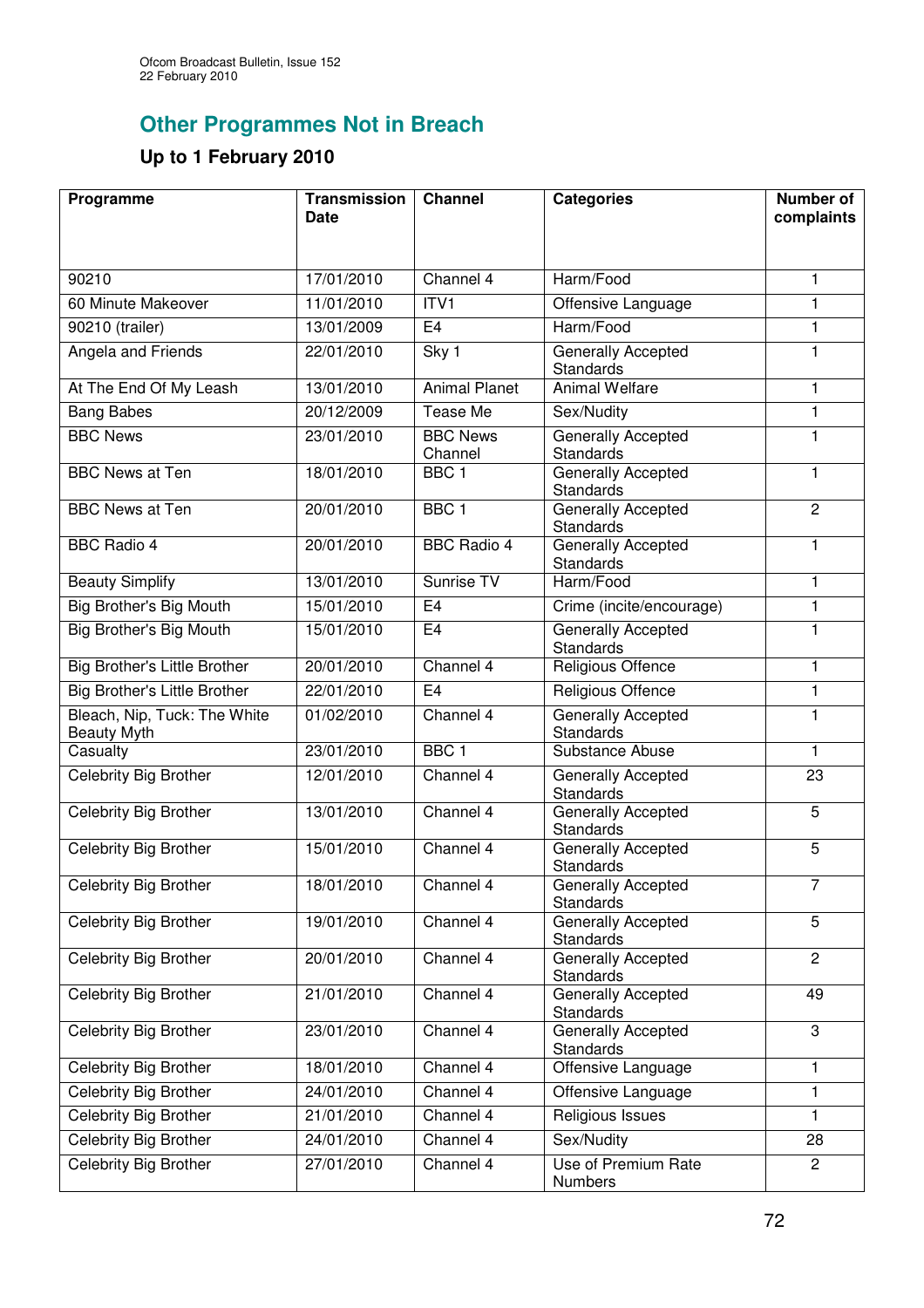| Celebrity Big Brother                | 27/01/2010 | Channel 4          | Use of Premium Rate<br><b>Numbers</b>                   | 1              |
|--------------------------------------|------------|--------------------|---------------------------------------------------------|----------------|
| Celebrity Big Brother Live           | 25/01/2010 | Channel 4          | Generally Accepted<br><b>Standards</b>                  | 1.             |
| Celebrity Big Brother Live           | 23/01/2010 | Channel 4          | Generally Accepted<br><b>Standards</b>                  | 1              |
| Celebrity Big Brother Live           | 26/01/2010 | Channel 4          | Generally Accepted<br><b>Standards</b>                  | 1              |
| Celebrity Big Brother's Big<br>Mouth | 18/01/2010 | E <sub>4</sub>     | Generally Accepted<br>Standards                         | 1              |
| <b>Celebrity Quitters</b>            | 18/01/2010 | Five               | Offensive Language                                      | 1              |
| <b>Celebrity Quitters</b>            | 22/01/2010 | Five               | Offensive Language                                      | $\overline{c}$ |
| Channel 4 News                       | 10/12/2009 | Channel 4          | Due Impartiality/Bias                                   | 3              |
| <b>Channel 4 News</b>                | 26/01/2010 | Channel 4          | Due Impartiality/Bias                                   | $\mathbf{1}$   |
| Channel 4 News                       | 15/01/2010 | Channel 4          | Generally Accepted<br><b>Standards</b>                  | $\mathbf{1}$   |
| <b>Channel 4 News</b>                | 17/01/2010 | Channel 4          | Generally Accepted<br><b>Standards</b>                  | 1              |
| Channel 4 News                       | 25/01/2010 | Channel 4          | U18's in Programmes                                     | 1              |
| Channel M Today                      | 13/01/2010 | Channel M          | <b>Generally Accepted</b><br><b>Standards</b>           | 1              |
| Channel promotion                    | 21/01/2010 | Racing UK          | Inaccuracy/Misleading                                   | 1              |
| <b>Chris Moyles Show</b>             | 12/01/2010 | <b>BBC Radio 1</b> | Crime (incite/encourage)                                | $\mathbf{1}$   |
| Come Dine with Me                    | 26/01/2010 | Channel 4          | Generally Accepted<br>Standards                         | 1              |
| Come Dine with Me                    | 18/01/2010 | Channel 4          | Offensive Language                                      | 1              |
| <b>Coronation Street</b>             | 18/01/2010 | ITV1               | <b>Commercial References</b>                            | $\mathbf{1}$   |
| <b>Coronation Street</b>             | 15/01/2010 | ITV <sub>1</sub>   | Generally Accepted<br><b>Standards</b>                  | 1              |
| <b>Coronation Street</b>             | 22/01/2010 | ITV1               | Generally Accepted<br><b>Standards</b>                  | 1              |
| <b>Coronation Street</b>             | 22/01/2010 | ITVI               | Religious Offence                                       | $\mathbf{1}$   |
| <b>Coronation Street</b>             | 19/01/2010 | ITV1               | Substance Abuse                                         | $\mathbf{1}$   |
| <b>Coronation Street</b>             | 25/01/2010 | ITVI               | Substance Abuse                                         | 1              |
| Countryfile                          | 24/01/2010 | BBC <sub>1</sub>   | Violence                                                | 1              |
| <b>Cowboy Builders</b>               | 29/12/2009 | Five               | Competitions                                            | 1              |
| Dance Premier League                 | 06/11/2009 | Sony TV Asia       | <b>Commercial References</b>                            | 1              |
| Dancing on Ice                       | 17/01/2010 | ITV1               | Advertising                                             | $\mathbf{1}$   |
| Dancing on Ice                       | 24/01/2010 | ITV1               | Generally Accepted<br><b>Standards</b>                  | 3              |
| Dating the Enemy                     | 25/01/2010 | ITVI               | <b>Generally Accepted</b><br>Standards                  | $\mathbf{1}$   |
| Deal or No Deal                      | 24/01/2010 | Channel 4          | Sex/Nudity                                              | $\overline{2}$ |
| Dickinson's Real Deal                | 16/12/2009 | ITV1               | Use of Premium Rate                                     | 1              |
| Dickinson's Real Deal                | 28/01/2010 | ITV1               | <b>Numbers</b><br>Use of Premium Rate<br><b>Numbers</b> | 1              |
| Doctor Who                           | 01/01/2010 | BBC <sub>1</sub>   | Sex/Nudity                                              | $\mathbf{1}$   |
| Dollhouse                            | 25/01/2010 | ITV4               | Advertising                                             | 1              |
| EastEnders                           | 19/01/2010 | BBC <sub>1</sub>   | Generally Accepted<br><b>Standards</b>                  | $\overline{c}$ |
| EastEnders Omnibus                   | 24/01/2010 | BBC <sub>1</sub>   | Generally Accepted<br>Standards                         | 1              |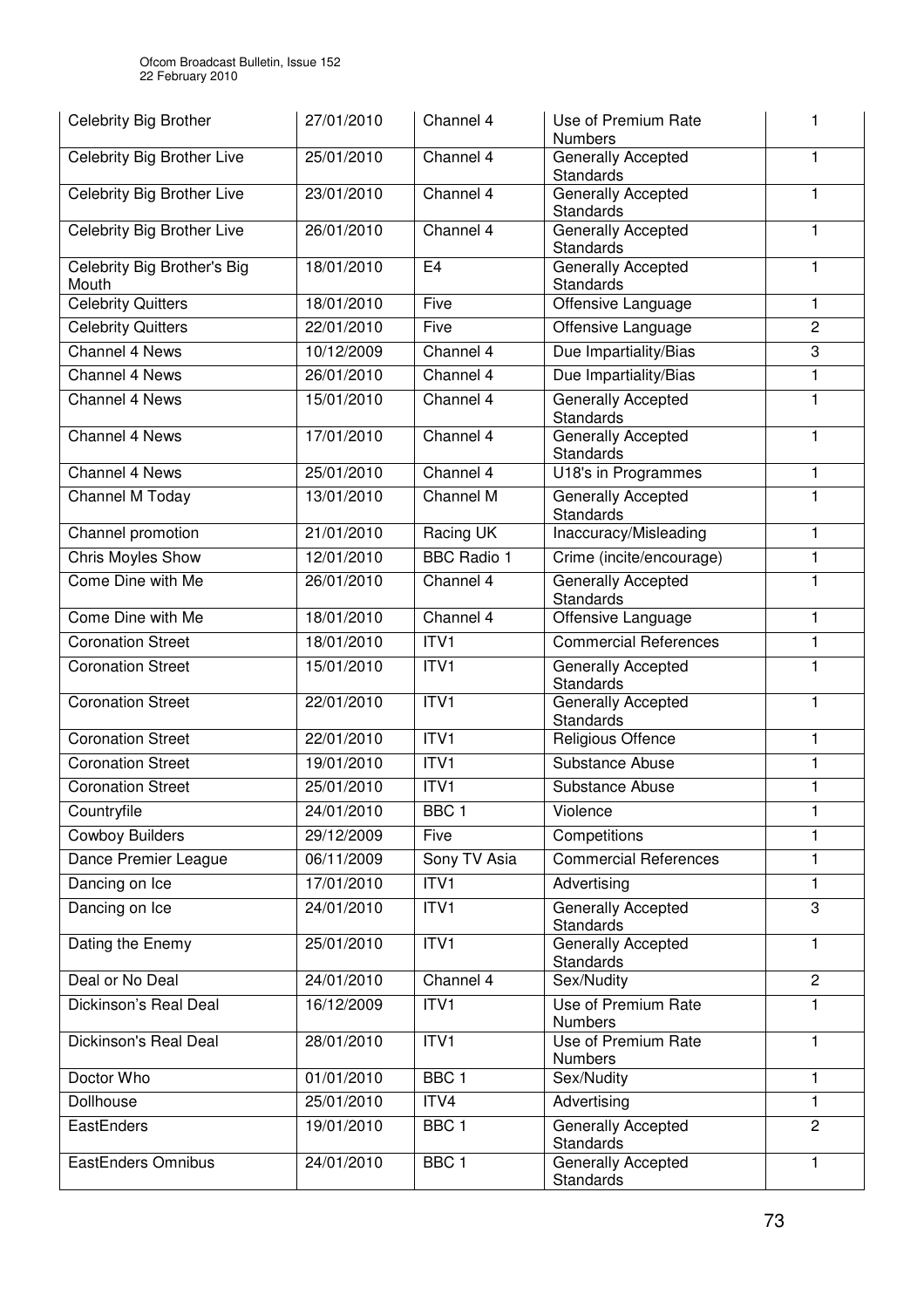| Emmerdale                                     | 19/01/2010 | ITV1                         | Violence                                      | 5              |
|-----------------------------------------------|------------|------------------------------|-----------------------------------------------|----------------|
| Extreme Fishing with Robson<br>Green          | 28/01/2010 | Five                         | <b>Animal Welfare</b>                         | 1              |
| FA Cup Live                                   | 24/01/2010 | ITV1                         | Inaccuracy/Misleading                         | 1              |
| FA Cup Live                                   | 23/01/2010 | ITV1                         | Unconscious<br>influence/hypnosis/subliminal  | 1              |
| FA Cup Live                                   | 24/01/2010 | ITV1                         | Unconscious<br>influence/hypnosis/subliminal  | 1              |
| FA Cup Replay                                 | 13/01/2010 | ITV1                         | Unconscious<br>influence/hypnosis/subliminal  | 1              |
| Fat Families (trailer)                        | 08/01/2010 | Sky 3                        | Harm/Food                                     | 1              |
| Fearne Cotton                                 | 30/11/2009 | <b>BBC Radio 1</b>           | Generally Accepted<br>Standards               | 1              |
| Fern Britton (standing in for<br>Jeremy Vine) | 14/01/2010 | <b>BBC Radio 2</b>           | Generally Accepted<br>Standards               | 1              |
| <b>Five News</b>                              | 21/01/2010 | Five                         | Suicide/Self Harm                             | 1              |
| <b>Five News</b>                              | 14/01/2010 | Five                         | Inaccuracy/Misleading                         | 1              |
| Five News Update                              | 28/01/2010 | Five                         | Generally Accepted<br><b>Standards</b>        | 1              |
| George Galloway                               | 08/01/2010 | Talksport                    | Other                                         | 1              |
| Glee                                          | 17/01/2010 | Channel 4                    | Offensive Language                            | 1              |
| Glee                                          | 23/01/2010 | Channel 4                    | Offensive Language                            | $\overline{2}$ |
| Glee                                          | 17/01/2010 | Channel 4                    | Sex/Nudity                                    | 1              |
| Glee                                          | 23/01/2010 | Channel 4                    | Sex/Nudity                                    | $\mathbf{1}$   |
| Glee                                          | 24/01/2010 | Channel 4                    | Sex/Nudity                                    | $\mathbf{1}$   |
| <b>GMTV</b>                                   | 22/01/2010 | ITV1                         | Generally Accepted<br><b>Standards</b>        | $\overline{2}$ |
| <b>GMTV</b>                                   | 18/01/2010 | ITVI                         | Inaccuracy/Misleading                         | 1              |
| Gordon's Great Escape                         | 18/01/2010 | Channel 4                    | <b>Generally Accepted</b><br>Standards        | 16             |
| Gordon's Great Escape                         | 20/01/2010 | Channel 4                    | <b>Generally Accepted</b><br><b>Standards</b> | $\mathbf{1}$   |
| Gordon's Great Escape                         | 18/01/2010 | Channel 4                    | Inaccuracy/Misleading                         | 4              |
| <b>Gordon's Great Escape</b>                  | 18/01/2010 | Channel 4                    | Offensive Language                            | 1              |
| <b>Gordon's Great Escape</b>                  | 19/01/2010 | Channel 4                    | Offensive Language                            | $\overline{2}$ |
| <b>Gordon's Great Escape</b>                  | 20/01/2010 | Channel 4                    | Offensive Language                            | 12             |
| Harry Hill's The Best of TV Burp              | 17/01/2010 | ITV <sub>1</sub>             | Generally Accepted<br>Standards               | 1              |
| Harry Hill's The Best of TV Burp              | 16/01/2010 | ITV1                         | Offensive Language                            | 1              |
| <b>Hidayat TV</b>                             | 26/01/2010 | <b>Hidayat TV</b>            | Violence                                      | $\mathbf{1}$   |
| <b>Horrible Histories</b>                     | 21/01/2010 | BBC <sub>1</sub>             | Religious Offence                             | 1              |
| Horrible Histories                            | 28/01/2010 | BBC <sub>1</sub>             | Violence                                      | 1              |
| House                                         | 21/01/2010 | Five USA                     | Sex/Nudity                                    | $\mathbf{1}$   |
| How to Look Good Naked<br>With A Difference   | 19/01/2010 | Channel 4                    | <b>Generally Accepted</b><br><b>Standards</b> | 1              |
| How to Look Good Naked<br>With A Difference   | 26/01/2010 | Channel 4                    | Generally Accepted<br><b>Standards</b>        | $\overline{c}$ |
| I Believe in UFOs: Danny Dyer                 | 26/01/2010 | BBC <sub>3</sub>             | Generally Accepted<br><b>Standards</b>        | $\mathbf{1}$   |
| Infected                                      | 12/12/2009 | Sky 3                        | Offensive Language                            | 1              |
| Inside Out                                    | 11/01/2010 | <b>BBC 1 (South</b><br>East) | Generally Accepted<br><b>Standards</b>        | 3              |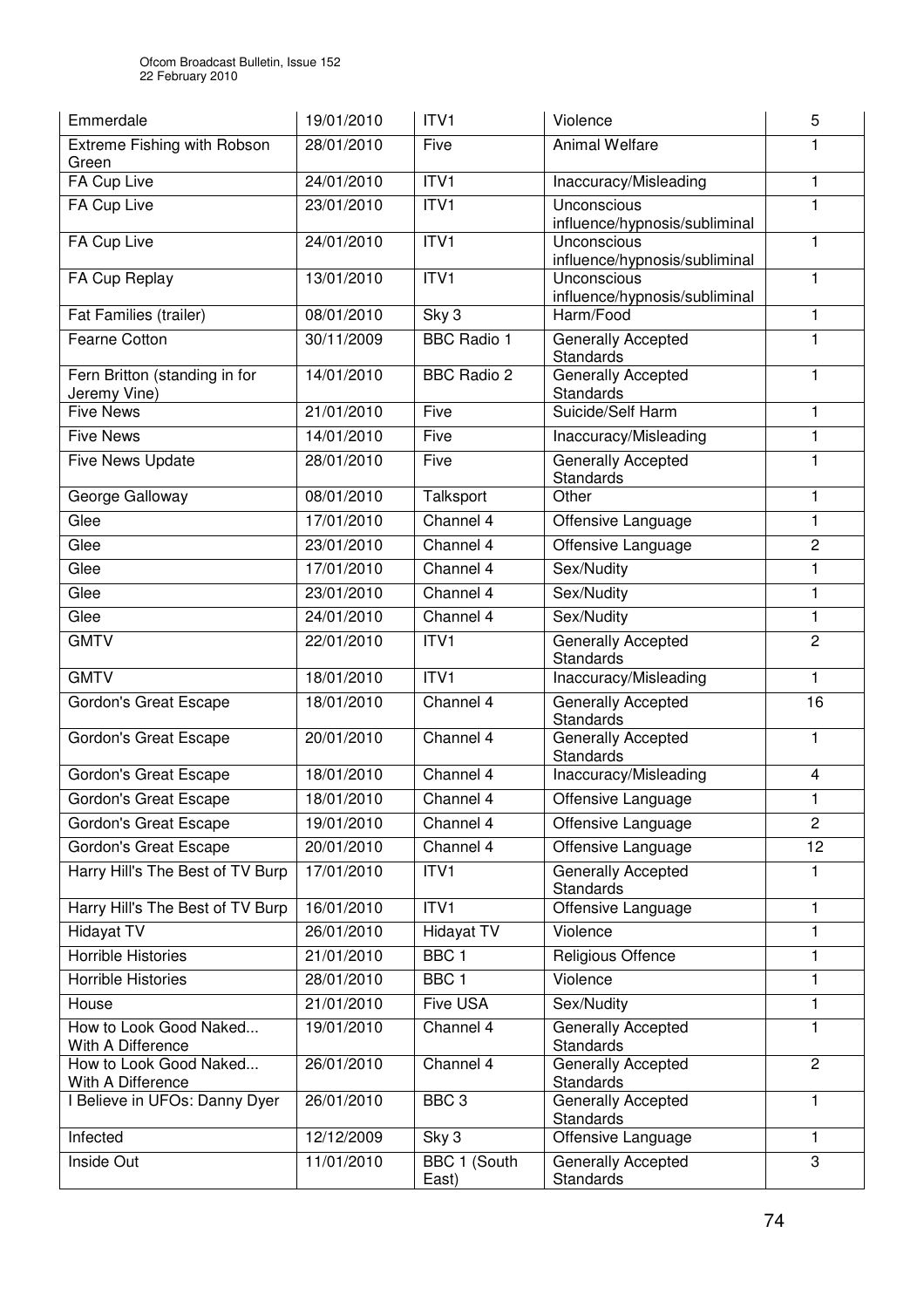| It's Me or The Dog                        | 19/01/2010 | Sky 3                      | <b>Generally Accepted</b><br><b>Standards</b> |                |
|-------------------------------------------|------------|----------------------------|-----------------------------------------------|----------------|
| <b>ITV News</b>                           | 15/01/2010 | ITVI                       | Generally Accepted<br><b>Standards</b>        | 1              |
| <b>ITV News</b>                           | 18/01/2010 | ITV <sub>1</sub>           | Generally Accepted<br><b>Standards</b>        | $\overline{c}$ |
| <b>ITV News</b>                           | 27/01/2010 | ITVI                       | Generally Accepted<br><b>Standards</b>        | 1              |
| <b>ITV News</b>                           | 28/01/2010 | ITV <sub>1</sub>           | U18's in Programmes                           | 1              |
| James May at The Edge of<br>Space         | 20/01/2010 | BBC <sub>2</sub>           | Offensive Language                            | 1              |
| Keith Community Radio                     | 31/12/2009 | Moray Firth<br>Radio (MFR) | Generally Accepted<br><b>Standards</b>        | 1              |
| Kevin McCloud: Slumming It                | 14/01/2010 | Channel 4                  | Generally Accepted<br><b>Standards</b>        | 3              |
| Kevin McCloud: Slumming It                | 23/01/2010 | Channel 4                  | Offensive Language                            | 1              |
| Kia Motors' sponsorship of 24             | 24/01/2010 | Sky 1                      | Generally Accepted<br><b>Standards</b>        | 6              |
| Kia Motors' sponsorship of 24             | 28/01/2010 | Sky 1                      | Generally Accepted<br><b>Standards</b>        | 1              |
| Kia Motors' sponsorship of CSI            | 19/01/2010 | Five                       | <b>Generally Accepted</b><br>Standards        | 8              |
| Kia Motors' sponsorship of CSI            | 19/01/2010 | Five                       | Generally Accepted<br><b>Standards</b>        | 1              |
| Kia Motors' sponsorship of CSI            | 23/01/2010 | Five                       | Generally Accepted<br><b>Standards</b>        | 3              |
| Kia Motors' sponsorship of CSI            | 23/01/2010 | Five                       | Generally Accepted<br><b>Standards</b>        | 4              |
| Kia Motors' sponsorship of CSI            | 21/01/2010 | <b>Five USA</b>            | Generally Accepted<br><b>Standards</b>        | 1              |
| Kia Motors' sponsorship of CSI            | 24/01/2010 | Five USA                   | Generally Accepted<br><b>Standards</b>        | 1              |
| Kia Motors' sponsorship of CSI:<br>Miami  | 19/01/2010 | Five                       | Generally Accepted<br><b>Standards</b>        | 1              |
| Kia Motors' sponsorship of Law<br>& Order | 23/01/2010 | Five                       | Generally Accepted<br><b>Standards</b>        | $\overline{2}$ |
| Kia Motors' sponsorship of<br><b>NCIS</b> | 20/01/2010 | Five                       | Generally Accepted<br>Standards               | 4              |
| Kia Motors' sponsorship of<br><b>NCIS</b> | 23/01/2010 | Five                       | Generally Accepted<br><b>Standards</b>        | 4              |
| Law and Order: UK (trailer)               | 17/01/2010 | ITV <sub>1</sub>           | Violence                                      | 1              |
| Law and Order: UK (trailer)               | 18/01/2010 | ITV1                       | Violence                                      | 1              |
| Live At Five                              | 12/01/2010 | <b>Sky News</b>            | Due Impartiality/Bias                         | 1              |
| Live Football                             | 17/01/2010 | Sky Sports 1               | Flashing images                               | 1              |
| Live from Studio Five trailer             | 22/01/2010 | Five                       | <b>Generally Accepted</b><br><b>Standards</b> | 1              |
| London Tonight                            | 18/01/2010 | <b>ITV1 London</b>         | Other                                         | 1              |
| Look North                                | 24/12/2009 | <b>BBC 1 North</b>         | <b>Generally Accepted</b><br>Standards        | $\mathbf{1}$   |
| Loose Ends                                | 23/01/2010 | <b>BBC Radio 4</b>         | Generally Accepted<br>Standards               | 1              |
| Loose Women                               | 25/01/2010 | ITV1                       | Elections/Referendums                         | 1              |
| Loose Women                               | 11/12/2009 | ITV1                       | <b>Generally Accepted</b><br><b>Standards</b> | 1              |
| Loose Women                               | 29/01/2010 | ITV1                       | Sex/Nudity                                    | 1              |
| Macleans' sponsorship of                  | 17/01/2010 | ITV1                       | Sex/Nudity                                    | 1              |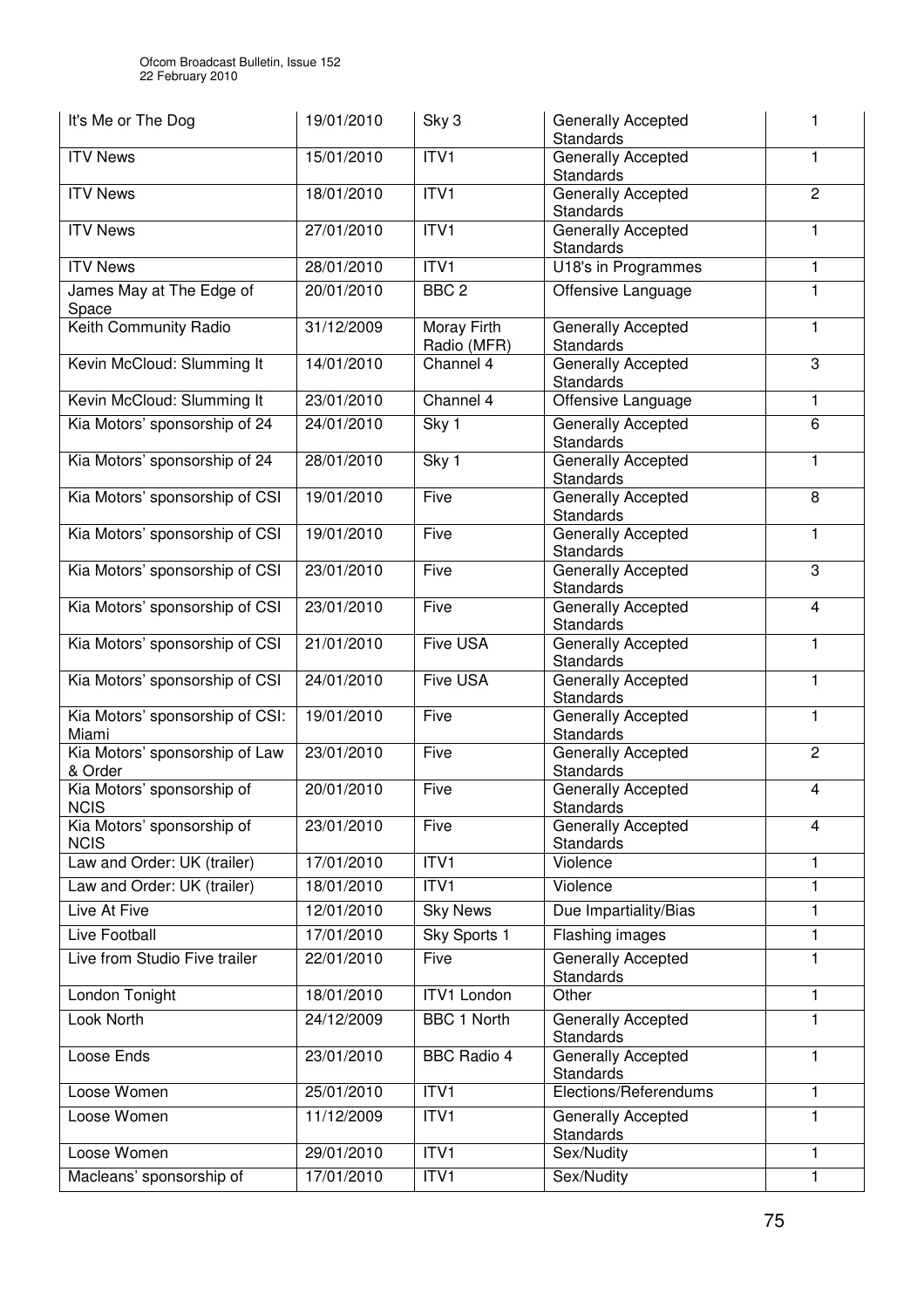| Dancing on Ice                              |            |                      |                                              |                |
|---------------------------------------------|------------|----------------------|----------------------------------------------|----------------|
| <b>Material Girl</b>                        | 21/01/2010 | BBC <sub>1</sub>     | Sex/Nudity                                   | 1              |
| Maury                                       | 13/01/2010 | $Living + 2$         | Generally Accepted<br>Standards              | 1              |
| Meet the Fockers                            | 17/01/2010 | BBC <sub>3</sub>     | Offensive Language                           | 1              |
| Miami Ink (trailer)                         | 15/12/2009 | Discovery<br>Channel | <b>Generally Accepted</b><br>Standards       | 1              |
| <b>Midsomer Murders</b>                     | 27/01/2010 | ITV <sub>1</sub>     | <b>Generally Accepted</b><br>Standards       | 4              |
| <b>Mike Graham</b>                          | 18/01/2010 | Talksport            | Due Impartiality/Bias                        | 1              |
| Mock the Week                               | 21/01/2010 | BBC <sub>2</sub>     | <b>Religious Offence</b>                     | $\overline{2}$ |
| Mock the Week                               | 22/01/2010 | BBC <sub>2</sub>     | Religious Offence                            | 1              |
| <b>Most Haunted Live</b>                    | 14/01/2010 | Living               | Generally Accepted<br>Standards              | 5              |
| Most Haunted Live: Halloween<br>2009        | 31/10/2009 | Living               | Suicide/Self Harm                            | 18             |
| Most Haunted Live: Halloween<br>2009        | 01/11/2009 | Living               | Suicide/Self Harm                            | 8              |
| Most Haunted Live: Halloween<br>2009        | 31/10/2009 | Virgin1              | Suicide/Self Harm                            | 5              |
| <b>Muslim Driving School</b>                | 19/01/2010 | BBC <sub>2</sub>     | Generally Accepted<br><b>Standards</b>       | 1              |
| My Body Hell                                | 21/01/2010 | Fiver                | Sex/Nudity                                   | 1              |
| Mystery Voices promo                        | 14/01/2010 | Magic 105.4 FM       | Inaccuracy/Misleading                        | 1              |
| Mythbusters                                 | 11/01/2010 | Quest                | <b>Animal Welfare</b>                        | $\mathbf{1}$   |
| New You've Been Framed!                     | 30/01/2010 | ITVI                 | Generally Accepted<br>Standards              | 1              |
| <b>News</b>                                 | 17/12/2009 | <b>Sky News</b>      | Due Impartiality/Bias                        | $\mathbf{1}$   |
| <b>News</b>                                 | 07/01/2010 | Press TV             | Due Impartiality/Bias                        | 1              |
| <b>News</b>                                 | 07/01/2010 | Press TV             | Due Impartiality/Bias                        | 1              |
| <b>News</b>                                 | 18/12/2009 | <b>Sky News</b>      | Inaccuracy/Misleading                        | 1              |
| <b>News</b>                                 | 05/01/2010 | Press TV             | Violence                                     | $\mathbf{1}$   |
| News at Ten                                 | 19/01/2010 | ITV1                 | Due Impartiality/Bias                        | $\mathbf{1}$   |
| News at Ten                                 | 18/01/2010 | <b>ITV1</b>          | Generally Accepted<br>Standards              | 2              |
| Nick Ferrari                                | 11/01/2010 | <b>LBC 97.3FM</b>    | Offensive Language                           | $\mathbf{1}$   |
| Nick Grimshaw standing in for<br>Vernon Kay | 16/01/2010 | <b>BBC Radio 1</b>   | Generally Accepted<br>Standards              | 1              |
| Old Speckled Hen sponsorship                | 27/01/2010 | Dave ja vu           | Dangerous Behaviour                          | 1              |
| Paul Merton in Europe                       | 18/01/2010 | Five                 | <b>Generally Accepted</b><br>Standards       | 1              |
| Pink: Funhouse Live                         | 16/01/2010 | Channel 4            | Offensive Language                           | $\mathbf{1}$   |
| Programme promotion                         | 06/01/2010 | Sci Fi Channel       | Unconscious<br>influence/hypnosis/subliminal | 1              |
| Programme trailer                           | 09/11/2009 | Wyvern FM            | Offensive Language                           | 1              |
| Punjabian Di Gal Baat                       | 09/10/2009 | Panjab Radio         | Crime (incite/encourage)                     | 1              |
| QI                                          | 15/01/2010 | BBC <sub>1</sub>     | Generally Accepted<br>Standards              | 1              |
| QI                                          | 15/01/2010 | BBC <sub>1</sub>     | Offensive Language                           | $\mathbf{1}$   |
| Ross Kemp Middle East: Israel<br>(trailer)  | 04/01/2010 | Sky 3                | Inaccuracy/Misleading                        | 1              |
| Secret Diary of a Call Girl                 | 28/01/2010 | ITV2                 | Generally Accepted                           | $\mathbf{1}$   |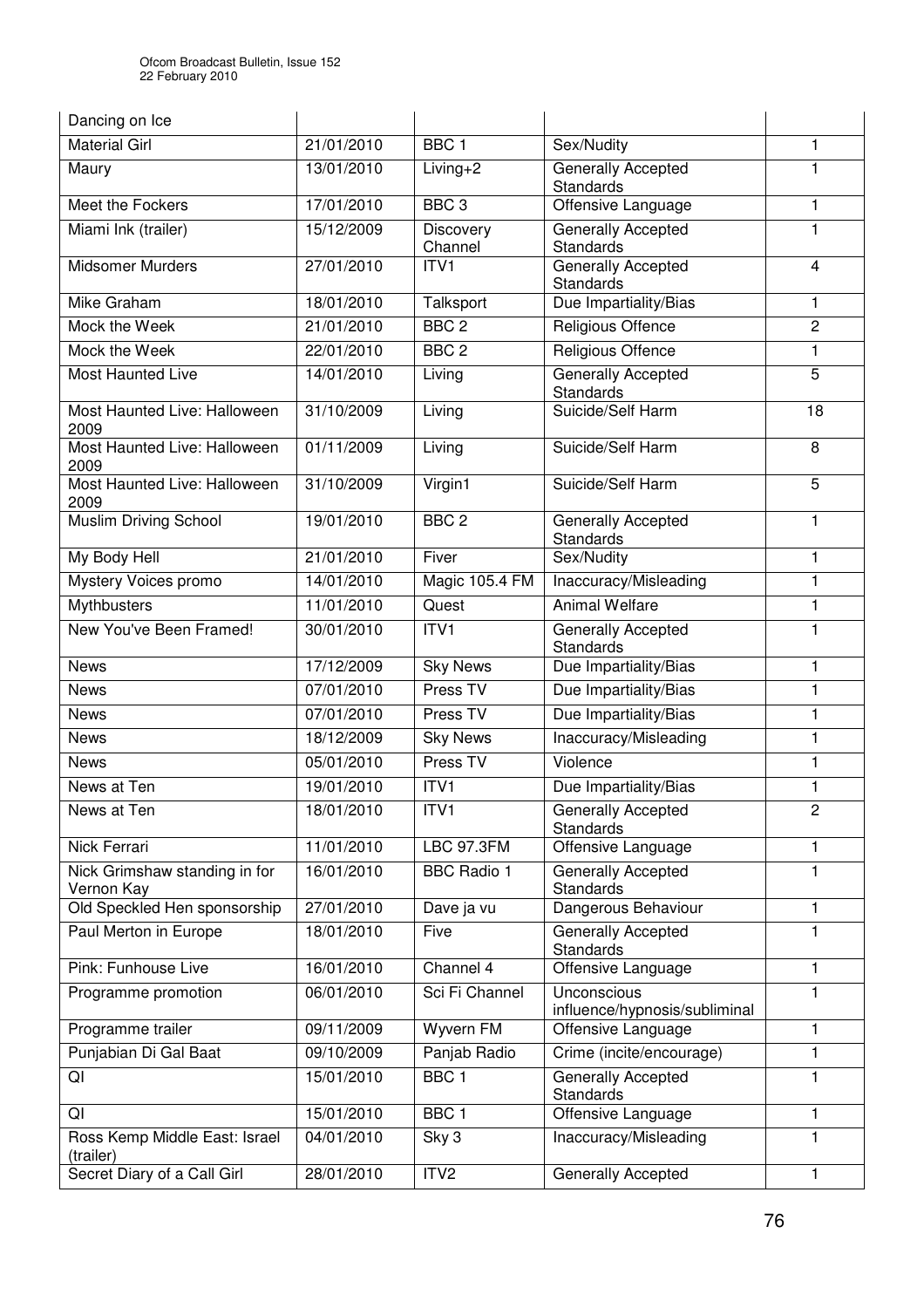| (trailer)                         |            |                               | <b>Standards</b>                              |                           |
|-----------------------------------|------------|-------------------------------|-----------------------------------------------|---------------------------|
| Secrets of Egypt                  | 20/01/2010 | Five                          | Inaccuracy/Misleading                         | $\overline{2}$            |
| Send in the Dogs                  | 26/01/2010 | ITV <sub>1</sub>              | Violence                                      | 1                         |
| Sex How to do Everything          | 15/02/2009 | Fiver                         | Generally Accepted<br><b>Standards</b>        | 1                         |
| Sex: How to Do Everything         | 21/05/2009 | Fiver                         | Sex/Nudity                                    | $\mathbf{1}$              |
| <b>Silent Witness</b>             | 14/01/2010 | BBC <sub>1</sub>              | Substance Abuse                               | 1                         |
| <b>Sky News</b>                   | 13/01/2010 | <b>Sky News</b>               | Generally Accepted<br>Standards               | 1                         |
| <b>Sky News</b>                   | 14/01/2010 | <b>Sky News</b>               | Generally Accepted<br>Standards               | 1                         |
| <b>Sky News</b>                   | 27/01/2010 | <b>Sky News</b>               | Generally Accepted<br>Standards               | $\mathbf{1}$              |
| <b>Sky News</b>                   | 28/01/2010 | <b>Sky News</b>               | Generally Accepted<br><b>Standards</b>        | 1                         |
| <b>Sky News</b>                   | 11/12/2009 | <b>Sky News</b>               | Inaccuracy/Misleading                         | 1                         |
| Slumdog Secret Millionaire        | 17/01/2010 | Channel 4                     | Generally Accepted<br><b>Standards</b>        | 1                         |
| So You Think You Can Dance        | 23/01/2010 | BBC <sub>1</sub>              | Generally Accepted<br>Standards               | 1                         |
| <b>Station ident</b>              | 26/01/2010 | Jack FM                       | Offensive Language                            | 1                         |
| Stephen Nolan                     | 12/01/2010 | <b>BBC Radio</b><br>Ulster    | Generally Accepted<br>Standards               | $\mathbf{1}$              |
| <b>Steve Allen</b>                | 24/12/2009 | <b>LBC 97.3FM</b>             | Undue Prominence                              | 1                         |
| Surveillance                      | 09/01/2010 | <b>Sky Movies</b><br>Premiere | Violence                                      | 1                         |
| The Alan Titchmarsh Show          | 18/01/2010 | ITV1                          | Sex/Nudity                                    | 4                         |
| The Bill                          | 28/01/2010 | ITV <sub>1</sub>              | <b>Generally Accepted</b><br><b>Standards</b> | 1                         |
| The Daily Politics                | 14/01/2010 | BBC <sub>2</sub>              | Crime (incite/encourage)                      | 1                         |
| The Jeremy Kyle Show              | 25/01/2010 | ITV1                          | Generally Accepted<br><b>Standards</b>        | 1                         |
| The Jeremy Kyle Show              | 20/01/2010 | ITV1                          | Substance Abuse                               | $\ensuremath{\mathsf{3}}$ |
| The Morning Line                  | 30/01/2010 | Channel 4                     | Generally Accepted<br>Standards               | 1                         |
| The National Television Awards    | 20/01/2010 | ITV1                          | Due Impartiality/Bias                         | 1                         |
| The National Television Awards    | 20/01/2010 | ITV1                          | Generally Accepted<br><b>Standards</b>        | $\overline{2}$            |
| The River Cottage Treatment       | 24/01/2010 | More4                         | Generally Accepted<br><b>Standards</b>        | 1                         |
| The Secret Millionaire            | 25/01/2010 | More4                         | Generally Accepted<br>Standards               | 1                         |
| The Simpsons                      | 27/01/2010 | Sky 1                         | Generally Accepted<br>Standards               | $\overline{2}$            |
| The Slumdog Children of<br>Mumbai | 21/01/2010 | Channel 4                     | Generally Accepted<br>Standards               | $\mathbf{1}$              |
| The Terminal                      | 24/01/2010 | BBC <sub>2</sub>              | Offensive Language                            | 1                         |
| The Vampire Diaries (trailer)     | 26/01/2010 | ITV <sub>2</sub>              | Sex/Nudity                                    | 1                         |
| The Wright Stuff                  | 22/01/2010 | Five                          | Generally Accepted<br><b>Standards</b>        | 3                         |
| The X Files                       | 15/01/2010 | Virgin $1$                    | Violence                                      | $\mathbf{1}$              |
| This Morning                      | 18/01/2010 | ITV <sub>1</sub>              | <b>Commercial References</b>                  | 1                         |
| This Morning                      | 03/12/2009 | ITV1                          | Competitions                                  | 1                         |